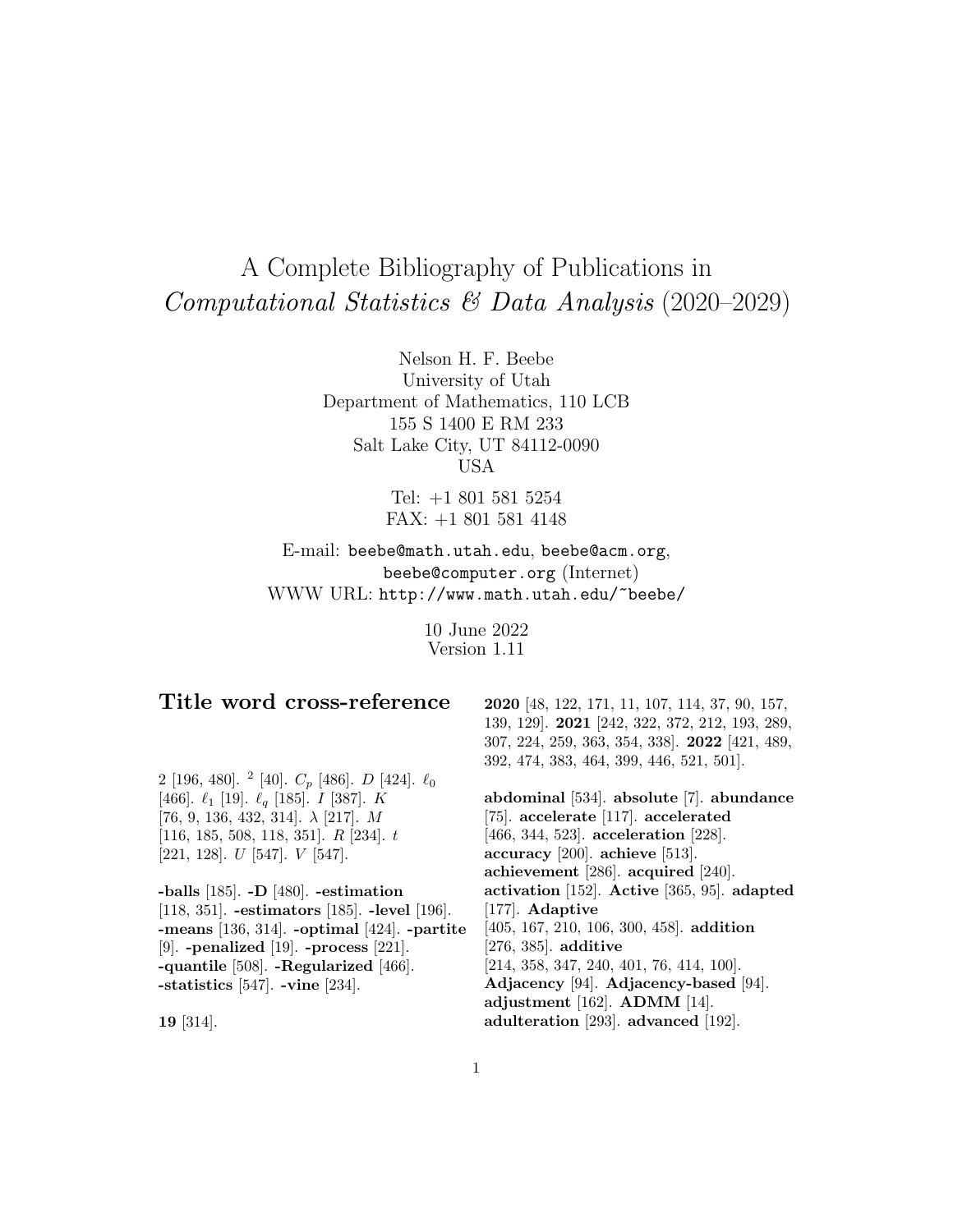**Aerobics** [437]. **affine** [493, 513]. **affine-equivariant** [493]. **against** [164, 271]. **aggregation** [99]. **Airflow** [534]. **algorithm** [425, 416, 208, 499, 121, 337, 196, 286, 125, 10, 467, 403, 493, 14, 228]. **algorithms** [309, 365, 50, 424, 262, 226, 109]. **allelic** [492]. **alliance** [305]. **allowing** [484]. **altered** [9]. **Alternating** [147]. **alternatives** [164, 513]. **Alzheimer** [282, 153]. **analyses** [271]. **Analysis** [254, 147, 425, 543, 296, 537, 282, 405, 453, 536, 264, 360, 200, 22, 125, 371, 340, 387, 177, 352, 524, 163, 70, 25, 459, 233, 176, 54, 241, 397, 284, 283, 62, 166, 430, 59, 21, 32, 482, 13]. **analyte** [47]. **analyzers** [325]. **Angle** [244, 505]. **Angle-based** [244, 505]. **anomalous** [443]. **anomaly** [443]. **Application** [36, 87, 414, 295, 296, 216, 282, 42, 33, 371, 396, 177, 305, 187, 437, 15]. **applications** [545, 453, 126, 99, 54, 386, 67, 278, 484, 314, 16, 482]. **approach** [362, 435, 532, 20, 27, 296, 217, 407, 106, 211, 93, 252, 178, 291, 98, 53, 241, 235, 250, 266, 100, 168, 198, 111]. **Approximate** [267, 462, 106, 41, 87, 29, 50, 467]. **approximation** [514, 155, 10]. **approximations** [261, 214, 347, 329, 197]. **April** [48, 242, 421]. **Archimedean** [218, 232]. **area** [409, 92, 96]. **area-interaction** [409]. **area-wise** [96]. **arm** [544]. **ARMA** [254]. **arrival** [230]. **article** [13]. **assess** [499, 240]. **Assessing** [362, 371]. **assisted** [182]. **association** [165, 326]. **assuming** [271]. **assumptions** [390]. **asymmetric** [218, 237, 272, 5]. **Asymptotic** [113, 487, 513, 547]. **asynchronous** [284]. **AUC** [220]. **augmentation** [426]. **Augmented** [141, 402]. **August** [122, 322, 489]. **auto** [520, 233]. **auto-** [233]. **auto-covariances** [520]. **autocorrelated** [519]. **autocorrelation** [233]. **autocovariances** [205]. **Automatic** [126]. **autoregression** [448, 445]. **autoregressive**

[357, 536, 390, 41, 480, 229]. **available** [453]. **average** [480, 62, 303]. **averaging** [182, 331, 402, 84, 273, 79, 380, 509].

**B** [318]. **B-spline** [318]. **backfitting** [97]. **balancing** [370]. **balls** [185]. **band** [238, 411]. **bandwidth** [201, 318]. **based** [20, 425, 492, 416, 511, 543, 293, 80, 78, 451, 434, 481, 92, 505, 209, 367, 272, 214, 264, 319, 495, 371, 328, 300, 211, 387, 336, 148, 186, 432, 285, 240, 94, 510, 152, 513, 61, 433, 443, 187, 348, 332, 226, 276, 410, 149, 398, 380, 24, 244, 478, 266, 170, 168, 198, 32, 234]. **bases** [318]. **Bayes** [156, 340, 387, 440, 250]. **Bayesian** [539, 265, 239, 104, 258, 409, 151, 222, 350, 92, 546, 394, 536, 462, 214, 47, 319, 360, 106, 371, 387, 36, 448, 347, 352, 134, 374, 497, 516, 386, 53, 181, 45, 473, 39, 65, 184, 368, 62, 423, 535, 82, 74, 170, 281, 408]. **Benchmark** [44]. **Bernoulli** [504]. **best** [324]. **beta** [408]. **between** [180, 34, 218, 257, 134]. **between-block** [218]. **Beyond** [441, 235, 398]. **bi** [337, 304]. **bi-clustering** [337]. **bi-level** [304]. **Bias** [89, 102, 332, 5, 423]. **Bias-corrected** [332]. **biased** [28]. **big** [78, 131, 198, 197]. **binary** [425, 431, 231, 300, 95, 252, 6, 326]. **Biodosimetry** [67]. **biomedical** [36]. **biplots** [369]. **Birnbaum** [345]. **bivariate** [450, 203, 271]. **Block** [148, 362, 296, 218, 189, 479, 215, 410]. **block-missing** [410]. **blocking** [196]. **blocks** [218, 189]. **bMOM** [416]. **Board** [172, 1, 12, 38, 49, 91, 108, 115, 123, 130, 140, 158, 194, 213, 225, 243, 260, 290, 308, 323, 339, 355, 364, 373, 384, 393, 400, 422, 447, 465, 475, 490, 502, 522]. **boosting** [425, 206]. **bootstrap** [416, 93, 148, 4]. **bootstrap-based** [148]. **Bootstrapping** [63, 390]. **Borrowing** [82]. **bounded** [408]. **Brain** [536, 9, 74]. **bridge** [405, 65]. **bridge-randomized** [65]. **Brownian** [405]. **building** [356]. **bursty** [230].

2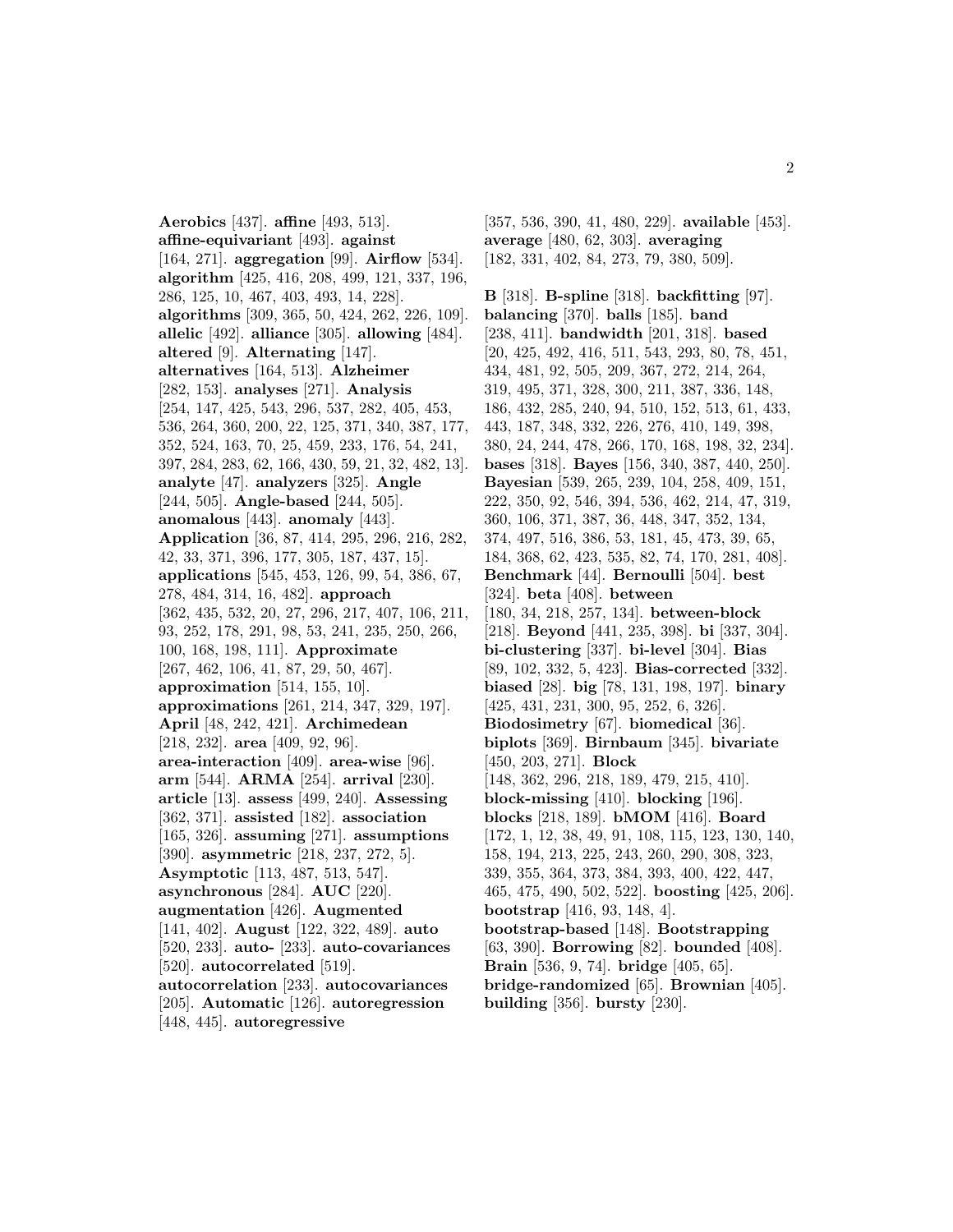**calculation** [56]. **calibrated** [241]. **calibration** [286, 7]. **canonical** [105]. **capability** [389]. **cardinal** [497]. **Carlo** [160, 79, 39, 52, 368]. **case** [498, 64, 76]. **case-cohort** [498, 64]. **case-control** [64]. **Categorical** [369, 180, 376, 132, 285, 26, 531]. **Cauchy** [387]. **Causal** [256, 543, 499, 437, 311]. **Cellwise** [116]. **Censored** [310, 201, 378, 282, 498, 346, 347, 344, 204, 291, 503, 76, 247, 24, 153, 59]. **censoring** [69, 145, 391, 240, 76]. **Center** [437]. **central** [366]. **chain** [444]. **change** [405, 31]. **change-point** [405]. **changepoint** [472]. **characteristics** [180, 251]. **checking** [3]. **checks** [80]. **choice** [217]. **Cholesky** [288, 254, 471]. **chordal** [491]. **chromosome** [165]. **circular** [442, 45]. **class** [309, 376, 264, 345, 352, 95]. **classical** [88]. **classification** [349, 44, 216, 389, 36, 177, 95, 244]. **classifier** [58]. **clear** [196]. **clinical** [541, 457]. **cloning** [40]. **cluster** [481, 271]. **cluster-weighted** [481]. **clustered** [428]. **Clustering** [303, 431, 246, 517, 416, 313, 337, 136, 147, 181, 45, 61, 187, 184, 478]. **Clusterwise** [302]. **Co** [147, 275, 61]. **Co-clustering** [147, 61]. **co-sparse** [275]. **coalescents** [257]. **coding** [398]. **coefficient** [180, 190, 97, 188, 269, 103, 506, 178, 127, 273, 500, 306, 3, 519, 100, 454]. **coefficients** [317, 16]. **cohort** [498, 64]. **Collaboration** [432]. **combination** [274, 276]. **Combining** [348]. **Common** [15]. **Communication** [351, 263, 353]. **Communication-efficient** [351, 263, 353]. **Community** [266, 432, 184]. **comparative** [34, 6]. **comparing** [270]. **Comparison** [164, 143, 50, 328, 497, 420, 472]. **comparisons** [281]. **Competing** [165, 304, 245, 146, 120]. **competitions** [305]. **complementary** [476]. **complete** [530]. **Completely** [155]. **complex** [151, 47, 98]. **Complexity** [514].

**component** [163, 176, 397, 283, 32, 482]. **components** [298, 283]. **Composite** [331, 222, 353]. **compositional** [125, 388]. **compound** [88]. **Compromise** [274]. **Computation** [450, 106, 297, 2, 267, 405, 47, 54, 415]. **Computational** [13]. **computations** [357]. **computerized** [286]. **Computing** [477, 547, 71]. **concomitant** [128]. **Conditional** [207, 428, 439, 57, 7, 451, 179, 270, 357, 462, 407, 336, 87, 306, 491]. **Confidence** [301, 445, 238, 200, 411, 71, 460]. **conjugate** [189, 228]. **connection** [359]. **connectivity** [9, 152]. **conquer** [78]. **consistency** [4, 315]. **constrained** [365]. **constraints** [394, 19, 460]. **constructed** [151]. **Construction** [232, 476]. **contaminated** [542]. **contemporaneous** [68]. **context** [300]. **context-dependent** [300]. **contingency** [460]. **continuous** [313, 444]. **contour** [441]. **control** [64, 503]. **conversion** [153]. **convex** [117, 433]. **convexity** [441]. **convolutional** [216]. **Copula** [341, 146]. **copulas** [504, 218, 232, 462, 159]. **corporate** [414]. **correct** [131]. **Corrected** [84, 332]. **Correcting** [423]. **correction** [5]. **correlated** [486, 262, 419]. **Correlation** [374, 180, 20, 33, 417, 428, 127]. **cost** [271, 244]. **cost-effectiveness** [271]. **cost-sensitive** [244]. **count** [265, 452, 470, 246, 87, 395]. **covariables** [433, 332]. **covariance** [288, 89, 144, 320, 25, 226, 380, 487]. **covariances** [520]. **Covariate** [370]. **covariates** [63, 282, 101, 41, 388, 26, 538, 128, 59, 100, 263]. **COVID** [314]. **COVID-19** [314]. **Cox** [106]. **crime** [87]. **criterion** [84, 486, 332]. **cross** [209, 227, 79, 370]. **cross-sectional** [209, 370]. **cross-validation** [227, 79]. **cumulative** [359, 380]. **cure** [64, 344, 247, 414]. **curve** [126, 23]. **curves**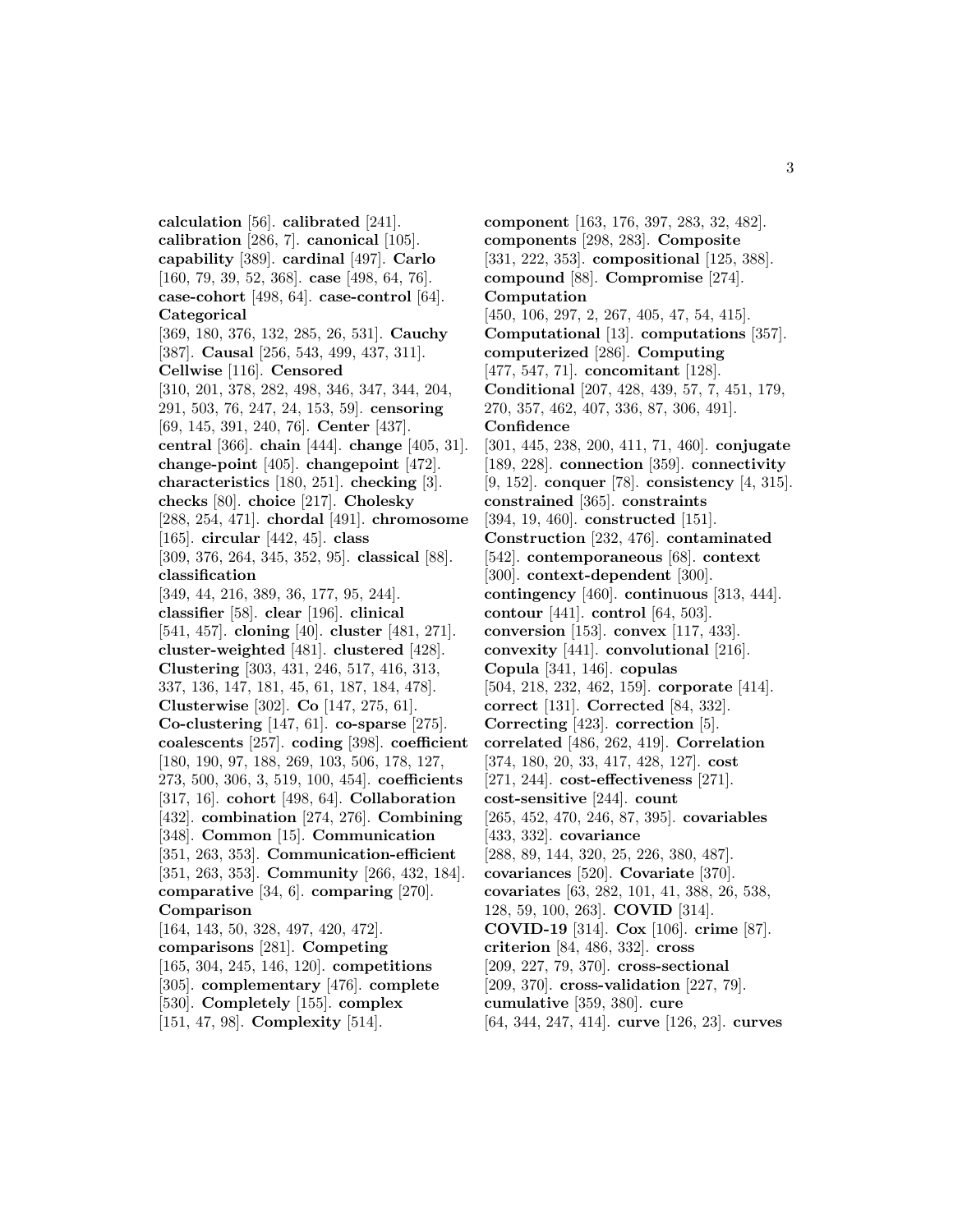[270, 397, 143]. **CUSUM** [148]. **CVA** [369].

**D** [480]. **Data** [40, 13, 3, 441, 435, 542, 514, 201, 265, 425, 452, 413, 44, 223, 78, 138, 378, 102, 537, 470, 426, 69, 282, 190, 209, 217, 337, 453, 431, 246, 450, 83, 304, 231, 22, 125, 371, 345, 320, 347, 177, 131, 254, 524, 103, 344, 202, 85, 120, 285, 428, 28, 204, 271, 508, 291, 467, 127, 94, 507, 26, 98, 497, 516, 503, 152, 386, 160, 81, 278, 500, 181, 326, 471, 45, 420, 87, 17, 61, 57, 351, 472, 406, 461, 518, 96, 284, 76, 166, 361, 353, 327, 395, 411, 519, 410, 8, 247, 153, 414, 59, 509, 74, 71, 170]. **data** [198, 419, 454, 310, 197]. **Data-cloning** [40]. **Data-driven** [3, 217, 524]. **datasets** [362, 112, 374, 477, 348]. **Dealing** [470]. **debiased** [433]. **December** [171, 372]. **decision** [535]. **decision-theoretic** [535]. **decompositions** [254, 471]. **decorrelation** [210]. **decreasing** [119]. **Decrement** [245]. **Deep** [391, 321, 528, 476, 469]. **DeepQuantreg** [391]. **default** [414]. **definite** [526]. **degree** [42, 79]. **Degrees** [136]. **Delaunay** [173]. **delayed** [535]. **delta** [329]. **delta-variance** [329]. **denoising** [452]. **dense** [513]. **densities** [532, 451, 272]. **Density** [249, 46, 195, 365, 268, 5, 77, 345, 318, 359, 170]. **dependence** [174, 209, 203, 336, 430]. **dependencies** [68]. **dependent** [69, 145, 22, 300, 186, 486, 508, 59, 485]. **depression** [352]. **depth** [297]. **depths** [267]. **derivative** [486]. **Design** [110, 201, 274, 476]. **designs** [50, 196, 300, 457, 476, 98, 424, 377, 141, 299, 385]. **detail** [223]. **Detecting** [9]. **detection** [542, 135, 236, 190, 280, 379, 210, 389, 432, 184, 266]. **determination** [306, 111]. **Determining** [46]. **deterministic** [493]. **developmental** [352]. **diagnosis** [233]. **diagnostic** [200]. **different** [69]. **differential** [319, 340, 507, 54, 262]. **diffusion** [31, 443, 29]. **diffusions** [444]. **Dimension** [252, 255, 410, 434, 182, 438, 177, 513, 343,

226, 149, 24]. **Dimension-reduced** [255]. **dimensional** [532, 205, 156, 44, 295, 543, 144, 466, 237, 207, 72, 367, 331, 162, 312, 30, 524, 70, 417, 459, 120, 178, 127, 507, 159, 26, 510, 503, 219, 386, 6, 81, 500, 133, 433, 14, 436, 277, 382, 429, 32, 310, 445]. **Dimensionality** [111]. **dimensions** [241, 330]. **direct** [241]. **directed** [203]. **directional** [74]. **directions** [541]. **discovery** [334]. **discrepancy** [261]. **discretely** [31]. **discriminant** [177, 54, 241, 21]. **disease** [320, 282]. **dispersion** [31]. **Dissimilarity** [313]. **distance** [332, 226]. **distortion** [7]. **Distributed** [458, 361, 198, 351, 353, 327, 263]. **Distribution** [268, 42, 238, 359, 321, 496, 67, 547, 255, 411, 478, 56]. **distributional** [423]. **distributions** [442, 155, 511, 2, 113, 264, 203, 291, 181, 79, 96, 187]. **diverging** [263]. **diversity** [257]. **divide** [78]. **dose** [299]. **double** [347, 111]. **Doubly** [437, 378, 304, 57]. **doubly-censored** [378]. **driven** [217, 524, 3]. **drug** [276]. **drugs** [274]. **duration** [146, 294]. **during** [413]. **dwell** [496]. **dwell-time** [496]. **dynamic** [223, 371, 188, 523, 519, 220]. **Dynamical** [507, 248]. **dynamics** [138, 381].

**earthquake** [216]. **edge** [189]. **Editorial** [172, 1, 12, 38, 49, 91, 108, 115, 123, 130, 140, 158, 194, 213, 225, 243, 260, 290, 308, 323, 339, 355, 364, 373, 384, 393, 400, 422, 447, 465, 475, 490, 502, 522]. **educational** [386]. **EEG** [413, 74]. **effect** [540, 145, 506, 404, 523, 311]. **Effective** [46, 362, 509]. **effectiveness** [271]. **effects** [190, 357, 488, 371, 10, 75, 262, 128, 329]. **Efficient** [412, 236, 533, 54, 262, 56, 499, 351, 377, 14, 353, 411, 266, 199, 263]. **ellipsoids** [477]. **EM-type** [109]. **Embedding** [287]. **embeddings** [285]. **Empirical** [66, 104, 80, 2, 113, 324, 142, 359, 186, 98, 443, 250, 73, 175]. **enclosing** [477].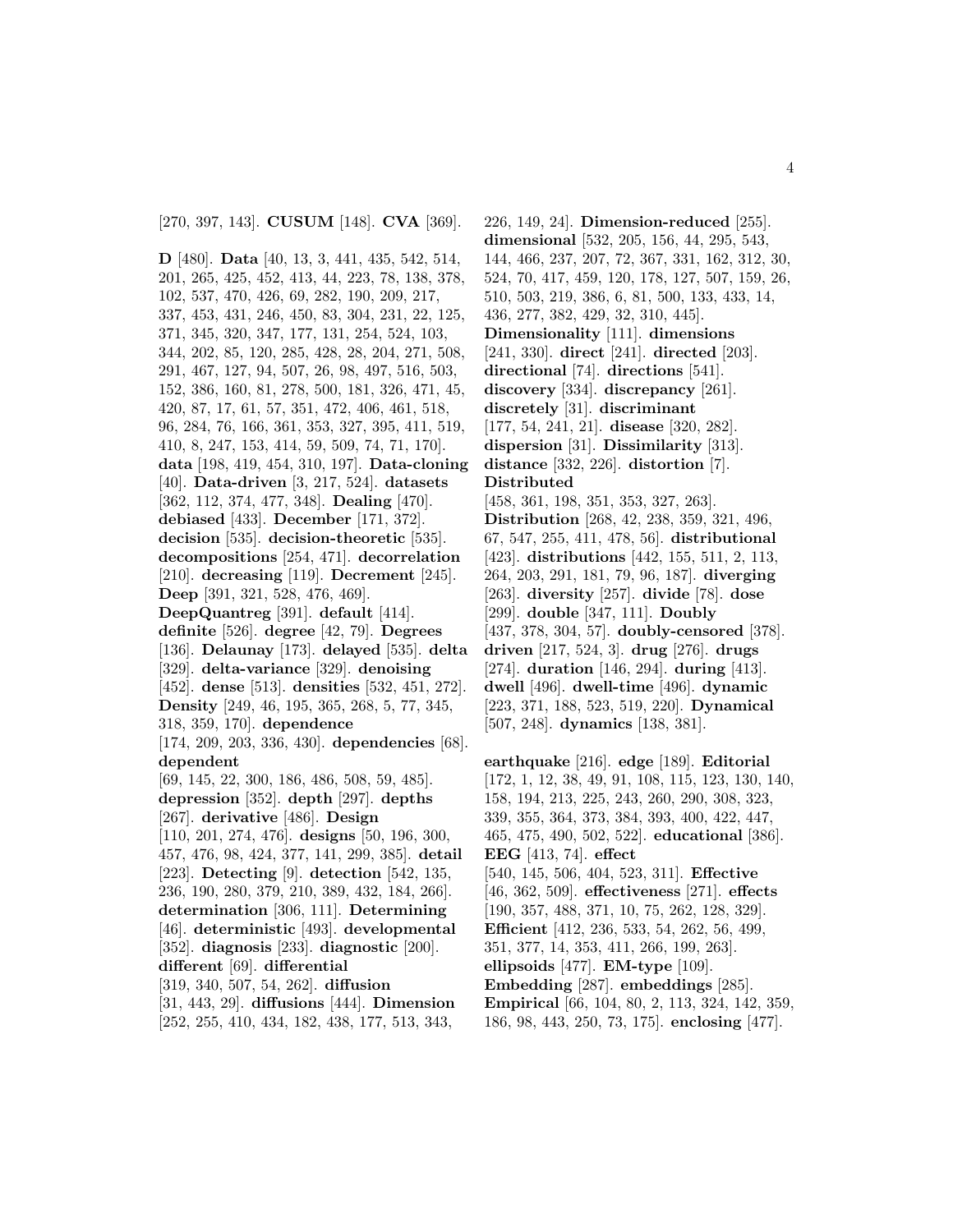**endogenous** [253]. **endpoint** [300]. **endpoints** [33, 499]. **Ensemble** [320, 58, 343]. **ensembles** [173]. **Entropy** [511]. **Entropy-based** [511]. **epidemic** [381]. **equality** [34, 510, 382, 460]. **equation** [543, 121, 219, 262]. **equations** [231, 340, 428, 507, 530]. **Equivalence** [376]. **equivariant** [493]. **ERGMs** [432]. **Error** [350, 60, 494, 258, 346, 238, 211, 387, 131, 219, 279, 411, 454]. **errors** [89, 191, 237, 97, 390, 486, 3, 519, 7]. **errors-in-variables** [89, 97, 3]. **Escaping** [309]. **Essential** [439]. **estimands** [460]. **estimate** [532, 89]. **Estimating** [203, 305, 151, 365, 231, 428, 530, 366, 168]. **Estimation** [223, 145, 23, 46, 79, 96, 538, 76, 277, 454, 220, 441, 494, 174, 195, 155, 539, 265, 452, 183, 63, 248, 208, 526, 191, 216, 102, 236, 40, 161, 92, 190, 232, 167, 64, 268, 101, 320, 318, 444, 520, 359, 533, 186, 249, 202, 486, 463, 294, 41, 204, 374, 415, 160, 496, 241, 118, 57, 351, 279, 397, 483, 518, 52, 14, 361, 255, 523, 395, 411, 437, 88, 478, 29, 315, 311, 487]. **estimator** [77, 433, 263]. **estimators** [156, 312, 5, 345, 185, 343, 427]. **Evaluating** [211]. **evaluation** [33]. **event** [160]. **events** [230]. **evolution** [106]. **evolutionary** [39]. **exact** [377]. **exchange** [286]. **exciting** [456]. **expected** [43]. **expectile** [163]. **experiment** [413, 540, 274]. **experimental** [50, 377]. **experiments** [525, 276, 385]. **experts** [291]. **Explicit** [294]. **Explicit-duration** [294]. **exploiting** [488]. **Exploring** [352, 320]. **exponential** [27, 229]. **extended** [105]. **Extending** [128]. **extension** [516]. **Extrapolation** [494]. **extreme** [230].

**f** [10]. **f-SAEM** [10]. **factor** [425, 196, 264, 162, 387, 325, 275, 159, 440, 277]. **factorial** [196]. **factorization** [288]. **failure** [466, 439, 76, 247, 59]. **false** [334]. **family** [442, 272, 23]. **Fast**

[265, 248, 357, 347, 359, 404, 273, 214, 10, 467]. **Faster** [160]. **FDR** [503]. **Feature** [26, 503, 366, 137, 44, 30, 120, 285, 469]. **features** [503]. **February** [11, 212, 392]. **FGM** [504]. **field** [141]. **fields** [62, 292]. **file** [435]. **file-matching** [435]. **filter** [44, 366]. **filtering** [381, 87]. **Filters** [341]. **Finding** [121, 50]. **finite** [412, 325, 298, 128]. **first** [342, 305]. **first-order** [342]. **Fisher** [415]. **fit** [239, 75, 67, 55, 215, 380, 419]. **Fitting** [358, 227, 530]. **Fixed** [201, 190, 33]. **Flexible** [441, 496, 264]. **FMR** [70]. **fMRI** [371, 152, 420]. **forecasting** [20]. **forest** [468]. **forests** [488, 469]. **forward** [234]. **Fourier** [427]. **fractional** [196]. **fragmentary** [509]. **framework** [499, 101, 176, 348]. **free** [528, 179, 312, 85, 120]. **freedom** [136]. **frequency** [413, 283]. **Frequentist** [329]. **full** [426]. **FunCC** [337]. **Function** [18, 238, 77, 359, 395]. **Function-on-function** [18]. **Functional** [135, 233, 153, 441, 542, 183, 80, 138, 150, 337, 431, 302, 463, 176, 278, 110, 397, 406, 256, 411, 370]. **functions** [169, 151, 222, 313, 319, 415, 483, 368, 255]. **Fused** [8]. **Fusing** [438]. **fusion** [539, 348]. **Galerkin** [318]. **game** [435]. **Gaussian** [426, 435, 528, 258, 511, 537, 222, 357, 217, 292, 227, 319, 534, 520, 507, 219, 443, 398, 281, 482, 487, 197]. **gene** [396]. **General** [118, 50, 221, 419]. **general-purpose** [50]. **Generalisations** [535]. **generalised** [511, 189]. **Generalized** [147, 19, 344, 275, 484, 149, 314, 394, 214, 231, 312, 486, 463, 428, 306, 62, 247, 16, 263, 197]. **Generating** [33]. **genetic** [257, 165, 320]. **geometric** [181]. **georeferenced** [516]. **GLMs** [314]. **global** [40, 512]. **GMM** [253]. **Goodness** [215, 239, 75, 67, 55, 380, 419]. **Goodness-of-fit** [215, 239, 75, 67, 55, 380, 419]. **GPU** [523]. **gradient** [228]. **gradients** [51]. **Graph**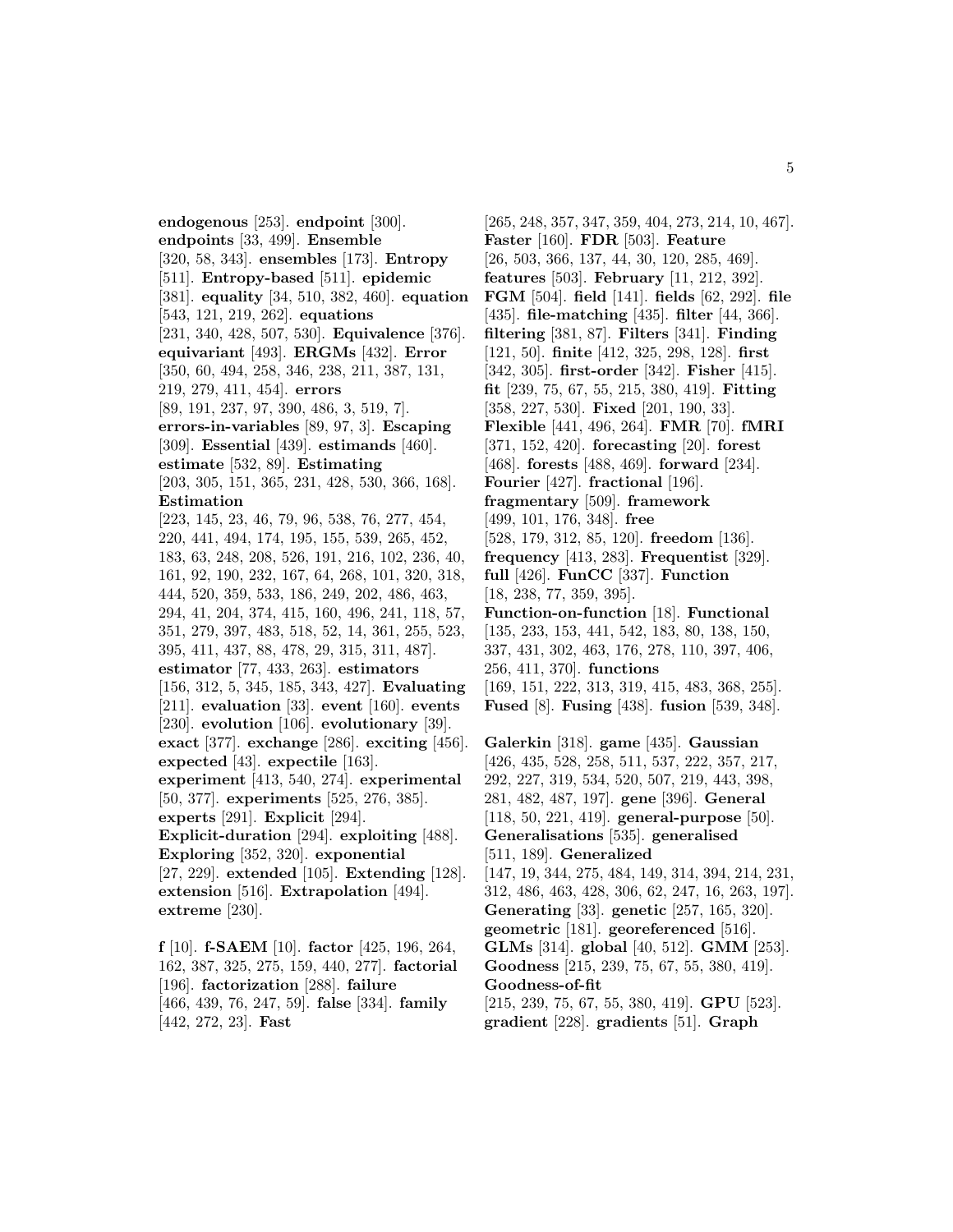[375, 174, 27, 326, 281]. **Graphical** [251, 258, 376, 537, 207, 396, 68]. **grids** [288]. **Group** [482, 420]. **Grouped** [81, 417, 96, 485]. **groups** [121, 83, 403]. **guided** [381].

**Hamiltonian** [368]. **handling** [309]. **Harmless** [349]. **hazards** [344, 76, 414]. **Heckman** [109]. **Hermitian** [526]. **heterogeneity** [346]. **heterogeneous** [219, 348]. **heteroscedastic** [429]. **heteroskedastic** [86]. **Hidden** [316, 451, 506, 496, 39, 192, 294]. **Hierarchical**

[218, 409, 357, 313, 544, 232, 124, 82]. **High** [295, 543, 162, 6, 205, 156, 44, 144, 466, 237, 207, 72, 367, 331, 312, 177, 148, 524, 70, 417, 459, 120, 178, 127, 507, 159, 510, 219, 386, 241, 81, 330, 513, 433, 14, 436, 277, 382, 429, 32, 445]. **high-dimension** [177].

#### **High-dimensional**

[543, 162, 6, 205, 44, 144, 466, 237, 207, 72, 312, 524, 70, 417, 459, 127, 507, 510, 219, 386, 433, 436, 382, 429, 32, 445]. **Hilbert** [150, 178, 436]. **homogeneous** [154, 39]. **honest** [418]. **Horseshoe** [539]. **hospital** [240]. **hospital-acquired** [240]. **hourly** [192]. **Huber** [163, 458]. **Huber-type** [163]. **Hybrid** [479, 199]. **hydrology** [484]. **hypersphere** [254, 471, 478]. **Hypothesis** [317, 342, 429].

**i.i.d** [164]. **identification** [126, 233, 311]. **Identifying** [488]. **ignorable** [94, 137]. **II** [300, 387, 457]. **image** [292, 36, 480]. **imbalanced** [8]. **Impact** [546, 257, 535]. **implication** [156]. **implications** [119]. **improper** [440]. **Improved** [200, 529]. **Improving** [426]. **imputation** [137]. **incident** [220]. **income** [96]. **incomplete** [333]. **Independence** [531, 134, 439, 310, 491]. **independent** [398]. **index** [167, 407, 82, 380, 66, 51, 531, 4, 253]. **indicator** [137]. **indices** [132].

**individualized** [95, 168]. **induced** [297]. **inequality** [394]. **infections** [240]. **Inference** [407, 189, 381, 528, 499, 394, 214, 230, 319, 448, 347, 459, 479, 124, 159, 273, 326, 401, 96, 437, 262, 74, 170, 73, 175, 485]. **inferential** [119]. **inferiority** [544]. **Inferring** [154]. **inflated** [75]. **information** [300, 415]. **informative** [349, 284, 76]. **informatively** [498]. **informed** [375]. **Ingersoll** [106]. **inhomogeneous** [63]. **integer** [456]. **integer-valued** [456]. **integrated** [261]. **integrative** [333]. **intensity** [63, 87]. **inter** [230]. **inter-arrival** [230]. **Interaction** [488, 409, 389]. **interactions** [196]. **interdirections** [495]. **interpretable** [488]. **Interval** [88, 180, 498, 347, 344, 204, 76, 247, 59]. **interval-censored** [498, 347, 344, 204, 76, 247, 59]. **intervals** [301, 71, 445, 460]. **intracranial** [74]. **intractable** [309]. **intrinsic** [526, 357]. **Introducing** [13]. **invariance** [420]. **invariant** [313, 203]. **inverse** [375, 343, 427, 410, 149]. **inversion** [460]. **invertible** [256]. **irregular** [454]. **irregularly** [170]. **Ising** [386]. **items** [286]. **Iterative** [253].

**Jackknife** [175]. **January** [193, 383]. **Joint** [231, 520, 120, 397, 166, 101, 252, 467, 160, 523, 315, 56]. **joint-modeling** [101]. **July** [114, 307, 474]. **jump** [358]. **jumps** [167]. **June** [107, 289, 464].

**K-bMOM** [416]. **Kalman** [381]. **Kendall** [269]. **Kernel** [451, 46, 63, 150, 5, 345, 336, 359, 178, 436, 149]. **Kernel-based** [451, 336, 149]. **kernels** [536]. **knockoff** [503]. **Kriging** [276]. **Kronecker** [288]. **Kullback** [452, 332].

**label** [349]. **labelling** [299]. **labels** [349]. **lacking** [223]. **Lagrangian** [402]. **Laplace** [261, 214, 328, 347, 62, 197]. **Large** [174,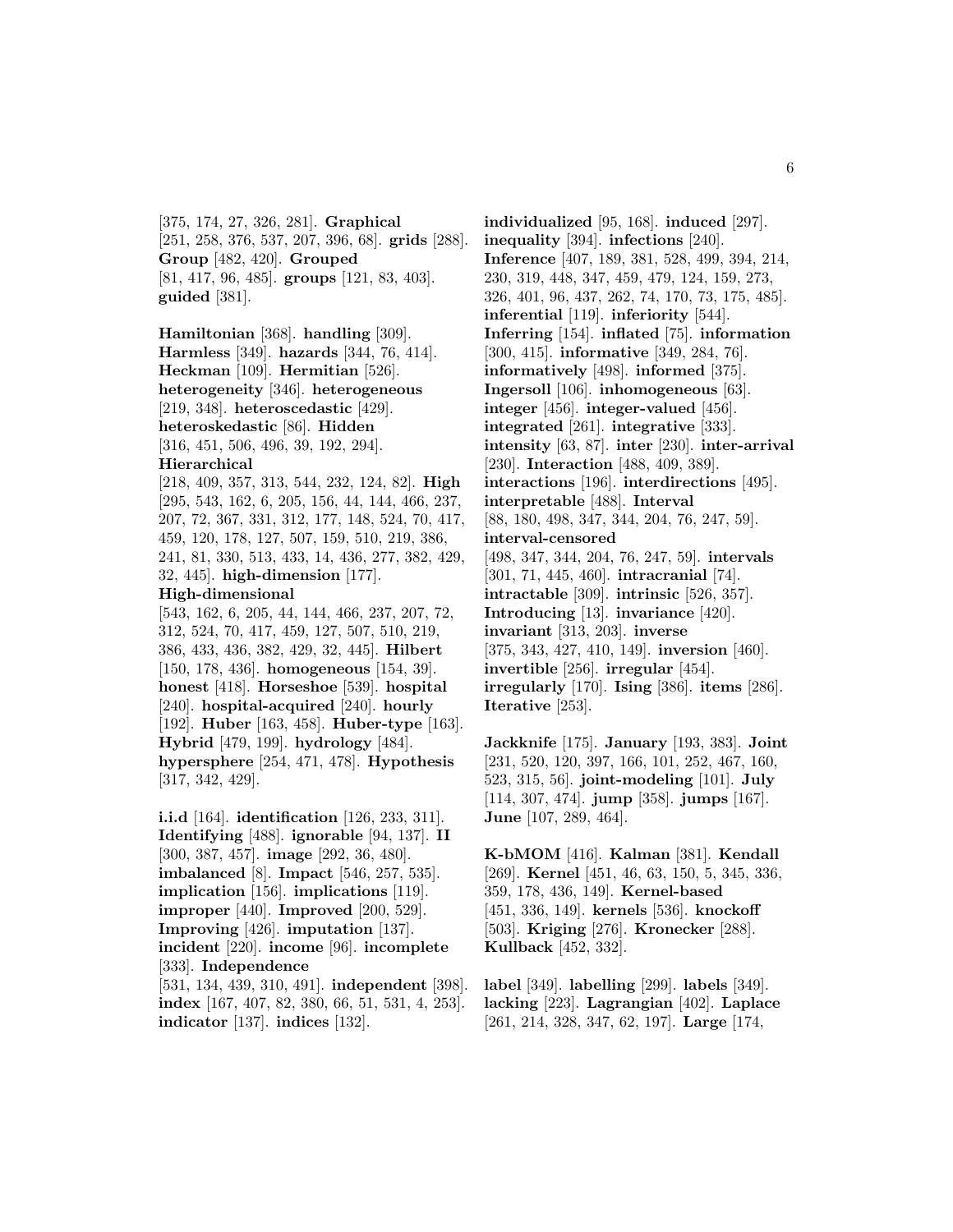525, 362, 288, 102, 333, 112, 477, 518, 250]. **Large-scale** [174, 525, 333, 518, 250]. **lasso** [104, 199, 16, 132, 513]. **lasso-type** [199]. **Latent** [326, 40, 132, 352, 461, 166, 215, 414]. **'LatticeKrig'** [516]. **learner** [173]. **Learning** [219, 413, 293, 333, 287, 304, 391, 95, 529, 68, 6, 256]. **Least** [147, 89, 378, 121, 77, 41]. **least-squares** [378]. **Lehmann** [23]. **Leibler** [452, 332]. **level** [196, 324, 304, 513]. **life** [28]. **lift** [495]. **lift-interdirections** [495]. **Likelihood** [528, 362, 425, 104, 40, 161, 142, 444, 204, 479, 98, 404, 57, 527, 395, 66, 29, 73, 175]. **likelihood-based** [425]. **Likelihood-free** [528]. **likelihoods** [151]. **line** [524]. **linear** [183, 543, 248, 191, 80, 237, 150, 481, 346, 394, 312, 371, 340, 402, 177, 302, 19, 463, 291, 529, 497, 219, 53, 241, 81, 401, 62, 66, 128, 153, 7, 253, 429, 482, 263]. **Linearly** [228]. **Link** [240, 453, 395]. **Link-based** [240]. **linkage** [492]. **links** [379]. **Lloyd** [416]. **Lloyd-type** [416]. **Local** [512, 395, 309, 174, 201, 525, 273, 79]. **locally** [534]. **location** [72, 387, 347, 493]. **location-scale** [347]. **location-shifts** [387]. **Log** [515]. **Log-regularly** [515]. **logarithm** [395]. **Logistic** [101, 34, 455]. **logspline** [195]. **Longitudinal** [437, 413, 231, 254, 103, 467, 160, 471, 284, 100, 454]. **Lorenz** [407]. **loss** [229, 14]. **Low** [452, 261]. **Low-rank** [452].

**machines** [505]. **Mallows** [84, 509]. **manifolds** [532]. **Mann** [406, 145]. **MANOVA** [429]. **mapping** [276]. **mapping-based** [276]. **March** [37, 224, 399]. **Marginal** [334, 508, 262]. **marginalisation** [261]. **Marginally** [161]. **marked** [251]. **Markov** [292, 294, 451, 545, 444, 506, 316, 6, 496, 39, 192]. **Markov-switching** [545]. **massive** [353, 327, 8, 71]. **matching** [435, 207, 118, 311]. **matrices** [288, 526, 144, 33, 315]. **matrix**

[452, 526, 371, 415, 241, 133, 17, 187, 14]. **matrix-variate** [371, 187]. **MAVE** [4, 335]. **maxima** [309]. **Maximum** [444, 40, 161, 204, 479, 57, 29]. **May** [90, 259, 446]. **MCMC** [426, 456]. **mean** [179, 367, 264, 162, 520, 336, 428, 28, 510, 306, 366, 7, 310]. **mean-mixture** [264]. **mean-variance-correlation** [428]. **means** [416, 407, 136, 233, 314, 382]. **Measure** [546, 336, 443]. **measurement** [60, 494, 258, 131, 279, 7]. **measurements** [3]. **measures** [113, 300]. **mechanisms** [432]. **median** [416, 297]. **median-of-means** [416]. **mediation** [543, 32]. **medical** [177]. **members** [305]. **meta** [200]. **meta-analysis** [200]. **method** [261, 216, 227, 389, 318, 131, 245, 30, 439, 39]. **methods** [539, 34, 44, 149]. **microsimulations** [223]. **minimum** [477]. **minimum-volume** [477]. **misalignment** [337]. **Missing** [453, 282, 379, 101, 30, 202, 94, 26, 351, 433, 518, 235, 332, 437, 410, 66, 137, 73]. **misspecification** [148]. **MIXANDMIX** [2]. **mixed** [10, 402, 75, 240, 404, 401, 61, 62, 262, 128, 329]. **mixed-effects** [262, 128, 329]. **Mixing** [155]. **Mixture** [291, 414, 542, 119, 536, 515, 64, 264, 360, 325, 298, 344, 45, 530, 247, 424]. **mixtures** [2, 47, 268, 128]. **MLE** [156]. **MM** [226]. **modal** [279, 327, 51]. **mode** [186]. **Model** [80, 179, 182, 190, 402, 85, 61, 299, 398, 542, 60, 34, 293, 296, 466, 237, 69, 257, 394, 324, 331, 64, 136, 86, 101, 371, 533, 334, 84, 103, 70, 25, 146, 120, 189, 178, 28, 233, 291, 480, 386, 81, 45, 420, 229, 461, 192, 187, 306, 3, 76, 221, 523, 395, 332, 519, 277, 276, 153, 414, 88, 478, 509, 74, 109, 15, 350]. **Model-based** [61, 398, 293, 187, 478]. **Model-free** [179, 85, 120]. **Modeling** [106, 20, 295, 409, 537, 525, 42, 121, 47, 165, 132, 101, 252, 507, 516, 480, 152, 471, 17, 512]. **Modelling** [98, 27, 251]. **models** [169, 494, 174, 265, 425, 156, 183, 258, 543,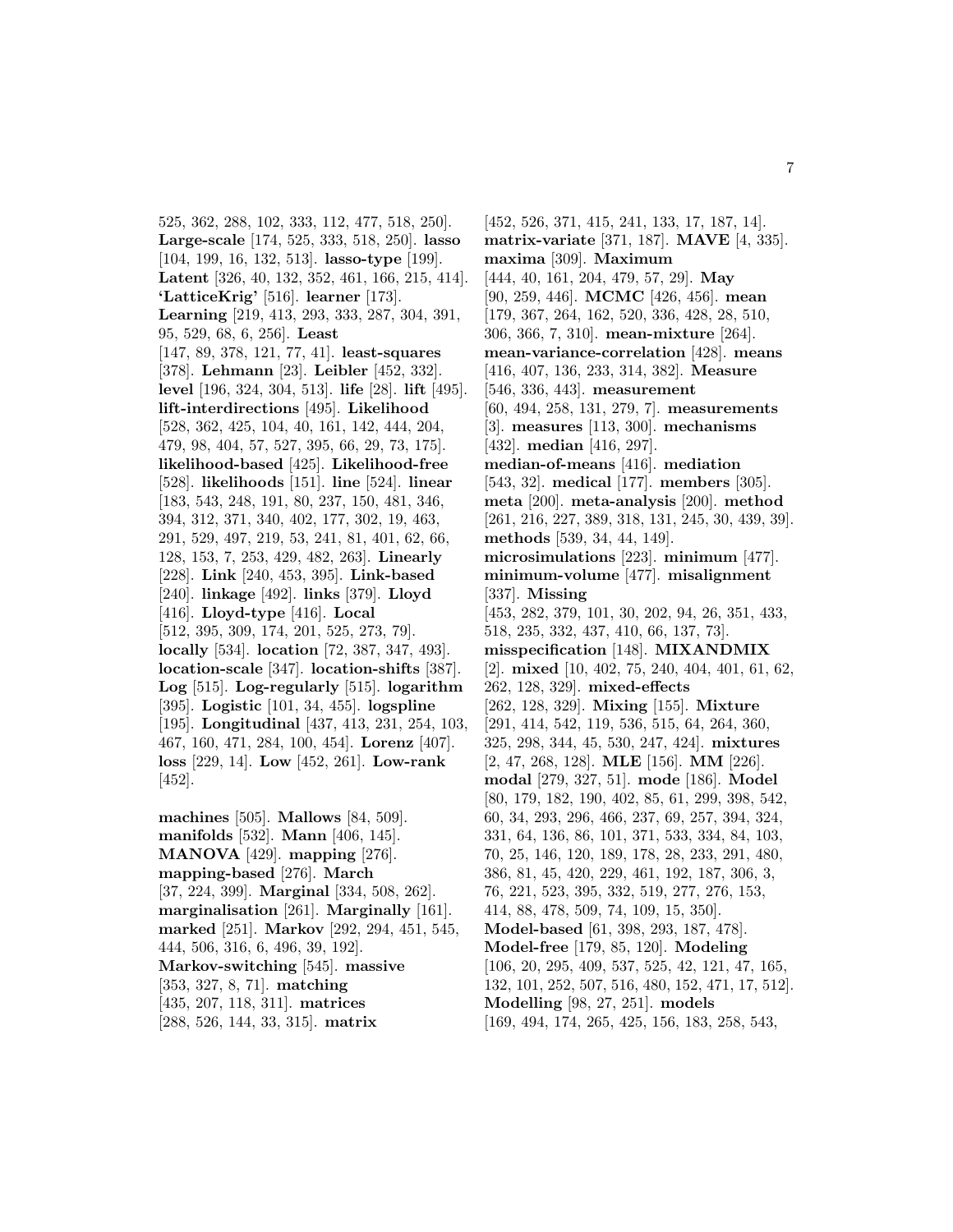376, 208, 80, 426, 119, 545, 481, 40, 161, 207, 190, 209, 357, 43, 99, 227, 214, 167, 97, 312, 360, 22, 358, 10, 211, 396, 93, 402, 448, 347, 188, 298, 95, 302, 390, 75, 344, 202, 463, 506, 189, 41, 204, 479, 240, 124, 467, 404, 497, 68, 219, 386, 273, 160, 496, 53, 500, 110, 401, 473, 17, 57, 39, 530, 18, 62, 3, 348, 215, 423, 262, 82, 380, 247, 66, 128, 456, 4, 7, 100, 253, 454, 329, 263, 294]. **modified** [471]. **modularity** [266]. **moment** [343]. **monotone** [155, 407, 397, 168]. **Monte** [160, 79, 39, 52, 368]. **motif** [356]. **Motor** [52]. **movements** [534]. **moving** [480, 62]. **Multi** [112, 333, 204]. **multi-response** [333]. **Multi-scale** [112]. **multi-state** [204]. **multicategory** [505, 244]. **Multiclass** [455]. **Multiclass-penalized** [455]. **multicollinearity** [517]. **multidomain** [514]. **multilayer** [27, 461]. **multilevel** [296, 98]. **Multimodal** [368, 181]. **multinomial** [156]. **multiple** [540, 95, 459, 146, 127, 403, 472, 235, 277]. **multiple-class** [95]. **multiple-trial** [540]. **Multiplicative** [5, 211, 7, 350]. **multiplier** [93]. **multiresolution** [516]. **multitype** [251]. **Multivariate** [481, 495, 441, 542, 20, 504, 470, 69, 251, 33, 499, 431, 359, 254, 352, 390, 508, 467, 160, 493, 278, 471, 283, 250]. **multivariate-marked** [251].

**Nearest** [426]. **Neighbor** [426]. **nested** [261, 64, 146, 512]. **Network** [485, 9, 216, 396, 476, 448, 249, 85, 54, 461, 256, 74, 281]. **network-valued** [85]. **networks** [27, 296, 9, 42, 379, 319, 438, 36, 188, 469, 6, 356, 473]. **neural** [216, 438, 36, 469]. **neuroimaging** [545, 482]. **NN** [432]. **NN-walktrap** [432]. **noise** [349]. **noisy** [368]. **nominal** [513]. **nomination** [105]. **Non** [430, 435, 154, 208, 222, 270, 544, 536, 64, 164, 520, 117, 189, 124, 94, 507, 513, 39, 256, 361, 137, 482, 197]. **non-asymptotic** [513]. **non-conjugate** [189]. **non-convex** [117]. **non-Gaussian** [435, 507, 482, 197]. **non-homogeneous**

[154, 39]. **non-i.i.d** [164]. **non-ignorable** [94, 137]. **non-inferiority** [544]. **non-invertible** [256]. **non-mixture** [64]. **Non-parametric** [430, 208, 270, 536, 520]. **non-randomly** [361]. **non-stationary** [222, 124]. **non-uniformly** [361]. **nonconvex** [185, 266, 335]. **nonignorable** [434, 282, 533, 202, 255, 73]. **Nonlinear** [541, 10, 404, 143, 228]. **nonnegative** [345]. **Nonparametric** [83, 318, 469, 170, 156, 217, 238, 387, 347, 30, 202, 134, 184, 250, 436, 21]. **nonresponse** [434, 255]. **Normal** [268, 60, 69, 43, 264, 291, 127, 181, 478, 429]. **normality** [271]. **normals** [515]. **novel** [261, 318, 291, 53]. **November** [157, 363]. **Number** [46, 155, 298, 189, 52, 263]. **numbering** [13]. **numerical** [2, 245, 6].

**objective** [440]. **observation** [284]. **observational** [403, 370]. **observations** [66, 485]. **observed** [381, 31]. **October** [139, 354, 521]. **odds** [247]. **one** [361, 429]. **one-step** [361]. **one-way** [429]. **Online** [131]. **OofA** [424]. **Optimal** [99, 304, 385, 50, 286, 110, 424, 518]. **optimization** [50, 117, 266, 199]. **optimizer** [40]. **Oracle** [411]. **Oracle-efficient** [411]. **order** [342, 547, 276, 385, 56]. **order-of-addition** [276, 385]. **ordered** [514, 540, 450, 377]. **ordering** [55, 281]. **orders** [15]. **ordinal** [180, 132, 484, 430]. **ordinary** [340, 507]. **organizations** [296]. **Ornstein** [154]. **orthogonal** [476]. **outbreak** [314]. **outcome** [304]. **outcomes** [333, 498, 437]. **Outer** [232, 51]. **Outlier** [542, 379, 135, 236]. **overdispersion** [470].

**P** [214]. **P-splines** [214]. **pages** [512]. **paired** [83, 497]. **pairs** [218]. **Pairwise** [292, 6]. **pandemic** [453]. **panel** [190, 209, 395, 519]. **Parallel** [333, 227]. **Parameter** [415, 478, 248, 268, 101, 31]. **parameterized** [161]. **Parameters** [46, 34, 236, 445]. **parametric**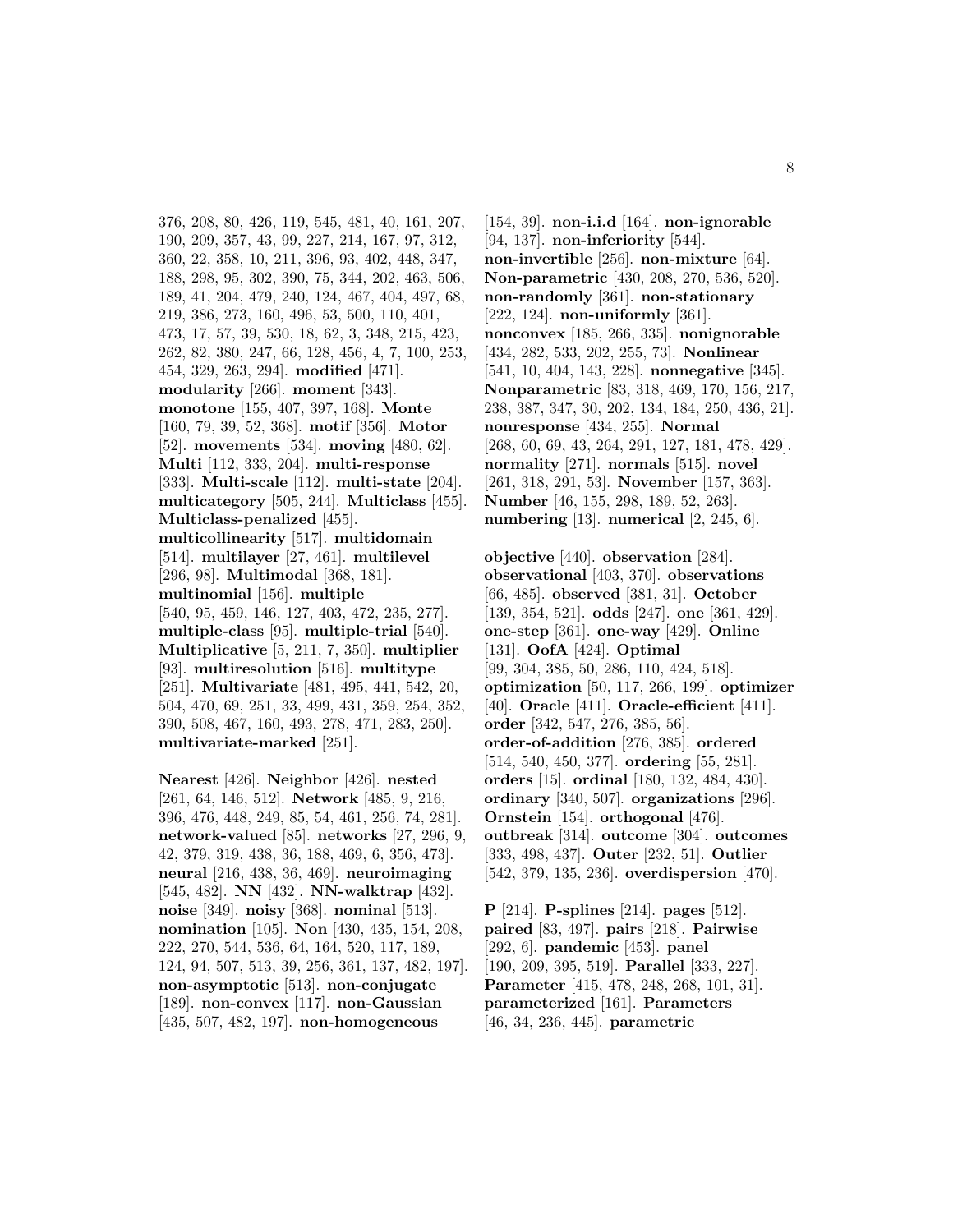[494, 208, 216, 270, 536, 520, 279, 483, 430]. **parsimonious** [17]. **partial** [20, 543, 251, 207, 121, 233, 395, 7]. **Partially** [150, 514, 83, 533, 178, 94, 381, 66, 253]. **Particle** [341, 262]. **partite** [9]. **Partition** [285]. **Partition-based** [285]. **partitions** [492]. **partly** [253]. **path** [125]. **paths** [16]. **pathway** [459]. **pattern** [280, 491]. **patterns** [342, 484, 430]. **Pearson** [180]. **Penalised** [204]. **Penalized** [195, 334, 19, 455, 404, 65, 527, 14, 71, 335]. **penalty** [532, 195, 325]. **performance** [113]. **performances** [426]. **periodograms** [328]. **persistence** [148]. **perturbation** [487]. **phase** [457, 415, 300]. **piece** [442, 60]. **Pietra** [175]. **plans** [110]. **point** [63, 251, 405, 342]. **Poisson** [42, 22, 75, 67, 87, 88]. **Poisson-stopped-sum** [42]. **political** [22]. **Polymatching** [403]. **polynomial** [201, 77]. **population** [102, 2]. **populations** [34, 412]. **portmanteau** [390]. **positive** [526]. **possibly** [237]. **Posterior** [124, 43]. **Power** [387, 43, 232, 513]. **power-expected-posterior** [43]. **powerful** [55, 382]. **practical** [546]. **practice** [220]. **precision** [241, 14, 315]. **preconditioned** [228]. **Predicting** [153]. **Prediction** [222, 101, 529, 523, 509]. **predictive** [541]. **predictors** [169, 324, 132]. **prepivots** [367]. **presence** [293, 538, 76]. **preserving** [325]. **Primal** [125]. **Principal** [283, 396, 163, 176, 397, 32]. **prior** [492, 546]. **priors** [43, 387, 440]. **probabilities** [223]. **probability** [412, 88]. **problem** [89, 145, 184, 235]. **problems** [72, 206, 95, 518, 199]. **procedure** [544, 210, 535]. **procedures** [83]. **process** [154, 222, 227, 534, 106, 356, 87, 348, 221, 29, 426]. **process-based** [348]. **processes** [528, 63, 80, 409, 251, 520, 31, 284, 443, 197]. **product** [51]. **products** [288]. **profile** [352]. **programming** [433]. **progression** [352].

**projected** [80]. **Projection** [417, 380, 267, 127, 297]. **Projection-averaging-based** [380]. **Promote** [315]. **Propagation** [217]. **propensity** [533, 370]. **proportionality** [144]. **pseudo** [262]. **pseudo-marginal** [262]. **purpose** [50]. **pursuit** [325]. **PX** [228]. **PX-EM** [228].

**Q** [476]. **Q-network** [476]. **quadratic** [319, 54, 18, 14]. **qualitative** [488]. **quantification** [47, 36, 418]. **quantifying** [546]. **Quantile** [78, 24, 441, 216, 92, 405, 272, 331, 450, 391, 58, 103, 19, 417, 316, 508, 483, 433, 65, 353, 436, 71, 73]. **quantile-based** [272]. **quantiles** [317, 118, 255]. **quantitative** [488]. **quantum** [294]. **quasi** [151, 141]. **quasi-likelihoods** [151]. **quasi-sudoku** [141].

**rainfall** [192]. **Raman** [47]. **random** [174, 504, 27, 357, 33, 468, 134, 469, 127, 26, 415, 356, 330, 62, 523, 332, 487]. **randomisation** [535]. **randomized** [495, 271, 65]. **randomly** [361, 153]. **Rank** [138, 209, 452, 72, 313, 22, 325, 202, 510, 168]. **Rank-based** [209, 510, 168]. **rank-invariant** [313]. **rank-preserving** [325]. **ranked** [94]. **ranks** [495]. **rate** [106, 334, 247]. **rates** [387, 245]. **ratio** [175, 111]. **ratios** [365]. **Rayleigh** [480]. **record** [492]. **recovery** [162, 534, 185, 524]. **reduced** [22, 255]. **reduction** [514, 102, 434, 182, 438, 252, 343, 226, 410, 149, 24]. **reference** [429]. **regenerative** [295]. **regime** [277]. **regimes** [304, 168]. **regional** [223, 317]. **regions** [200, 506]. **registration** [368]. **Regression** [169, 282, 284, 59, 494, 239, 34, 183, 295, 526, 191, 80, 78, 378, 150, 69, 236, 481, 179, 333, 92, 346, 217, 116, 43, 272, 238, 331, 515, 97, 407, 534, 132, 360, 391, 101, 206, 298, 302, 321, 252, 269, 103, 19, 25, 463, 458, 316, 508, 275, 388, 455, 176,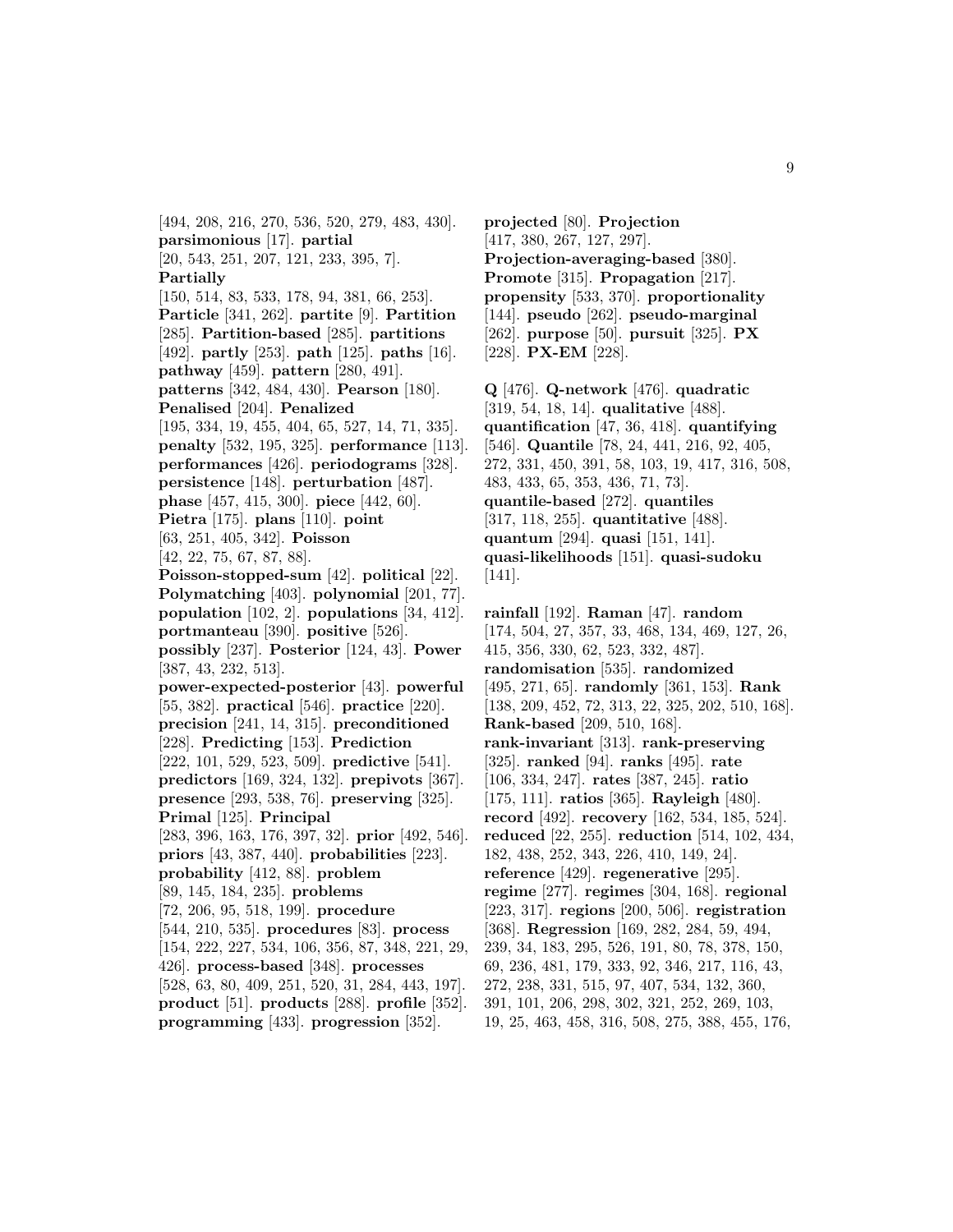529, 375, 53, 110, 279, 483, 18, 65, 306, 527, 221, 250, 353, 327, 436, 427, 423, 418, 410, 149, 24, 153, 51, 73, 335, 16, 408, 234, 297]. **regressions** [104]. **regressors** [253]. **Regular** [491, 196, 15]. **Regularization** [151, 258, 94]. **Regularized** [466, 147, 185, 117]. **regularly** [515]. **relational** [246]. **relationships** [256]. **replicate** [540, 3]. **replicate-effect** [540]. **representation** [504, 288]. **reproducing** [150, 178, 436]. **resampling** [412]. **residual** [211, 28]. **residual-based** [211]. **Response** [300, 222, 333, 30, 252, 433, 235, 299, 137, 73]. **responses** [459, 535, 531, 408]. **revisited** [35, 5]. **ridge** [104, 312, 111]. **right** [201, 391, 347, 503]. **right-** [347]. **right-censored** [503]. **risk** [452, 165, 304, 88]. **risks** [245, 146, 120, 240]. **RKHS** [285]. **road** [295]. **robot** [305]. **robotics** [305]. **Robust** [34, 183, 293, 92, 328, 206, 388, 471, 31, 229, 483, 530, 449, 353, 327, 299, 335, 416, 236, 116, 515, 304, 148, 493, 235, 221, 437]. **Robustness** [271, 299]. **ROC** [270, 23, 538]. **Ross** [106]. **Rothman** [35]. **roughness** [532]. **ruin** [88]. **rule** [524]. **rules** [505, 199]. **SAEM** [10]. **Safe** [505, 199]. **sample** [362, 205, 145, 505, 72, 367, 162, 468, 142, 387, 85, 278, 330, 423, 382]. **samples** [186]. **Sampling** [133, 309, 232, 28, 98, 110, 456, 105, 198, 15]. **sampling-based** [198]. **SAR** [480]. **Saunders** [345]. **scalable** [357, 227]. **scale** [174, 525, 236, 333, 515, 203, 112, 347, 291, 518, 250]. **scale-invariant** [203].

**scale-mixture** [291]. **scan** [280, 301, 406]. **scatter** [493]. **schemes** [105]. **score** [207, 533, 370]. **screening** [505, 30, 417, 120, 285, 26, 503, 81, 500, 8, 531, 137, 310]. **search** [112, 524]. **second** [547]. **second-order** [547]. **sectional** [209, 370].

**seemingly** [481]. **segmentation** [292, 36]. **selection** [201, 44, 293, 376, 237, 179, 498,

257, 304, 136, 101, 318, 177, 298, 305, 469, 439, 404, 386, 53, 330, 229, 39, 449, 353, 332, 427, 423, 226, 247, 73, 198, 109, 15]. **Selective** [401]. **self** [241, 456]. **self-calibrated** [241]. **self-exciting** [456]. **semi** [183, 216, 120, 316, 273, 496, 436, 519, 454]. **semi-competing** [120]. **semi-functional** [183]. **semi-Markov** [496]. **semi-Markov-switching** [316]. **semi-nonparametric** [436]. **semi-parametric** [216]. **semi-varying** [273, 519, 454]. **semicontinuous** [166]. **Semiparametric** [191, 378, 272, 64, 25, 28, 152, 350, 331, 167, 86, 93, 420, 57, 255]. **sensitive** [244]. **separability** [342]. **Separating** [117]. **Separation** [217]. **September** [129, 338, 501]. **sequence** [42, 306]. **sequences** [261]. **sequential** [135, 52]. **serial** [430]. **series** [20, 295, 230, 328, 316, 233, 472, 192, 283, 430, 456]. **set** [365]. **sets** [102, 450]. **setting** [164]. **shape** [365, 420]. **shape-constrained** [365]. **shaped** [374]. **shapes** [169, 126]. **shared** [523]. **shifts** [387, 277]. **shotgun** [112]. **shrinkage** [539]. **sign** [315]. **signal** [210]. **signatures** [287]. **Silhouette** [303]. **SIMEX** [279]. **simple** [127]. **Simplified** [234]. **simulating** [356]. **simulation** [525]. **simultaneous** [238, 411]. **Single** [51, 167, 407, 472, 380, 66, 4, 253]. **Single-index** [51, 407, 380, 66, 253]. **singular** [517]. **sites** [512]. **size** [362, 102, 509]. **skew** [164]. **skew-symmetric** [164]. **skewed** [271, 181]. **skewness** [113]. **sliced** [375, 410]. **small** [92]. **SMC** [40]. **Smooth** [238, 97]. **Smoothed** [73]. **smoothing** [201, 71]. **social** [42]. **sociology** [296]. **soft** [349]. **soft-labels** [349]. **Solution** [16, 433, 366]. **Some** [67, 164]. **space** [208, 545, 434, 99, 178, 461, 436]. **space-time** [99]. **spaced** [170]. **spaces**

[150]. **Sparse** [185, 176, 436, 32, 320, 275,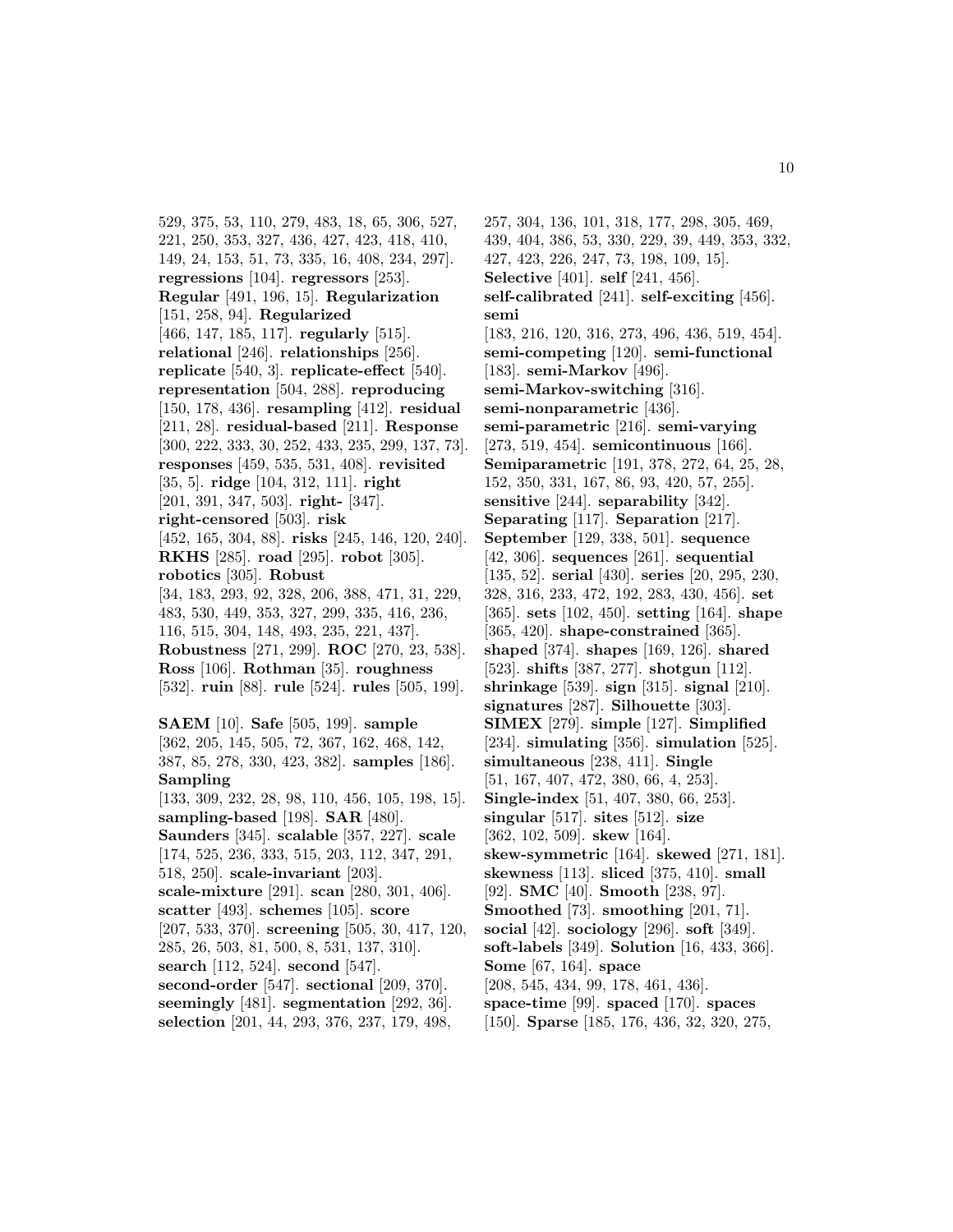124, 507, 513, 366, 427, 410, 398, 445]. **sparseness** [325]. **Spatial** [457, 362, 265, 63, 223, 288, 72, 357, 280, 99, 112, 41, 301, 406, 229, 96, 62, 348, 197]. **spatially** [16]. **spatio** [409, 251, 161, 342, 473]. **spatio-temporal** [409, 251, 161, 342, 473]. **species** [155]. **Specification** [93]. **specified** [533]. **spectral** [526, 2, 105, 170]. **spectrometric** [537]. **spectroscopy** [47]. **spectrum** [216]. **spells** [146]. **spherical** [478]. **spline** [318]. **splines** [214, 71]. **Split** [142]. **squared** [229]. **Squares** [147, 89, 378, 121, 77, 41]. **squares-type** [77]. **stable** [248, 324]. **stage** [457, 518]. **state** [208, 545, 294, 204, 496]. **state-space** [545]. **States** [314]. **stationary** [222, 534, 124]. **statistic** [35, 301, 406]. **Statistical** [435, 230, 459, 443]. **statisticians** [432]. **Statistics** [13, 257, 546, 547, 56]. **step** [361]. **stepwise** [161]. **Stochastic** [504, 154, 309, 296, 525, 10, 112, 189, 479, 55, 262]. **stopped** [42]. **strategy** [78]. **stream** [473]. **streams** [131]. **strength** [82]. **strengths** [305]. **strong** [199]. **strongly** [491]. **Structural** [68, 543, 121, 219]. **structure** [320, 6, 454]. **Structured** [70, 89, 159]. **structures** [119]. **studies** [498, 64, 75, 403, 299, 276, 370]. **study** [34, 413, 6, 437]. **subdata** [198]. **Subgroup** [311, 360]. **subject** [69, 460]. **subsampling** [518]. **subset** [280, 449]. **subspace** [366]. **substance** [352]. **sudoku** [141]. **sufficient** [182, 438, 343, 427, 226, 149, 531]. **Sum** [288, 42]. **Superiority** [156]. **supervised** [349]. **Support** [280, 527, 505, 162, 524]. **supports** [408]. **sure** [310]. **surface** [538]. **surfaces** [526, 143]. **Surrogate** [434, 525, 33, 499]. **survey** [223]. **survival** [69, 453, 334, 240, 467, 500, 310]. **switching** [545, 316]. **symmetric** [191, 164, 476]. **symmetry** [35, 164]. **synchrosqueezing** [534]. **systems** [514, 248].

**tables** [460]. **task** [371, 152]. **task-based** [371, 152]. **taxonomy** [135]. **techniques** [2, 381, 472]. **temporal** [409, 251, 161, 342, 473]. **temporally** [485]. **Test** [460, 239, 511, 270, 72, 35, 367, 162, 200, 75, 85, 134, 127, 439, 510, 330, 31, 443, 215, 382, 429]. **Test-inversion** [460]. **Testing** [144, 346, 342, 306, 34, 9, 540, 544, 165, 468, 317, 380, 429]. **Tests** [319, 86, 205, 209, 286, 164, 328, 387, 93, 148, 390, 67, 278, 513, 55, 419]. **text** [22, 512]. **their** [484]. **theoretic** [435, 535]. **theory** [156]. **thoracic** [534]. **three** [544]. **threshold** [277, 456, 29]. **threshold-type** [277]. **Thresholding** [513, 111]. **ties** [484]. **Time** [526, 324, 22, 154, 20, 413, 295, 466, 99, 246, 230, 328, 444, 316, 233, 152, 160, 496, 472, 192, 283, 76, 430, 247, 153, 456, 59]. **Time-dependent** [22, 59]. **time-frequency** [413]. **time-series** [20, 295]. **time-to-event** [160]. **Time-varying** [526, 246, 152]. **times** [230, 439]. **TMB** [329]. **tool** [546, 439]. **topics** [512]. **topology** [9]. **total** [195]. **traffic** [295]. **trait** [106]. **transaction** [326]. **transfer** [529]. **transform** [534, 427]. **transformation** [86, 93, 334, 202, 57]. **transformations** [413, 135, 232]. **transition** [223]. **treatment** [304, 403, 168]. **treatments** [377, 370]. **tree** [389, 75, 374, 311]. **tree-shaped** [374]. **trees** [431, 418]. **trends** [413]. **trial** [540]. **trials** [541, 544, 300, 457, 271, 141]. **triangulation** [173]. **Truncated** [463, 57]. **truncation** [439]. **Tuning** [312]. **Tuning-free** [312]. **Two** [205, 367, 278, 330, 187, 442, 60, 532, 34, 144, 145, 72, 196, 83, 162, 468, 274, 387, 457, 85, 133, 518, 168, 382]. **two-dimensional** [532]. **two-factor** [196]. **two-piece** [442, 60]. **Two-sample** [367, 278, 330, 145, 72, 162, 468, 387, 85, 382]. **two-stage** [457, 518]. **type** [154, 34, 416, 77, 345, 387, 163, 415, 61, 277, 199, 109]. **types** [69].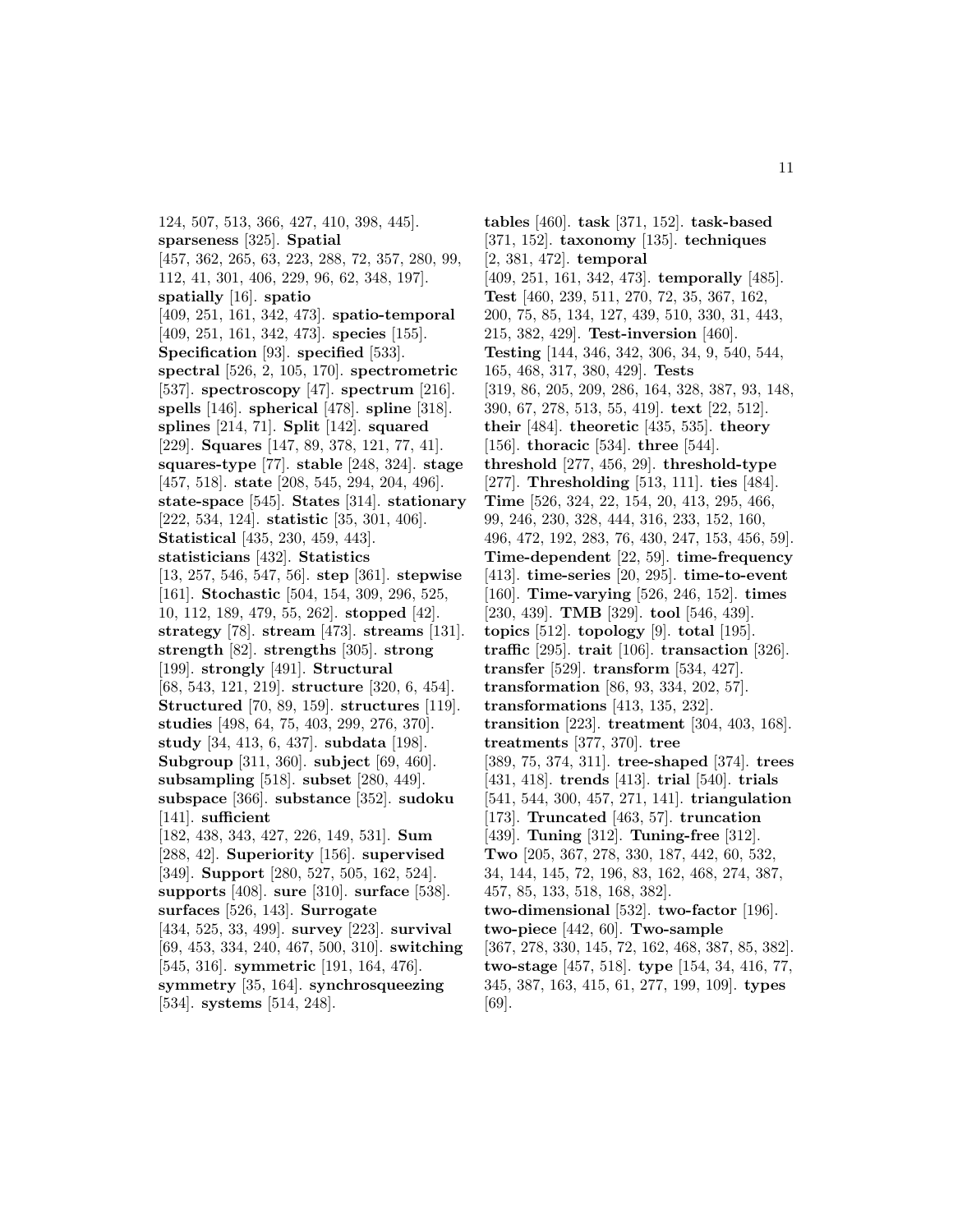**Uhlenbeck** [154]. **ultra** [331, 120, 81]. **ultra-high** [331, 120, 81]. **ultrahigh** [30, 26, 503, 500, 310]. **ultrahigh-dimensional** [30, 503, 500]. **ultrasonic** [126]. **unbiased** [452]. **Uncertainty** [36, 418]. **unequal** [412]. **uniform** [55]. **uniformly** [361]. **unifying** [348]. **unit** [324, 52, 478]. **unit-level** [324]. **United** [314]. **universal** [276]. **unknown** [298, 189, 395, 281, 408]. **unrelated** [481]. **Unsupervised** [292, 431]. **updating** [131]. **upgraded** [361]. **urban** [87]. **use** [468, 352, 417, 380]. **using** [169, 195, 452, 504, 261, 216, 222, 272, 431, 47, 304, 534, 77, 360, 106, 36, 347, 254, 127, 404, 181, 471, 420, 530, 283, 368, 306, 430, 262]. **validation** [227, 79]. **validity** [86]. **valued** [85, 456]. **values** [33]. **VAR** [68]. **Variable** [237, 498, 298, 500, 247, 293, 179, 40, 304, 177, 417, 53, 81, 229, 39, 353, 427, 226, 8, 531, 73]. **variables** [180, 504, 89, 313, 97, 117, 415, 3, 166, 414]. **variance** [268, 428, 329, 310]. **variances** [219]. **variate** [371, 187]. **variation** [195]. **Variational** [448, 159, 21]. **Variations** [43]. **Varying** [188, 506, 526, 190, 246, 515, 97, 103, 178, 152, 317, 273, 500, 3, 519, 100, 16, 454]. **Varying-coefficient** [188, 506, 103, 3, 100]. **Vecchia** [197]. **vector** [350, 505, 280, 390, 527, 445]. **vectors** [162, 134, 510, 517]. **Vertex** [105]. **via** [526, 217, 536, 402, 95, 147, 185, 285, 273, 79, 397, 52, 14, 51, 266, 71, 198, 311]. **vine** [20, 234]. **vines** [15, 491]. **vocalization** [126]. **volatility** [20]. **volume** [477, 538].

**Wald** [34]. **Wald-type** [34]. **walktrap** [432]. **Wasserstein** [546]. **Wavelet** [540, 526]. **waves** [536]. **way** [429]. **weak** [390]. **weakly** [186]. **web** [512]. **weight** [119]. **Weighted** [103, 202, 27, 481, 304, 79, 530]. **Whitney** [145, 406]. **Width** [303]. **Wilcoxon** [406].

**wild** [148]. **WIM** [546]. **wise** [96]. **within** [540, 101]. **Woodroofe** [35].

**X** [165]. **X-chromosome** [165].

**Yanai** [306]. **youth** [352].

**zero** [75, 506, 127]. **zero-effect** [506]. **zeroinflated** [75]. **Zipf** [42].

# **References**

#### **Anonymous:2020:EBa**

[1] Anonymous. Editorial Board. Computational Statistics & Data Analysis, 141(??):ii–iv, January 2020. CODEN CSDADW. ISSN 0167-9473 (print), 1872-7352 (electronic). URL http: //www.sciencedirect.com/science/ article/pii/S0167947319301793.

#### **Cordero-Grande:2020:MNT**

[2] Lucilio Cordero-Grande. MIXANDMIX: numerical techniques for the computation of empirical spectral distributions of population mixtures. Computational Statistics & Data Analysis, 141(??):1–11, January 2020. CODEN CSDADW. ISSN 0167-9473 (print), 1872-7352 (electronic). URL http: //www.sciencedirect.com/science/ article/pii/S0167947319301458.

# **Wang:2020:DDM**

[3] Miaomiao Wang, Chunling Liu, Tianfa Xie, and Zhihua Sun. Data-driven model checking for errors-in-variables varying-coefficient models with replicate measurements. Computational Statistics & Data Analysis, 141(??): 12–27, January 2020. CODEN CS-DADW. ISSN 0167-9473 (print),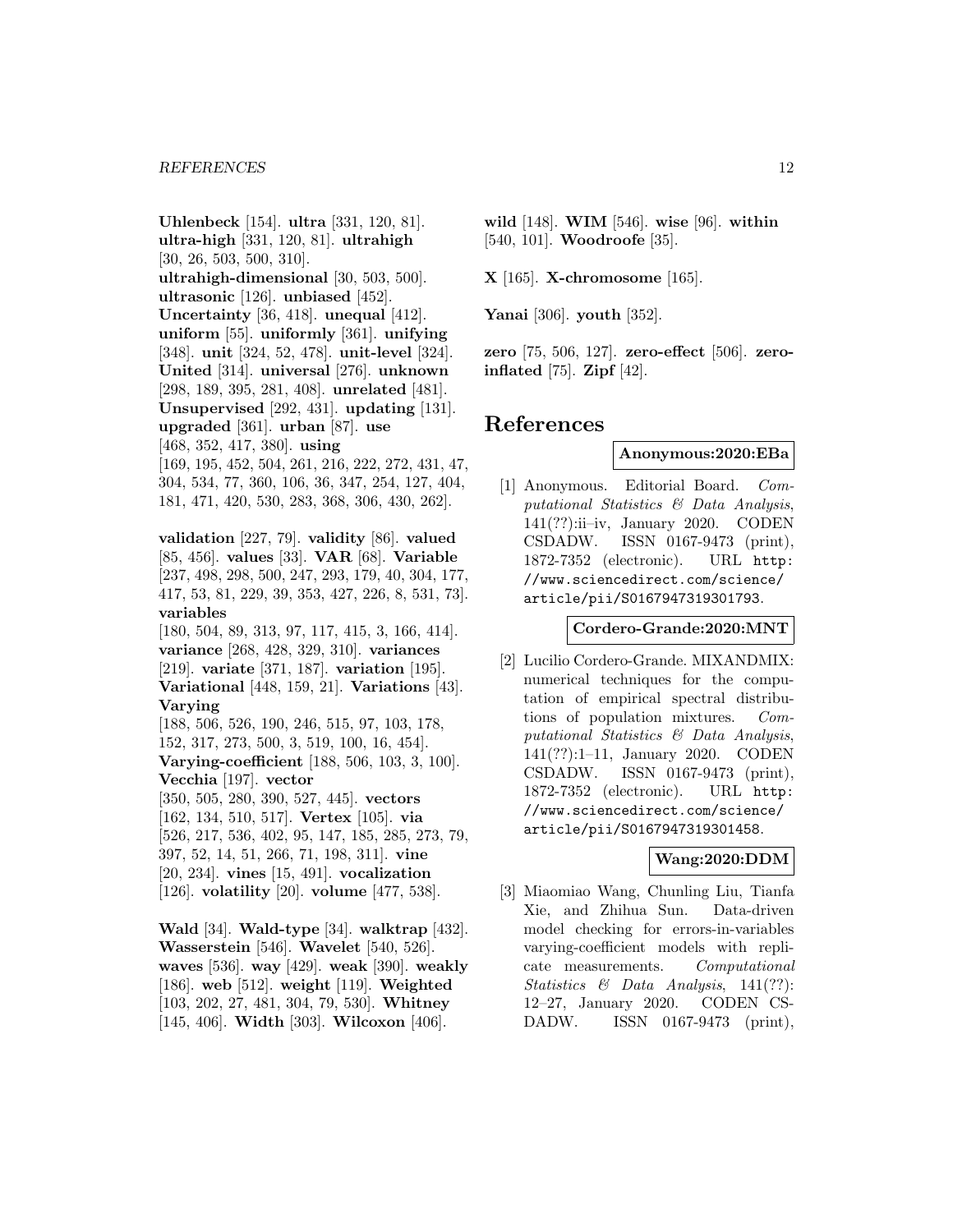1872-7352 (electronic). URL http: //www.sciencedirect.com/science/ article/pii/S0167947319301379.

# **Zhang:2020:BCM**

[4] Hong-Fan Zhang, Lei Huang, and Lian-Lian Liu. On bootstrap consistency of MAVE for single index models. Computational Statistics & Data Analysis, 141(??):28–39, January 2020. CODEN CSDADW. ISSN 0167-9473 (print), 1872-7352 (electronic). URL http: //www.sciencedirect.com/science/ article/pii/S0167947319301367.

# **Igarashi:2020:MBC**

[5] Gaku Igarashi and Yoshihide Kakizawa. Multiplicative bias correction for asymmetric kernel density estimators revisited. Computational Statistics  $\&$  Data Analysis, 141(??): 40–61, January 2020. CODEN CS-DADW. ISSN 0167-9473 (print), 1872-7352 (electronic). URL http: //www.sciencedirect.com/science/ article/pii/S0167947319301446.

# **Pensar:2020:HDS**

[6] Johan Pensar, Yingying Xu, Santeri Puranen, Maiju Pesonen, Yoshiyuki Kabashima, and Jukka Corander. Highdimensional structure learning of binary pairwise Markov networks: a comparative numerical study. Computational Statistics & Data Analysis, 141 (??):62–76, January 2020. CODEN CSDADW. ISSN 0167-9473 (print), 1872-7352 (electronic). URL http: //www.sciencedirect.com/science/ article/pii/S016794731930146X.

# **Zhang:2020:CAM**

[7] Jun Zhang, Bingqing Lin, and Zhenghui Feng. Conditional absolute mean calibration for partial linear multiplicative distortion measurement errors models. Computational Statistics  $\&$  Data Analysis, 141(??):77-93, January 2020. CODEN CS-DADW. ISSN 0167-9473 (print), 1872-7352 (electronic). URL http: //www.sciencedirect.com/science/ article/pii/S0167947319301434.

# **Xie:2020:FVS**

[8] Jinhan Xie, Meiling Hao, Wenxin Liu, and Yuanyuan Lin. Fused variable screening for massive imbalanced data. Computational Statistics & Data Analysis,  $141(??):94-$ 108, January 2020. CODEN CS-DADW. ISSN 0167-9473 (print), 1872-7352 (electronic). URL http: //www.sciencedirect.com/science/ article/pii/S0167947319301471.

# **Chen:2020:DTA**

[9] Shuo Chen, F. DuBois Bowman, and Yishi Xing. Detecting and testing altered brain connectivity networks with k-partite network topology. Computational Statistics & Data Analysis, 141 (??):109–122, January 2020. CODEN CSDADW. ISSN 0167-9473 (print), 1872-7352 (electronic). URL http: //www.sciencedirect.com/science/ article/pii/S0167947319301410.

#### **Karimi:2020:FSF**

[10] Belhal Karimi, Marc Lavielle, and Eric Moulines. f-SAEM: a fast stochastic approximation of the EM algorithm for nonlinear mixed effects models. Computational Statistics & Data Analysis, 141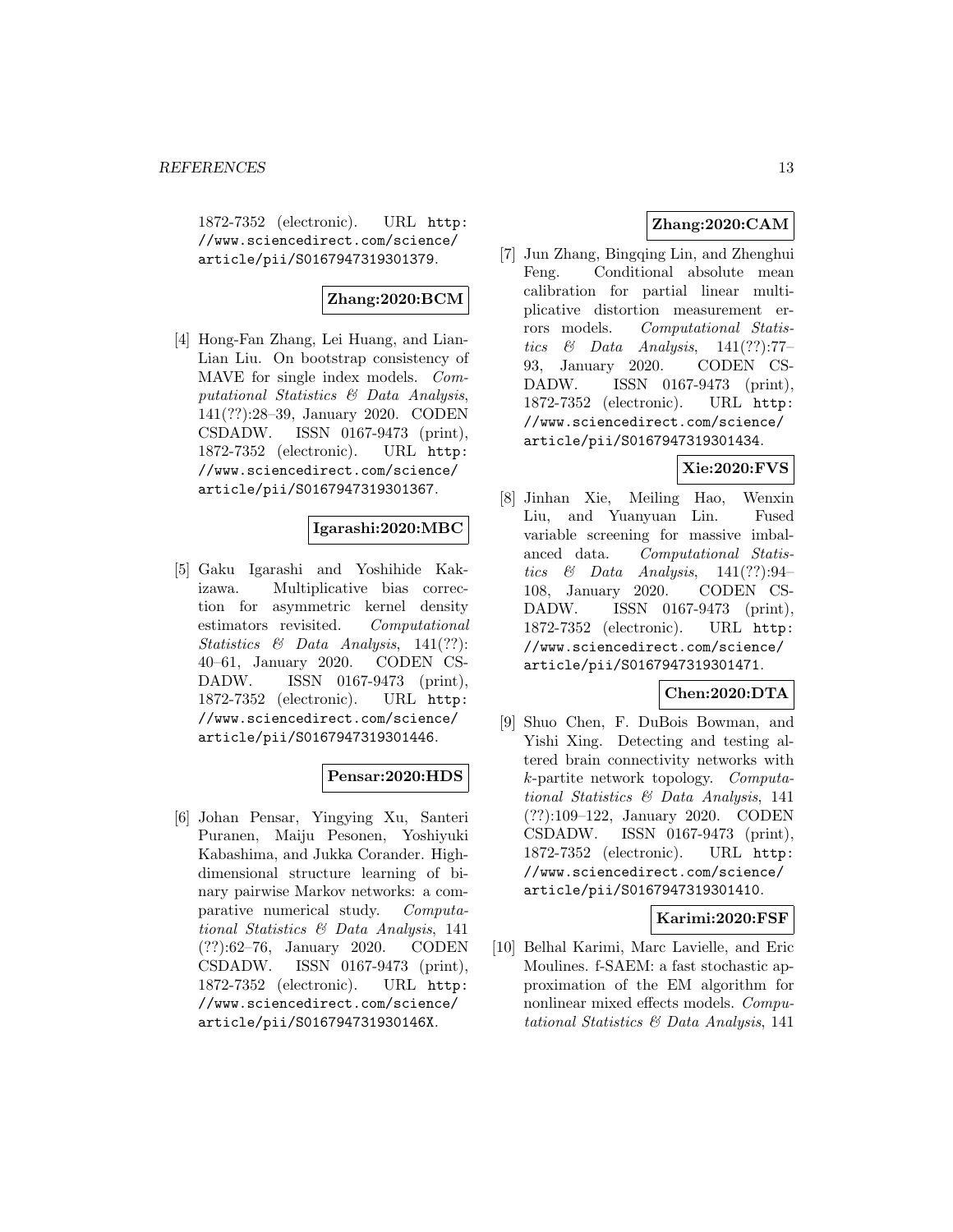(??):123–138, January 2020. CODEN CSDADW. ISSN 0167-9473 (print), 1872-7352 (electronic). URL http: //www.sciencedirect.com/science/ article/pii/S0167947319301483.

#### **Anonymous:2020:F**

[11] Anonymous. February 2020. Computational Statistics & Data Analysis, 142 (??):??, February 2020. CODEN CS-DADW. ISSN 0167-9473 (print), 1872- 7352 (electronic).

#### **Anonymous:2020:EBb**

[12] Anonymous. Editorial Board. Computational Statistics & Data Analysis, 142(??):Article 106854, February 2020. CODEN CSDADW. ISSN 0167-9473 (print), 1872-7352 (electronic). URL http://www. sciencedirect.com/science/article/ pii/S0167947319302099.

#### **Sugrue:2020:IAN**

[13] Darren Sugrue. Introducing article numbering to Computational Statistics and Data Analysis. Computational Statistics & Data Analysis, 142(??): Article 106857, February 2020. CODEN CSDADW. ISSN 0167-9473 (print), 1872-7352 (electronic). URL http: //www.sciencedirect.com/science/ article/pii/S0167947319302129.

# **Wang:2020:EAA**

[14] Cheng Wang and Binyan Jiang. An efficient ADMM algorithm for high dimensional precision matrix estimation via penalized quadratic loss. Computational Statistics & Data Analysis, 142(??): Article 106812, February 2020. CODEN CSDADW. ISSN 0167-9473 (print),

1872-7352 (electronic). URL http: //www.sciencedirect.com/science/ article/pii/S0167947319301574.

### **Zhu:2020:CSO**

[15] Kailun Zhu, Dorota Kurowicka, and Gabriela F. Nane. Common sampling orders of regular vines with application to model selection. Computational Statistics & Data Analysis, 142(??): Article 106811, February 2020. CODEN CSDADW. ISSN 0167-9473 (print), 1872-7352 (electronic). URL http: //www.sciencedirect.com/science/ article/pii/S0167947319301562.

### **Zhao:2020:SPG**

[16] Yaqing Zhao and Howard Bondell. Solution paths for the generalized lasso with applications to spatially varying coefficients regression. Computational Statistics & Data Analysis, 142(??): Article 106821, February 2020. CODEN CSDADW. ISSN 0167-9473 (print), 1872-7352 (electronic). URL http: //www.sciencedirect.com/science/ article/pii/S0167947319301689.

### **Sarkar:2020:PMM**

[17] Shuchismita Sarkar, Xuwen Zhu, Volodymyr Melnykov, and Salvatore Ingrassia. On parsimonious models for modeling matrix data. Computational Statistics & Data Analysis, 142(??): Article 106822, February 2020. CODEN CSDADW. ISSN 0167-9473 (print), 1872-7352 (electronic). URL http: //www.sciencedirect.com/science/ article/pii/S0167947319301690.

#### **Sun:2020:FFQ**

[18] Yifan Sun and Qihua Wang. Functionon-function quadratic regression mod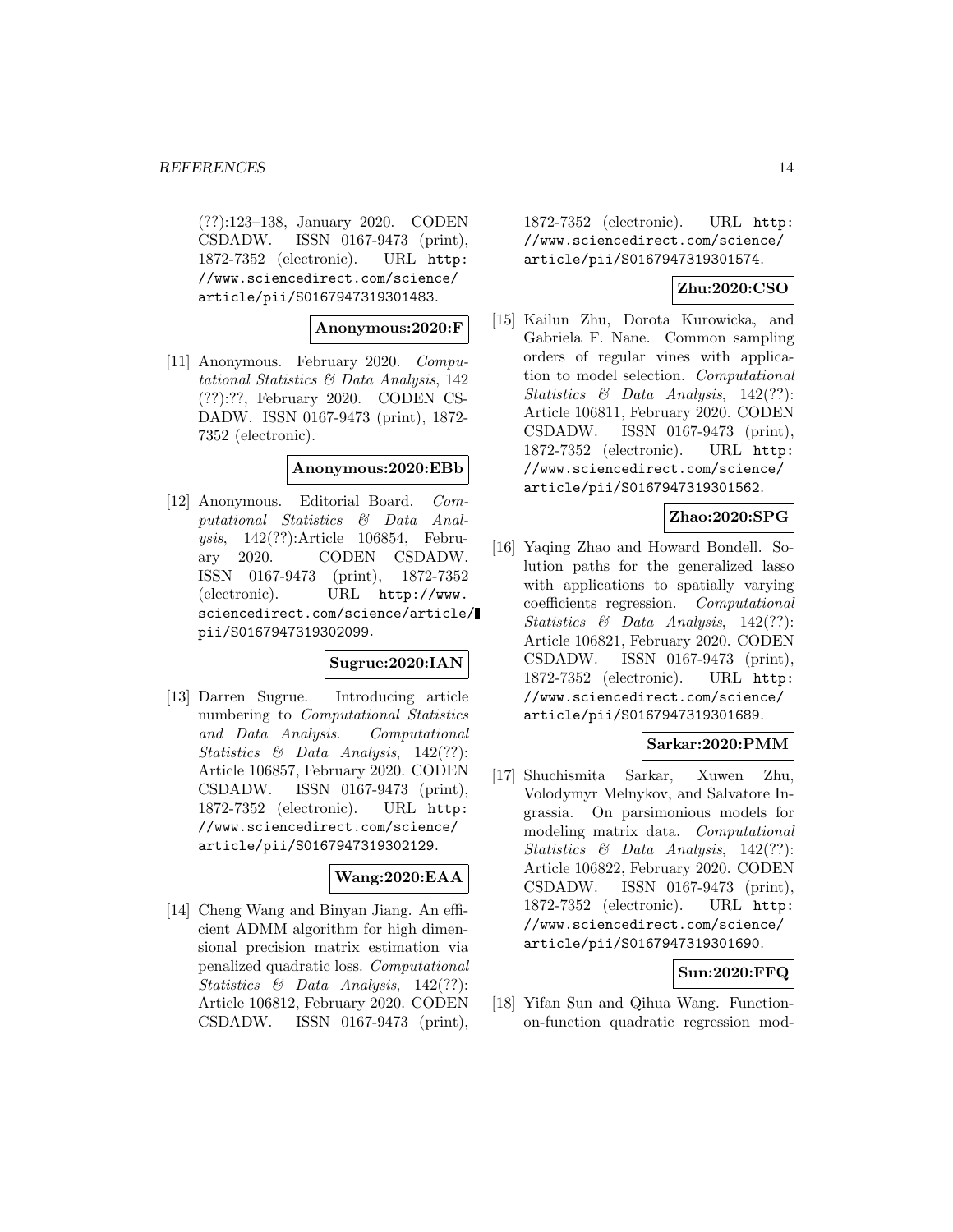els. Computational Statistics & Data Analysis, 142(??):Article 106814, February 2020. CODEN CSDADW. ISSN 0167-9473 (print), 1872-7352 (electronic). URL http://www. sciencedirect.com/science/article/ pii/S0167947319301616.

# **Liu:2020:GPQ**

[19] Yongxin Liu, Peng Zeng, and Lu Lin. Generalized  $\ell_1$ -penalized quantile regression with linear constraints. Computational Statistics & Data Analysis, 142(??):Article 106819, February 2020. CODEN CSDADW. ISSN 0167-9473 (print), 1872-7352 (electronic). URL http://www. sciencedirect.com/science/article/ pii/S0167947319301665.

#### **Barthel:2020:PCV**

[20] Nicole Barthel, Claudia Czado, and Yarema Okhrin. A partial correlation vine based approach for modeling and forecasting multivariate volatility time-series. Computational Statistics & Data Analysis, 142(??):Article 106810, February 2020. CODEN CS-DADW. ISSN 0167-9473 (print), 1872-7352 (electronic). URL http: //www.sciencedirect.com/science/ article/pii/S0167947319301550.

# **Yu:2020:VND**

[21] Weichang Yu, Lamiae Azizi, and John T. Ormerod. Variational nonparametric discriminant analysis. Computational Statistics & Data Analysis, 142(??):Article 106817, February 2020. CODEN CSDADW. ISSN 0167-9473 (print), 1872-7352 (electronic). URL http://www.

sciencedirect.com/science/article/ pii/S0167947319301641.

#### **Jentsch:2020:TDP**

[22] Carsten Jentsch, Eun Ryung Lee, and Enno Mammen. Time-dependent Poisson reduced rank models for political text data analysis. Computational Statistics & Data Analysis, 142(??): Article 106813, February 2020. CODEN CSDADW. ISSN 0167-9473 (print), 1872-7352 (electronic). URL http: //www.sciencedirect.com/science/ article/pii/S0167947319301586.

### **Jokiel-Rokita:2020:ERC**

[23] Alicja Jokiel-Rokita and Rafał Topolnicki. Estimation of the ROC curve from the Lehmann family. Computational Statistics & Data Analysis, 142(??): Article 106820, February 2020. CODEN CSDADW. ISSN 0167-9473 (print), 1872-7352 (electronic). URL http: //www.sciencedirect.com/science/ article/pii/S0167947319301677.

### **Yan:2020:QBD**

[24] Mei Yan, Efang Kong, and Yingcun Xia. Quantile based dimension reduction in censored regression. Computational Statistics & Data Analysis, 142(??): Article 106818, February 2020. CODEN CSDADW. ISSN 0167-9473 (print), 1872-7352 (electronic). URL http: //www.sciencedirect.com/science/ article/pii/S0167947319301653.

#### **Liu:2020:SMC**

[25] Jin Liu, Yingying Ma, and Hansheng Wang. Semiparametric model for covariance regression analysis. Computational Statistics & Data Analysis, 142(??): Article 106815, February 2020. CODEN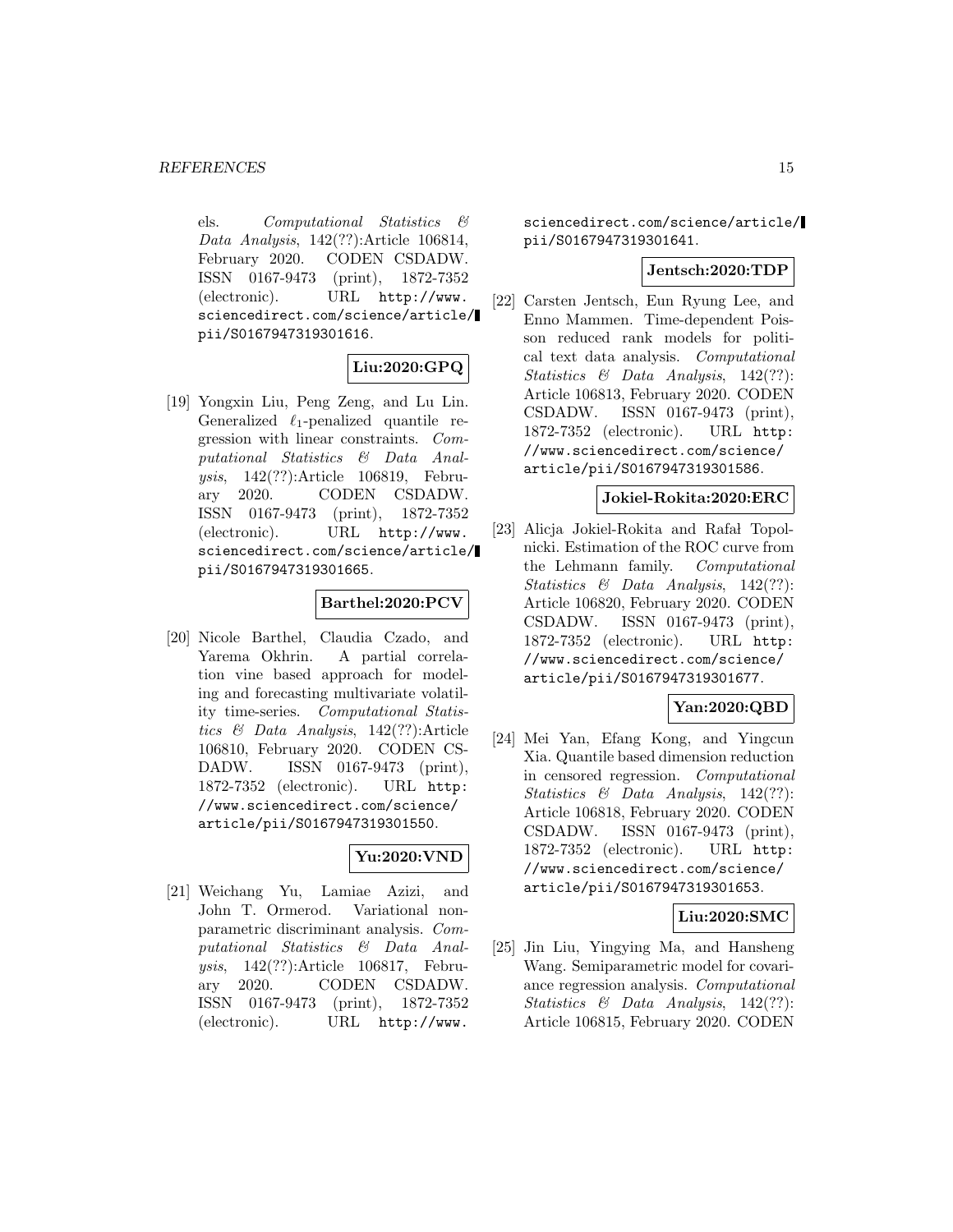CSDADW. ISSN 0167-9473 (print), 1872-7352 (electronic). URL http: //www.sciencedirect.com/science/ article/pii/S0167947319301628.

# **Ni:2020:FSU**

[26] Lyu Ni, Fang Fang, and Jun Shao. Feature screening for ultrahigh dimensional categorical data with covariates missing at random. Computational Statistics & Data Analysis, 142(??): Article 106824, February 2020. CODEN CSDADW. ISSN 0167-9473 (print), 1872-7352 (electronic). URL http: //www.sciencedirect.com/science/ article/pii/S0167947319301719.

# **Caimo:2020:MER**

[27] Alberto Caimo and Isabella Gollini. A multilayer exponential random graph modelling approach for weighted networks. Computational Statistics & Data Analysis, 142(??):Article 106825, February 2020. CODEN CS-DADW. ISSN 0167-9473 (print), 1872-7352 (electronic). URL http: //www.sciencedirect.com/science/ article/pii/S0167947319301720.

# **Ma:2020:SMM**

[28] Huijuan Ma, Wei Zhao, and Yong Zhou. Semiparametric model of mean residual life with biased sampling data. Computational Statistics & Data Analysis, 142(??):Article 106826, February 2020. CODEN CS-DADW. ISSN 0167-9473 (print), 1872-7352 (electronic). URL http: //www.sciencedirect.com/science/ article/pii/S0167947319301732.

# **Yu:2020:AML**

[29] Ting-Hung Yu, Henghsiu Tsai, and Heiko Rachinger. Approximate maximum likelihood estimation of a threshold diffusion process. Computational Statistics & Data Analysis, 142(??): Article 106823, February 2020. CODEN CSDADW. ISSN 0167-9473 (print), 1872-7352 (electronic). URL http: //www.sciencedirect.com/science/ article/pii/S0167947319301707.

# **Li:2020:NFS**

[30] Xiaoxia Li, Niansheng Tang, Jinhan Xie, and Xiaodong Yan. A nonparametric feature screening method for ultrahigh-dimensional missing response. Computational Statistics  $\&$  Data Analysis, 142(??):Article 106828, February 2020. CODEN CS-DADW. ISSN 0167-9473 (print), 1872-7352 (electronic). URL http: //www.sciencedirect.com/science/ article/pii/S0167947319301756.

### **Song:2020:RTD**

[31] Junmo Song. Robust test for dispersion parameter change in discretely observed diffusion processes. Computational Statistics & Data Analysis, 142(??): Article 106832, February 2020. CODEN CSDADW. ISSN 0167-9473 (print), 1872-7352 (electronic). URL http: //www.sciencedirect.com/science/ article/pii/S0167947319301872.

# **Zhao:2020:SPC**

[32] Yi Zhao, Martin A. Lindquist, and Brian S. Caffo. Sparse principal component based high-dimensional mediation analysis. Computational Statistics & Data Analysis, 142(??):Article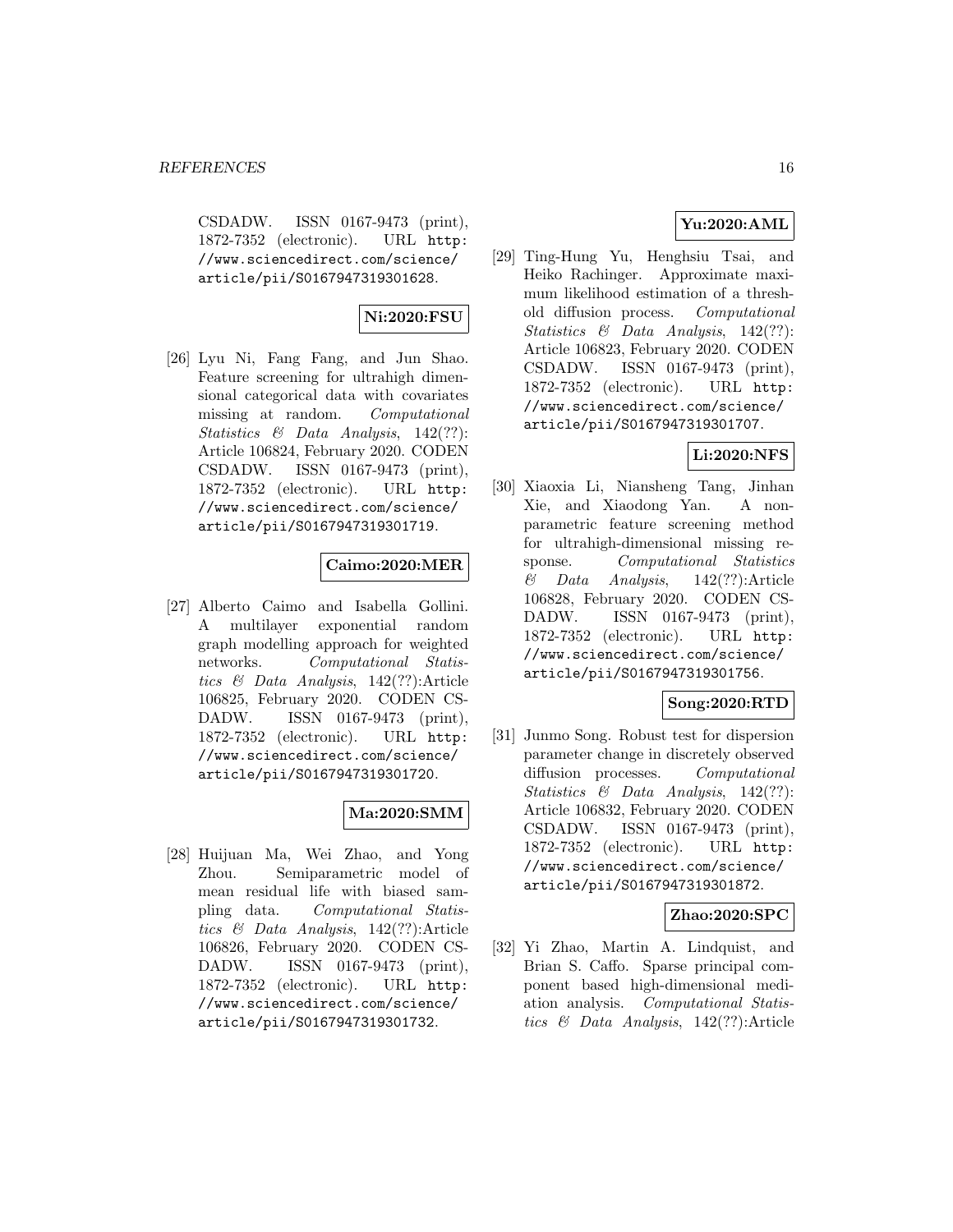106835, February 2020. CODEN CS-DADW. ISSN 0167-9473 (print), 1872-7352 (electronic). URL http: //www.sciencedirect.com/science/ article/pii/S0167947319301902.

### **Florez:2020:GRC**

[33] Alvaro Jóse Flórez, Ariel Alonso Abad, Geert Molenberghs, and Wim Van Der Elst. Generating random correlation matrices with fixed values: an application to the evaluation of multivariate surrogate endpoints. Computational Statistics & Data Analysis, 142(??): Article 106834, February 2020. CODEN CSDADW. ISSN 0167-9473 (print), 1872-7352 (electronic). URL http: //www.sciencedirect.com/science/ article/pii/S0167947319301896.

### **Bianco:2020:RWT**

[34] Ana M. Bianco, Graciela Boente, and Isabel M. Rodrigues. Robust Waldtype methods for testing equality between two populations regression parameters: a comparative study under the logistic model. Computational Statistics & Data Analysis, 142(??): Article 106827, February 2020. CODEN CSDADW. ISSN 0167-9473 (print), 1872-7352 (electronic). URL http: //www.sciencedirect.com/science/ article/pii/S0167947319301744.

### **Gaigall:2020:RWS**

[35] Daniel Gaigall. Rothman–Woodroofe symmetry test statistic revisited. Computational Statistics & Data Analysis, 142(??):Article 106837, February 2020. CODEN CSDADW. ISSN 0167-9473 (print), 1872-7352 (electronic). URL http://www.

sciencedirect.com/science/article/ pii/S0167947319301926.

### **Kwon:2020:UQU**

[36] Yongchan Kwon, Joong-Ho Won, Beom Joon Kim, and Myunghee Cho Paik. Uncertainty quantification using Bayesian neural networks in classification: Application to biomedical image segmentation. Computational Statistics & Data Analysis, 142(??): Article 106816, February 2020. CODEN CSDADW. ISSN 0167-9473 (print), 1872-7352 (electronic). URL http: //www.sciencedirect.com/science/ article/pii/S016794731930163X.

### **Anonymous:2020:Ma**

[37] Anonymous. March 2020. Computational Statistics & Data Analysis, 143 (??):??, March 2020. CODEN CS-DADW. ISSN 0167-9473 (print), 1872- 7352 (electronic).

#### **Anonymous:2020:EBc**

[38] Anonymous. Editorial Board. Computational Statistics & Data Analysis, 143(??):Article 106871, March 2020. CODEN CSDADW. ISSN 0167-9473 (print), 1872-7352 (electronic). URL http://www.sciencedirect.com/science/ article/pii/S0167947319302269.

#### **Spezia:2020:BVS**

[39] Luigi Spezia. Bayesian variable selection in non-homogeneous hidden Markov models through an evolutionary Monte Carlo method. Computational Statistics & Data Analysis, 143(??): Article 106840, March 2020. CODEN CSDADW. ISSN 0167-9473 (print), 1872-7352 (electronic). URL http: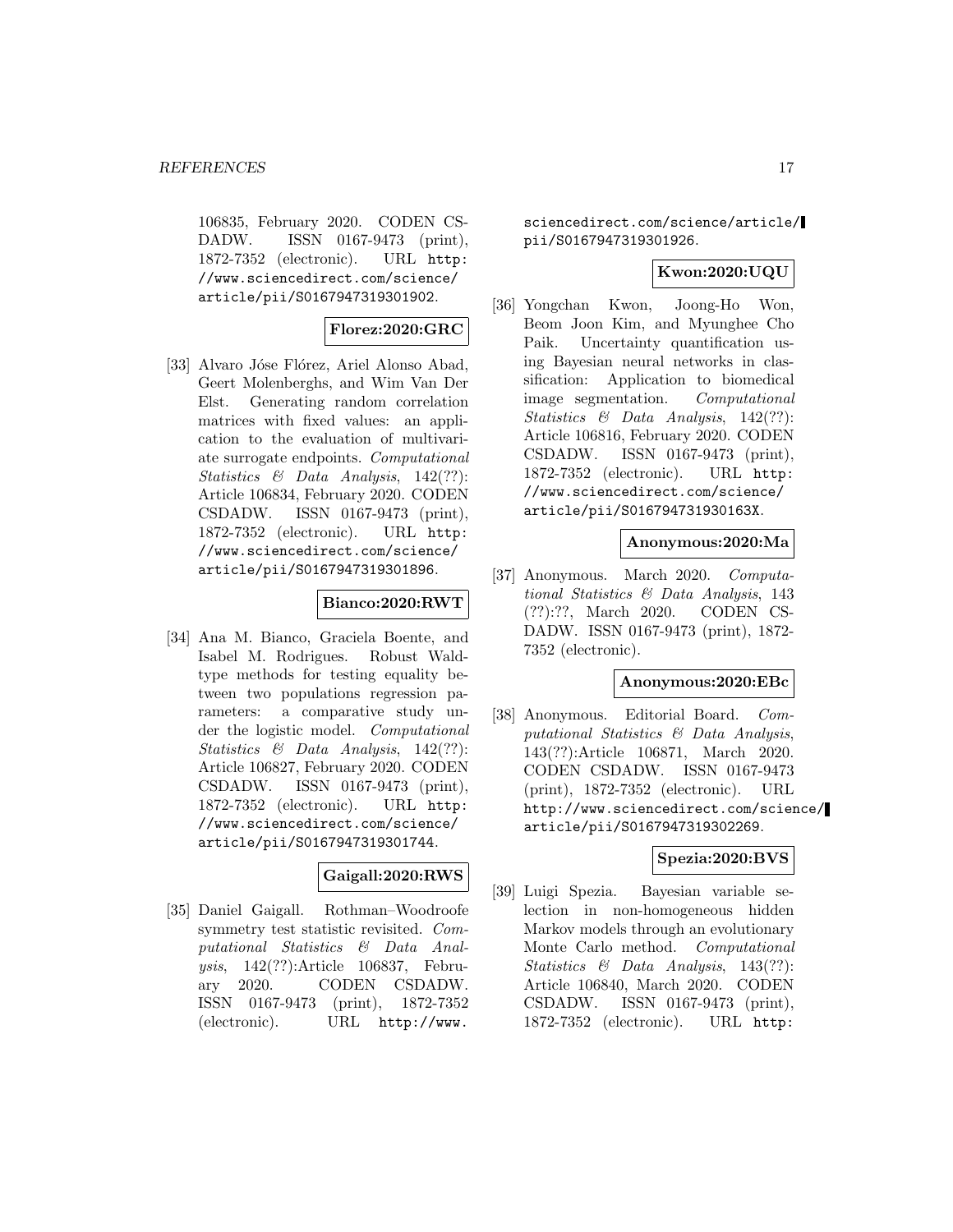//www.sciencedirect.com/science/ article/pii/S0167947319301951.

# **Duan:2020:DCS**

[40] Jin-Chuan Duan, Andras Fulop, and Yu-Wei Hsieh. Data-cloning SMC<sup>2</sup>: a global optimizer for maximum likelihood estimation of latent variable models. Computational Statistics & Data Analysis, 143(??):Article 106841, March 2020. CODEN CS-DADW. ISSN 0167-9473 (print), 1872-7352 (electronic). URL http: //www.sciencedirect.com/science/ article/pii/S0167947319301963.

### **Ma:2020:ALS**

[41] Yingying Ma, Wei Lan, Fanying Zhou, and Hansheng Wang. Approximate least squares estimation for spatial autoregressive models with covariates. Computational Statistics & Data Analysis, 143(??):Article 106833, March 2020. CODEN CS-DADW. ISSN 0167-9473 (print), 1872-7352 (electronic). URL http: //www.sciencedirect.com/science/ article/pii/S0167947319301884.

### **Duarte-Lopez:2020:ZPS**

[42] Ariel Duarte-López, Marta Pérez-Casany, and Jordi Valero. The Zipf–Poisson-stopped-sum distribution with an application for modeling the degree sequence of social networks. Computational Statistics  $\&$  Data Analysis, 143(??):Article 106838, March 2020. CODEN CS-DADW. ISSN 0167-9473 (print), 1872-7352 (electronic). URL http: //www.sciencedirect.com/science/ article/pii/S0167947319301938.

### **Fouskakis:2020:VPE**

[43] Dimitris Fouskakis, Ioannis Ntzoufras, and Konstantinos Perrakis. Variations of power-expected-posterior priors in normal regression models. Computational Statistics & Data Analysis, 143(??): Article 106836, March 2020. CODEN CSDADW. ISSN 0167-9473 (print), 1872-7352 (electronic). URL http: //www.sciencedirect.com/science/ article/pii/S0167947319301914.

#### **Bommert:2020:BFM**

[44] Andrea Bommert, Xudong Sun, Bernd Bischl, Jörg Rahnenführer, and Michel Lang. Benchmark for filter methods for feature selection in high-dimensional classification data. Computational Statistics & Data Analysis, 143(??): Article 106839, March 2020. CODEN CSDADW. ISSN 0167-9473 (print), 1872-7352 (electronic). URL http: //www.sciencedirect.com/science/ article/pii/S016794731930194X.

# **Rodriguez:2020:BMM**

[45] Carlos E. Rodríguez, Gabriel Núñez-Antonio, and Gabriel Escarela. A Bayesian mixture model for clustering circular data. Computational Statistics & Data Analysis, 143(??):Article 106842, March 2020. CODEN CS-DADW. ISSN 0167-9473 (print), 1872-7352 (electronic). URL http: //www.sciencedirect.com/science/ article/pii/S0167947319301975.

#### **McCloud:2020:DNE**

[46] Nadine McCloud and Christopher F. Parmeter. Determining the number of effective parameters in kernel density estimation. Computational Statistics & Data Analysis, 143(??):Article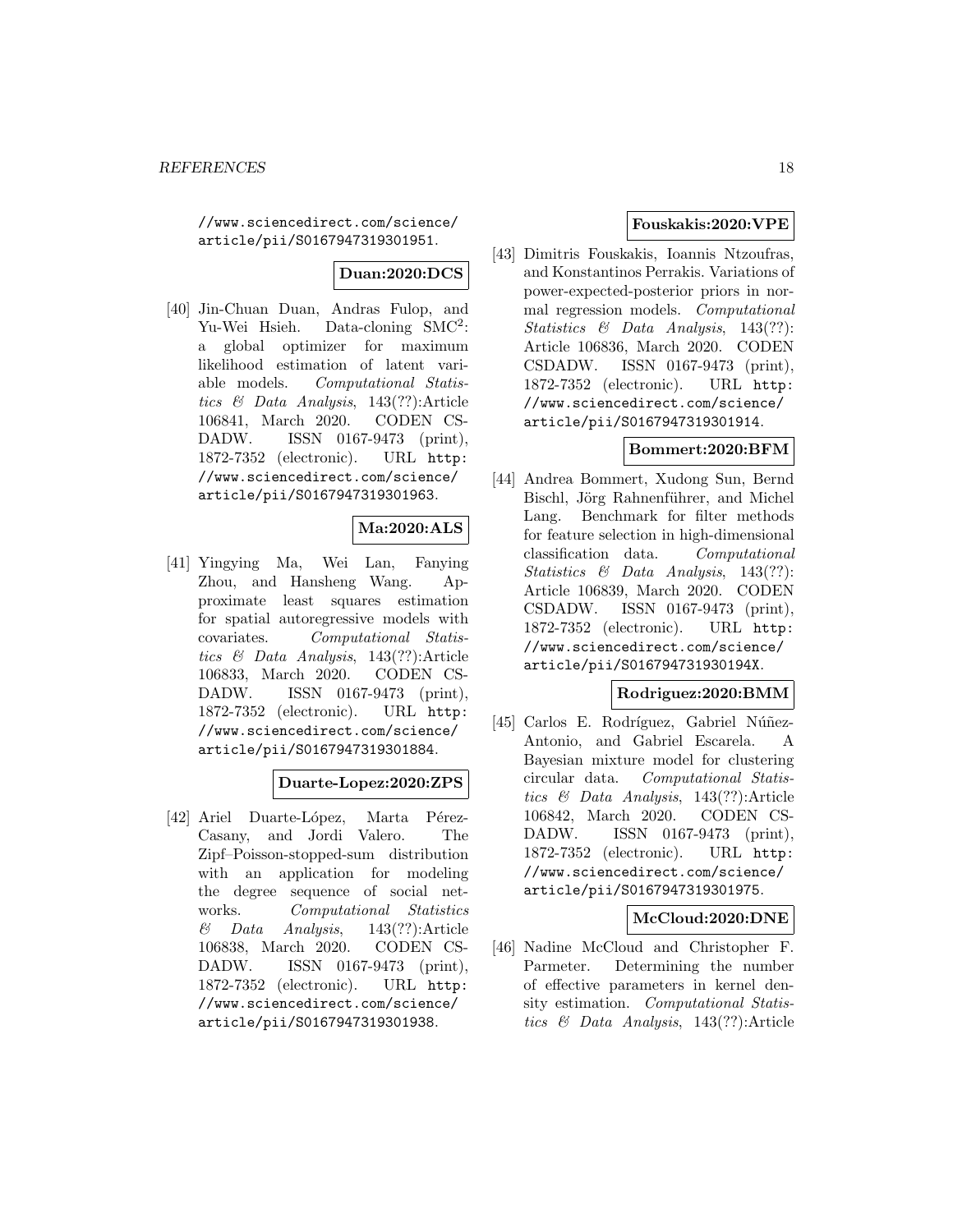106843, March 2020. CODEN CS-DADW. ISSN 0167-9473 (print), 1872-7352 (electronic). URL http: //www.sciencedirect.com/science/ article/pii/S0167947319301987.

# **Han:2020:BMC**

[47] Ningren Han and Rajeev J. Ram. Bayesian modeling and computation for analyte quantification in complex mixtures using Raman spectroscopy. Computational Statistics & Data Analysis, 143(??):Article 106846, March 2020. CODEN CS-DADW. ISSN 0167-9473 (print), 1872-7352 (electronic). URL http: //www.sciencedirect.com/science/ article/pii/S0167947319302014.

#### **Anonymous:2020:Aa**

[48] Anonymous. April 2020. Computational Statistics & Data Analysis, 144 (??):??, April 2020. CODEN CSDADW. ISSN 0167-9473 (print), 1872-7352 (electronic).

#### **Anonymous:2020:EBd**

[49] Anonymous. Editorial Board. Computational Statistics & Data Analysis, 144 (??):Article 106921, April 2020. CODEN CSDADW. ISSN 0167-9473 (print), 1872-7352 (electronic). URL http: //www.sciencedirect.com/science/ article/pii/S0167947320300128.

### **Garcia-Rodenas:2020:CGP**

[50] Ricardo García-Ródenas, José Carlos García-García, Jesús López-Fidalgo, José Ángel Martín-Baos, and Weng Kee Wong. A comparison of generalpurpose optimization algorithms for finding optimal approximate experimental designs. Computational Statistics & Data Analysis, 144(??):Article 106844, April 2020. CODEN CS-DADW. ISSN 0167-9473 (print), 1872-7352 (electronic). URL http: //www.sciencedirect.com/science/ article/pii/S0167947319301999.

# **Yang:2020:SIM**

[51] Jing Yang, Guoliang Tian, Fang Lu, and Xuewen Lu. Single-index modal regression via outer product gradients. Computational Statistics & Data Analysis, 144(??):Article 106867, April 2020. CODEN CS-DADW. ISSN 0167-9473 (print), 1872-7352 (electronic). URL http: //www.sciencedirect.com/science/ article/pii/S0167947319302221.

### **Taylor:2020:MUN**

[52] Simon A. C. Taylor, Chris Sherlock, Gareth Ridall, and Paul Fearnhead. Motor unit number estimation via sequential Monte Carlo. Computational Statistics & Data Analysis, 144(??): Article 106845, April 2020. CODEN CSDADW. ISSN 0167-9473 (print), 1872-7352 (electronic). URL http: //www.sciencedirect.com/science/ article/pii/S0167947319302002.

#### **Posch:2020:NBA**

[53] Konstantin Posch, Maximilian Arbeiter, and Juergen Pilz. A novel Bayesian approach for variable selection in linear regression models. Computational Statistics & Data Analysis, 144(??): Article 106881, April 2020. CODEN CSDADW. ISSN 0167-9473 (print), 1872-7352 (electronic). URL http: //www.sciencedirect.com/science/ article/pii/S0167947319302361.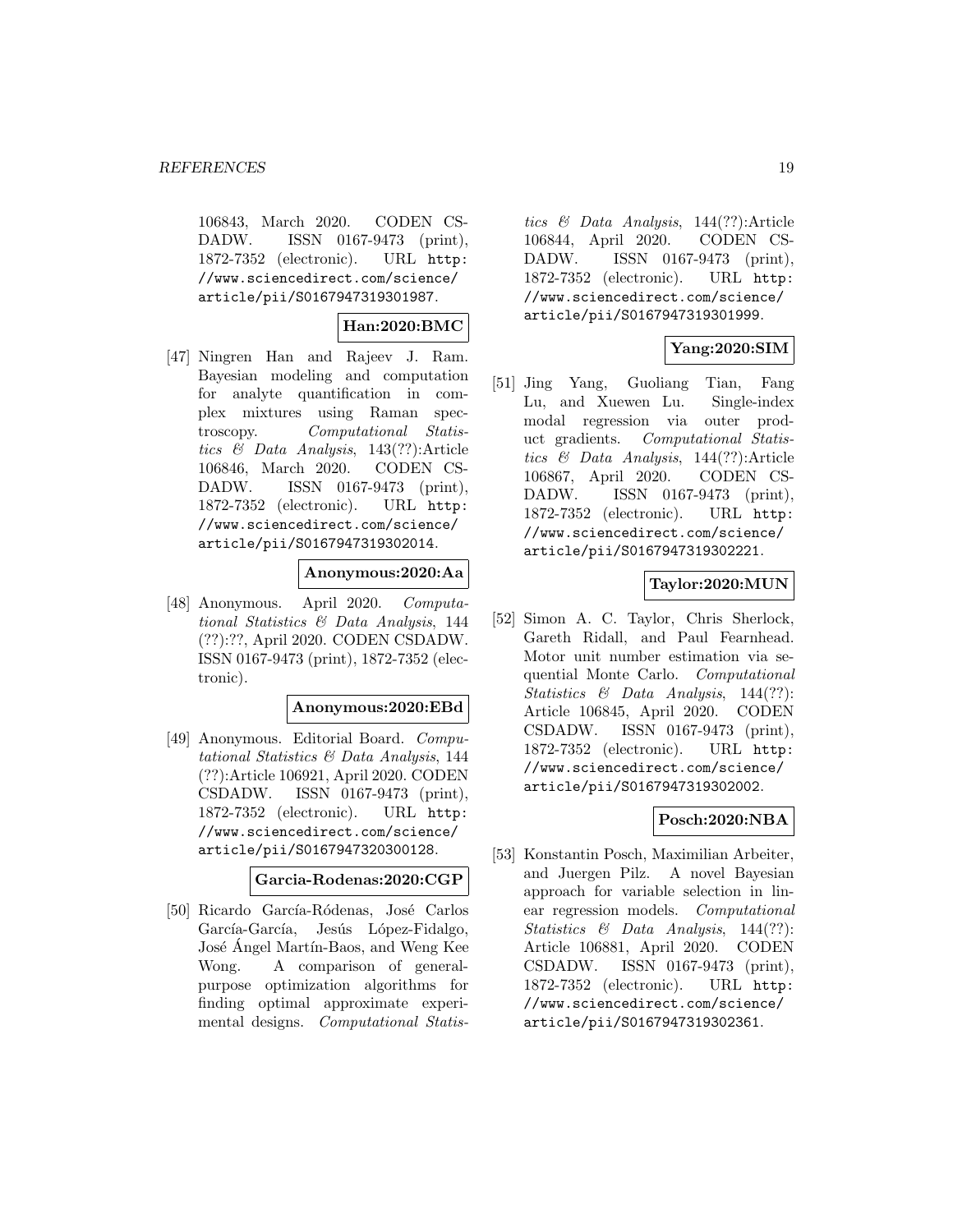### **Pan:2020:ECD**

[54] Yuqing Pan and Qing Mai. Efficient computation for differential network analysis with applications to quadratic discriminant analysis. Computational Statistics & Data Analysis, 144(??): Article 106884, April 2020. CODEN CSDADW. ISSN 0167-9473 (print), 1872-7352 (electronic). URL http: //www.sciencedirect.com/science/ article/pii/S0167947319302397.

### **Wang:2020:MPG**

[55] Dewei Wang, Chuan-Fa Tang, and Joshua M. Tebbs. More powerful goodness-of-fit tests for uniform stochastic ordering. Computational Statistics & Data Analysis, 144(??):Article 106898, April 2020. CODEN CS-DADW. ISSN 0167-9473 (print), 1872-7352 (electronic). URL http: //www.sciencedirect.com/science/ article/pii/S0167947319302531.

#### **vonSchroeder:2020:ECJ**

[56] Jonathan von Schroeder and Thorsten Dickhaus. Efficient calculation of the joint distribution of order statistics. Computational Statistics & Data Analysis, 144(??):Article 106899, April 2020. CODEN CSDADW. ISSN 0167-9473 (print), 1872-7352 (electronic). URL http://www. sciencedirect.com/science/article/ pii/S0167947319302543.

### **Shen:2020:CML**

[57] Pao sheng Shen and Huichen Hsu. Conditional maximum likelihood estimation for semiparametric transformation models with doubly truncated data. Computational Statistics & Data Analysis, 144

(??):Article 106862, April 2020. CODEN CSDADW. ISSN 0167-9473 (print), 1872-7352 (electronic). URL http: //www.sciencedirect.com/science/ article/pii/S0167947319302178.

### **Lai:2020:EQC**

[58] Yuanhao Lai and Ian McLeod. Ensemble quantile classifier. Computational Statistics & Data Analysis, 144 (??):Article 106849, April 2020. CODEN CSDADW. ISSN 0167-9473 (print), 1872-7352 (electronic). URL http: //www.sciencedirect.com/science/ article/pii/S016794731930204X.

### **Yi:2020:RAI**

[59] Fengting Yi, Niansheng Tang, and Jianguo Sun. Regression analysis of intervalcensored failure time data with timedependent covariates. Computational Statistics & Data Analysis, 144(??): Article 106848, April 2020. CODEN CSDADW. ISSN 0167-9473 (print), 1872-7352 (electronic). URL http: //www.sciencedirect.com/science/ article/pii/S0167947319302038.

### **Arellano-Valle:2020:TPN**

[60] Reinaldo B. Arellano-Valle, Adelchi Azzalini, Clécio S. Ferreira, and Karol Santoro. A two-piece normal measurement error model. Computational Statistics & Data Analysis, 144(??): Article 106863, April 2020. CODEN CSDADW. ISSN 0167-9473 (print), 1872-7352 (electronic). URL http: //www.sciencedirect.com/science/ article/pii/S016794731930218X.

#### **Selosse:2020:MBC**

[61] Margot Selosse, Julien Jacques, and Christophe Biernacki. Model-based co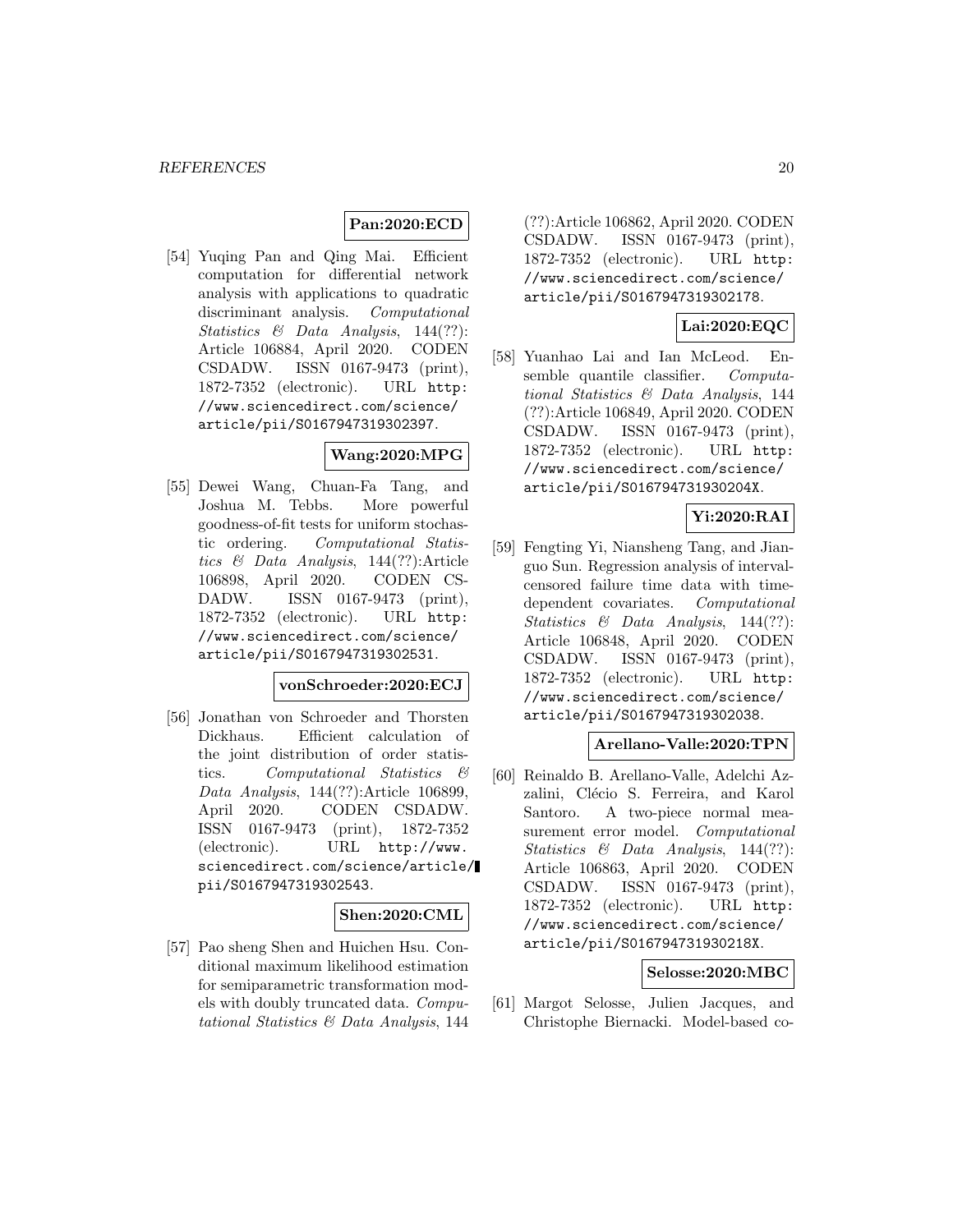clustering for mixed type data. Computational Statistics & Data Analysis, 144 (??):Article 106866, April 2020. CODEN CSDADW. ISSN 0167-9473 (print), 1872-7352 (electronic). URL http: //www.sciencedirect.com/science/ article/pii/S016794731930221X.

#### **Walder:2020:BAS**

[62] Adam Walder and Ephraim M. Hanks. Bayesian analysis of spatial generalized linear mixed models with Laplace moving average random fields. Computational Statistics & Data Analysis, 144 (??):Article 106861, April 2020. CODEN CSDADW. ISSN 0167-9473 (print), 1872-7352 (electronic). URL http: //www.sciencedirect.com/science/ article/pii/S0167947319302166.

# **Borrajo:2020:BKI**

[63] M. I. Borrajo, W. González-Manteiga, and M. D. Martínez-Miranda. Bootstrapping kernel intensity estimation for inhomogeneous point processes with spatial covariates. Computational Statistics & Data Analysis, 144(??):Article 106875, April 2020. CODEN CS-DADW. ISSN 0167-9473 (print), 1872-7352 (electronic). URL http: //www.sciencedirect.com/science/ article/pii/S0167947319302300.

# **Han:2020:SEN**

[64] Bo Han and Xiaoguang Wang. Semiparametric estimation for the nonmixture cure model in case-cohort and nested case-control studies. Computational Statistics & Data Analysis, 144 (??):Article 106874, April 2020. CODEN CSDADW. ISSN 0167-9473 (print), 1872-7352 (electronic). URL http:

//www.sciencedirect.com/science/ article/pii/S0167947319302294.

#### **Tian:2020:BBR**

[65] Yuzhu Tian and Xinyuan Song. Bayesian bridge-randomized penalized quantile regression. Computational Statistics & Data Analysis, 144(??): Article 106876, April 2020. CODEN CSDADW. ISSN 0167-9473 (print), 1872-7352 (electronic). URL http: //www.sciencedirect.com/science/ article/pii/S0167947319302312.

#### **Xue:2020:ELP**

[66] Liugen Xue and Jinghua Zhang. Empirical likelihood for partially linear single-index models with missing observations. Computational Statistics & Data Analysis, 144(??):Article 106877, April 2020. CODEN CS-DADW. ISSN 0167-9473 (print), 1872-7352 (electronic). URL http: //www.sciencedirect.com/science/ article/pii/S0167947319302324.

### **Puig:2020:SGF**

[67] Pedro Puig and Christian H. Weiß. Some goodness-of-fit tests for the Poisson distribution with applications in biodosimetry. Computational Statistics & Data Analysis, 144(??):Article 106878, April 2020. CODEN CS-DADW. ISSN 0167-9473 (print), 1872-7352 (electronic). URL http: //www.sciencedirect.com/science/ article/pii/S0167947319302336.

#### **Paci:2020:SLC**

[68] Lucia Paci and Guido Consonni. Structural learning of contemporaneous dependencies in graphical VAR models. Computational Statistics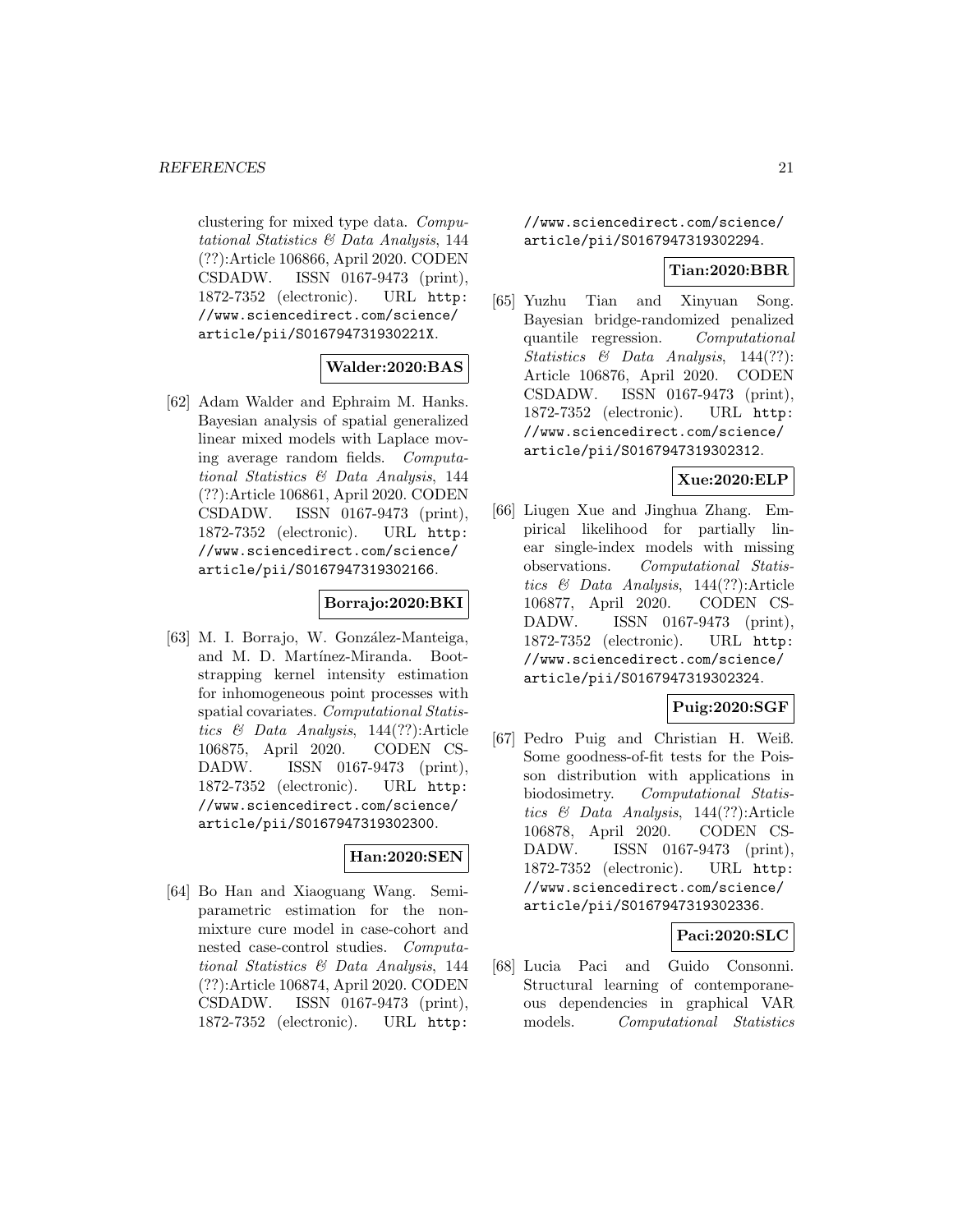$\&$  Data Analysis, 144(??):Article 106880, April 2020. CODEN CS-DADW. ISSN 0167-9473 (print), 1872-7352 (electronic). URL http: //www.sciencedirect.com/science/ article/pii/S016794731930235X.

#### **Deresa:2020:MNR**

[69] Negera Wakgari Deresa and Ingrid Van Keilegom. A multivariate normal regression model for survival data subject to different types of dependent censoring. Computational Statistics & Data Analysis, 144(??):Article 106879, April 2020. CODEN CS-DADW. ISSN 0167-9473 (print), 1872-7352 (electronic). URL http: //www.sciencedirect.com/science/ article/pii/S0167947319302348.

# **Liu:2020:SAH**

[70] Mengque Liu, Qingzhao Zhang, Kuangnan Fang, and Shuangge Ma. Structured analysis of the high-dimensional FMR model. *Computational Statis*tics & Data Analysis, 144(??):Article 106883, April 2020. CODEN CS-DADW. ISSN 0167-9473 (print), 1872-7352 (electronic). URL http: //www.sciencedirect.com/science/ article/pii/S0167947319302385.

#### **Zhang:2020:CCI**

[71] Likun Zhang, Enrique del Castillo, Andrew J. Berglund, Martin P. Tingley, and Nirmal Govind. Computing confidence intervals from massive data via penalized quantile smoothing splines. Computational Statistics & Data Analysis, 144(??):Article 106885, April 2020. CODEN CS-DADW. ISSN 0167-9473 (print), 1872-7352 (electronic). URL http:

//www.sciencedirect.com/science/ article/pii/S0167947319302403.

### **Feng:2020:HDS**

[72] Long Feng, Xiaoxu Zhang, and Binghui Liu. A high-dimensional spatial rank test for two-sample location problems. Computational Statistics & Data Analysis, 144(??):Article 106889, April 2020. CODEN CS-DADW. ISSN 0167-9473 (print), 1872-7352 (electronic). URL http: //www.sciencedirect.com/science/ article/pii/S0167947319302440.

### **Zhang:2020:SEL**

[73] Ting Zhang and Lei Wang. Smoothed empirical likelihood inference and variable selection for quantile regression with nonignorable missing response. Computational Statistics & Data Analysis, 144(??):Article 106888, April 2020. CODEN CS-DADW. ISSN 0167-9473 (print), 1872-7352 (electronic). URL http: //www.sciencedirect.com/science/ article/pii/S0167947319302439.

#### **Zhang:2020:BID**

[74] Tingting Zhang, Yinge Sun, Huazhang Li, Guofen Yan, Seiji Tanabe, Ruizhong Miao, Yaotian Wang, Brian S. Caffo, and Mark S. Quigg. Bayesian inference of a directional brain network model for intracranial EEG data. Computational Statistics & Data Analysis, 144 (??):Article 106847, April 2020. CODEN CSDADW. ISSN 0167-9473 (print), 1872-7352 (electronic). URL http: //www.sciencedirect.com/science/ article/pii/S0167947319302026.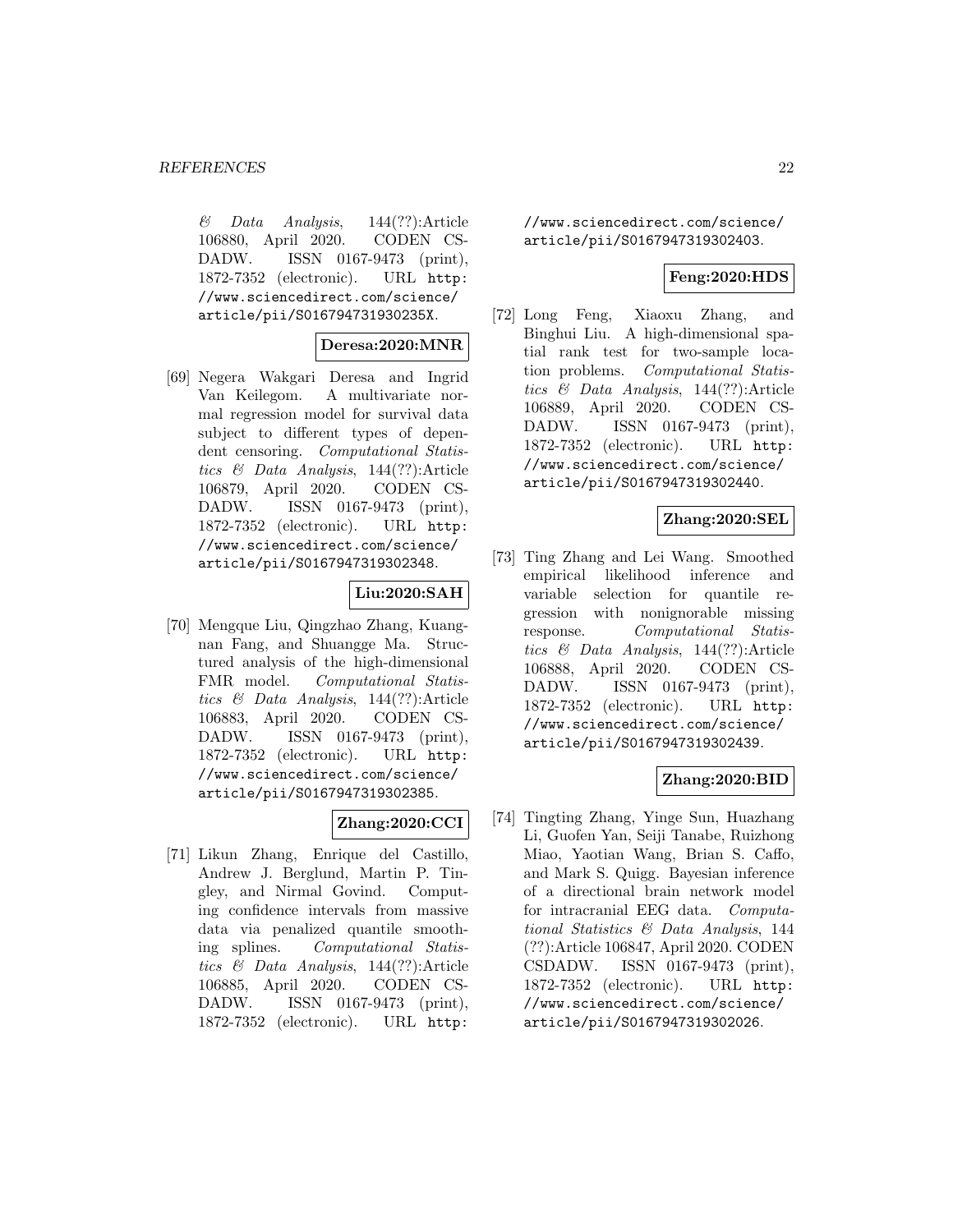# **Liu:2020:GFT**

[75] Juxin Liu, Yanyuan Ma, and Jill Johnstone. A goodness-of-fit test for zeroinflated Poisson mixed effects models in tree abundance studies. Computational Statistics & Data Analysis, 144 (??):Article 106887, April 2020. CODEN CSDADW. ISSN 0167-9473 (print), 1872-7352 (electronic). URL http: //www.sciencedirect.com/science/ article/pii/S0167947319302427.

# **Wang:2020:EAH**

[76] Shuying Wang, Chunjie Wang, Peijie Wang, and Jianguo Sun. Estimation of the additive hazards model with case  $K$  interval-censored failure time data in the presence of informative censoring. Computational Statistics & Data Analysis, 144(??): Article 106891, April 2020. CODEN CSDADW. ISSN 0167-9473 (print), 1872-7352 (electronic). URL http: //www.sciencedirect.com/science/ article/pii/S0167947319302464.

# **Im:2020:LST**

[77] Jongho Im, Kosuke Morikawa, and Hyung-Tae Ha. A least squarestype density estimator using a polynomial function. Computational Statistics & Data Analysis, 144(??):Article 106882, April 2020. CODEN CS-DADW. ISSN 0167-9473 (print), 1872-7352 (electronic). URL http: //www.sciencedirect.com/science/ article/pii/S0167947319302373.

#### **Chen:2020:QRB**

[78] Lanjue Chen and Yong Zhou. Quantile regression in big data: a divide and conquer based strategy. Computational Statistics & Data Analysis, 144

(??):Article 106892, April 2020. CODEN CSDADW. ISSN 0167-9473 (print), 1872-7352 (electronic). URL http: //www.sciencedirect.com/science/ article/pii/S0167947319302476.

# **Serra:2020:ELD**

[79] Paulo Serra and Michel Mandjes. Estimation of local degree distributions via local weighted averaging and Monte Carlo cross-validation. Computational Statistics & Data Analysis, 144(??): Article 106886, April 2020. CODEN CSDADW. ISSN 0167-9473 (print), 1872-7352 (electronic). URL http: //www.sciencedirect.com/science/ article/pii/S0167947319302415.

#### **Chen:2020:MCF**

[80] Feifei Chen, Qing Jiang, Zhenghui Feng, and Lixing Zhu. Model checks for functional linear regression models based on projected empirical processes. Computational Statistics & Data Analysis, 144 (??):Article 106897, April 2020. CODEN CSDADW. ISSN 0167-9473 (print), 1872-7352 (electronic). URL http: //www.sciencedirect.com/science/ article/pii/S016794731930252X.

# **Qiu:2020:GVS**

[81] Debin Qiu and Jeongyoun Ahn. Grouped variable screening for ultrahigh dimensional data for linear model. Computational Statistics  $\&$  Data Analysis, 144(??):Article 106894, April 2020. CODEN CS-DADW. ISSN 0167-9473 (print), 1872-7352 (electronic). URL http: //www.sciencedirect.com/science/ article/pii/S016794731930249X.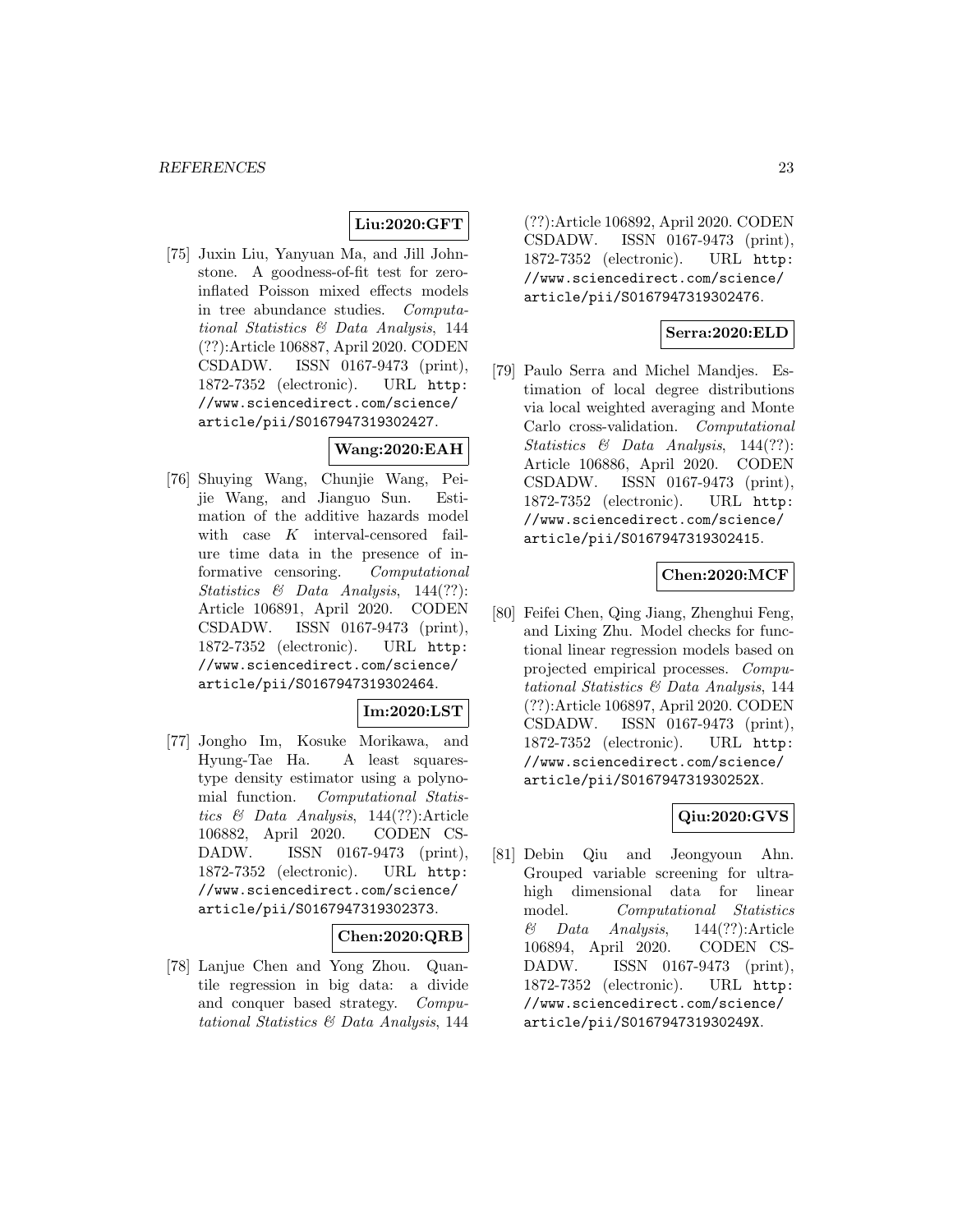# **Xu:2020:BSB**

[82] Ganggang Xu, Huirong Zhu, and J. Jack Lee. Borrowing strength and borrowing index for Bayesian hierarchical models. Computational Statistics & Data Analysis, 144(??):Article 106901, April 2020. CODEN CS-DADW. ISSN 0167-9473 (print), 1872-7352 (electronic). URL http: //www.sciencedirect.com/science/ article/pii/S0167947319302567.

### **Harrar:2020:NPP**

[83] Solomon W. Harrar, Merga B. Feyasa, and Eshetu Wencheko. Nonparametric procedures for partially paired data in two groups. Computational Statistics & Data Analysis, 144(??): Article 106903, April 2020. CODEN CSDADW. ISSN 0167-9473 (print), 1872-7352 (electronic). URL http: //www.sciencedirect.com/science/ article/pii/S0167947319302580.

#### **Liao:2020:CMC**

[84] Jun Liao and Guohua Zou. Corrected Mallows criterion for model averaging. Computational Statistics & Data Analysis, 144(??):Article 106902, April 2020. CODEN CS-DADW. ISSN 0167-9473 (print), 1872-7352 (electronic). URL http: //www.sciencedirect.com/science/ article/pii/S0167947319302579.

#### **Lovato:2020:MFT**

[85] Ilenia Lovato, Alessia Pini, Aymeric Stamm, and Simone Vantini. Modelfree two-sample test for networkvalued data. Computational Statistics & Data Analysis, 144(??):Article 106896, April 2020. CODEN CS-DADW. ISSN 0167-9473 (print),

1872-7352 (electronic). URL http: //www.sciencedirect.com/science/ article/pii/S0167947319302518.

### **Huskova:2020:TVS**

[86] Marie Husková, Simos G. Meintanis, and Charl Pretorius. Tests for validity of the semiparametric heteroskedastic transformation model. Computational Statistics & Data Analysis, 144 (??):Article 106895, April 2020. CODEN CSDADW. ISSN 0167-9473 (print), 1872-7352 (electronic). URL http: //www.sciencedirect.com/science/ article/pii/S0167947319302506.

#### **Santitissadeekorn:2020:AFC**

[87] Naratip Santitissadeekorn, David J. B. Lloyd, Martin B. Short, and Sylvain Delahaies. Approximate filtering of conditional intensity process for Poisson count data: Application to urban crime. Computational Statistics & Data Analysis, 144(??):Article 106850, April 2020. CODEN CS-DADW. ISSN 0167-9473 (print), 1872-7352 (electronic). URL http: //www.sciencedirect.com/science/ article/pii/S0167947319302051.

#### **You:2020:IER**

[88] Honglong You, Junyi Guo, and Jiancheng Jiang. Interval estimation of the ruin probability in the classical compound Poisson risk model. Computational Statistics & Data Analysis, 144 (??):Article 106890, April 2020. CODEN CSDADW. ISSN 0167-9473 (print), 1872-7352 (electronic). URL http: //www.sciencedirect.com/science/ article/pii/S0167947319302452.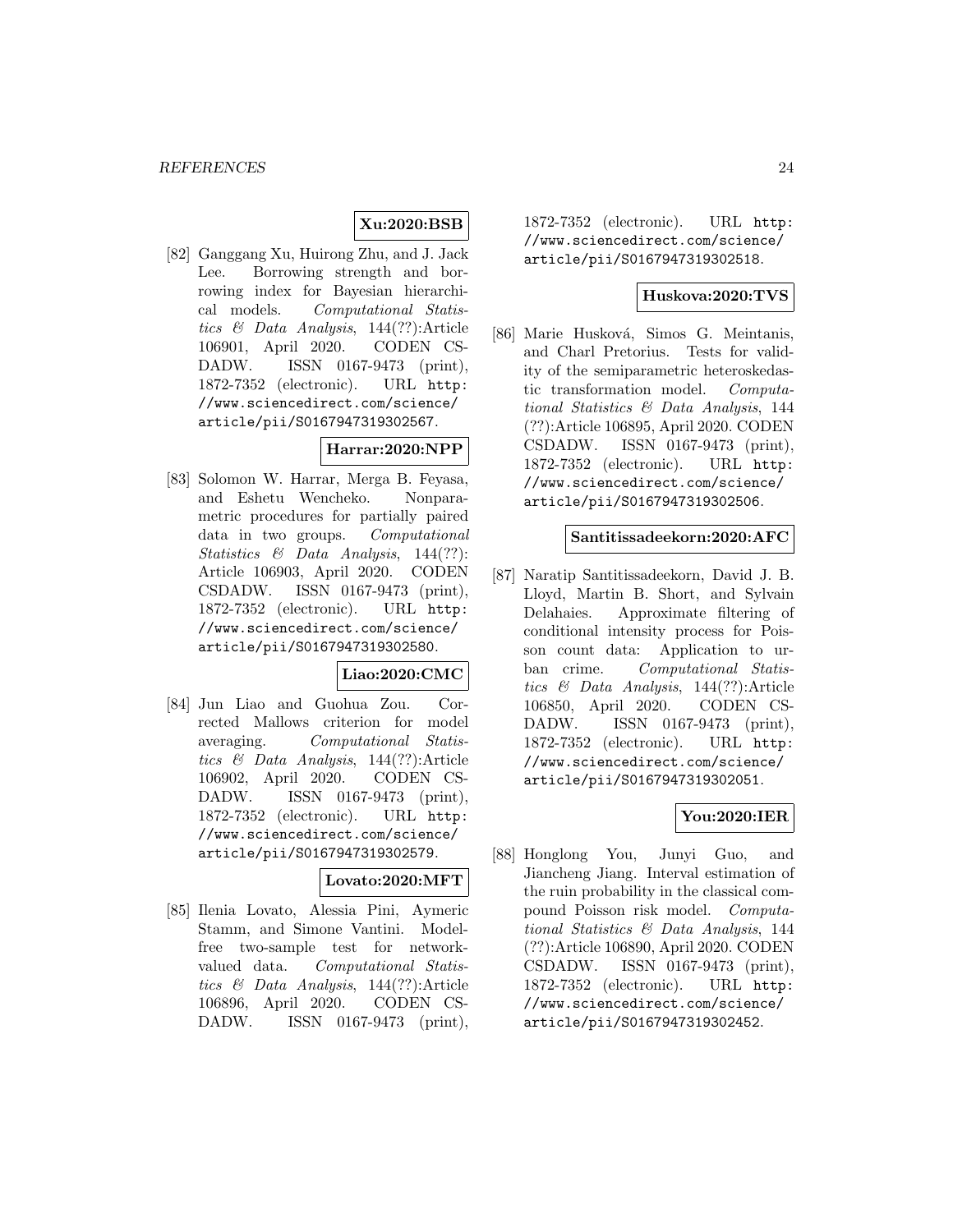#### **Carapia:2020:BCL**

[89] Gustavo Quintana Carapia, Ivan Markovsky, Rik Pintelon, Péter Zoltán Csurcsia, and Dieter Verbeke. Bias and covariance of the least squares estimate in a structured errors-invariables problem. Computational Statistics & Data Analysis, 144(??): Article 106893, April 2020. CODEN CSDADW. ISSN 0167-9473 (print), 1872-7352 (electronic). URL http: //www.sciencedirect.com/science/ article/pii/S0167947319302488.

#### **Anonymous:2020:Mb**

[90] Anonymous. May 2020. Computational Statistics & Data Analysis, 145 (??):??, May 2020. CODEN CSDADW. ISSN 0167-9473 (print), 1872-7352 (electronic).

#### **Anonymous:2020:EBe**

[91] Anonymous. Editorial Board. Computational Statistics & Data Analysis, 145 (??):Article 106935, May 2020. CODEN CSDADW. ISSN 0167-9473 (print), 1872-7352 (electronic). URL http: //www.sciencedirect.com/science/ article/pii/S0167947320300268.

# **Fabrizi:2020:RBS**

[92] Enrico Fabrizi, Nicola Salvati, and Carlo Trivisano. Robust Bayesian small area estimation based on quantile regression. Computational Statistics & Data Analysis, 145(??):Article 106900, May 2020. CODEN CS-DADW. ISSN 0167-9473 (print), 1872-7352 (electronic). URL http: //www.sciencedirect.com/science/ article/pii/S0167947319302555.

### **Kloodt:2020:STS**

[93] Nick Kloodt and Natalie Neumeyer. Specification tests in semiparametric transformation models — a multiplier bootstrap approach. Computational Statistics & Data Analysis, 145(??): Article 106908, May 2020. CODEN CSDADW. ISSN 0167-9473 (print), 1872-7352 (electronic). URL http: //www.sciencedirect.com/science/ article/pii/S0167947319302634.

#### **Nakamura:2020:ABR**

[94] Kento Nakamura, Keisuke Yano, and Fumiyasu Komaki. Adjacency-based regularization for partially ranked data with non-ignorable missing. Computational Statistics & Data Analysis, 145 (??):Article 106905, May 2020. CODEN CSDADW. ISSN 0167-9473 (print), 1872-7352 (electronic). URL http: //www.sciencedirect.com/science/ article/pii/S0167947319302609.

#### **Li:2020:ALM**

[95] Jingjing Li, Zimu Chen, Zhanfeng Wang, and Yuan chin Ivan Chang. Active learning in multiple-class classification problems via individualized binary models. Computational Statistics & Data Analysis, 145(??):Article 106911, May 2020. CODEN CS-DADW. ISSN 0167-9473 (print), 1872-7352 (electronic). URL http: //www.sciencedirect.com/science/ article/pii/S0167947320300025.

#### **Sugasawa:2020:EIA**

[96] Shonosuke Sugasawa, Genya Kobayashi, and Yuki Kawakubo. Estimation and inference for area-wise spatial income distributions from grouped data. Computational Statistics & Data Analysis, 145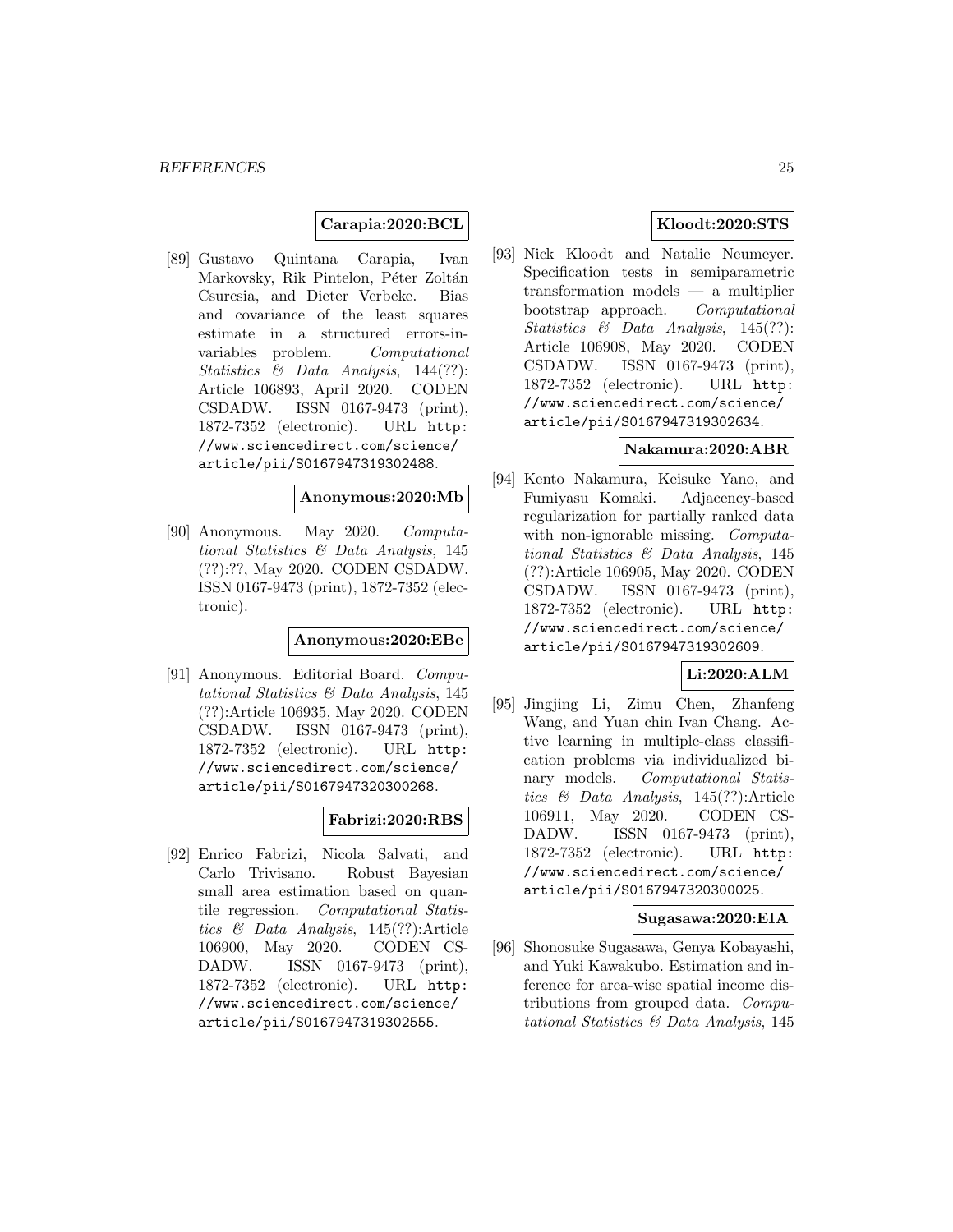(??):Article 106904, May 2020. CODEN CSDADW. ISSN 0167-9473 (print), 1872-7352 (electronic). URL http: //www.sciencedirect.com/science/ article/pii/S0167947319302592.

### **Han:2020:SBE**

[97] Kyunghee Han, Young K. Lee, and Byeong U. Park. Smooth backfitting for errors-in-variables varying coefficient regression models. Computational Statistics & Data Analysis, 145 (??):Article 106909, May 2020. CODEN CSDADW. ISSN 0167-9473 (print), 1872-7352 (electronic). URL http: //www.sciencedirect.com/science/ article/pii/S0167947319302646.

#### **Oguz-Alper:2020:MMD**

[98] Melike Oğuz-Alper and Yves G. Berger. Modelling multilevel data under complex sampling designs: an empirical likelihood approach. Computational Statistics & Data Analysis, 145(??): Article 106906, May 2020. CODEN CSDADW. ISSN 0167-9473 (print), 1872-7352 (electronic). URL http: //www.sciencedirect.com/science/ article/pii/S0167947319302610.

#### **Gehman:2020:OSA**

[99] Andrew Gehman and William W. S. Wei. Optimal spatial aggregation of space-time models and applications. Computational Statistics & Data Analysis, 145(??):Article 106913, May 2020. CODEN CS-DADW. ISSN 0167-9473 (print), 1872-7352 (electronic). URL http: //www.sciencedirect.com/science/ article/pii/S0167947320300049.

# **Zhang:2020:NAV**

[100] Xiaoke Zhang, Qixian Zhong, and Jane-Ling Wang. A new approach to varyingcoefficient additive models with longitudinal covariates. Computational Statistics & Data Analysis, 145(??): Article 106912, May 2020. CODEN CSDADW. ISSN 0167-9473 (print), 1872-7352 (electronic). URL http: //www.sciencedirect.com/science/ article/pii/S0167947320300037.

### **Jiang:2020:LRM**

[101] Wei Jiang, Julie Josse, Marc Lavielle, and TraumaBase Group. Logistic regression with missing covariates parameter estimation, model selection and prediction within a jointmodeling framework. Computational Statistics & Data Analysis, 145(??): Article 106907, May 2020. CODEN CSDADW. ISSN 0167-9473 (print), 1872-7352 (electronic). URL http: //www.sciencedirect.com/science/ article/pii/S0167947319302622.

# **Chu:2020:BRP**

[102] Jeffrey Chu, Yuanyuan Zhang, Stephen Chan, and Saralees Nadarajah. Bias reduction in the population size estimation of large data sets. Computational Statistics & Data Analysis, 145 (??):Article 106914, May 2020. CODEN CSDADW. ISSN 0167-9473 (print), 1872-7352 (electronic). URL http: //www.sciencedirect.com/science/ article/pii/S0167947320300050.

# **Lin:2020:WQR**

[103] Fangzheng Lin, Yanlin Tang, and Zhongyi Zhu. Weighted quantile regression in varying-coefficient model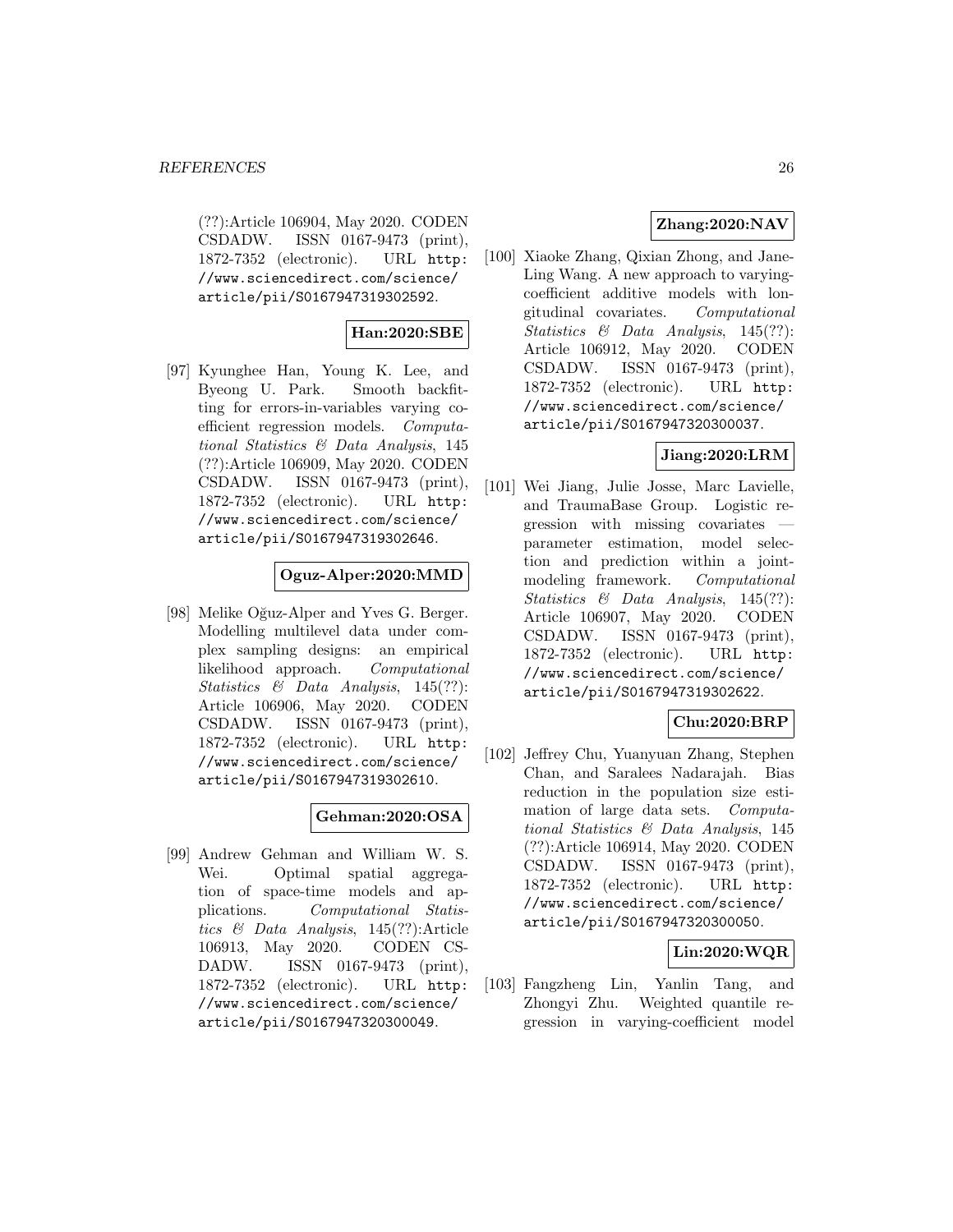with longitudinal data. Computational Statistics & Data Analysis, 145(??): Article 106915, May 2020. CODEN CSDADW. ISSN 0167-9473 (print), 1872-7352 (electronic). URL http: //www.sciencedirect.com/science/ article/pii/S0167947320300062.

### **Bedoui:2020:BEL**

[104] Adel Bedoui and Nicole A. Lazar. Bayesian empirical likelihood for ridge and lasso regressions. Computational Statistics & Data Analysis, 145(??): Article 106917, May 2020. CODEN CSDADW. ISSN 0167-9473 (print), 1872-7352 (electronic). URL http: //www.sciencedirect.com/science/ article/pii/S0167947320300086.

#### **Yoder:2020:VNC**

[105] Jordan Yoder, Li Chen, Henry Pao, Eric Bridgeford, Keith Levin, Donniell E. Fishkind, Carey Priebe, and Vince Lyzinski. Vertex nomination: the canonical sampling and the extended spectral nomination schemes. Computational Statistics & Data Analysis, 145 (??):Article 106916, May 2020. CODEN CSDADW. ISSN 0167-9473 (print), 1872-7352 (electronic). URL http: //www.sciencedirect.com/science/ article/pii/S0167947320300074.

### **Jhwueng:2020:MRA**

[106] Dwueng-Chwuan Jhwueng. Modeling rate of adaptive trait evolution using Cox–Ingersoll–Ross process: an approximate Bayesian computation approach. Computational Statistics & Data Analysis, 145(??): Article 106924, May 2020. CODEN CSDADW. ISSN 0167-9473 (print), 1872-7352 (electronic). URL http:

//www.sciencedirect.com/science/ article/pii/S0167947320300153.

#### **Anonymous:2020:Ja**

[107] Anonymous. June 2020. Computational Statistics & Data Analysis, 146 (??):??, June 2020. CODEN CSDADW. ISSN 0167-9473 (print), 1872-7352 (electronic).

#### **Anonymous:2020:EBf**

[108] Anonymous. Editorial Board. Computational Statistics & Data Analysis, 146 (??):Article 106948, June 2020. CODEN CSDADW. ISSN 0167-9473 (print), 1872-7352 (electronic). URL http: //www.sciencedirect.com/science/ article/pii/S0167947320300396.

### **Zhao:2020:NET**

[109] Jun Zhao, Hea-Jung Kim, and Hyoung-Moon Kim. New EM-type algorithms for the Heckman selection model. Computational Statistics & Data Analysis, 146 (??):Article 106930, June 2020. CODEN CSDADW. ISSN 0167-9473 (print), 1872-7352 (electronic). URL http: //www.sciencedirect.com/science/ article/pii/S0167947320300219.

# **Rha:2020:DOS**

[110] Hyungmin Rha, Ming-Hung Kao, and Rong Pan. Design optimal sampling plans for functional regression models. Computational Statistics & Data Analysis, 146(??):Article 106925, June 2020. CODEN CS-DADW. ISSN 0167-9473 (print), 1872-7352 (electronic). URL http: //www.sciencedirect.com/science/ article/pii/S0167947320300165.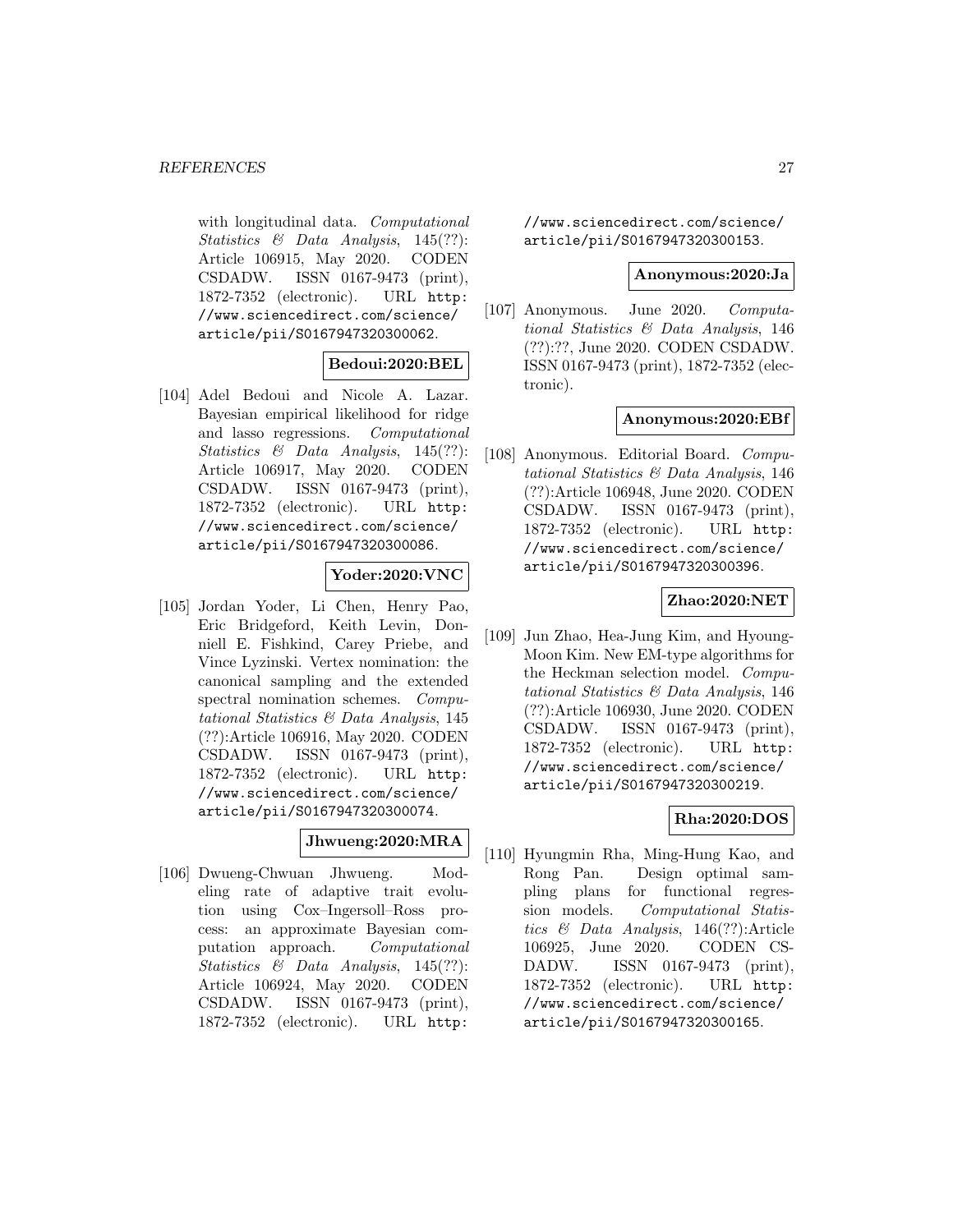# **Zhu:2020:DDT**

[111] Xuehu Zhu, Xu Guo, Tao Wang, and Lixing Zhu. Dimensionality determination: a thresholding double ridge ratio approach. Computational Statistics & Data Analysis, 146(??): Article 106910, June 2020. CODEN CSDADW. ISSN 0167-9473 (print), 1872-7352 (electronic). URL http: //www.sciencedirect.com/science/ article/pii/S0167947320300013.

#### **Kirsner:2020:MSS**

[112] Daniel Kirsner and Bruno Sansó. Multiscale shotgun stochastic search for large spatial datasets. Computational Statistics & Data Analysis, 146(??): Article 106931, June 2020. CODEN CSDADW. ISSN 0167-9473 (print), 1872-7352 (electronic). URL http: //www.sciencedirect.com/science/ article/pii/S0167947320300220.

#### **Eberl:2020:ADP**

[113] Andreas Eberl and Bernhard Klar. Asymptotic distributions and performance of empirical skewness measures. Computational Statistics  $\&$ Data Analysis, 146(??):Article 106939, June 2020. CODEN CSDADW. ISSN 0167-9473 (print), 1872-7352 (electronic). URL http://www. sciencedirect.com/science/article/ pii/S016794732030030X.

### **Anonymous:2020:Jb**

[114] Anonymous. July 2020. Computational Statistics & Data Analysis, 147 (??):??, July 2020. CODEN CSDADW. ISSN 0167-9473 (print), 1872-7352 (electronic).

### **Anonymous:2020:EBg**

[115] Anonymous. Editorial Board. Computational Statistics & Data Analysis, 147 (??):Article 106967, July 2020. CODEN CSDADW. ISSN 0167-9473 (print), 1872-7352 (electronic). URL http: //www.sciencedirect.com/science/ article/pii/S016794732030058X.

#### **Filzmoser:2020:CRR**

[116] P. Filzmoser, S. Höppner, I. Ortner, S. Serneels, and T. Verdonck. Cellwise robust M regression. Computational Statistics & Data Analysis, 147 (??):Article 106944, July 2020. CODEN CSDADW. ISSN 0167-9473 (print), 1872-7352 (electronic). URL http: //www.sciencedirect.com/science/ article/pii/S0167947320300359.

### **Liu:2020:SVA**

[117] Wenchen Liu, Yincai Tang, and Xianyi Wu. Separating variables to accelerate non-convex regularized optimization. Computational Statistics & Data Analysis, 147(??):Article 106943, July 2020. CODEN CS-DADW. ISSN 0167-9473 (print), 1872-7352 (electronic). URL http: //www.sciencedirect.com/science/ article/pii/S0167947320300347.

### **Qin:2020:GMQ**

[118] Shanshan Qin and Yuehua Wu. General matching quantiles M-estimation. Computational Statistics & Data Analysis, 147(??):Article 106941, July 2020. CODEN CSDADW. ISSN 0167-9473 (print), 1872-7352 (electronic). URL http://www.sciencedirect.com/science/ article/pii/S0167947320300323.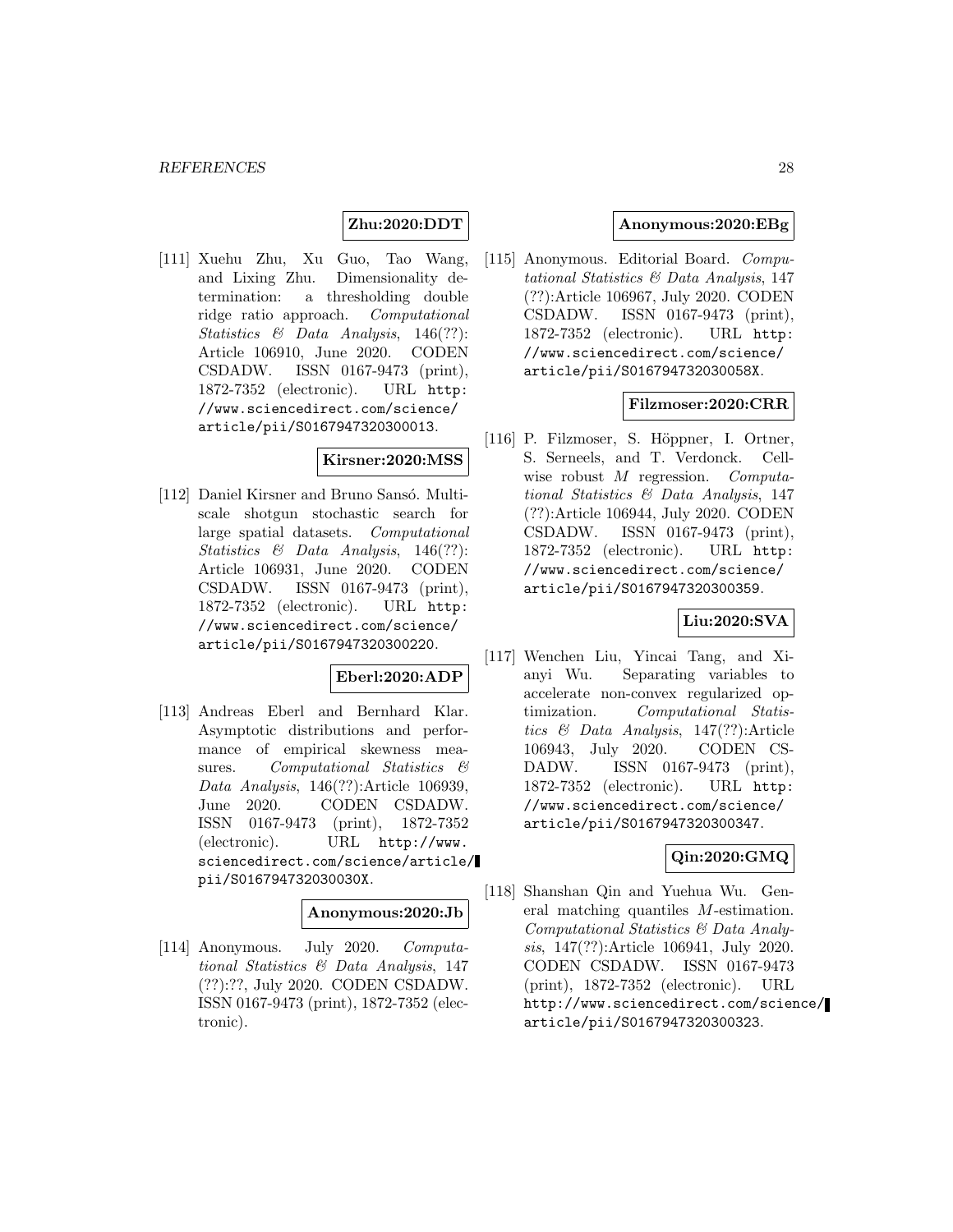### **DeBlasi:2020:IID**

[119] Pierpaolo De Blasi, Asael Fabian Martínez, Ramsés H. Mena, and Igor Prünster. On the inferential implications of decreasing weight structures in mixture models. Computational Statistics  $\&$  Data Analysis, 147(??): Article 106940, July 2020. CODEN CSDADW. ISSN 0167-9473 (print), 1872-7352 (electronic). URL http: //www.sciencedirect.com/science/ article/pii/S0167947320300311.

#### **Lu:2020:JMF**

[120] Shuiyun Lu, Xiaolin Chen, Sheng Xu, and Chunling Liu. Joint model-free feature screening for ultra-high dimensional semi-competing risks data. Computational Statistics & Data Analysis, 147 (??):Article 106942, July 2020. CODEN CSDADW. ISSN 0167-9473 (print), 1872-7352 (electronic). URL http: //www.sciencedirect.com/science/ article/pii/S0167947320300335.

# **Fordellone:2020:FGS**

[121] Mario Fordellone and Maurizio Vichi. Finding groups in structural equation modeling through the partial least squares algorithm. Computational Statistics & Data Analysis, 147(??): Article 106957, July 2020. CODEN CSDADW. ISSN 0167-9473 (print), 1872-7352 (electronic). URL http: //www.sciencedirect.com/science/ article/pii/S0167947320300487.

#### **Anonymous:2020:Ab**

[122] Anonymous. August 2020. Computational Statistics & Data Analysis, 148 (??):??, August 2020. CODEN CS-DADW. ISSN 0167-9473 (print), 1872- 7352 (electronic).

#### **Anonymous:2020:EBh**

[123] Anonymous. Editorial Board. Computational Statistics & Data Analysis, 148(??):Article 106982, August 2020. CODEN CSDADW. ISSN 0167-9473 (print), 1872-7352 (electronic). URL http://www. sciencedirect.com/science/article/ pii/S0167947320300736.

### **Monterrubio-Gomez:2020:PIS**

[124] Karla Monterrubio-Gómez, Lassi Roininen, Sara Wade, Theodoros Damoulas, and Mark Girolami. Posterior inference for sparse hierarchical nonstationary models. Computational Statistics & Data Analysis, 148(??): Article 106954, August 2020. CODEN CSDADW. ISSN 0167-9473 (print), 1872-7352 (electronic). URL http: //www.sciencedirect.com/science/ article/pii/S0167947320300451.

### **Jeon:2020:PPA**

[125] Jong-June Jeon, Yongdai Kim, Sungho Won, and Hosik Choi. Primal path algorithm for compositional data analysis. Computational Statistics & Data Analysis, 148(??):Article 106958, August 2020. CODEN CS-DADW. ISSN 0167-9473 (print), 1872-7352 (electronic). URL http: //www.sciencedirect.com/science/ article/pii/S0167947320300499.

### **Gao:2020:AIC**

[126] Zhikun Gao, Yanlin Tang, Huixia Judy Wang, Guangying K. Wu, and Jeff Lin. Automatic identification of curve shapes with applications to ultrasonic vocalization. Computational Statistics & Data Analysis, 148(??):Article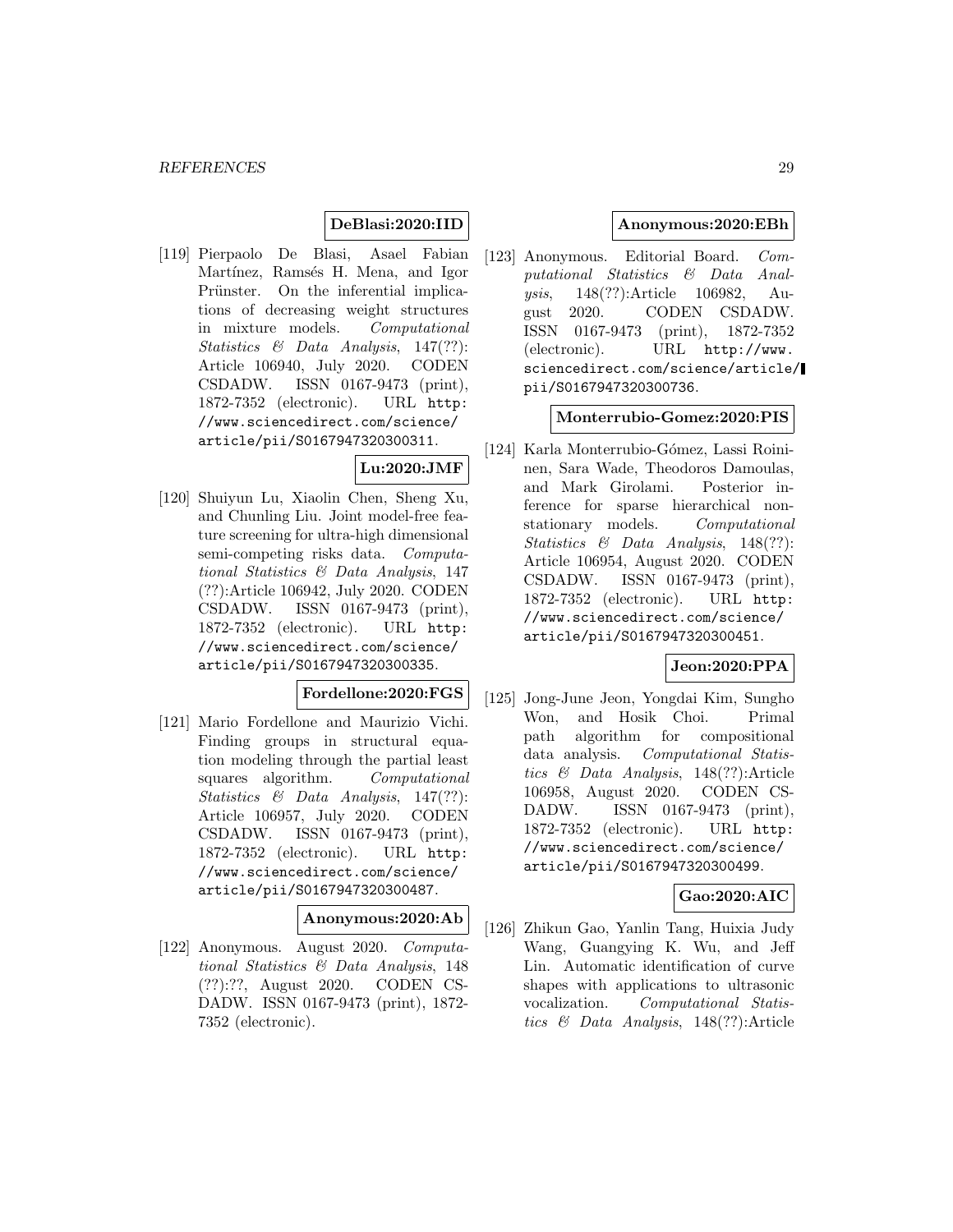106956, August 2020. CODEN CS-DADW. ISSN 0167-9473 (print), 1872-7352 (electronic). URL http: //www.sciencedirect.com/science/ article/pii/S0167947320300475.

**Najarzadeh:2020:STZ**

[127] Dariush Najarzadeh. A simple test for zero multiple correlation coefficient in high-dimensional normal data using random projection. Computational Statistics & Data Analysis, 148(??): Article 106955, August 2020. CODEN CSDADW. ISSN 0167-9473 (print), 1872-7352 (electronic). URL http: //www.sciencedirect.com/science/ article/pii/S0167947320300463.

#### **Yang:2020:EFM**

[128] Yu-Chen Yang, Tsung-I Lin, Luis M. Castro, and Wan-Lun Wang. Extending finite mixtures of t linear mixed-effects models with concomitant covariates. Computational Statistics & Data Analysis, 148(??):Article 106961, August 2020. CODEN CS-DADW. ISSN 0167-9473 (print), 1872-7352 (electronic). URL http: //www.sciencedirect.com/science/ article/pii/S0167947320300529.

#### **Anonymous:2020:S**

[129] Anonymous. September 2020. Computational Statistics & Data Analysis, 149 (??):??, September 2020. CODEN CS-DADW. ISSN 0167-9473 (print), 1872- 7352 (electronic).

#### **Anonymous:2020:EBi**

[130] Anonymous. Editorial Board. Computational Statistics & Data Analysis, 149(??):Article 107000, September 2020. CODEN CSDADW.

ISSN 0167-9473 (print), 1872-7352 (electronic). URL http://www. sciencedirect.com/science/article/ pii/S0167947320300918.

### **Lee:2020:OUM**

[131] JooChul Lee, HaiYing Wang, and Elizabeth D. Schifano. Online updating method to correct for measurement error in big data streams. Computational Statistics & Data Analysis, 149(??):Article 106976, September 2020. CODEN CSDADW. ISSN 0167-9473 (print), 1872-7352 (electronic). URL http://www. sciencedirect.com/science/article/ pii/S0167947320300670.

#### **Hui:2020:LLI**

[132] Francis K. C. Hui, Samuel Müller, and A. H. Welsh. The LASSO on latent indices for regression modeling with ordinal categorical predictors. Computational Statistics & Data Analysis, 149(??):Article 106951, September 2020. CODEN CS-DADW. ISSN 0167-9473 (print), 1872-7352 (electronic). URL http: //www.sciencedirect.com/science/ article/pii/S0167947320300426.

#### **Rivest:2020:STD**

[133] Louis-Paul Rivest and Sergio Ewane Ebouele. Sampling a two dimensional matrix. Computational Statistics & Data Analysis, 149(??):Article 106971, September 2020. CODEN CSDADW. ISSN 0167-9473 (print), 1872-7352 (electronic). URL http: //www.sciencedirect.com/science/ article/pii/S0167947320300621.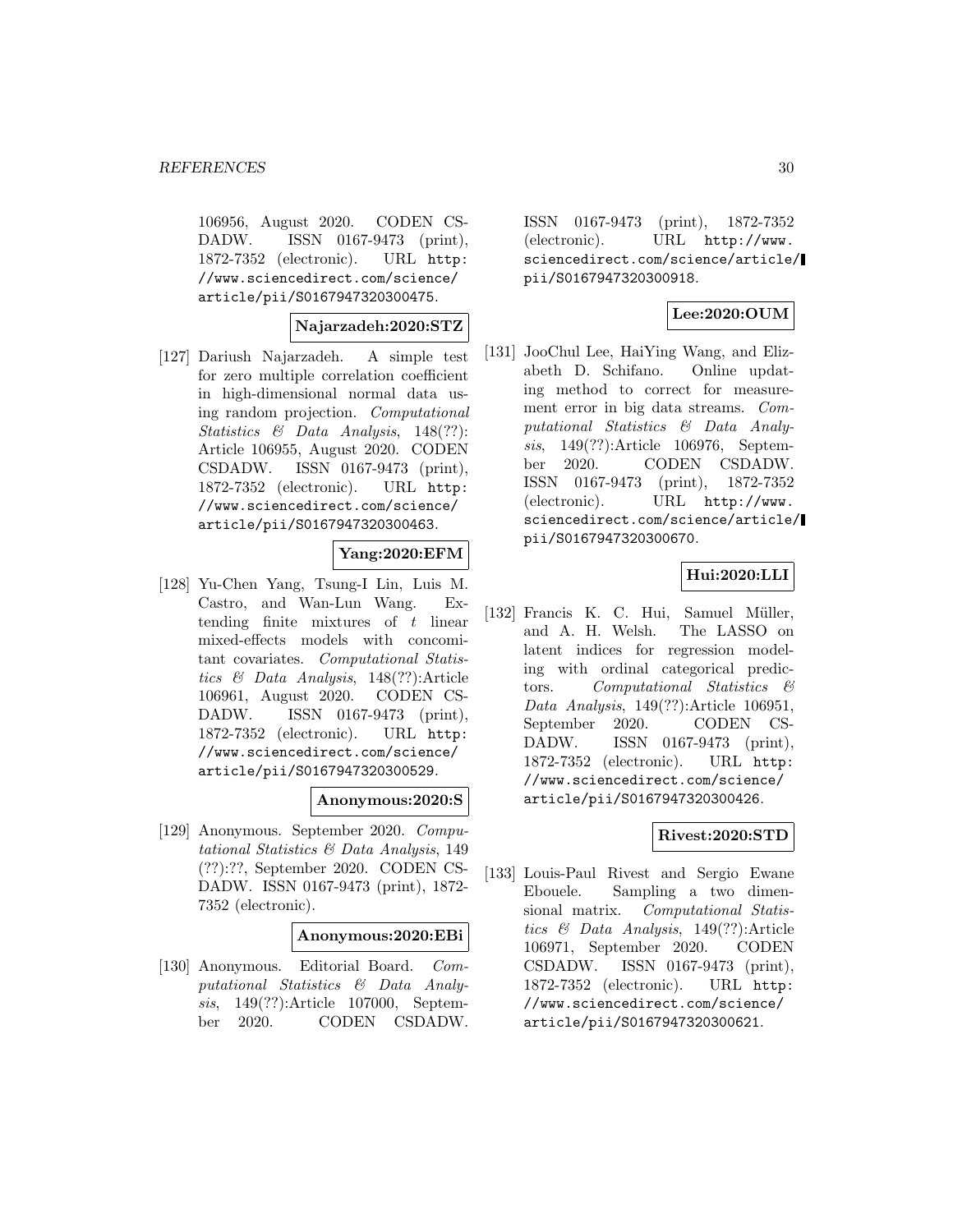### **Ma:2020:BNT**

[134] Zichen Ma and Timothy E. Hanson. Bayesian nonparametric test for independence between random vectors. Computational Statistics & Data Analysis, 149(??):Article 106959, September 2020. CODEN CS-DADW. ISSN 0167-9473 (print), 1872-7352 (electronic). URL http: //www.sciencedirect.com/science/ article/pii/S0167947320300505.

# **Dai:2020:FOD**

[135] Wenlin Dai, Tomáš Mrkvička, Ying Sun, and Marc G. Genton. Functional outlier detection and taxonomy by sequential transformations. Computational Statistics & Data Analysis, 149(??):Article 106960, September 2020. CODEN CSDADW. ISSN 0167-9473 (print), 1872-7352 (electronic). URL http: //www.sciencedirect.com/science/ article/pii/S0167947320300517.

### **Hofmeyr:2020:DFM**

[136] David P. Hofmeyr. Degrees of freedom and model selection for k-means clustering. Computational Statistics & Data Analysis, 149(??):Article 106974, September 2020. CODEN CSDADW. ISSN 0167-9473 (print), 1872-7352 (electronic). URL http: //www.sciencedirect.com/science/ article/pii/S0167947320300657.

### **Zhang:2020:FSU**

[137] Jing Zhang, Qihua Wang, and Jian Kang. Feature screening under missing indicator imputation with non-ignorable missing response. Computational Statistics & Data Analysis, 149(??):Article 106975, September 2020. CODEN

CSDADW. ISSN 0167-9473 (print), 1872-7352 (electronic). URL http: //www.sciencedirect.com/science/ article/pii/S0167947320300669.

# **Chen:2020:RDF**

[138] Yaqing Chen, Matthew Dawson, and Hans-Georg Müller. Rank dynamics for functional data. Computational Statistics & Data Analysis, 149(??):Article 106963, September 2020. CODEN CSDADW. ISSN 0167-9473 (print), 1872-7352 (electronic). URL http: //www.sciencedirect.com/science/ article/pii/S0167947320300542.

#### **Anonymous:2020:O**

[139] Anonymous. October 2020. Computational Statistics & Data Analysis, 150 (??):??, October 2020. CODEN CS-DADW. ISSN 0167-9473 (print), 1872- 7352 (electronic).

#### **Anonymous:2020:EBj**

[140] Anonymous. Editorial Board. Computational Statistics & Data Analysis, 150(??):Article 107023, October 2020. CODEN CSDADW. ISSN 0167-9473 (print), 1872-7352 (electronic). URL http://www. sciencedirect.com/science/article/ pii/S0167947320301146.

### **Vo-Thanh:2020:AQS**

[141] Nha Vo-Thanh and Hans-Peter Piepho. Augmented quasi-sudoku designs in field trials. Computational Statistics & Data Analysis, 150(??):Article 106988, October 2020. CODEN CS-DADW. ISSN 0167-9473 (print), 1872-7352 (electronic). URL http: //www.sciencedirect.com/science/ article/pii/S0167947320300797.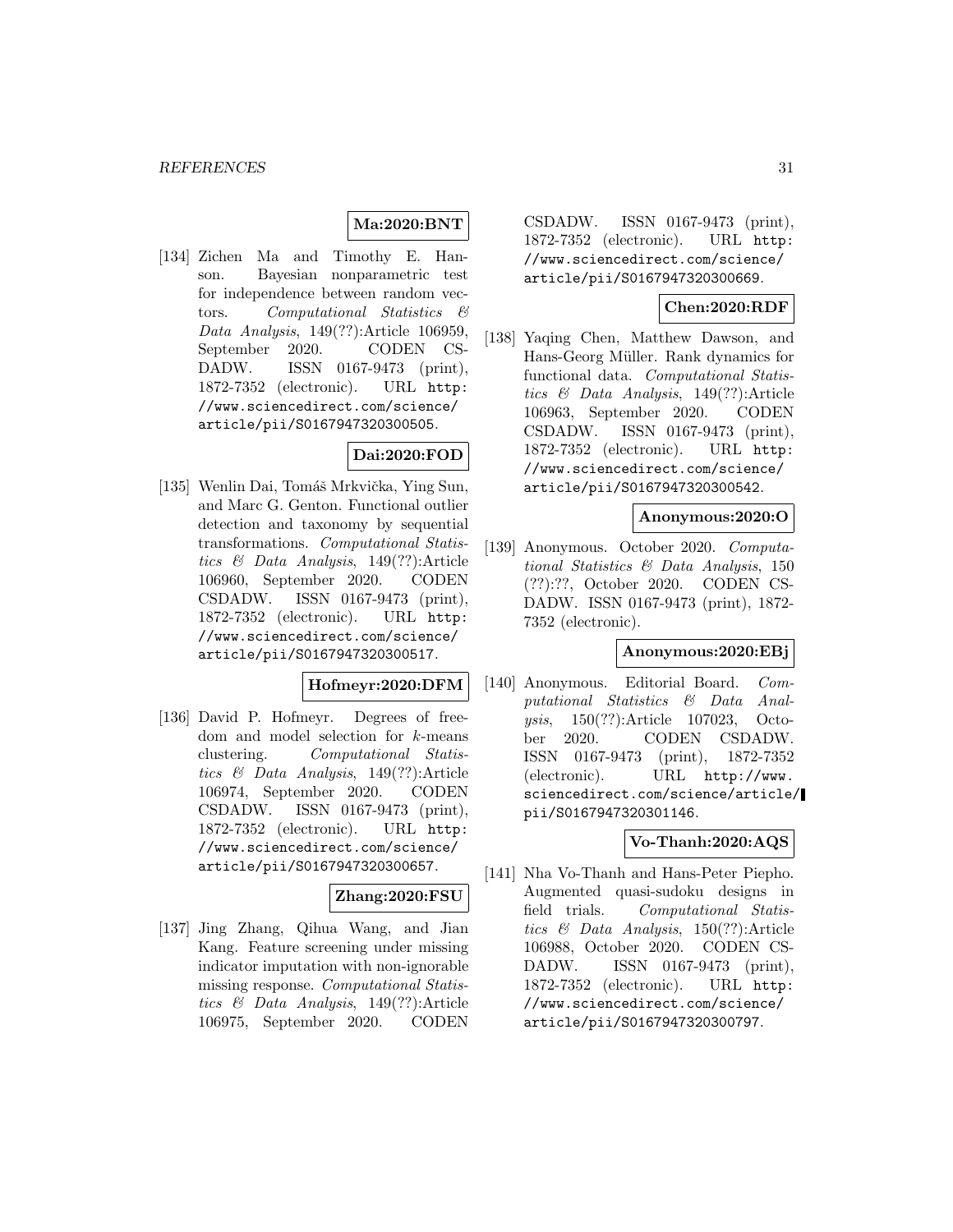#### **Jaeger:2020:SSE**

[142] Adam Jaeger and Nicole A. Lazar. Split sample empirical likelihood. Computational Statistics & Data Analysis, 150(??):Article 106994, October 2020. CODEN CSDADW. ISSN 0167-9473 (print), 1872-7352 (electronic). URL http://www. sciencedirect.com/science/article/ pii/S0167947320300852.

# **Zhao:2020:CNC**

[143] Shi Zhao, Giorgos Bakoyannis, Spencer Lourens, and Wanzhu Tu. Comparison of nonlinear curves and surfaces. Computational Statistics  $\&$  Data Analysis, 150(??):Article 106987, October 2020. CODEN CS-DADW. ISSN 0167-9473 (print), 1872-7352 (electronic). URL http: //www.sciencedirect.com/science/ article/pii/S0167947320300785.

#### **Cheng:2020:TPT**

[144] Guanghui Cheng, Baisen Liu, Guoliang Tian, and Shurong Zheng. Testing proportionality of two high-dimensional covariance matrices. Computational Statistics & Data Analysis, 150(??): Article 106962, October 2020. CODEN CSDADW. ISSN 0167-9473 (print), 1872-7352 (electronic). URL http: //www.sciencedirect.com/science/ article/pii/S0167947320300530.

### **Emura:2020:EMW**

[145] Takeshi Emura and Jiun-Huang Hsu. Estimation of the Mann–Whitney effect in the two-sample problem under dependent censoring. Computational Statistics & Data Analysis, 150(??): Article 106990, October 2020. CODEN

CSDADW. ISSN 0167-9473 (print), 1872-7352 (electronic). URL http: //www.sciencedirect.com/science/ article/pii/S0167947320300815.

# **Lo:2020:NCD**

[146] Simon M. S. Lo, Enno Mammen, and Ralf A. Wilke. A nested copula duration model for competing risks with multiple spells. Computational Statistics & Data Analysis, 150(??): Article 106986, October 2020. CODEN CSDADW. ISSN 0167-9473 (print), 1872-7352 (electronic). URL http: //www.sciencedirect.com/science/ article/pii/S0167947320300773.

### **Li:2020:GCC**

[147] Gen Li. Generalized co-clustering analysis via regularized alternating least squares. Computational Statistics & Data Analysis, 150(??):Article 106989, October 2020. CODEN CS-DADW. ISSN 0167-9473 (print), 1872-7352 (electronic). URL http: //www.sciencedirect.com/science/ article/pii/S0167947320300803.

# **Lee:2020:BWB**

[148] Taewook Lee and Changryong Baek. Block wild bootstrap-based CUSUM tests robust to high persistence and misspecification. Computational Statistics & Data Analysis, 150(??):Article 106996, October 2020. CODEN CS-DADW. ISSN 0167-9473 (print), 1872-7352 (electronic). URL http: //www.sciencedirect.com/science/ article/pii/S0167947320300876.

#### **Xie:2020:GKB**

[149] Chuanlong Xie and Lixing Zhu. Generalized kernel-based inverse regres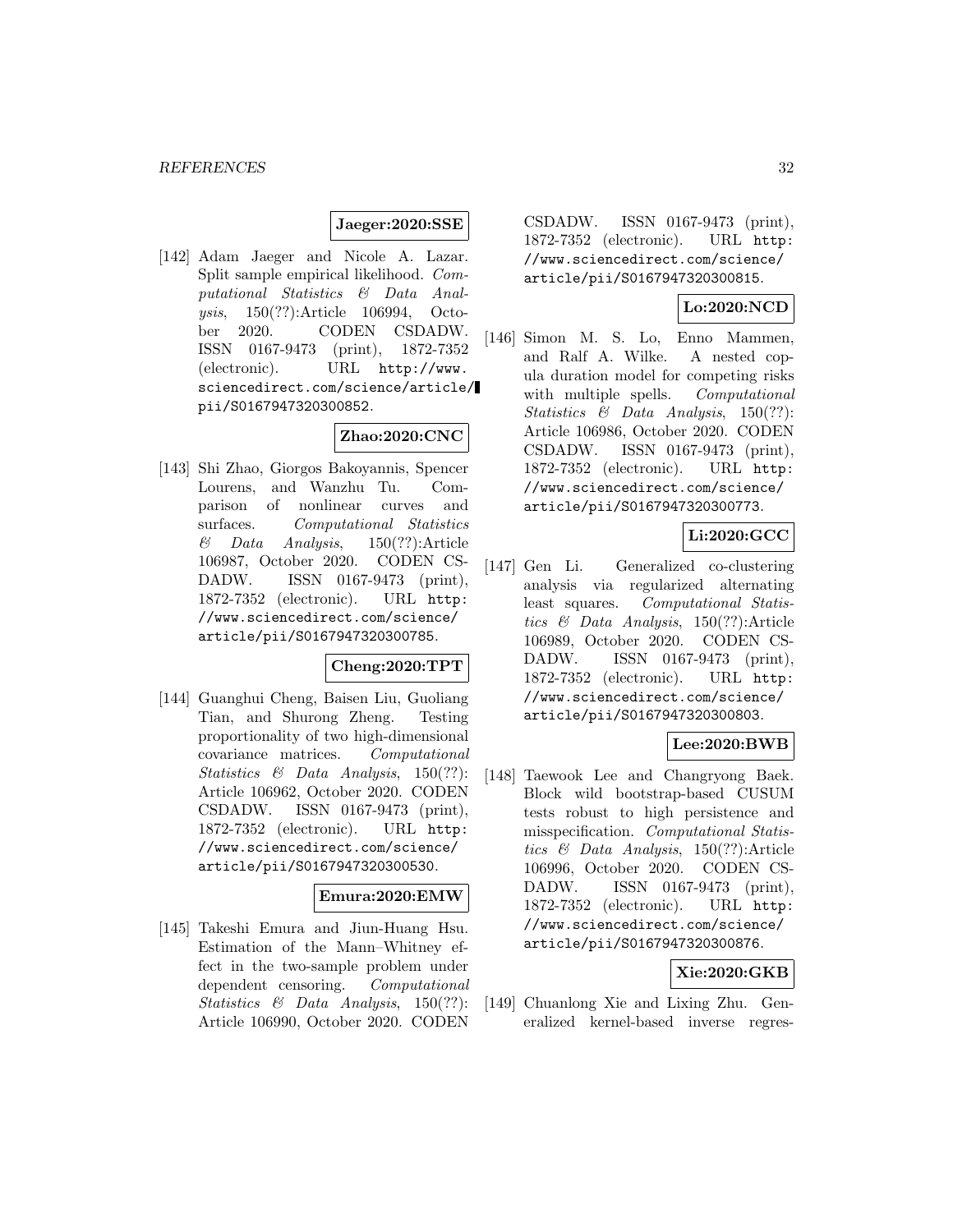sion methods for sufficient dimension reduction. Computational Statistics & Data Analysis, 150(??):Article 106995, October 2020. CODEN CS-DADW. ISSN 0167-9473 (print), 1872-7352 (electronic). URL http: //www.sciencedirect.com/science/ article/pii/S0167947320300864.

# **Cui:2020:PFL**

[150] Xia Cui, Hongmei Lin, and Heng Lian. Partially functional linear regression in reproducing kernel Hilbert spaces. Computational Statistics  $\&$  Data Analysis, 150(??):Article 106978, October 2020. CODEN CS-DADW. ISSN 0167-9473 (print), 1872-7352 (electronic). URL http: //www.sciencedirect.com/science/ article/pii/S0167947320300694.

# **Chung:2020:RBQ**

[151] Ray S. W. Chung, Mike K. P. So, Amanda M. Y. Chu, and Thomas W. C. Chan. Regularization of Bayesian quasilikelihoods constructed from complex estimating functions. Computational Statistics & Data Analysis, 150(??): Article 106977, October 2020. CODEN CSDADW. ISSN 0167-9473 (print), 1872-7352 (electronic). URL http: //www.sciencedirect.com/science/ article/pii/S0167947320300682.

#### **Park:2020:SMT**

[152] Jun Young Park, Joerg Polzehl, Snigdhansu Chatterjee, André Brechmann, and Mark Fiecas. Semiparametric modeling of time-varying activation and connectivity in task-based fMRI data. Computational Statistics & Data Analysis, 150(??):Article 107006, October 2020. CODEN CS-

DADW. ISSN 0167-9473 (print), 1872-7352 (electronic). URL http: //www.sciencedirect.com/science/ article/pii/S0167947320300979.

# **Yang:2020:FLR**

[153] Seong J. Yang, Hyejin Shin, Sang Han Lee, Seokho Lee, and Alzheimers<sup>S</sup> Disease Neuroimaging Initiative. Functional linear regression model with randomly censored data: Predicting conversion time to Alzheimer 's disease. Computational Statistics & Data Analysis, 150(??):Article 107009, October 2020. CODEN CS-DADW. ISSN 0167-9473 (print), 1872-7352 (electronic). URL http: //www.sciencedirect.com/science/ article/pii/S0167947320301006.

### **Albano:2020:ITN**

[154] G. Albano and V. Giorno. Inferring time non-homogeneous Ornstein Uhlenbeck type stochastic process. Computational Statistics & Data Analysis, 150(??): Article 107008, October 2020. CODEN CSDADW. ISSN 0167-9473 (print), 1872-7352 (electronic). URL http: //www.sciencedirect.com/science/ article/pii/S0167947320300992.

# **Balabdaoui:2020:CMD**

[155] Fadoua Balabdaoui and Yulia Kulagina. Completely monotone distributions: Mixing, approximation and estimation of number of species. Computational Statistics & Data Analysis, 150(??): Article 107014, October 2020. CODEN CSDADW. ISSN 0167-9473 (print), 1872-7352 (electronic). URL http: //www.sciencedirect.com/science/ article/pii/S0167947320301055.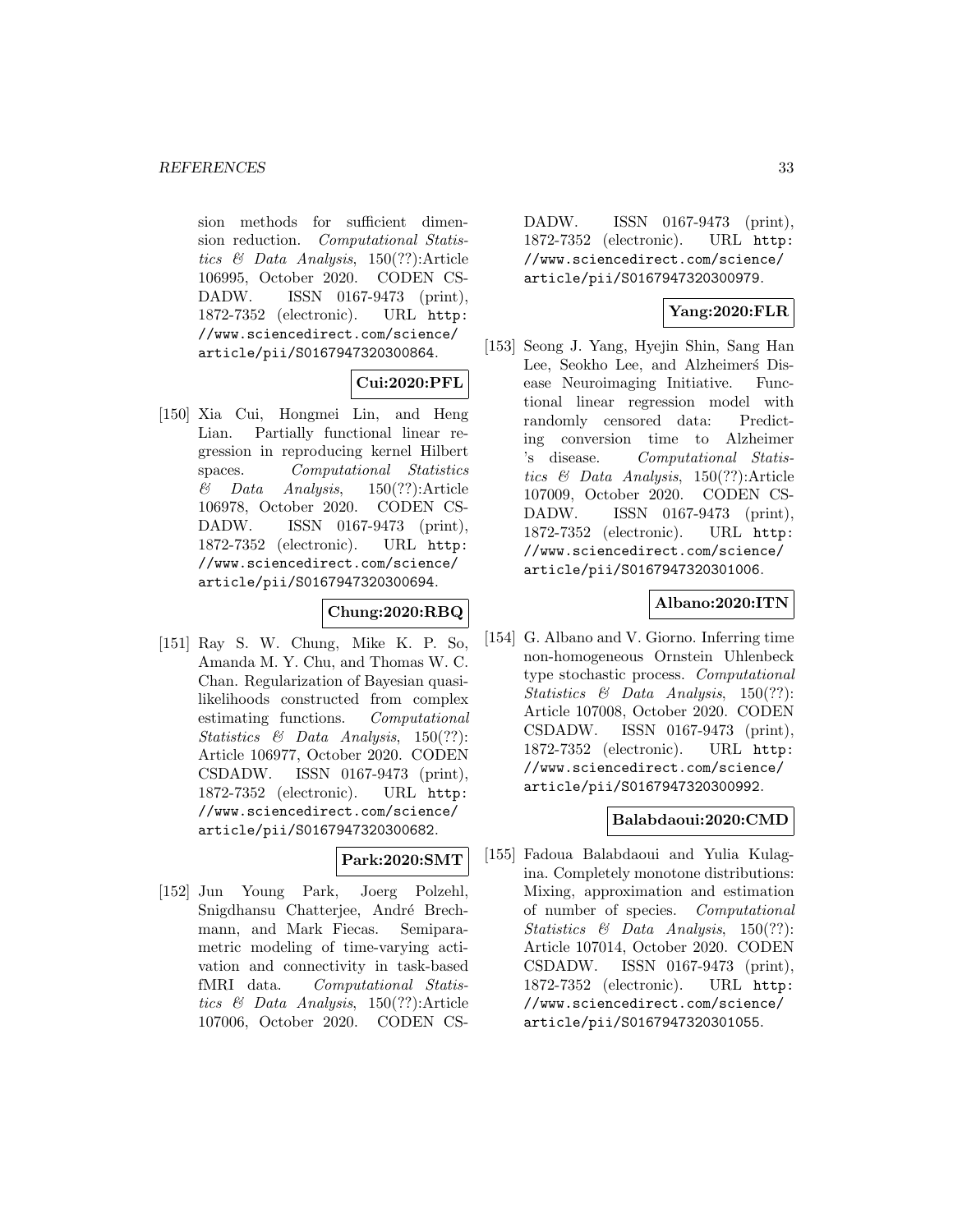#### **Bhattacharya:2020:SBE**

[156] Rabi Bhattacharya and Rachel Oliver. Superiority of Bayes estimators over the MLE in high dimensional multinomial models and its implication for nonparametric Bayes theory. Computational Statistics & Data Analysis, 150(??): Article 107011, October 2020. CODEN CSDADW. ISSN 0167-9473 (print), 1872-7352 (electronic). URL http: //www.sciencedirect.com/science/ article/pii/S016794732030102X.

#### **Anonymous:2020:N**

[157] Anonymous. November 2020. Computational Statistics & Data Analysis, 151 (??):??, November 2020. CODEN CS-DADW. ISSN 0167-9473 (print), 1872- 7352 (electronic).

#### **Anonymous:2020:EBk**

[158] Anonymous. Editorial Board. Computational Statistics & Data Analysis, 151(??):Article 107035, November 2020. CODEN CSDADW. ISSN 0167-9473 (print), 1872-7352 (electronic). URL http://www. sciencedirect.com/science/article/ pii/S0167947320301262.

# **Nguyen:2020:VIH**

[159] Hoang Nguyen, M. Concepción Ausín, and Pedro Galeano. Variational inference for high dimensional structured factor copulas. Computational Statistics & Data Analysis, 151(??):Article 107012, November 2020. CODEN CSDADW. ISSN 0167-9473 (print), 1872-7352 (electronic). URL http: //www.sciencedirect.com/science/ article/pii/S0167947320301031.

### **Philipson:2020:FMC**

[160] Pete Philipson, Graeme L. Hickey, Michael J. Crowther, and Ruwanthi Kolamunnage-Dona. Faster Monte Carlo estimation of joint models for time-to-event and multivariate longitudinal data. Computational Statistics & Data Analysis, 151(??):Article 107010, November 2020. CODEN CSDADW. ISSN 0167-9473 (print), 1872-7352 (electronic). URL http: //www.sciencedirect.com/science/ article/pii/S0167947320301018.

#### **Edwards:2020:MPS**

[161] Matthew Edwards, Stefano Castruccio, and Dorit Hammerling. Marginally parameterized spatio-temporal models and stepwise maximum likelihood estimation. Computational Statistics & Data Analysis, 151(??):Article 107018, November 2020. CODEN CSDADW. ISSN 0167-9473 (print), 1872-7352 (electronic). URL http: //www.sciencedirect.com/science/ article/pii/S0167947320301092.

#### **He:2020:HDT**

[162] Yong He, Mingjuan Zhang, Xinsheng Zhang, and Wang Zhou. Highdimensional two-sample mean vectors test and support recovery with factor adjustment. Computational Statistics & Data Analysis, 151(??):Article 107004, November 2020. CODEN CSDADW. ISSN 0167-9473 (print), 1872-7352 (electronic). URL http: //www.sciencedirect.com/science/ article/pii/S0167947320300955.

### **Lin:2020:HTP**

[163] Liang-Ching Lin, Ray-Bing Chen, Mong-Na Lo Huang, and Meihui Guo.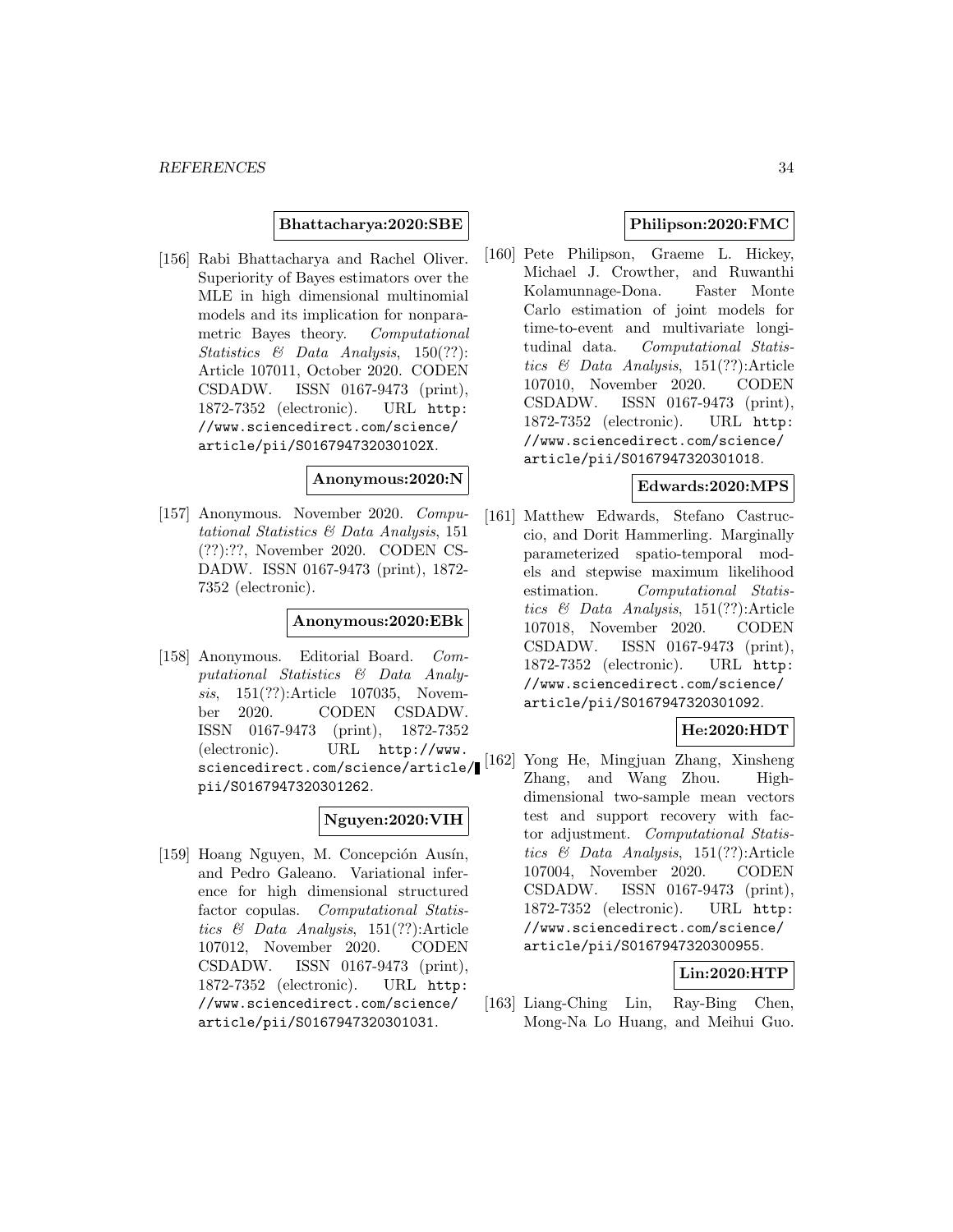Huber-type principal expectile component analysis. Computational Statistics & Data Analysis, 151(??):Article 106992, November 2020. CODEN CSDADW. ISSN 0167-9473 (print), 1872-7352 (electronic). URL http: //www.sciencedirect.com/science/ article/pii/S0167947320300839.

#### **Ivanovic:2020:CST**

[164] Blagoje Ivanović, Bojana Milošević, and Marko Obradović. Comparison of symmetry tests against some skewsymmetric alternatives in i.i.d. and noni.i.d. setting. Computational Statistics & Data Analysis, 151(??):Article 106991, November 2020. CODEN CSDADW. ISSN 0167-9473 (print), 1872-7352 (electronic). URL http: //www.sciencedirect.com/science/ article/pii/S0167947320300827.

#### **Hao:2020:CRM**

[165] Meiling Hao, Xingqiu Zhao, and Wei Xu. Competing risk modeling and testing for X-chromosome genetic association. Computational Statistics & Data Analysis, 151(??):Article 107007, November 2020. CODEN CSDADW. ISSN 0167-9473 (print), 1872-7352 (electronic). URL http: //www.sciencedirect.com/science/ article/pii/S0167947320300980.

#### **Wang:2020:JAS**

[166] Xiaoqing Wang, Xiangnan Feng, and Xinyuan Song. Joint analysis of semicontinuous data with latent variables. Computational Statistics & Data Analysis, 151(??):Article 107005, November 2020. CODEN CSDADW. ISSN 0167-9473 (print), 1872-7352 (electronic). URL http:

//www.sciencedirect.com/science/ article/pii/S0167947320300967.

#### **Han:2020:ASE**

[167] Zhong-Cheng Han, Jin-Guan Lin, and Yan-Yong Zhao. Adaptive semiparametric estimation for single index models with jumps. Computational Statistics & Data Analysis, 151(??):Article 107013, November 2020. CODEN CSDADW. ISSN 0167-9473 (print), 1872-7352 (electronic). URL http: //www.sciencedirect.com/science/ article/pii/S0167947320301043.

### **Zhang:2020:RBA**

[168] Haixiang Zhang, Jian Huang, and Liuquan Sun. A rank-based approach to estimating monotone individualized two treatment regimes. Computational Statistics & Data Analysis, 151(??): Article 107015, November 2020. CODEN CSDADW. ISSN 0167-9473 (print), 1872-7352 (electronic). URL http://www. sciencedirect.com/science/article/ pii/S0167947320301067.

# **Ahn:2020:RMU**

[169] Kyungmin Ahn, J. Derek Tucker, Wei Wu, and Anuj Srivastava. Regression models using shapes of functions as predictors. Computational Statistics & Data Analysis, 151(??):Article 107017, November 2020. CODEN CSDADW. ISSN 0167-9473 (print), 1872-7352 (electronic). URL http: //www.sciencedirect.com/science/ article/pii/S0167947320301080.

#### **Zhang:2020:NBI**

[170] Shibin Zhang. Nonparametric Bayesian inference for the spectral density based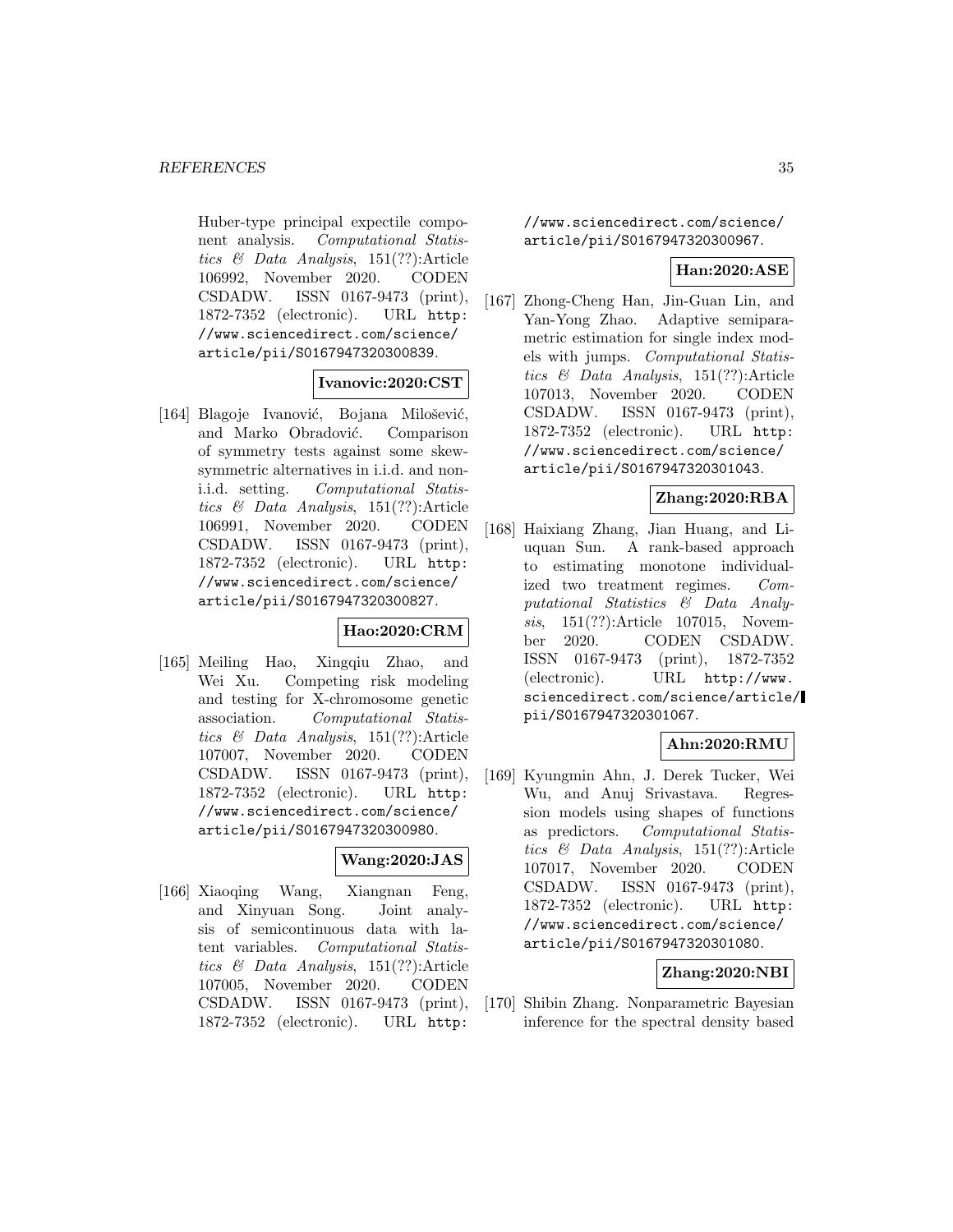on irregularly spaced data. Computational Statistics & Data Analysis, 151(??):Article 107019, November 2020. CODEN CSDADW. ISSN 0167-9473 (print), 1872-7352 (electronic). URL http://www. sciencedirect.com/science/article/ pii/S0167947320301109.

#### **Anonymous:2020:D**

[171] Anonymous. December 2020. Computational Statistics & Data Analysis, 152 (??):??, December 2020. CODEN CS-DADW. ISSN 0167-9473 (print), 1872- 7352 (electronic).

#### **Anonymous:2020:EB**

[172] Anonymous. Editorial Board. Computational Statistics & Data Analysis, 152(??):Article 107076, December 2020. CODEN CSDADW. ISSN 0167-9473 (print), 1872-7352 (electronic). URL http://www. sciencedirect.com/science/article/ pii/S0167947320301675.

#### **Liu:2020:DTL**

[173] Yehong Liu and Guosheng Yin. The Delaunay triangulation learner and its ensembles. Computational Statistics & Data Analysis, 152(??):Article 107030, December 2020. CODEN CSDADW. ISSN 0167-9473 (print), 1872-7352 (electronic). URL http: //www.sciencedirect.com/science/ article/pii/S0167947320301213.

#### **Babkin:2020:LSE**

[174] Sergii Babkin, Jonathan R. Stewart, Xiaochen Long, and Michael Schweinberger. Large-scale estimation of random graph models with local dependence. Computational Statistics & Data Analysis, 152(??):Article 107029, December 2020. CODEN CSDADW. ISSN 0167-9473 (print), 1872-7352 (electronic). URL http: //www.sciencedirect.com/science/ article/pii/S0167947320301201.

### **Zhao:2020:JEL**

[175] Yichuan Zhao, Yueju Su, and Hanfang Yang. Jackknife empirical likelihood inference for the Pietra ratio. Computational Statistics & Data Analysis, 152(??):Article 107049, December 2020. CODEN CSDADW. ISSN 0167-9473 (print), 1872-7352 (electronic). URL http://www. sciencedirect.com/science/article/ pii/S0167947320301407.

#### **Nie:2020:SFP**

[176] Yunlong Nie and Jiguo Cao. Sparse functional principal component analysis in a new regression framework. Computational Statistics & Data Analysis, 152(??):Article 107016, December 2020. CODEN CSDADW. ISSN 0167-9473 (print), 1872-7352 (electronic). URL http://www. sciencedirect.com/science/article/ pii/S0167947320301079.

### **Le:2020:ALD**

[177] Khuyen T. Le, Caroline Chaux, Frédéric J. P. Richard, and Eric Guedj. An adapted linear discriminant analysis with variable selection for the classification in highdimension, and an application to medical data. Computational Statistics & Data Analysis, 152(??):Article 107031, December 2020. CODEN CSDADW. ISSN 0167-9473 (print), 1872-7352 (electronic). URL http: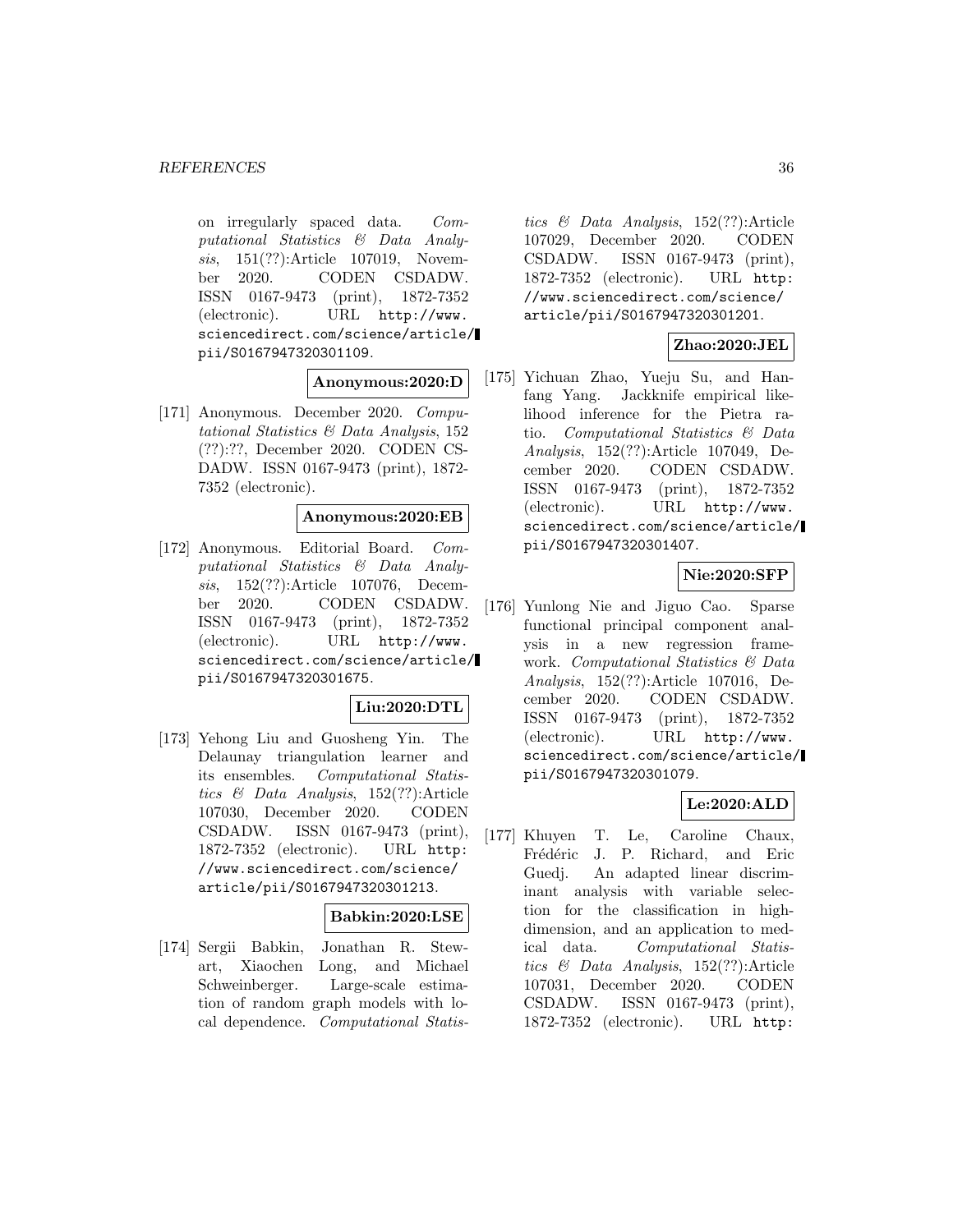//www.sciencedirect.com/science/ article/pii/S0167947320301225.

# **Lv:2020:RKH**

[178] Shaogao Lv, Zengyan Fan, Heng Lian, Taiji Suzuki, and Kenji Fukumizu. A reproducing kernel Hilbert space approach to high dimensional partially varying coefficient model. Computational Statistics & Data Analysis, 152(??):Article 107039, December 2020. CODEN CSDADW. ISSN 0167-9473 (print), 1872-7352 (electronic). URL http: //www.sciencedirect.com/science/ article/pii/S0167947320301304.

## **Dong:2020:MFV**

[179] Yuexiao Dong, Zhou Yu, and Liping Zhu. Model-free variable selection for conditional mean in regression. Computational Statistics & Data Analysis, 152(??):Article 107042, December 2020. CODEN CSDADW. ISSN 0167-9473 (print), 1872-7352 (electronic). URL http: //www.sciencedirect.com/science/ article/pii/S016794732030133X.

## **Baak:2020:NCC**

[180] M. Baak, R. Koopman, H. Snoek, and S. Klous. A new correlation coefficient between categorical, ordinal and interval variables with Pearson characteristics. Computational Statistics & Data Analysis, 152(??):Article 107043, December 2020. CODEN CSDADW. ISSN 0167-9473 (print), 1872-7352 (electronic). URL http: //www.sciencedirect.com/science/ article/pii/S0167947320301341.

# **Redivo:2020:BCS**

[181] Edoardo Redivo, Hien D. Nguyen, and Mayetri Gupta. Bayesian clustering of skewed and multimodal data using geometric skewed normal distributions. Computational Statistics & Data Analysis, 152(??):Article 107040, December 2020. CODEN CSDADW. ISSN 0167-9473 (print), 1872-7352 (electronic). URL http: //www.sciencedirect.com/science/ article/pii/S0167947320301316.

## **Fang:2020:MAA**

[182] Fang Fang and Zhou Yu. Model averaging assisted sufficient dimension reduction. Computational Statistics & Data Analysis, 152(??):Article 106993, December 2020. CODEN CSDADW. ISSN 0167-9473 (print), 1872-7352 (electronic). URL http: //www.sciencedirect.com/science/ article/pii/S0167947320300840.

## **Boente:2020:RES**

[183] Graciela Boente, Matías Salibian-Barrera, and Pablo Vena. Robust estimation for semi-functional linear regression models. Computational Statistics & Data Analysis, 152(??):Article 107041, December 2020. CODEN CSDADW. ISSN 0167-9473 (print), 1872-7352 (electronic). URL http: //www.sciencedirect.com/science/ article/pii/S0167947320301328.

## **Tonellato:2020:BNC**

[184] Stefano F. Tonellato. Bayesian nonparametric clustering as a community detection problem. Computational Statistics & Data Analysis, 152(??):Article 107044, December 2020. CODEN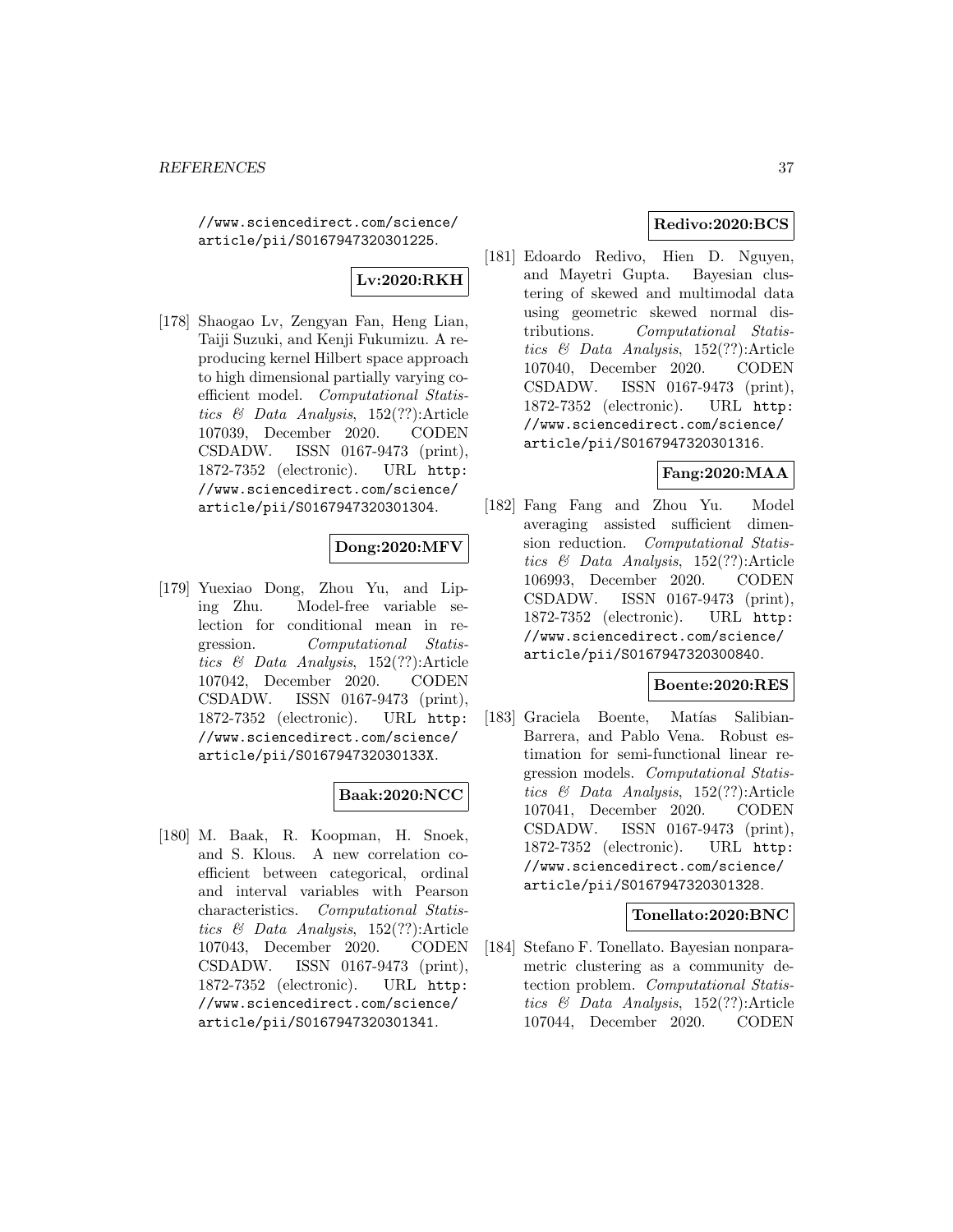CSDADW. ISSN 0167-9473 (print), 1872-7352 (electronic). URL http: //www.sciencedirect.com/science/ article/pii/S0167947320301353.

# **Li:2020:SRN**

[185] Xin Li, Dongya Wu, Chong Li, Jinhua Wang, and Jen-Chih Yao. Sparse recovery via nonconvex regularized  $M$ -estimators over  $\ell_q$ -balls. Computational Statistics & Data Analysis, 152(??):Article 107047, December 2020. CODEN CSDADW. ISSN 0167-9473 (print), 1872-7352 (electronic). URL http://www. sciencedirect.com/science/article/ pii/S0167947320301389.

# **Liu:2020:EEM**

[186] Bowen Liu and Sujit K. Ghosh. On empirical estimation of mode based on weakly dependent samples. Computational Statistics & Data Analysis, 152(??):Article 107046, December 2020. CODEN CSDADW. ISSN 0167-9473 (print), 1872-7352 (electronic). URL http://www. sciencedirect.com/science/article/ pii/S0167947320301377.

## **Tomarchio:2020:TNM**

[187] Salvatore D. Tomarchio, Antonio Punzo, and Luca Bagnato. Two new matrix-variate distributions with application in model-based clustering. Computational Statistics & Data Analysis, 152(??):Article 107050, December 2020. CODEN CSDADW. ISSN 0167-9473 (print), 1872-7352 (electronic). URL http://www. sciencedirect.com/science/article/ pii/S0167947320301419.

## **Lee:2020:VCM**

[188] Jihui Lee, Gen Li, and James D. Wilson. Varying-coefficient models for dynamic networks. Computational Statistics & Data Analysis, 152(??):Article 107052, December 2020. CODEN CSDADW. ISSN 0167-9473 (print), 1872-7352 (electronic). URL http: //www.sciencedirect.com/science/ article/pii/S0167947320301432.

## **Ludkin:2020:IGS**

[189] Matthew Ludkin. Inference for a generalised stochastic block model with unknown number of blocks and non-conjugate edge models. Computational Statistics & Data Analysis, 152(??):Article 107051, December 2020. CODEN CSDADW. ISSN 0167-9473 (print), 1872-7352 (electronic). URL http://www. sciencedirect.com/science/article/ pii/S0167947320301420.

## **Feng:2020:MDE**

[190] Sanying Feng, Wenqi He, and Feng Li. Model detection and estimation for varying coefficient panel data models with fixed effects. Computational Statistics & Data Analysis, 152(??):Article 107054, December 2020. CODEN CSDADW. ISSN 0167-9473 (print), 1872-7352 (electronic). URL http: //www.sciencedirect.com/science/ article/pii/S0167947320301456.

## **Chee:2020:SEL**

[191] Chew-Seng Chee and Byungtae Seo. Semiparametric estimation for linear regression with symmetric errors. Computational Statistics & Data Analysis, 152(??):Article 107053, December 2020. CODEN CSDADW.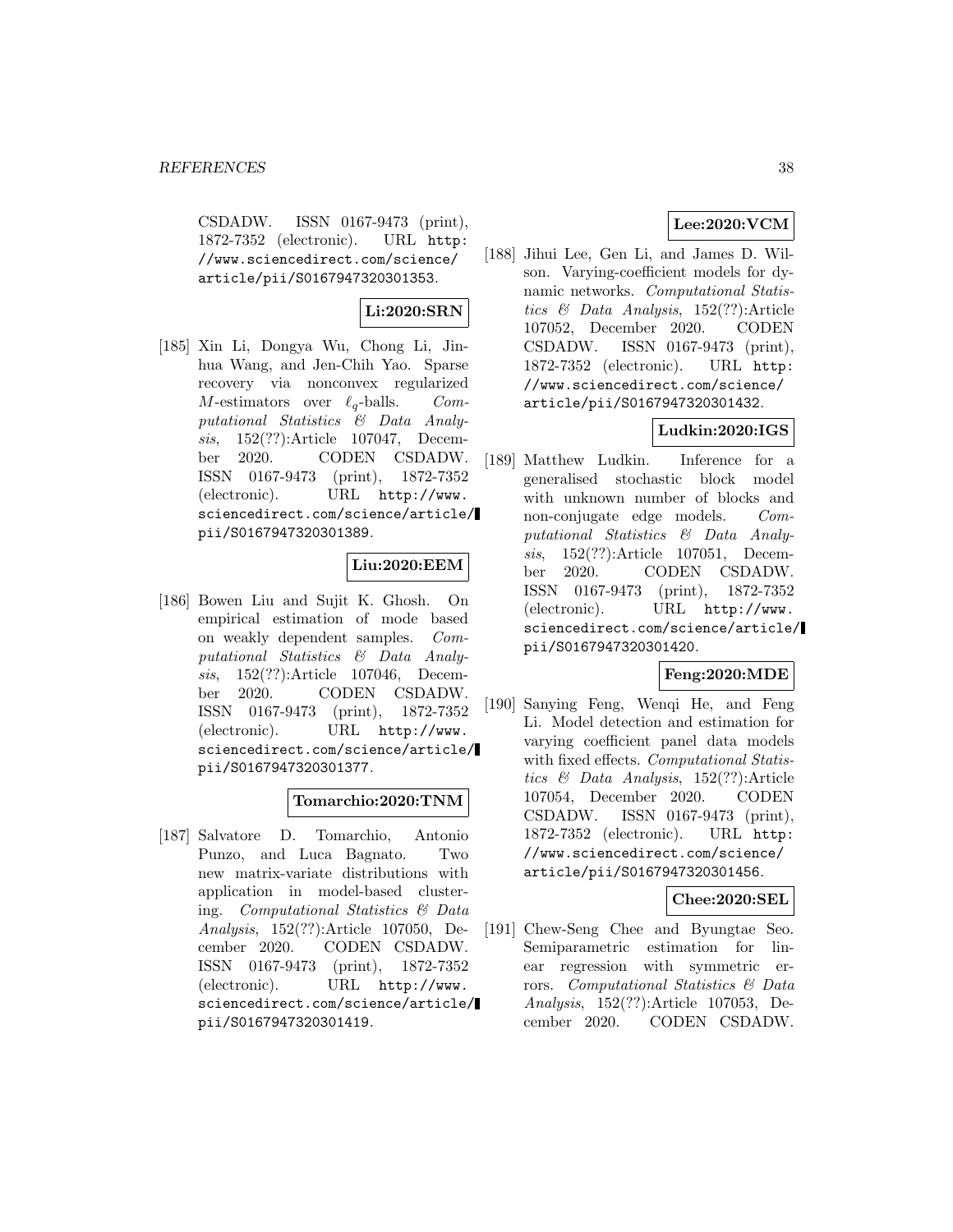ISSN 0167-9473 (print), 1872-7352 (electronic). URL http://www. sciencedirect.com/science/article/ pii/S0167947320301444.

## **Stoner:2020:AHM**

[192] Oliver Stoner and Theo Economou. An advanced hidden Markov model for hourly rainfall time series. Computational Statistics & Data Analysis, 152(??):Article 107045, December 2020. CODEN CSDADW. ISSN 0167-9473 (print), 1872-7352 (electronic). URL http://www. sciencedirect.com/science/article/ pii/S0167947320301365.

## **Anonymous:2021:Ja**

[193] Anonymous. January 2021. Computational Statistics & Data Analysis, 153 (??):??, January 2021. CODEN CS-DADW. ISSN 0167-9473 (print), 1872- 7352 (electronic).

## **Anonymous:2021:EBa**

[194] Anonymous. Editorial Board. Computational Statistics & Data Analysis, 153(??):Article 107101, January 2021. CODEN CSDADW. ISSN 0167-9473 (print), 1872-7352 (electronic). URL http://www. sciencedirect.com/science/article/ pii/S0167947320301924.

## **Bak:2021:PLD**

[195] Kwan-Young Bak, Jae-Hwan Jhong, JungJun Lee, Jae-Kyung Shin, and Ja-Yong Koo. Penalized logspline density estimation using total variation penalty. Computational Statistics & Data Analysis, 153(??):Article 107060, January 2021. CODEN CS-DADW. ISSN 0167-9473 (print), 1872-7352 (electronic). URL http: //www.sciencedirect.com/science/ article/pii/S0167947320301511.

## **Gromping:2021:ABR**

[196] Ulrike Grömping. An algorithm for blocking regular fractional factorial 2-level designs with clear two-factor interactions. Computational Statistics & Data Analysis, 153(??):Article 107059, January 2021. CODEN CS-DADW. ISSN 0167-9473 (print), 1872-7352 (electronic). URL http: //www.sciencedirect.com/science/ article/pii/S016794732030150X.

## **Zilber:2021:VLA**

[197] Daniel Zilber and Matthias Katzfuss. Vecchia–Laplace approximations of generalized Gaussian processes for big non-Gaussian spatial data. Computational Statistics & Data Analysis, 153(??): Article 107081, January 2021. CODEN CSDADW. ISSN 0167-9473 (print), 1872-7352 (electronic). URL http: //www.sciencedirect.com/science/ article/pii/S0167947320301729.

## **Zhang:2021:DSS**

[198] Haixiang Zhang and HaiYing Wang. Distributed subdata selection for big data via sampling-based approach. Computational Statistics  $\&$  Data Analysis, 153(??):Article 107072, January 2021. CODEN CS-DADW. ISSN 0167-9473 (print), 1872-7352 (electronic). URL http: //www.sciencedirect.com/science/ article/pii/S0167947320301638.

## **Zeng:2021:HSS**

[199] Yaohui Zeng, Tianbao Yang, and Patrick Breheny. Hybrid safe–strong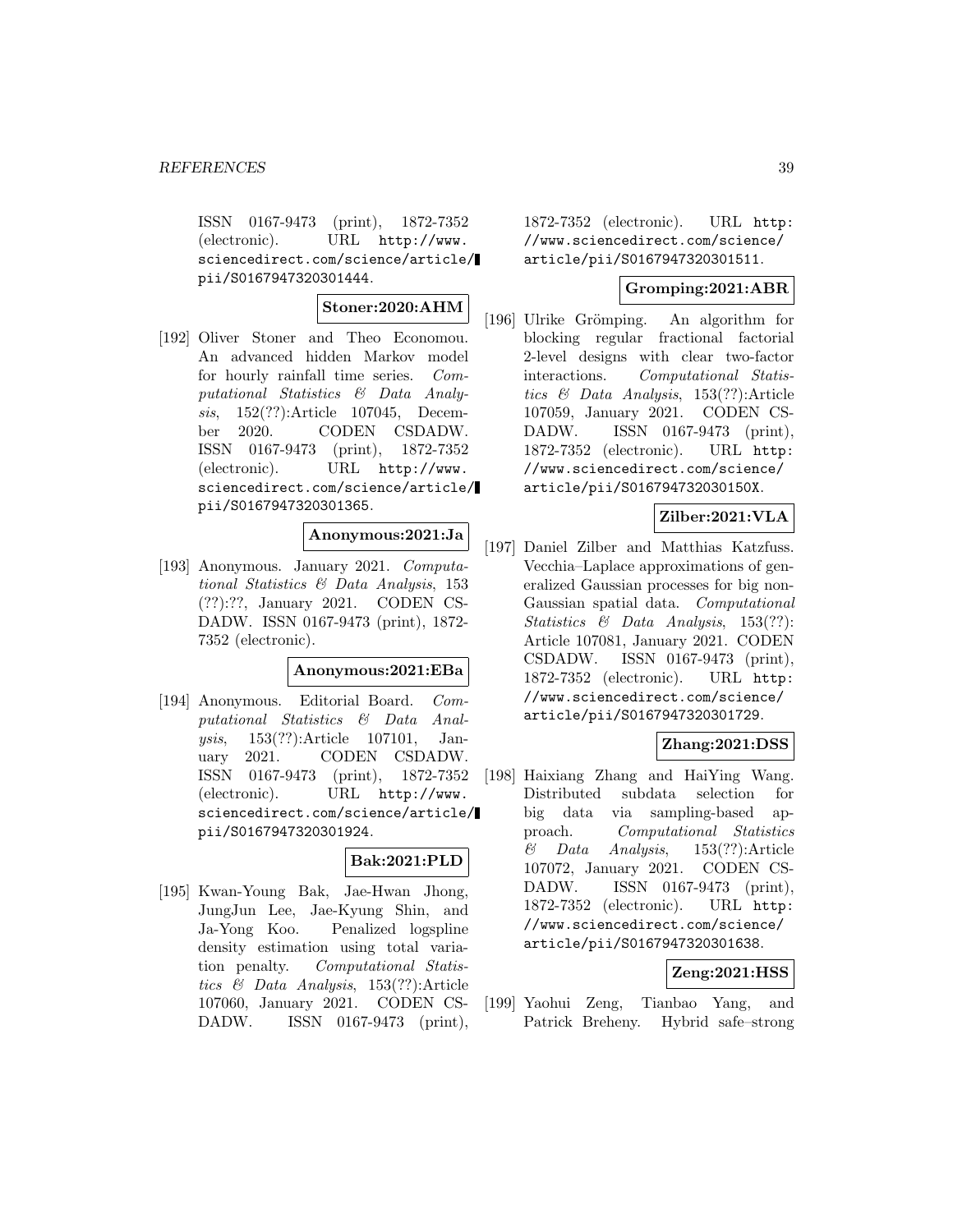rules for efficient optimization in lassotype problems. Computational Statistics & Data Analysis, 153(??):Article 107063, January 2021. CODEN CS-DADW. ISSN 0167-9473 (print), 1872-7352 (electronic). URL http: //www.sciencedirect.com/science/ article/pii/S0167947320301547.

# **Ito:2021:ICR**

[200] Tsubasa Ito and Shonosuke Sugasawa. Improved confidence regions in meta-analysis of diagnostic test accuracy. Computational Statistics & Data Analysis, 153(??):Article 107068, January 2021. CODEN CS-DADW. ISSN 0167-9473 (print), 1872-7352 (electronic). URL http: //www.sciencedirect.com/science/ article/pii/S0167947320301596.

## **Bagkavos:2021:FDL**

[201] Dimitrios Bagkavos and Dimitrios Ioannides. Fixed design local polynomial smoothing and bandwidth selection for right censored data. Computational Statistics & Data Analysis, 153(??): Article 107064, January 2021. CODEN CSDADW. ISSN 0167-9473 (print), 1872-7352 (electronic). URL http: //www.sciencedirect.com/science/ article/pii/S0167947320301559.

## **Liu:2021:WRE**

[202] Tianqing Liu, Xiaohui Yuan, and Jianguo Sun. Weighted rank estimation for nonparametric transformation models with nonignorable missing data. Computational Statistics & Data Analysis, 153(??):Article 107061, January 2021. CODEN CS-DADW. ISSN 0167-9473 (print), 1872-7352 (electronic). URL http:

//www.sciencedirect.com/science/ article/pii/S0167947320301523.

### **Junker:2021:ESI**

[203] Robert R. Junker, Florian Griessenberger, and Wolfgang Trutschnig. Estimating scale-invariant directed dependence of bivariate distributions. Computational Statistics & Data Analysis, 153(??):Article 107058, January 2021. CODEN CSDADW. ISSN 0167-9473 (print), 1872-7352 (electronic). URL http://www. sciencedirect.com/science/article/ pii/S0167947320301493.

## **Machado:2021:PML**

[204] Robson J. M. Machado, Ardo van den Hout, and Giampiero Marra. Penalised maximum likelihood estimation in multi-state models for intervalcensored data. Computational Statistics & Data Analysis, 153(??):Article 107057, January 2021. CODEN CS-DADW. ISSN 0167-9473 (print), 1872-7352 (electronic). URL http: //www.sciencedirect.com/science/ article/pii/S0167947320301481.

# **Baek:2021:TST**

[205] Changryong Baek, Katheleen M. Gates, Benjamin Leinwand, and Vladas Pipiras. Two sample tests for highdimensional autocovariances. Computational Statistics & Data Analysis, 153(??):Article 107067, January 2021. CODEN CSDADW. ISSN 0167-9473 (print), 1872-7352 (electronic). URL http://www. sciencedirect.com/science/article/ pii/S0167947320301584.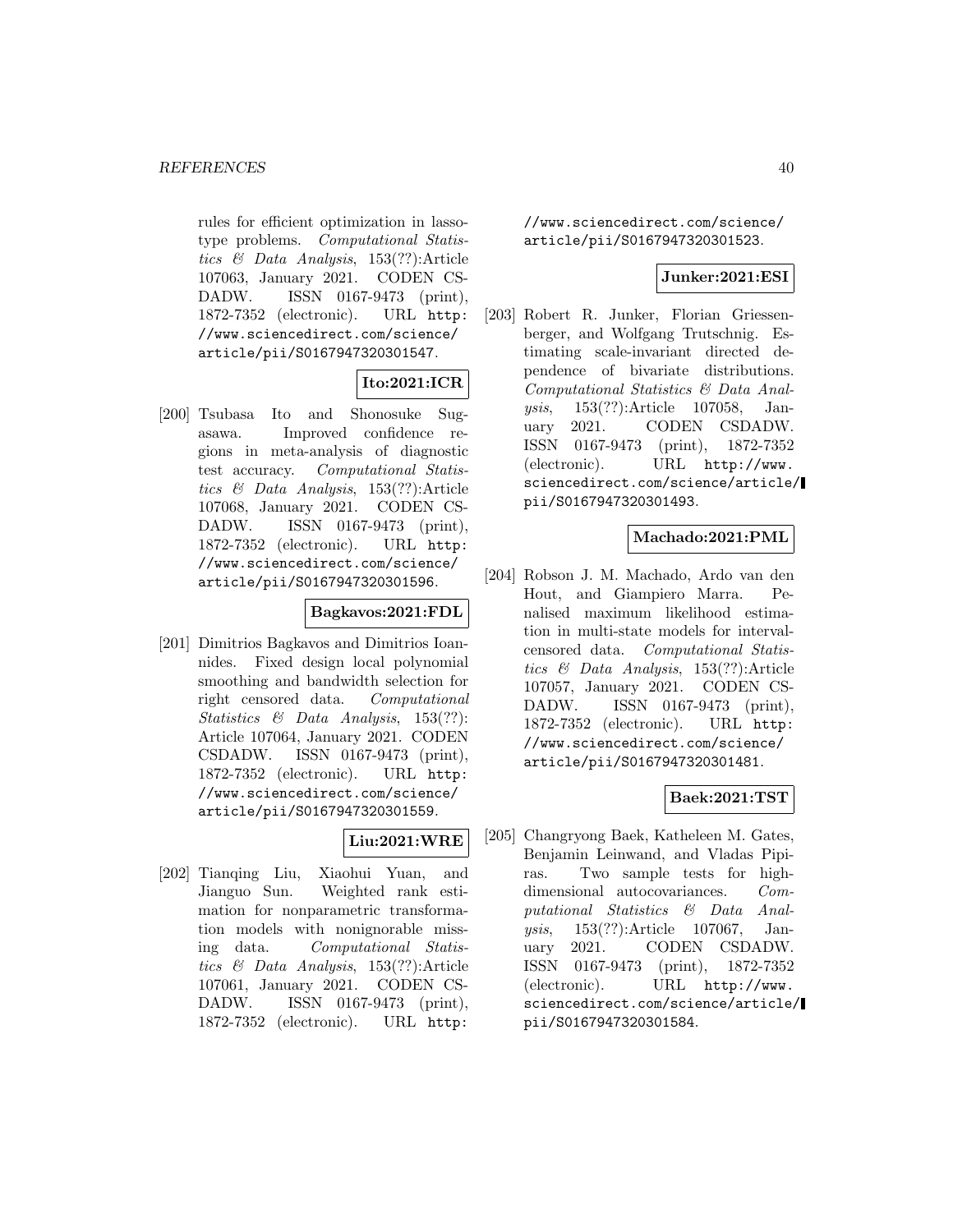## **Ju:2021:RBR**

[206] Xiaomeng Ju and Matías Salibián-Barrera. Robust boosting for regression problems. Computational Statistics & Data Analysis, 153(??):Article 107065, January 2021. CODEN CS-DADW. ISSN 0167-9473 (print), 1872-7352 (electronic). URL http: //www.sciencedirect.com/science/ article/pii/S0167947320301560.

# **Fan:2021:CSM**

[207] Xinyan Fan, Qingzhao Zhang, Shuangge Ma, and Kuangnan Fang. Conditional score matching for high-dimensional partial graphical models. Computational Statistics & Data Analysis, 153(??): Article 107066, January 2021. CODEN CSDADW. ISSN 0167-9473 (print), 1872-7352 (electronic). URL http: //www.sciencedirect.com/science/ article/pii/S0167947320301572.

## **Chau:2021:ANP**

[208] Thi Tuyet Trang Chau, Pierre Ailliot, and Valérie Monbet. An algorithm for non-parametric estimation in state–space models. Computational Statistics & Data Analysis, 153(??): Article 107062, January 2021. CODEN CSDADW. ISSN 0167-9473 (print), 1872-7352 (electronic). URL http: //www.sciencedirect.com/science/ article/pii/S0167947320301535.

### **Feng:2021:RBT**

[209] Long Feng, Ping Zhao, Yanling Ding, and Binghui Liu. Rank-based tests of cross-sectional dependence in panel data models. Computational Statistics & Data Analysis, 153(??):Article 107070, January 2021. CODEN CS-DADW. ISSN 0167-9473 (print), 1872-7352 (electronic). URL http: //www.sciencedirect.com/science/ article/pii/S0167947320301614.

## **Hebert:2021:ADP**

[210] Florian Hébert, David Causeur, and Mathieu Emily. An adaptive decorrelation procedure for signal detection. Computational Statistics  $\&$  Data Analysis, 153(??):Article 107082, January 2021. CODEN CS-DADW. ISSN 0167-9473 (print), 1872-7352 (electronic). URL http: //www.sciencedirect.com/science/ article/pii/S0167947320301730.

#### **Ke:2021:EME**

[211] Rui Ke, Wanbo Lu, and Jing Jia. Evaluating multiplicative error models: a residual-based approach. Computational Statistics & Data Analysis, 153(??): Article 107086, January 2021. CODEN CSDADW. ISSN 0167-9473 (print), 1872-7352 (electronic). URL http: //www.sciencedirect.com/science/ article/pii/S0167947320301778.

## **Anonymous:2021:F**

[212] Anonymous. February 2021. Computational Statistics & Data Analysis, 154 (??):??, February 2021. CODEN CS-DADW. ISSN 0167-9473 (print), 1872- 7352 (electronic).

#### **Anonymous:2021:EBb**

[213] Anonymous. Editorial Board. Computational Statistics & Data Analysis, 154(??):Article 107119, February 2021. CODEN CSDADW. ISSN 0167-9473 (print), 1872-7352 (electronic). URL http://www. sciencedirect.com/science/article/ pii/S0167947320302103.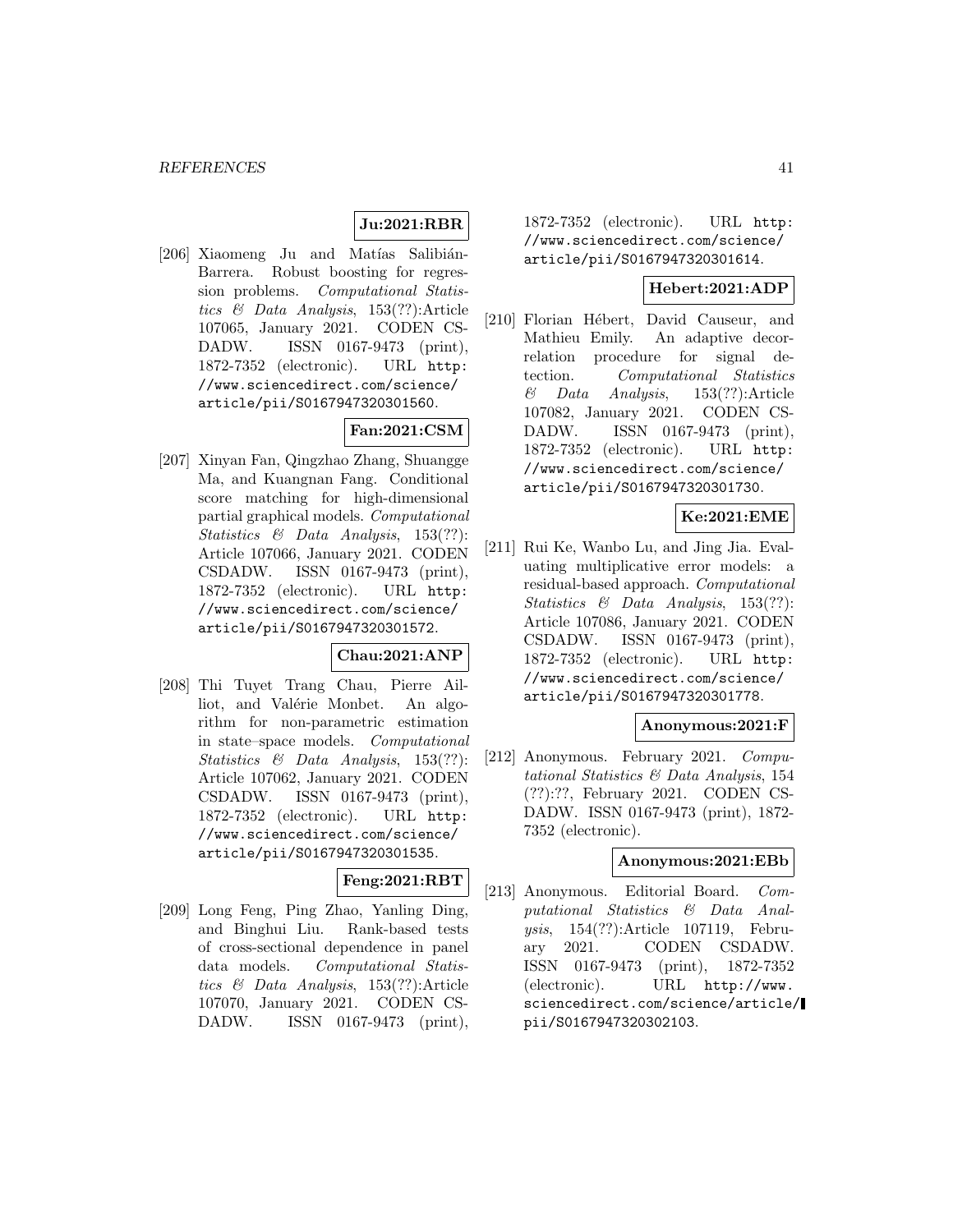## **Gressani:2021:LAF**

[214] Oswaldo Gressani and Philippe Lambert. Laplace approximations for fast Bayesian inference in generalized additive models based on Psplines. Computational Statistics  $\&$  Data Analysis, 154(??):Article 107088, February 2021. CODEN CS-DADW. ISSN 0167-9473 (print), 1872-7352 (electronic). URL http: //www.sciencedirect.com/science/ article/pii/S0167947320301791.

#### **Watanabe:2021:GFT**

[215] Chihiro Watanabe and Taiji Suzuki. Goodness-of-fit test for latent block models. Computational Statistics  $\&$  Data Analysis, 154(??):Article 107090, February 2021. CODEN CS-DADW. ISSN 0167-9473 (print), 1872-7352 (electronic). URL http: //www.sciencedirect.com/science/ article/pii/S016794732030181X.

## **Chen:2021:SPE**

[216] Tianbo Chen, Ying Sun, and Ta-Hsin Li. A semi-parametric estimation method for the quantile spectrum with an application to earthquake classification using convolutional neural network. Computational Statistics & Data Analysis, 154(??):Article 107069, February 2021. CODEN CS-DADW. ISSN 0167-9473 (print), 1872-7352 (electronic). URL http: //www.sciencedirect.com/science/ article/pii/S0167947320301602.

## **Fiebig:2021:DDC**

[217] Ewelina Marta Fiebig. On datadriven choice of  $\lambda$  in nonparametric Gaussian regression via Propagation– Separation approach. Computational Statistics & Data Analysis, 154(??): Article 107087, February 2021. CODEN CSDADW. ISSN 0167-9473 (print), 1872-7352 (electronic). URL http: //www.sciencedirect.com/science/ article/pii/S016794732030178X.

## **Chaoubi:2021:HCA**

[218] Ihsan Chaoubi, Hélène Cossette, Etienne Marceau, and Christian Y. Robert. Hierarchical copulas with Archimedean blocks and asymmetric between-block pairs. Computational Statistics & Data Analysis, 154(??): Article 107071, February 2021. CODEN CSDADW. ISSN 0167-9473 (print), 1872-7352 (electronic). URL http: //www.sciencedirect.com/science/ article/pii/S0167947320301626.

## **Park:2021:LHD**

[219] Gunwoong Park and Yesool Kim. Learning high-dimensional Gaussian linear structural equation models with heterogeneous error variances. Computational Statistics & Data Analysis, 154(??): Article 107084, February 2021. CODEN CSDADW. ISSN 0167-9473 (print), 1872-7352 (electronic). URL http: //www.sciencedirect.com/science/ article/pii/S0167947320301754.

## **vanGeloven:2021:EID**

[220] N. van Geloven, Y. He, A. H. Zwinderman, and H. Putter. Estimation of incident dynamic AUC in practice. Computational Statistics & Data Analysis, 154(??):Article 107095, February 2021. CODEN CS-DADW. ISSN 0167-9473 (print), 1872-7352 (electronic). URL http: //www.sciencedirect.com/science/ article/pii/S0167947320301869.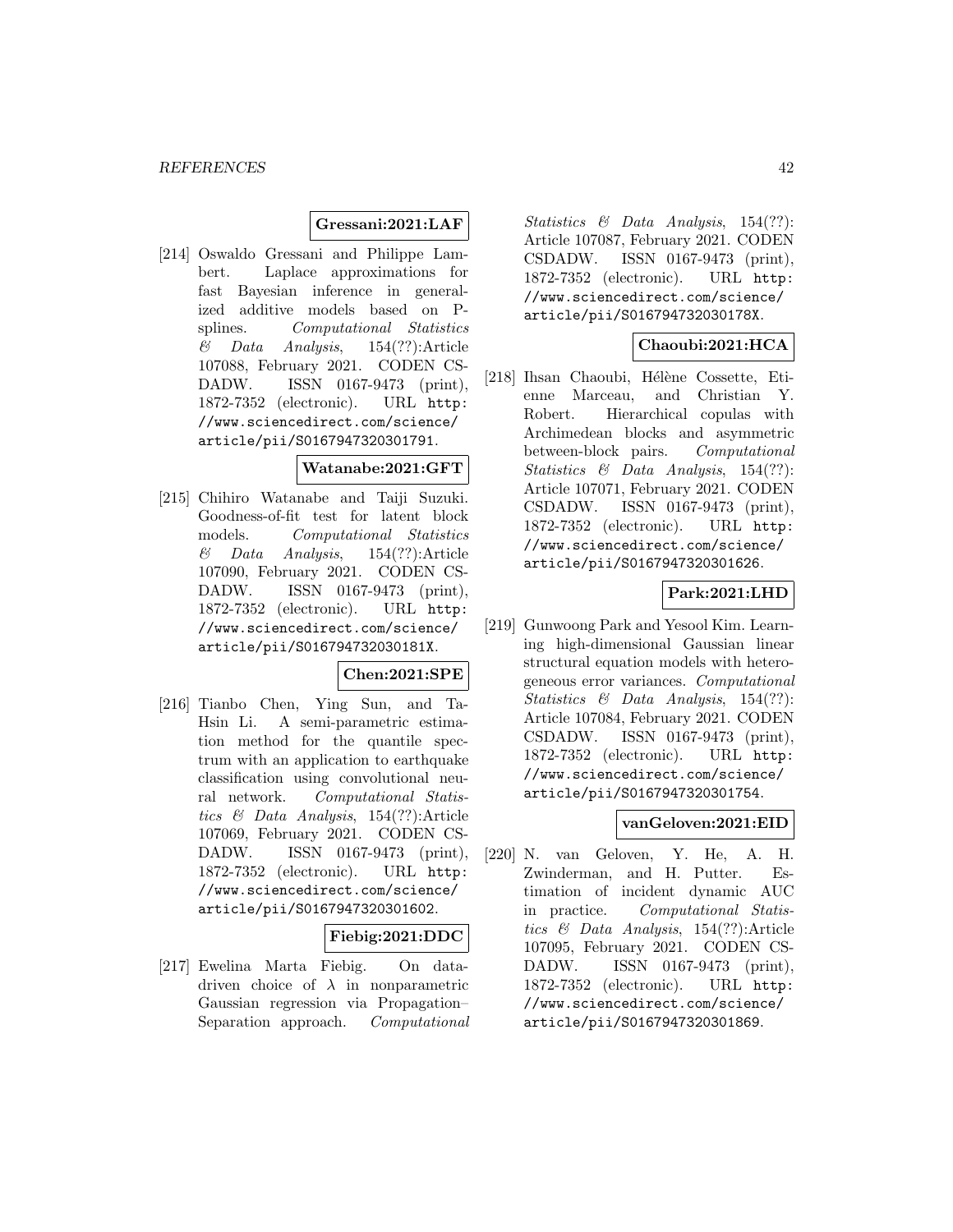## **Wang:2021:GRP**

[221] Zhanfeng Wang, Maengseok Noh, Youngjo Lee, and Jian Qing Shi. A general robust t-process regression model. Computational Statistics & Data Analysis, 154(??):Article 107093, February 2021. CODEN CS-DADW. ISSN 0167-9473 (print), 1872-7352 (electronic). URL http: //www.sciencedirect.com/science/ article/pii/S0167947320301845.

## **Davis:2021:PNS**

[222] Casey B. Davis, Christopher M. Hans, and Thomas J. Santner. Prediction of non-stationary response functions using a Bayesian composite Gaussian process. Computational Statistics & Data Analysis, 154(??):Article 107083, February 2021. CODEN CS-DADW. ISSN 0167-9473 (print), 1872-7352 (electronic). URL http: //www.sciencedirect.com/science/ article/pii/S0167947320301742.

### **Burgard:2021:ERT**

[223] Jan Pablo Burgard, Joscha Krause, and Simon Schmaus. Estimation of regional transition probabilities for spatial dynamic microsimulations from survey data lacking in regional detail. Computational Statistics & Data Analysis, 154(??):Article 107048, February 2021. CODEN CS-DADW. ISSN 0167-9473 (print), 1872-7352 (electronic). URL http: //www.sciencedirect.com/science/ article/pii/S0167947320301390.

#### **Anonymous:2021:Ma**

[224] Anonymous. March 2021. Computational Statistics & Data Analysis, 155

(??):??, March 2021. CODEN CS-DADW. ISSN 0167-9473 (print), 1872- 7352 (electronic).

## **Anonymous:2021:EBc**

[225] Anonymous. Editorial Board. Computational Statistics & Data Analysis, 155(??):Article 107135, March 2021. CODEN CSDADW. ISSN 0167-9473 (print), 1872-7352 (electronic). URL http://www.sciencedirect.com/science/ article/pii/S0167947320302267.

# **Wu:2021:MAD**

[226] Runxiong Wu and Xin Chen. MM algorithms for distance covariance based sufficient dimension reduction and sufficient variable selection. Computational Statistics & Data Analysis, 155(??): Article 107089, March 2021. CODEN CSDADW. ISSN 0167-9473 (print), 1872-7352 (electronic). URL http: //www.sciencedirect.com/science/ article/pii/S0167947320301808.

## **Gerber:2021:PCV**

[227] Florian Gerber and Douglas W. Nychka. Parallel cross-validation: a scalable fitting method for Gaussian process models. Computational Statistics & Data Analysis, 155(??):Article 107113, March 2021. CODEN CS-DADW. ISSN 0167-9473 (print), 1872-7352 (electronic). URL http: //www.sciencedirect.com/science/ article/pii/S0167947320302048.

## **Zhou:2021:LPN**

[228] Lin Zhou and Yayong Tang. Linearly preconditioned nonlinear conjugate gradient acceleration of the PX-EM algorithm. Computational Statistics & Data Analysis, 155(??):Article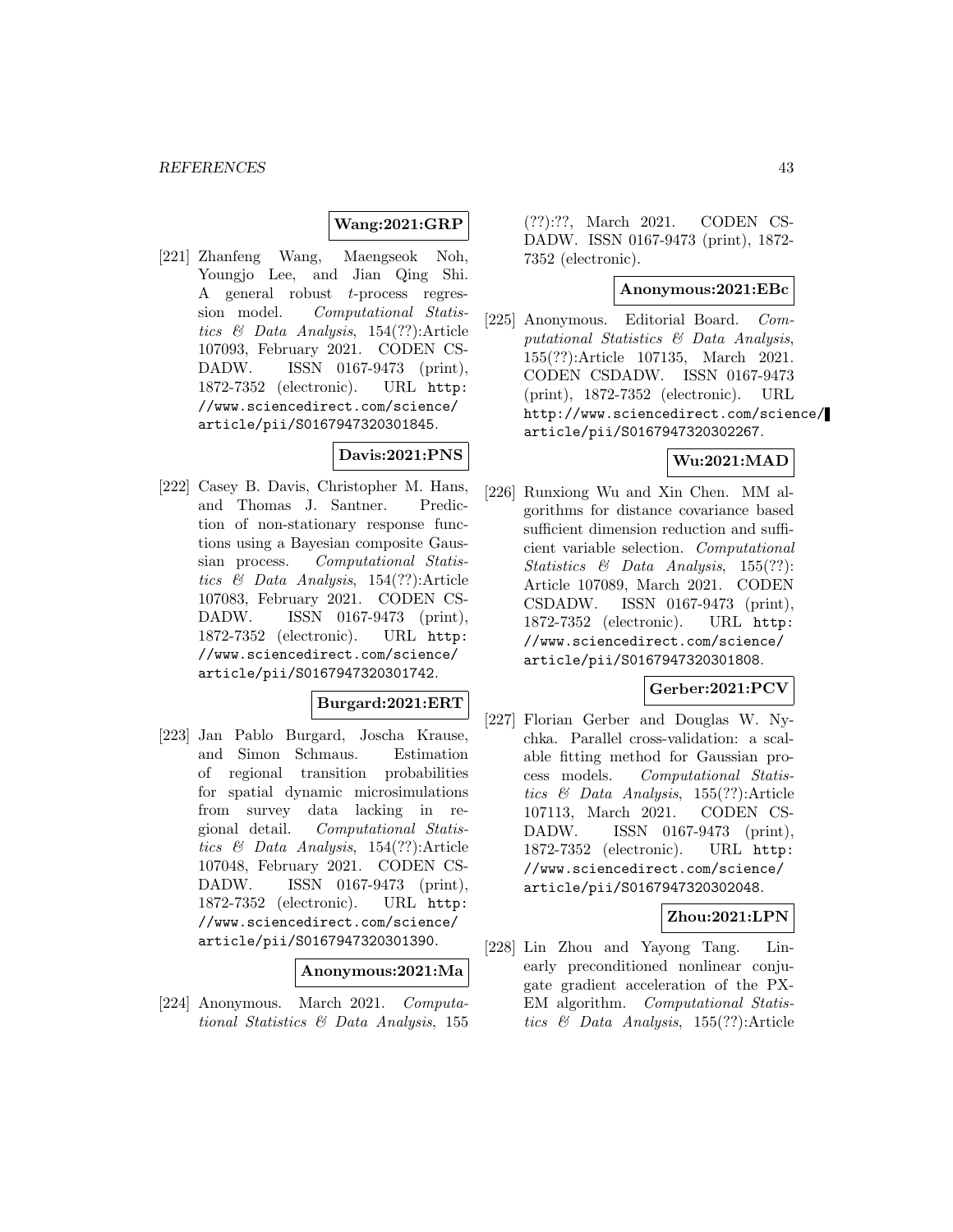107056, March 2021. CODEN CS-DADW. ISSN 0167-9473 (print), 1872-7352 (electronic). URL http: //www.sciencedirect.com/science/ article/pii/S016794732030147X.

## **Song:2021:RVS**

[229] Yunquan Song, Xijun Liang, Yanji Zhu, and Lu Lin. Robust variable selection with exponential squared loss for the spatial autoregressive model. Computational Statistics  $\&$  Data Analysis, 155(??):Article 107094, March 2021. CODEN CS-DADW. ISSN 0167-9473 (print), 1872-7352 (electronic). URL http: //www.sciencedirect.com/science/ article/pii/S0167947320301857.

## **Hees:2021:SII**

[230] Katharina Hees, Smarak Nayak, and Peter Straka. Statistical inference for inter-arrival times of extreme events in bursty time series. Computational Statistics & Data Analysis, 155(??): Article 107096, March 2021. CODEN CSDADW. ISSN 0167-9473 (print), 1872-7352 (electronic). URL http: //www.sciencedirect.com/science/ article/pii/S0167947320301870.

## **Huang:2021:JGE**

[231] Youjun Huang and Jianxin Pan. Joint generalized estimating equations for longitudinal binary data. Computational Statistics & Data Analysis, 155(??): Article 107110, March 2021. CODEN CSDADW. ISSN 0167-9473 (print), 1872-7352 (electronic). URL http: //www.sciencedirect.com/science/ article/pii/S0167947320302012.

## **Gorecki:2021:OPT**

[232] Jan Górecki, Marius Hofert, and Ostap Okhrin. Outer power transformations of hierarchical Archimedean copulas: Construction, sampling and estimation. Computational Statistics & Data Analysis, 155(??):Article 107109, March 2021. CODEN CS-DADW. ISSN 0167-9473 (print), 1872-7352 (electronic). URL http: //www.sciencedirect.com/science/ article/pii/S0167947320302000.

#### **Mestre:2021:FTS**

[233] Guillermo Mestre, José Portela, Gregory Rice, Antonio Mu˜noz San Roque, and Estrella Alonso. Functional time series model identification and diagnosis by means of auto- and partial autocorrelation analysis. Computational Statistics & Data Analysis, 155(??): Article 107108, March 2021. CODEN CSDADW. ISSN 0167-9473 (print), 1872-7352 (electronic). URL http: //www.sciencedirect.com/science/ article/pii/S0167947320301997.

## **Zhu:2021:SVB**

[234] Kailun Zhu, Dorota Kurowicka, and Gabriela F. Nane. Simplified R-vine based forward regression. Computational Statistics & Data Analysis, 155 (??):Article 107091, March 2021. CO-DEN CSDADW. ISSN 0167-9473 (print), 1872-7352 (electronic). URL http://www.sciencedirect.com/science/ article/pii/S0167947320301821.

#### **Wang:2021:BMR**

[235] Qihua Wang, Miaomiao Su, and Ruoyu Wang. A beyond multiple robust approach for missing re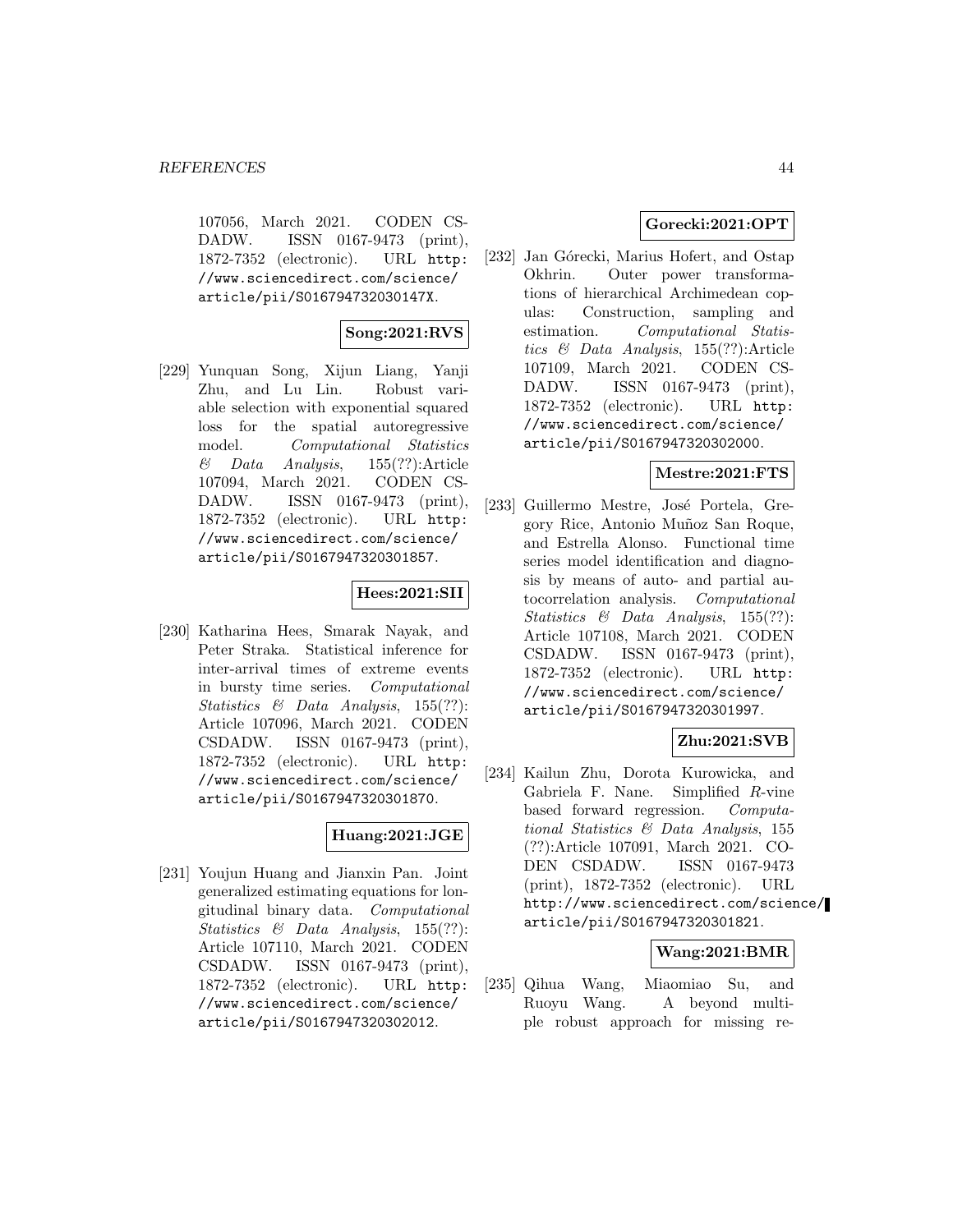sponse problem. Computational Statistics & Data Analysis, 155(??):Article 107111, March 2021. CODEN CS-DADW. ISSN 0167-9473 (print), 1872-7352 (electronic). URL http: //www.sciencedirect.com/science/ article/pii/S0167947320302024.

## **Desgagne:2021:ERE**

[236] Alain Desgagné. Efficient and robust estimation of regression and scale parameters, with outlier detection. Computational Statistics & Data Analysis, 155(??):Article 107114, March 2021. CODEN CS-DADW. ISSN 0167-9473 (print), 1872-7352 (electronic). URL http: //www.sciencedirect.com/science/ article/pii/S016794732030205X.

## **Ciuperca:2021:VSH**

[237] Gabriela Ciuperca. Variable selection in high-dimensional linear model with possibly asymmetric errors. Computational Statistics & Data Analysis, 155(??): Article 107112, March 2021. CODEN CSDADW. ISSN 0167-9473 (print), 1872-7352 (electronic). URL http: //www.sciencedirect.com/science/ article/pii/S0167947320302036.

## **Gu:2021:SSC**

[238] Lijie Gu, Suojin Wang, and Lijian Yang. Smooth simultaneous confidence band for the error distribution function in nonparametric regression. Computational Statistics & Data Analysis, 155(??):Article 107106, March 2021. CODEN CS-DADW. ISSN 0167-9473 (print), 1872-7352 (electronic). URL http: //www.sciencedirect.com/science/ article/pii/S0167947320301973.

### **Barrientos:2021:BGF**

[239] Andrés F. Barrientos and Antonio Canale. A Bayesian goodness-of-fit test for regression. Computational Statistics & Data Analysis, 155(??): Article 107104, March 2021. CODEN CSDADW. ISSN 0167-9473 (print), 1872-7352 (electronic). URL http: //www.sciencedirect.com/science/ article/pii/S016794732030195X.

## **Marra:2021:LBS**

[240] Giampiero Marra, Alessio Farcomeni, and Rosalba Radice. Link-based survival additive models under mixed censoring to assess risks of hospitalacquired infections. Computational Statistics & Data Analysis, 155(??): Article 107092, March 2021. CODEN CSDADW. ISSN 0167-9473 (print), 1872-7352 (electronic). URL http: //www.sciencedirect.com/science/ article/pii/S0167947320301833.

## **Pun:2021:SCD**

[241] Chi Seng Pun and Matthew Zakharia Hadimaja. A self-calibrated direct approach to precision matrix estimation and linear discriminant analysis in high dimensions. Computational Statistics & Data Analysis, 155(??): Article 107105, March 2021. CODEN CSDADW. ISSN 0167-9473 (print), 1872-7352 (electronic). URL http: //www.sciencedirect.com/science/ article/pii/S0167947320301961.

#### **Anonymous:2021:Aa**

[242] Anonymous. April 2021. Computational Statistics & Data Analysis, 156 (??):??, April 2021. CODEN CSDADW. ISSN 0167-9473 (print), 1872-7352 (electronic).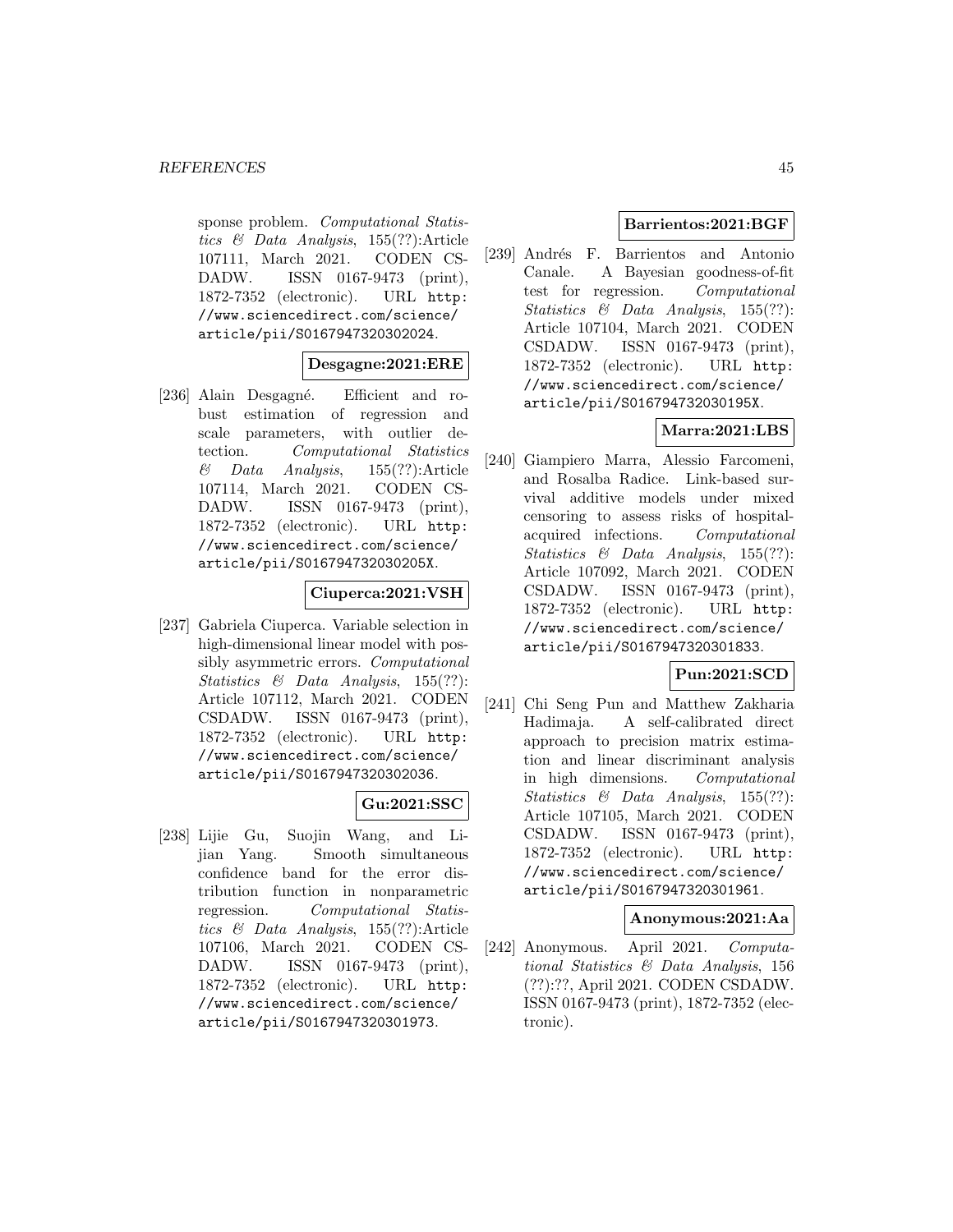#### **Anonymous:2021:EBd**

[243] Anonymous. Editorial Board. Computational Statistics & Data Analysis, 156 (??):Article 107172, April 2021. CODEN CSDADW. ISSN 0167-9473 (print), 1872-7352 (electronic). URL http: //www.sciencedirect.com/science/ article/pii/S0167947321000062.

## **Yang:2021:ABC**

[244] Yi Yang, Yuxuan Guo, and Xiangyu Chang. Angle-based cost-sensitive multicategory classification. Computational Statistics & Data Analysis, 156(??): Article 107107, April 2021. CODEN CSDADW. ISSN 0167-9473 (print), 1872-7352 (electronic). URL http: //www.sciencedirect.com/science/ article/pii/S0167947320301985.

## **Lee:2021:DRN**

[245] Hangsuck Lee, Hongjun Ha, and Taewon Lee. Decrement rates and a numerical method under competing risks. Computational Statistics & Data Analysis, 156 (??):Article 107125, April 2021. CODEN CSDADW. ISSN 0167-9473 (print), 1872-7352 (electronic). URL http: //www.sciencedirect.com/science/ article/pii/S0167947320302164.

#### **Goto:2021:CTV**

[246] Satoshi Goto, Mariko Takagishi, and Hiroshi Yadohisa. Clustering for timevarying relational count data. Computational Statistics & Data Analysis, 156 (??):Article 107123, April 2021. CODEN CSDADW. ISSN 0167-9473 (print), 1872-7352 (electronic). URL http: //www.sciencedirect.com/science/ article/pii/S0167947320302140.

## **Xu:2021:VSG**

[247] Yang Xu, Shishun Zhao, Tao Hu, and Jianguo Sun. Variable selection for generalized odds rate mixture cure models with interval-censored failure time data. Computational Statistics & Data Analysis, 156(??): Article 107115, April 2021. CODEN CSDADW. ISSN 0167-9473 (print), 1872-7352 (electronic). URL http: //www.sciencedirect.com/science/ article/pii/S0167947320302061.

#### **Carey:2021:FSP**

[248] M. Carey and J. O. Ramsay. Fast stable parameter estimation for linear dynamical systems. Computational Statistics & Data Analysis, 156(??): Article 107124, April 2021. CODEN CSDADW. ISSN 0167-9473 (print), 1872-7352 (electronic). URL http: //www.sciencedirect.com/science/ article/pii/S0167947320302152.

#### **Liu:2021:DEN**

[249] Yang Liu and David Ruppert. Density estimation on a network. Computational Statistics & Data Analysis, 156 (??):Article 107128, April 2021. CODEN CSDADW. ISSN 0167-9473 (print), 1872-7352 (electronic). URL http: //www.sciencedirect.com/science/ article/pii/S016794732030219X.

## **Wang:2021:NEB**

[250] Yihe Wang and Sihai Dave Zhao. A nonparametric empirical Bayes approach to large-scale multivariate regression. Computational Statistics & Data Analysis, 156(??):Article 107130, April 2021. CODEN CS-DADW. ISSN 0167-9473 (print),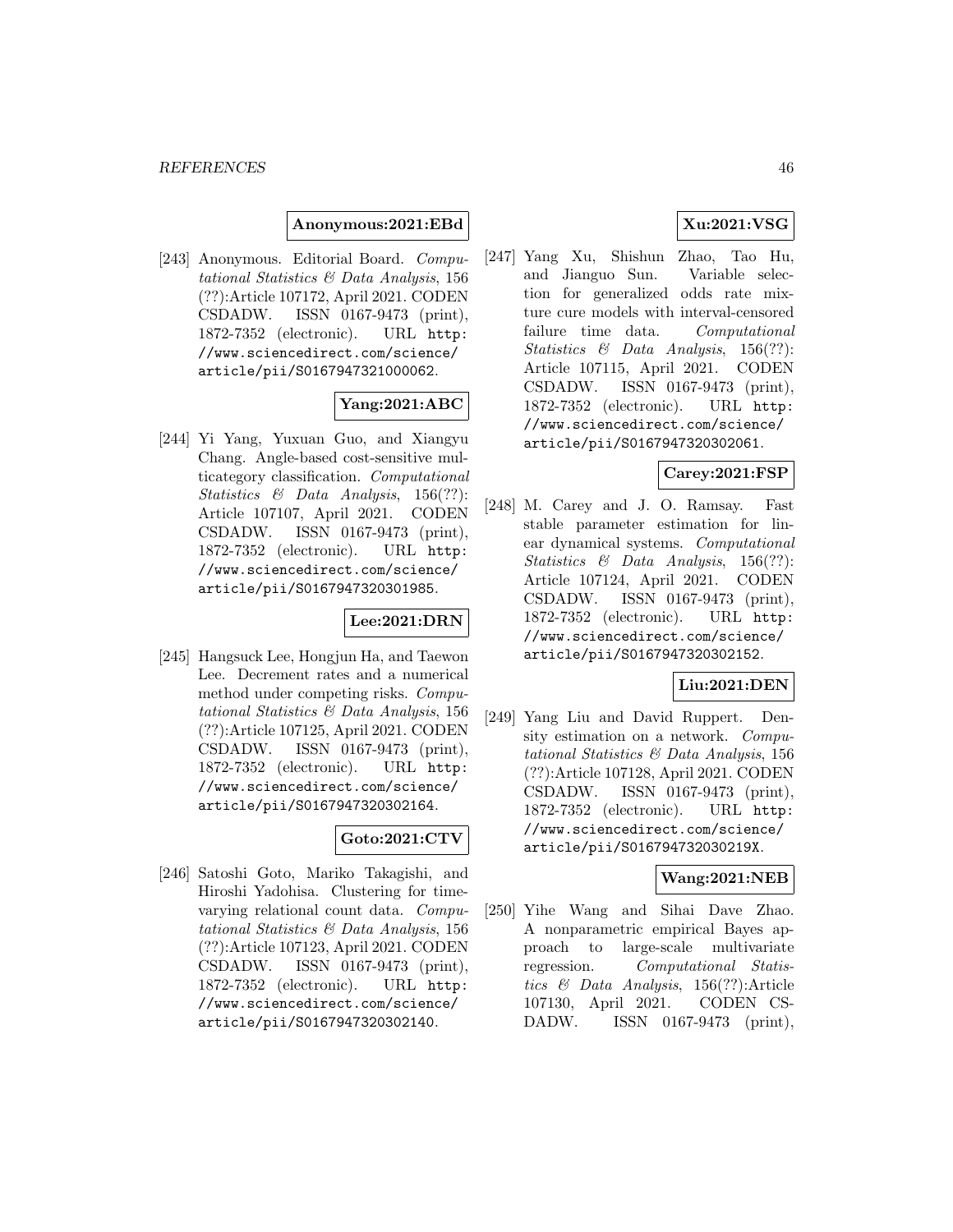1872-7352 (electronic). URL http: //www.sciencedirect.com/science/ article/pii/S0167947320302218.

## **Eckardt:2021:GMP**

[251] Matthias Eckardt, Jonatan A. González, and Jorge Mateu. Graphical modelling and partial characteristics for multitype and multivariate-marked spatiotemporal point processes. Computational Statistics & Data Analysis, 156 (??):Article 107139, April 2021. CODEN CSDADW. ISSN 0167-9473 (print), 1872-7352 (electronic). URL http: //www.sciencedirect.com/science/ article/pii/S0167947320302309.

## **Li:2021:DRB**

[252] Junlan Li and Tao Wang. Dimension reduction in binary response regression: a joint modeling approach. Computational Statistics & Data Analysis, 156 (??):Article 107131, April 2021. CODEN CSDADW. ISSN 0167-9473 (print), 1872-7352 (electronic). URL http: //www.sciencedirect.com/science/ article/pii/S016794732030222X.

## **Zhang:2021:IGP**

[253] Hong-Fan Zhang. Iterative GMM for partially linear single-index models with partly endogenous regressors. Computational Statistics & Data Analysis, 156 (??):Article 107145, April 2021. CODEN CSDADW. ISSN 0167-9473 (print), 1872-7352 (electronic). URL http: //www.sciencedirect.com/science/ article/pii/S016794732030236X.

## **Lee:2021:AML**

[254] Keunbaik Lee, Chang-Hoon Lee, Min-Sun Kwak, and Eun Jin Jang. Analysis of multivariate longitudinal data using ARMA Cholesky and hypersphere decompositions. Computational Statistics & Data Analysis, 156(??): Article 107144, April 2021. CODEN CSDADW. ISSN 0167-9473 (print), 1872-7352 (electronic). URL http: //www.sciencedirect.com/science/ article/pii/S0167947320302358.

## **Wang:2021:DRS**

[255] Lei Wang, Puying Zhao, and Jun Shao. Dimension-reduced semiparametric estimation of distribution functions and quantiles with nonignorable nonresponse. Computational Statistics & Data Analysis, 156(??):Article 107142, April 2021. CODEN CS-DADW. ISSN 0167-9473 (print), 1872-7352 (electronic). URL http: //www.sciencedirect.com/science/ article/pii/S0167947320302334.

## **Wang:2021:CNL**

[256] Bingling Wang and Qing Zhou. Causal network learning with non-invertible functional relationships. Computational Statistics  $\&$  Data Analysis, 156(??): Article 107141, April 2021. CODEN CSDADW. ISSN 0167-9473 (print), 1872-7352 (electronic). URL http: //www.sciencedirect.com/science/ article/pii/S0167947320302322.

## **Freund:2021:IGD**

[257] Fabian Freund and Arno Siri-Jégousse. The impact of genetic diversity statistics on model selection between coalescents. Computational Statistics & Data Analysis, 156(??):Article 107055, April 2021. CODEN CS-DADW. ISSN 0167-9473 (print), 1872-7352 (electronic). URL http: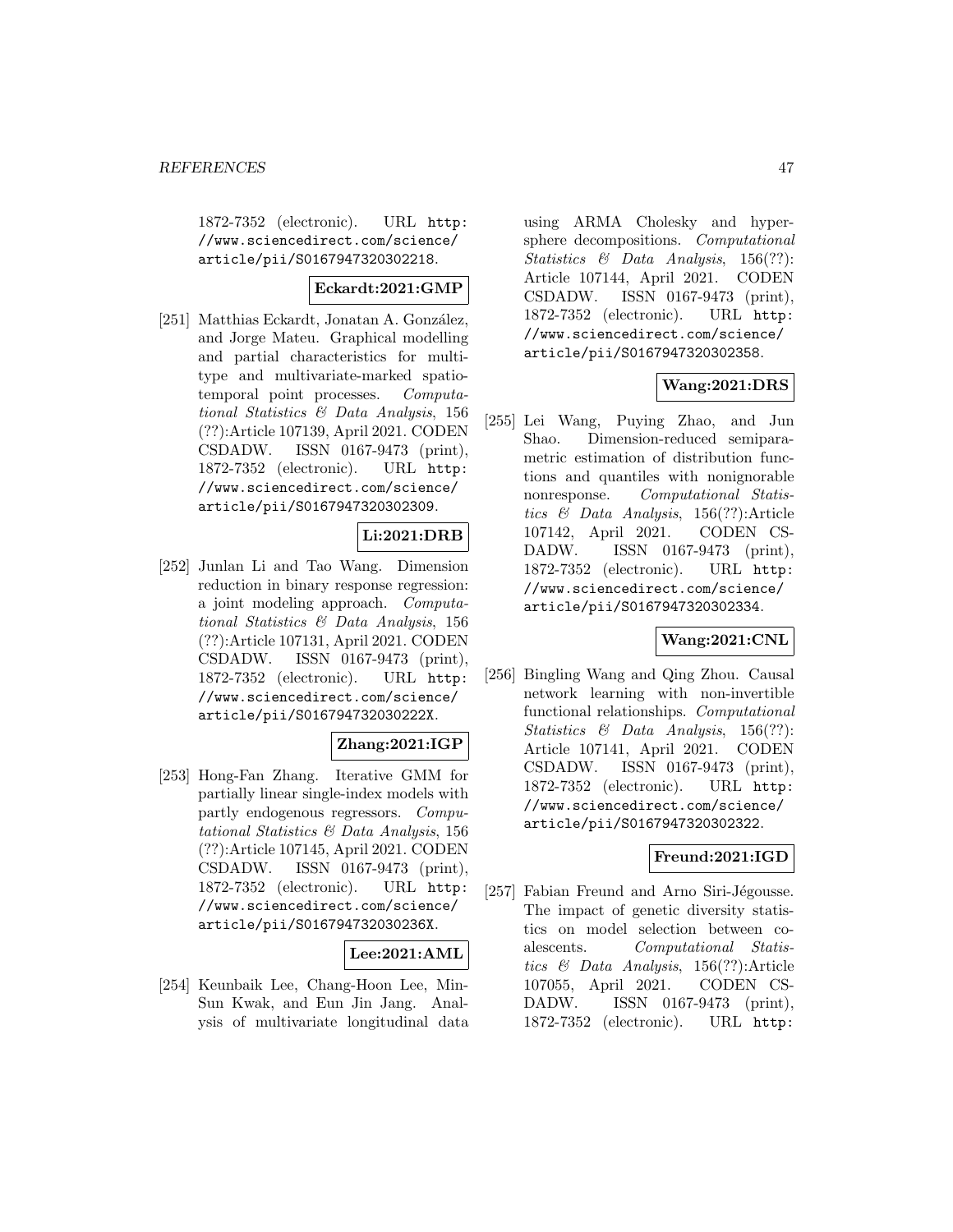//www.sciencedirect.com/science/ article/pii/S0167947320301468.

**Byrd:2021:BRG**

[258] Michael Byrd, Linh H. Nghiem, and Monnie McGee. Bayesian regularization of Gaussian graphical models with measurement error. Computational Statistics & Data Analysis, 156(??): Article 107085, April 2021. CODEN CSDADW. ISSN 0167-9473 (print), 1872-7352 (electronic). URL http: //www.sciencedirect.com/science/ article/pii/S0167947320301766.

## **Anonymous:2021:Mb**

[259] Anonymous. May 2021. Computational Statistics & Data Analysis, 157 (??):??, May 2021. CODEN CSDADW. ISSN 0167-9473 (print), 1872-7352 (electronic).

#### **Anonymous:2021:EBe**

[260] Anonymous. Editorial Board. Computational Statistics & Data Analysis, 157 (??):Article 107196, May 2021. CODEN CSDADW. ISSN 0167-9473 (print), 1872-7352 (electronic). URL http: //www.sciencedirect.com/science/ article/pii/S016794732100030X.

## **Brown:2021:NMM**

[261] Paul T. Brown, Chaitanya Joshi, Stephen Joe, and Håvard Rue. A novel method of marginalisation using low discrepancy sequences for integrated nested Laplace approximations. Computational Statistics & Data Analysis, 157(??): Article 107147, May 2021. CODEN CSDADW. ISSN 0167-9473 (print), 1872-7352 (electronic). URL http: //www.sciencedirect.com/science/ article/pii/S0167947320302383.

## **Wiqvist:2021:EIS**

[262] Samuel Wiqvist, Andrew Golightly, Ashleigh T. McLean, and Umberto Picchini. Efficient inference for stochastic differential equation mixed-effects models using correlated particle pseudomarginal algorithms. Computational Statistics & Data Analysis, 157(??): Article 107151, May 2021. CODEN CSDADW. ISSN 0167-9473 (print), 1872-7352 (electronic). URL http: //www.sciencedirect.com/science/ article/pii/S0167947320302425.

## **Zhou:2021:CED**

[263] Ping Zhou, Zhen Yu, Jingyi Ma, Maozai Tian, and Ye Fan. Communicationefficient distributed estimator for generalized linear models with a diverging number of covariates. Computational Statistics & Data Analysis, 157 (??):Article 107154, May 2021. CODEN CSDADW. ISSN 0167-9473 (print), 1872-7352 (electronic). URL http: //www.sciencedirect.com/science/ article/pii/S0167947320302450.

## **Hashemi:2021:FFA**

[264] Farzane Hashemi, Mehrdad Naderi, Ahad Jamalizadeh, and Andriette Bekker. A flexible factor analysis based on the class of mean-mixture of normal distributions. Computational Statistics & Data Analysis, 157(??): Article 107162, May 2021. CODEN CSDADW. ISSN 0167-9473 (print), 1872-7352 (electronic). URL http: //www.sciencedirect.com/science/ article/pii/S016794732030253X.

## **Bansal:2021:FBE**

[265] Prateek Bansal, Rico Krueger, and Daniel J. Graham. Fast Bayesian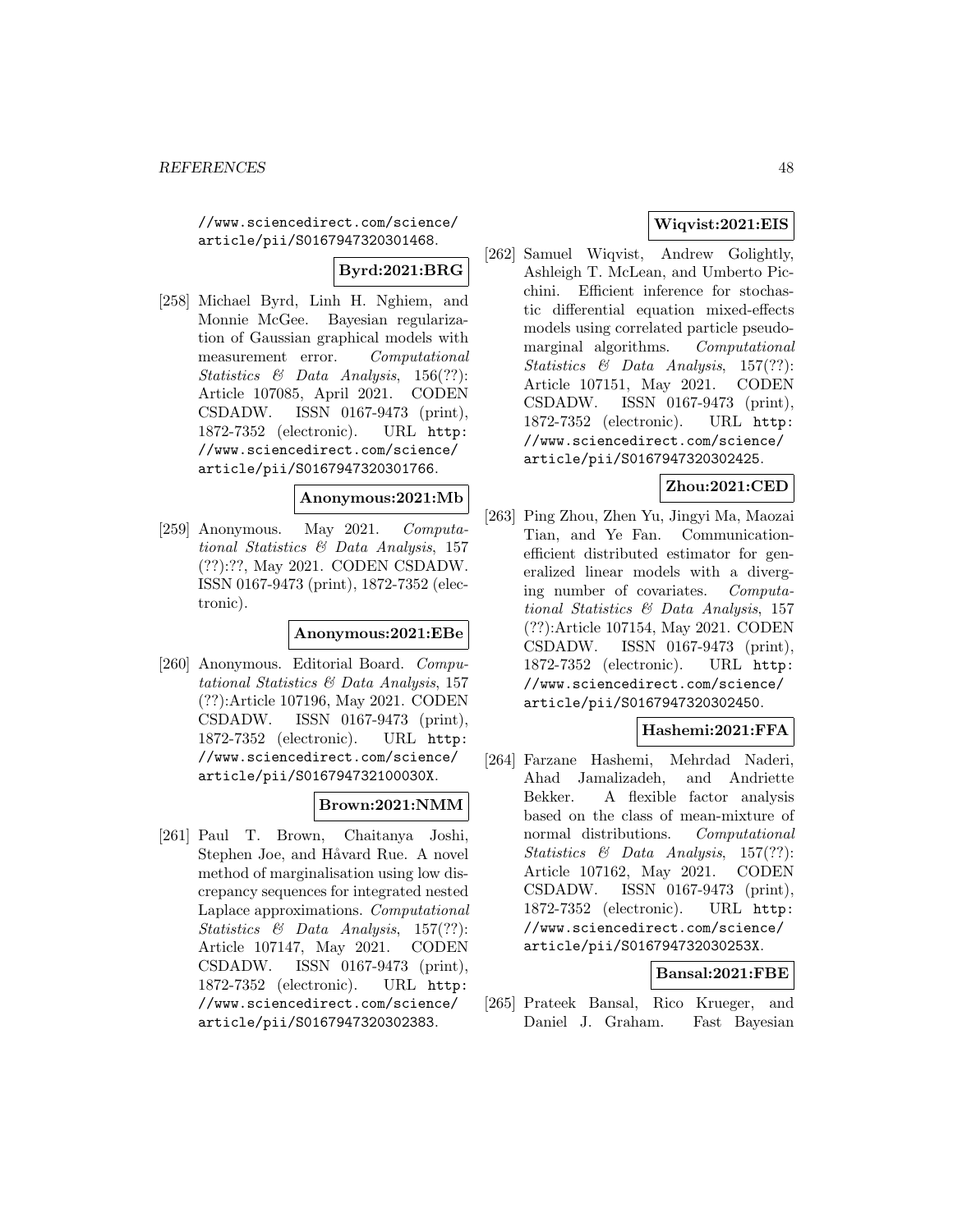estimation of spatial count data models. Computational Statistics  $\&$  Data Analysis, 157(??):Article 107152, May 2021. CODEN CS-DADW. ISSN 0167-9473 (print), 1872-7352 (electronic). URL http: //www.sciencedirect.com/science/ article/pii/S0167947320302437.

# **Yuan:2021:CDE**

[266] Quan Yuan and Binghui Liu. Community detection via an efficient nonconvex optimization approach based on modularity. Computational Statistics & Data Analysis, 157(??):Article 107163, May 2021. CODEN CS-DADW. ISSN 0167-9473 (print), 1872-7352 (electronic). URL http: //www.sciencedirect.com/science/ article/pii/S0167947320302541.

## **Dyckerhoff:2021:ACP**

[267] Rainer Dyckerhoff, Pavlo Mozharovskyi, and Stanislav Nagy. Approximate computation of projection depths. Computational Statistics & Data Analysis, 157 (??):Article 107166, May 2021. CODEN CSDADW. ISSN 0167-9473 (print), 1872-7352 (electronic). URL http: //www.sciencedirect.com/science/ article/pii/S0167947320302577.

## **Hintz:2021:NVM**

[268] Erik Hintz, Marius Hofert, and Christiane Lemieux. Normal variance mixtures: Distribution, density and parameter estimation. Computational Statistics & Data Analysis, 157(??): Article 107175, May 2021. CODEN CSDADW. ISSN 0167-9473 (print), 1872-7352 (electronic). URL http: //www.sciencedirect.com/science/ article/pii/S0167947321000098.

## **Liebscher:2021:KRC**

[269] Eckhard Liebscher. Kendall regression coefficient. Computational Statistics & Data Analysis, 157(??):Article 107140, May 2021. CODEN CS-DADW. ISSN 0167-9473 (print), 1872-7352 (electronic). URL http: //www.sciencedirect.com/science/ article/pii/S0167947320302310.

### **Fanjul-Hevia:2021:NPT**

[270] Arís Fanjul-Hevia, Wenceslao González-Manteiga, and Juan Carlos Pardo-Fernández. A non-parametric test for comparing conditional ROC curves. Computational Statistics & Data Analysis, 157(??):Article 107146, May 2021. CODEN CSDADW. ISSN 0167-9473 (print), 1872-7352 (electronic). URL http://www.sciencedirect.com/science/ article/pii/S0167947320302371.

## **Manju:2021:RCE**

[271] Md Abu Manju, Math J. J. M. Candel, and Gerard J. P. van Breukelen. Robustness of cost-effectiveness analyses of cluster randomized trials assuming bivariate normality against skewed cost data. Computational Statistics & Data Analysis, 157(??): Article 107143, May 2021. CODEN CSDADW. ISSN 0167-9473 (print), 1872-7352 (electronic). URL http: //www.sciencedirect.com/science/ article/pii/S0167947320302346.

## **Gijbels:2021:SQR**

[272] Irène Gijbels, Rezaul Karim, and Anneleen Verhasselt. Semiparametric quantile regression using family of quantile-based asymmetric densities. Computational Statistics &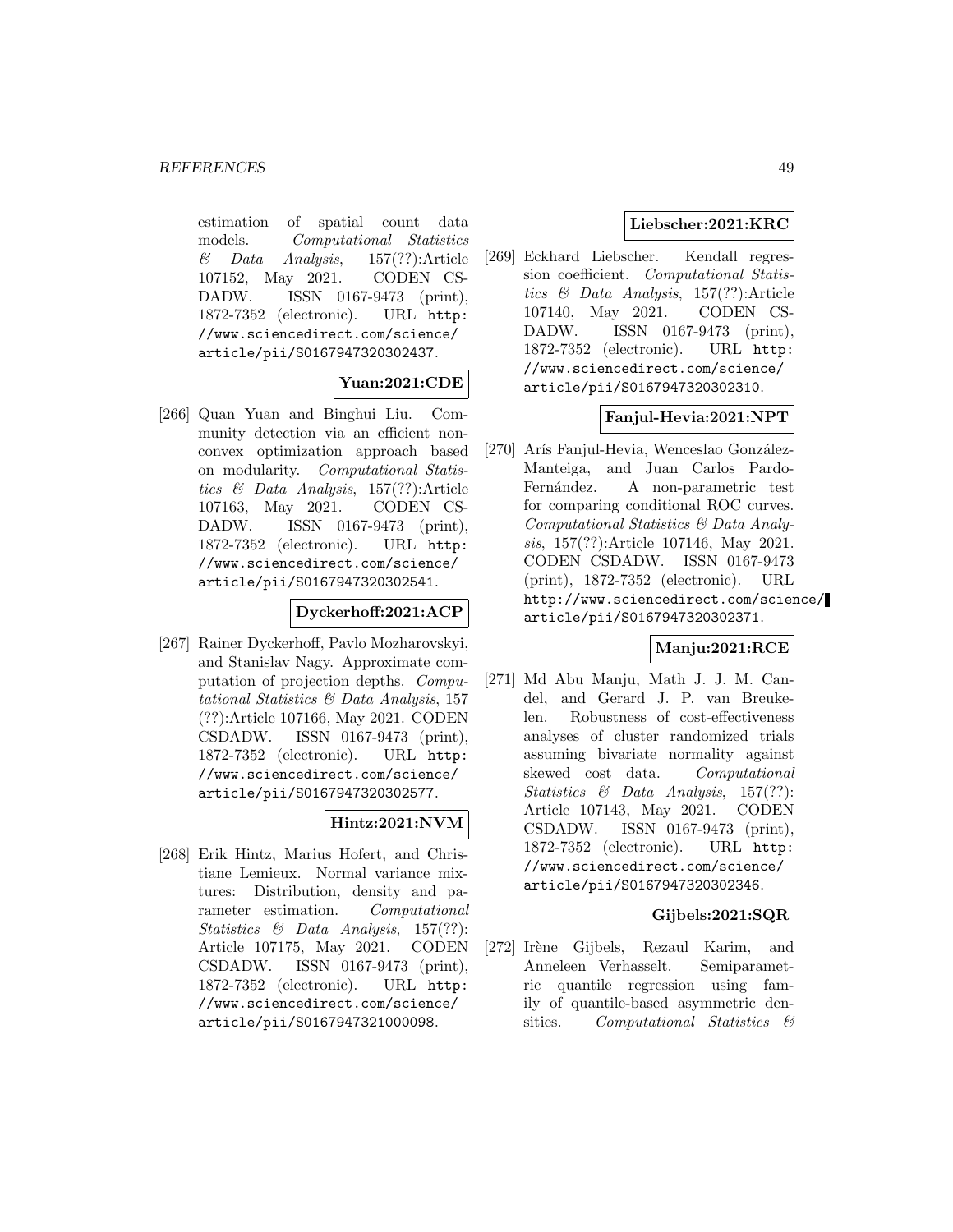Data Analysis, 157(??):Article 107129, May 2021. CODEN CSDADW. ISSN 0167-9473 (print), 1872-7352 (electronic). URL http://www. sciencedirect.com/science/article/ pii/S0167947320302206.

# **Peng:2021:FIS**

[273] Heng Peng, Chuanlong Xie, and Jingxin Zhao. Fast inference for semi-varying coefficient models via local averaging. Computational Statistics & Data Analysis, 157(??):Article 107126, May 2021. CODEN CS-DADW. ISSN 0167-9473 (print), 1872-7352 (electronic). URL http: //www.sciencedirect.com/science/ article/pii/S0167947320302176.

## **Huang:2021:CDC**

[274] Hengzhen Huang and Xueping Chen. Compromise design for combination experiment of two drugs. Computational Statistics & Data Analysis, 157(??): Article 107150, May 2021. CODEN CSDADW. ISSN 0167-9473 (print), 1872-7352 (electronic). URL http: //www.sciencedirect.com/science/ article/pii/S0167947320302413.

## **Mishra:2021:GCS**

[275] Aditya Mishra, Dipak K. Dey, Yong Chen, and Kun Chen. Generalized co-sparse factor regression. Computational Statistics & Data Analysis, 157 (??):Article 107127, May 2021. CODEN CSDADW. ISSN 0167-9473 (print), 1872-7352 (electronic). URL http: //www.sciencedirect.com/science/ article/pii/S0167947320302188.

## **Xiao:2021:MBU**

[276] Qian Xiao and Hongquan Xu. A mapping-based universal kriging model for order-of-addition experiments in drug combination studies. Computational Statistics & Data Analysis, 157 (??):Article 107155, May 2021. CODEN CSDADW. ISSN 0167-9473 (print), 1872-7352 (electronic). URL http: //www.sciencedirect.com/science/ article/pii/S0167947320302462.

## **Wu:2021:EHD**

[277] Jianhong Wu. Estimation of high dimensional factor model with multiple threshold-type regime shifts. Computational Statistics & Data Analysis, 157 (??):Article 107153, May 2021. CODEN CSDADW. ISSN 0167-9473 (print), 1872-7352 (electronic). URL http: //www.sciencedirect.com/science/ article/pii/S0167947320302449.

## **Qiu:2021:TSTa**

[278] Zhiping Qiu, Jianwei Chen, and Jin-Ting Zhang. Two-sample tests for multivariate functional data with applications. Computational Statistics & Data Analysis, 157(??):Article 107160, May 2021. CODEN CS-DADW. ISSN 0167-9473 (print), 1872-7352 (electronic). URL http: //www.sciencedirect.com/science/ article/pii/S0167947320302516.

## **Shi:2021:SEP**

[279] Jianhong Shi, Yujing Zhang, Ping Yu, and Weixing Song. SIMEX estimation in parametric modal regression with measurement error. Computational Statistics & Data Analysis, 157 (??):Article 107158, May 2021. CODEN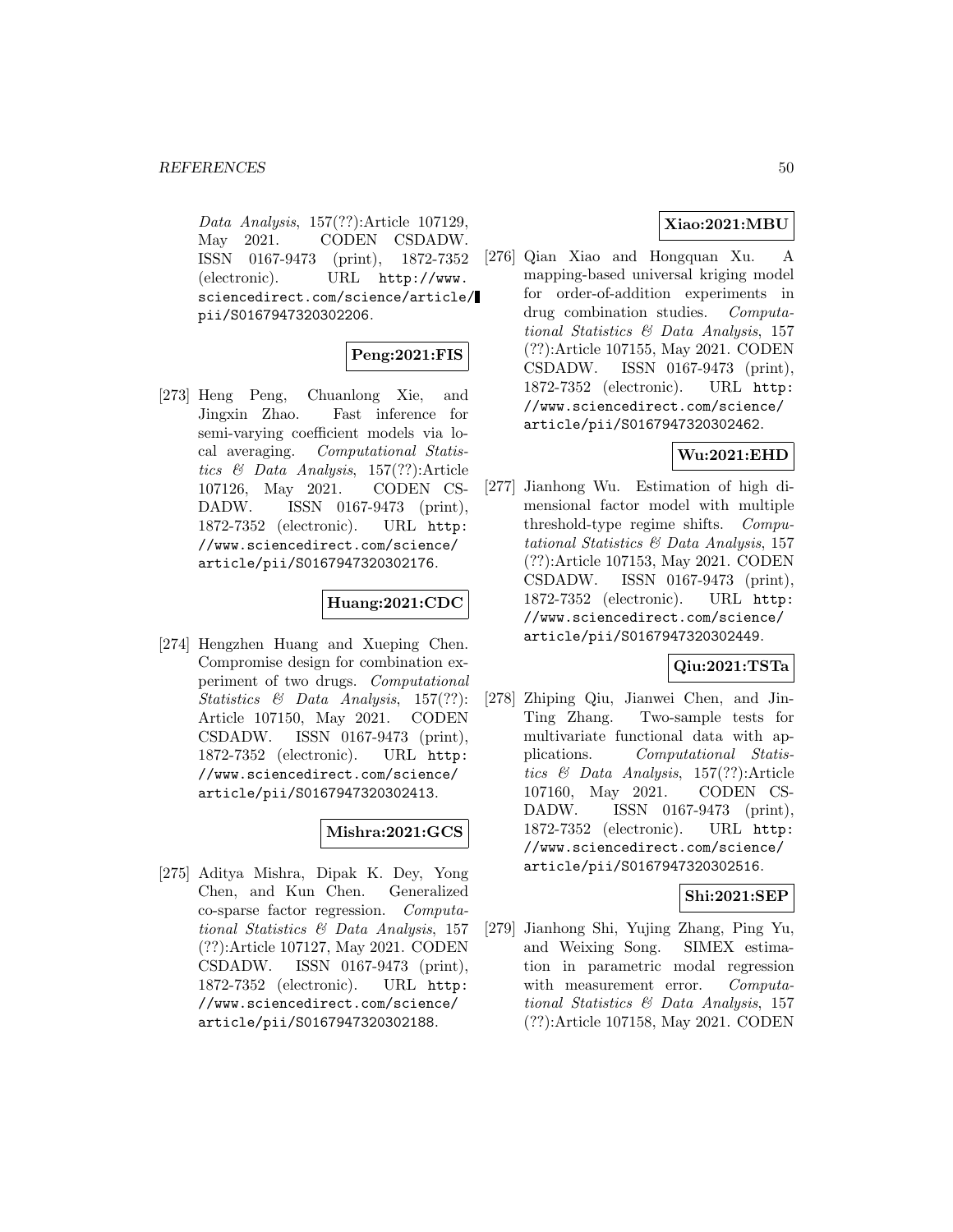CSDADW. ISSN 0167-9473 (print), 1872-7352 (electronic). URL http: //www.sciencedirect.com/science/ article/pii/S0167947320302498.

## **Fitzpatrick:2021:SVS**

[280] Dylan Fitzpatrick, Yun Ni, and Daniel B. Neill. Support vector subset scan for spatial pattern detection. Computational Statistics & Data Analysis, 157(??):Article 107149, May 2021. CODEN CS-DADW. ISSN 0167-9473 (print), 1872-7352 (electronic). URL http: //www.sciencedirect.com/science/ article/pii/S0167947320302401.

## **Zhang:2021:GBN**

[281] Hongmei Zhang, Xianzheng Huang, Shengtong Han, Faisal I. Rezwan, Wilfried Karmaus, Hasan Arshad, and John W. Holloway. Gaussian Bayesian network comparisons with graph ordering unknown. Computational Statistics & Data Analysis, 157(??):Article 107156, May 2021. CODEN CS-DADW. ISSN 0167-9473 (print), 1872-7352 (electronic). URL http: //www.sciencedirect.com/science/ article/pii/S0167947320302474.

## **Du:2021:RAC**

[282] Mingyue Du, Huiqiong Li, and Jianguo Sun. Regression analysis of censored data with nonignorable missing covariates and application to Alzheimer Disease. Computational Statistics & Data Analysis, 157(??): Article 107157, May 2021. CODEN CSDADW. ISSN 0167-9473 (print), 1872-7352 (electronic). URL http: //www.sciencedirect.com/science/ article/pii/S0167947320302486.

### **Sundararajan:2021:PCA**

[283] Raanju R. Sundararajan. Principal component analysis using frequency components of multivariate time series. Computational Statistics & Data Analysis, 157(??):Article 107164, May 2021. CODEN CS-DADW. ISSN 0167-9473 (print), 1872-7352 (electronic). URL http: //www.sciencedirect.com/science/ article/pii/S0167947320302553.

## **Sun:2021:RAA**

[284] Dayu Sun, Hui Zhao, and Jianguo Sun. Regression analysis of asynchronous longitudinal data with informative observation processes. Computational Statistics & Data Analysis, 157 (??):Article 107161, May 2021. CODEN CSDADW. ISSN 0167-9473 (print), 1872-7352 (electronic). URL http: //www.sciencedirect.com/science/ article/pii/S0167947320302528.

## **Lu:2021:PBF**

[285] Jun Lu, Lu Lin, and WenWu Wang. Partition-based feature screening for categorical data via RKHS embeddings. Computational Statistics & Data Analysis, 157(??):Article 107176, May 2021. CODEN CS-DADW. ISSN 0167-9473 (print), 1872-7352 (electronic). URL http: //www.sciencedirect.com/science/ article/pii/S0167947321000104.

## **Hassan:2021:EAO**

[286] Mahmood Ul Hassan and Frank Miller. An exchange algorithm for optimal calibration of items in computerized achievement tests. Computational Statistics & Data Analysis, 157(??):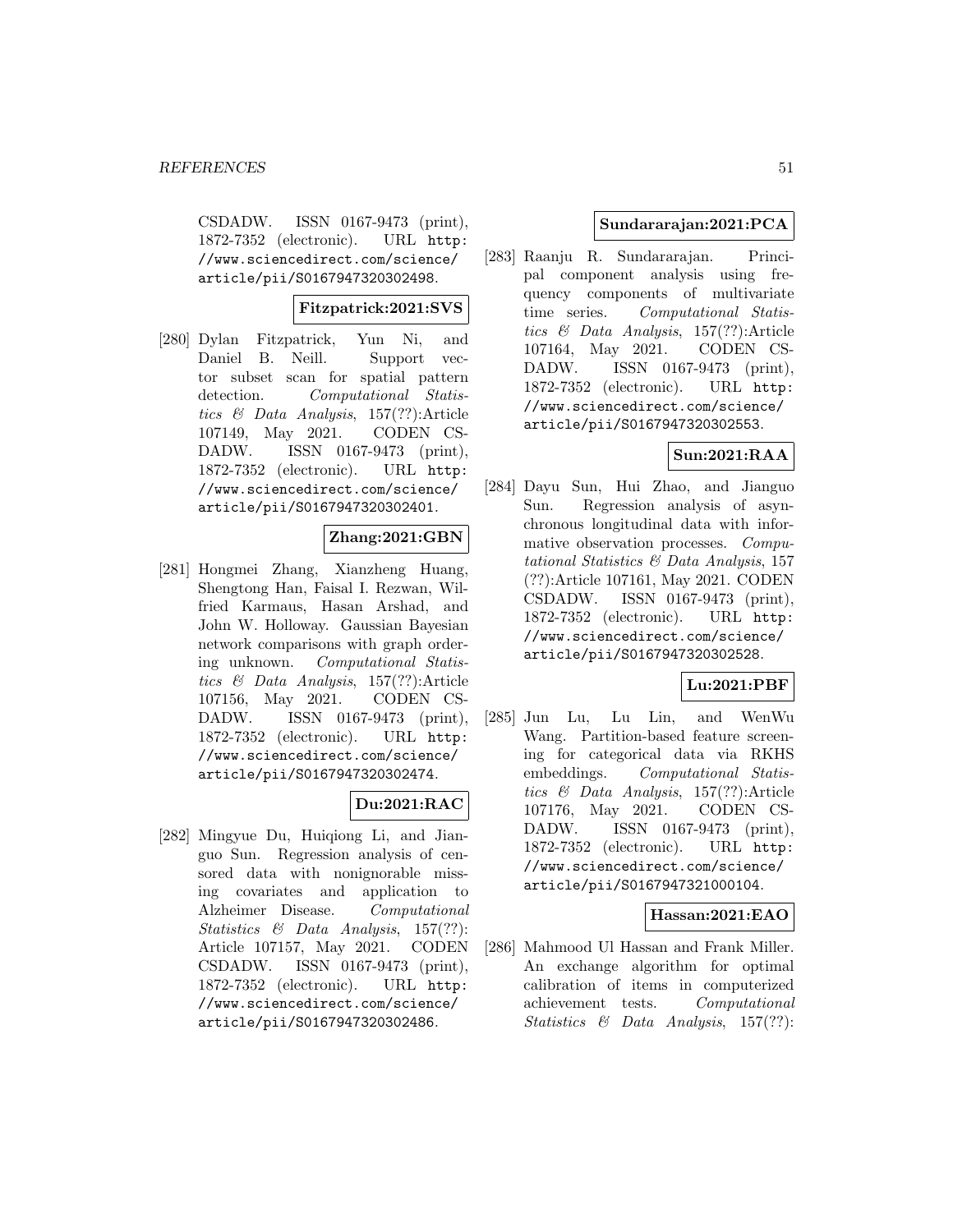Article 107177, May 2021. CODEN CSDADW. ISSN 0167-9473 (print), 1872-7352 (electronic). URL http: //www.sciencedirect.com/science/ article/pii/S0167947321000116.

**Fermanian:2021:ELS**

[287] Adeline Fermanian. Embedding and learning with signatures. Computational Statistics & Data Analysis, 157 (??):Article 107148, May 2021. CODEN CSDADW. ISSN 0167-9473 (print), 1872-7352 (electronic). URL http: //www.sciencedirect.com/science/ article/pii/S0167947320302395.

#### **Cao:2021:SKP**

[288] Jian Cao, Marc G. Genton, David E. Keyes, and George M. Turkiyyah. Sum of Kronecker products representation and its Cholesky factorization for spatial covariance matrices from large grids. Computational Statistics & Data Analysis, 157(??):Article 107165, May 2021. CODEN CS-DADW. ISSN 0167-9473 (print), 1872-7352 (electronic). URL http: //www.sciencedirect.com/science/ article/pii/S0167947320302565.

#### **Anonymous:2021:Jb**

[289] Anonymous. June 2021. Computational Statistics & Data Analysis, 158 (??):??, June 2021. CODEN CSDADW. ISSN 0167-9473 (print), 1872-7352 (electronic).

#### **Anonymous:2021:EBf**

[290] Anonymous. Editorial Board. Computational Statistics & Data Analysis, 158 (??):Article 107214, June 2021. CODEN CSDADW. ISSN 0167-9473 (print),

1872-7352 (electronic). URL http: //www.sciencedirect.com/science/ article/pii/S0167947321000487.

## **Mirfarah:2021:MLE**

[291] Elham Mirfarah, Mehrdad Naderi, and Ding-Geng Chen. Mixture of linear experts model for censored data: a novel approach with scale-mixture of normal distributions. Computational Statistics & Data Analysis, 158(??): Article 107182, June 2021. CODEN CSDADW. ISSN 0167-9473 (print), 1872-7352 (electronic). URL http: //www.sciencedirect.com/science/ article/pii/S0167947321000165.

## **Gangloff:2021:UIS**

[292] Hugo Gangloff, Jean-Baptiste Courbot, Emmanuel Monfrini, and Christophe Collet. Unsupervised image segmentation with Gaussian Pairwise Markov Fields. Computational Statistics & Data Analysis, 158(??):Article 107178, June 2021. CODEN CS-DADW. ISSN 0167-9473 (print), 1872-7352 (electronic). URL http: //www.sciencedirect.com/science/ article/pii/S0167947321000128.

## **Cappozzo:2021:RVS**

[293] Andrea Cappozzo, Francesca Greselin, and Thomas Brendan Murphy. Robust variable selection for model-based learning in presence of adulteration. Computational Statistics & Data Analysis, 158 (??):Article 107186, June 2021. CODEN CSDADW. ISSN 0167-9473 (print), 1872-7352 (electronic). URL http: //www.sciencedirect.com/science/ article/pii/S0167947321000207.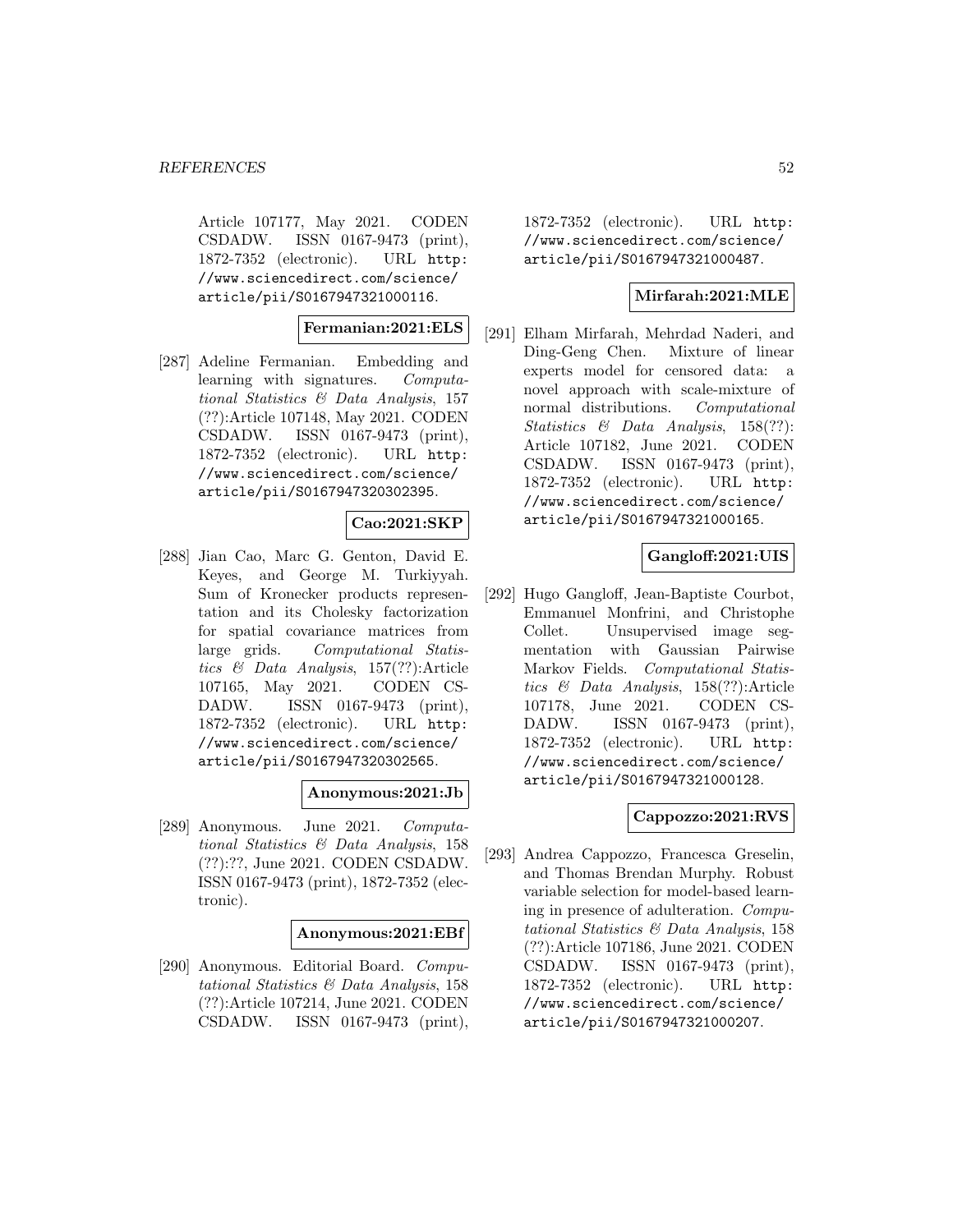## **Luati:2021:EDH**

[294] Alessandra Luati and Marco Novelli. Explicit-duration Hidden Markov Models for quantum state estimation. Computational Statistics & Data Analysis, 158(??):Article 107183, June 2021. CODEN CSDADW. ISSN 0167-9473 (print), 1872-7352 (electronic). URL http://www. sciencedirect.com/science/article/ pii/S0167947321000177.

## **Bouchouia:2021:HDR**

[295] Mohammed Bouchouia and François Portier. High dimensional regression for regenerative time-series: an application to road traffic modeling. Computational Statistics & Data Analysis, 158 (??):Article 107191, June 2021. CODEN CSDADW. ISSN 0167-9473 (print), 1872-7352 (electronic). URL http: //www.sciencedirect.com/science/ article/pii/S0167947321000256.

#### **Chabert-Liddell:2021:SBM**

[296] Saint-Clair Chabert-Liddell, Pierre Barbillon, Sophie Donnet, and Emmanuel Lazega. A stochastic block model approach for the analysis of multilevel networks: an application to the sociology of organizations. Computational Statistics & Data Analysis, 158(??): Article 107179, June 2021. CODEN CSDADW. ISSN 0167-9473 (print), 1872-7352 (electronic). URL http: //www.sciencedirect.com/science/ article/pii/S016794732100013X.

## **Zuo:2021:CPR**

[297] Yijun Zuo. Computation of projection regression depth and its induced median. Computational Statistics & Data Analysis, 158(??):Article 107184, June 2021. CODEN CS-DADW. ISSN 0167-9473 (print), 1872-7352 (electronic). URL http: //www.sciencedirect.com/science/ article/pii/S0167947321000189.

## **Lee:2021:VSF**

[298] Kuo-Jung Lee, Martin Feldkircher, and Yi-Chi Chen. Variable selection in finite mixture of regression models with an unknown number of components. Computational Statistics & Data Analysis, 158 (??):Article 107180, June 2021. CODEN CSDADW. ISSN 0167-9473 (print), 1872-7352 (electronic). URL http: //www.sciencedirect.com/science/ article/pii/S0167947321000141.

## **Wiens:2021:RDD**

[299] Douglas P. Wiens. Robust designs for dose–response studies: Model and labelling robustness. Computational Statistics & Data Analysis, 158(??): Article 107189, June 2021. CODEN CSDADW. ISSN 0167-9473 (print), 1872-7352 (electronic). URL http: //www.sciencedirect.com/science/ article/pii/S0167947321000232.

## **Kasianova:2021:RAD**

[300] Ksenia Kasianova, Mark Kelbert, and Pavel Mozgunov. Response adaptive designs for Phase II trials with binary endpoint based on context-dependent information measures. Computational Statistics & Data Analysis, 158(??): Article 107187, June 2021. CODEN CSDADW. ISSN 0167-9473 (print), 1872-7352 (electronic). URL http: //www.sciencedirect.com/science/ article/pii/S0167947321000219.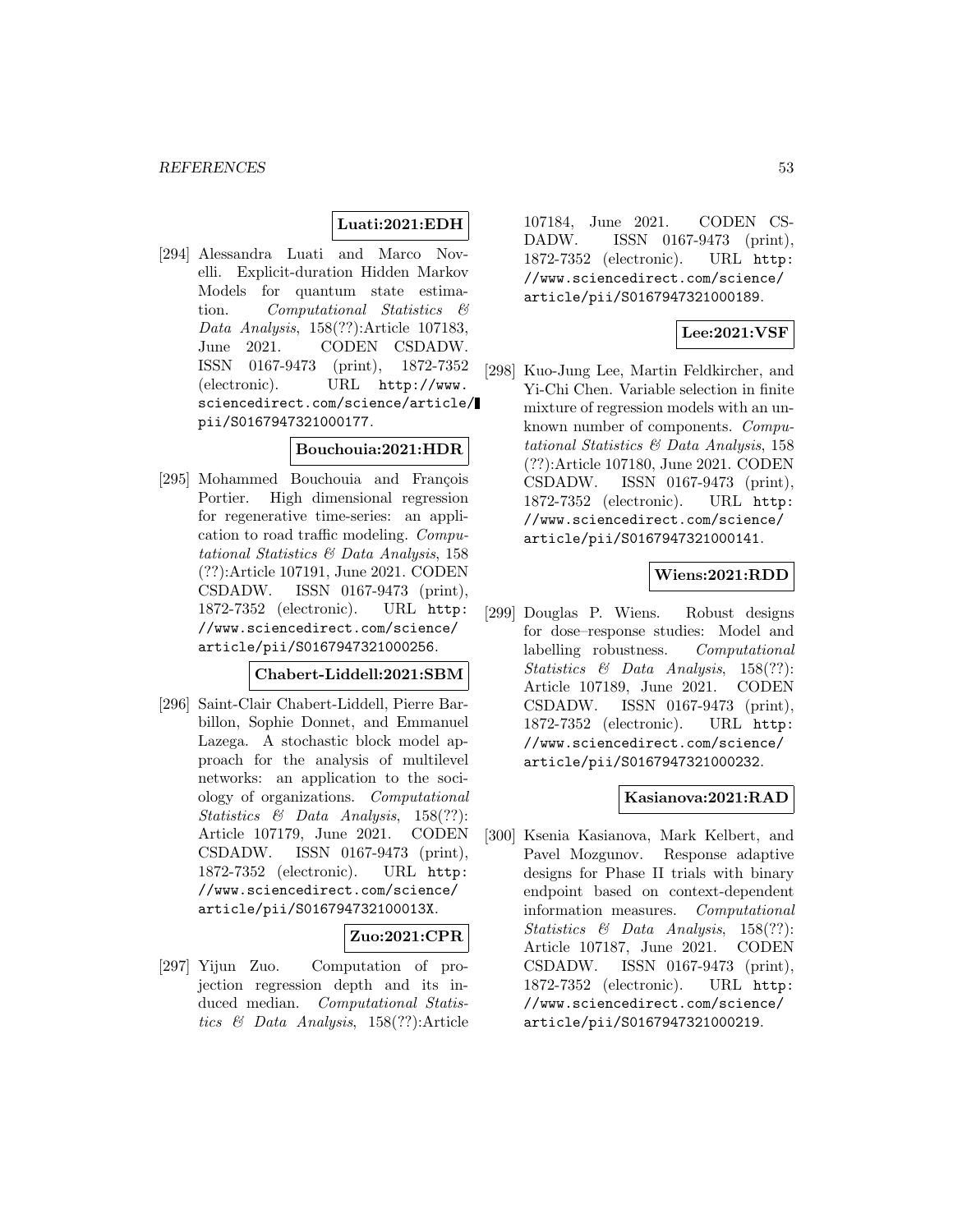### **Silva:2021:CIS**

[301] Ivair R. Silva, Luiz Duczmal, and Martin Kulldorff. Confidence intervals for spatial scan statistic. Computational Statistics & Data Analysis, 158(??): Article 107185, June 2021. CODEN CSDADW. ISSN 0167-9473 (print), 1872-7352 (electronic). URL http: //www.sciencedirect.com/science/ article/pii/S0167947321000190.

# **Li:2021:CFL**

[302] Ting Li, Xinyuan Song, Yingying Zhang, Hongtu Zhu, and Zhongyi Zhu. Clusterwise functional linear regression models. Computational Statistics & Data Analysis, 158(??):Article 107192, June 2021. CODEN CS-DADW. ISSN 0167-9473 (print), 1872-7352 (electronic). URL http: //www.sciencedirect.com/science/ article/pii/S0167947321000268.

## **Batool:2021:CAS**

[303] Fatima Batool and Christian Hennig. Clustering with the Average Silhouette Width. Computational Statistics & Data Analysis, 158(??):Article 107190, June 2021. CODEN CS-DADW. ISSN 0167-9473 (print), 1872-7352 (electronic). URL http: //www.sciencedirect.com/science/ article/pii/S0167947321000244.

## **He:2021:OTR**

[304] Yizeng He, Soyoung Kim, Mi-Ok Kim, Wael Saber, and Kwang Woo Ahn. Optimal treatment regimes for competing risk data using doubly robust outcome weighted learning with bilevel variable selection. Computational Statistics & Data Analysis, 158(??):

Article 107167, June 2021. CODEN CSDADW. ISSN 0167-9473 (print), 1872-7352 (electronic). URL http: //www.sciencedirect.com/science/ article/pii/S0167947321000013.

## **Lim:2021:ERS**

[305] Alejandro Lim, Chin-Tsang Chiang, and Jen-Chieh Teng. Estimating robot strengths with application to selection of alliance members in FIRST robotics competitions. Computational Statistics & Data Analysis, 158(??): Article 107181, June 2021. CODEN CSDADW. ISSN 0167-9473 (print), 1872-7352 (electronic). URL http: //www.sciencedirect.com/science/ article/pii/S0167947321000153.

## **Ueki:2021:TCM**

[306] Masao Ueki and Alzheimers<sup>\*</sup> Disease Neuroimaging Initiative. Testing conditional mean through regression model sequence using Yanai's generalized coefficient of determination. Computational Statistics & Data Analysis, 158(??):Article 107168, June 2021. CODEN CS-DADW. ISSN 0167-9473 (print), 1872-7352 (electronic). URL http: //www.sciencedirect.com/science/ article/pii/S0167947321000025.

#### **Anonymous:2021:Jc**

[307] Anonymous. July 2021. Computational Statistics & Data Analysis, 159 (??):??, July 2021. CODEN CSDADW. ISSN 0167-9473 (print), 1872-7352 (electronic).

#### **Anonymous:2021:EBg**

[308] Anonymous. Editorial Board. Computational Statistics & Data Analysis, 159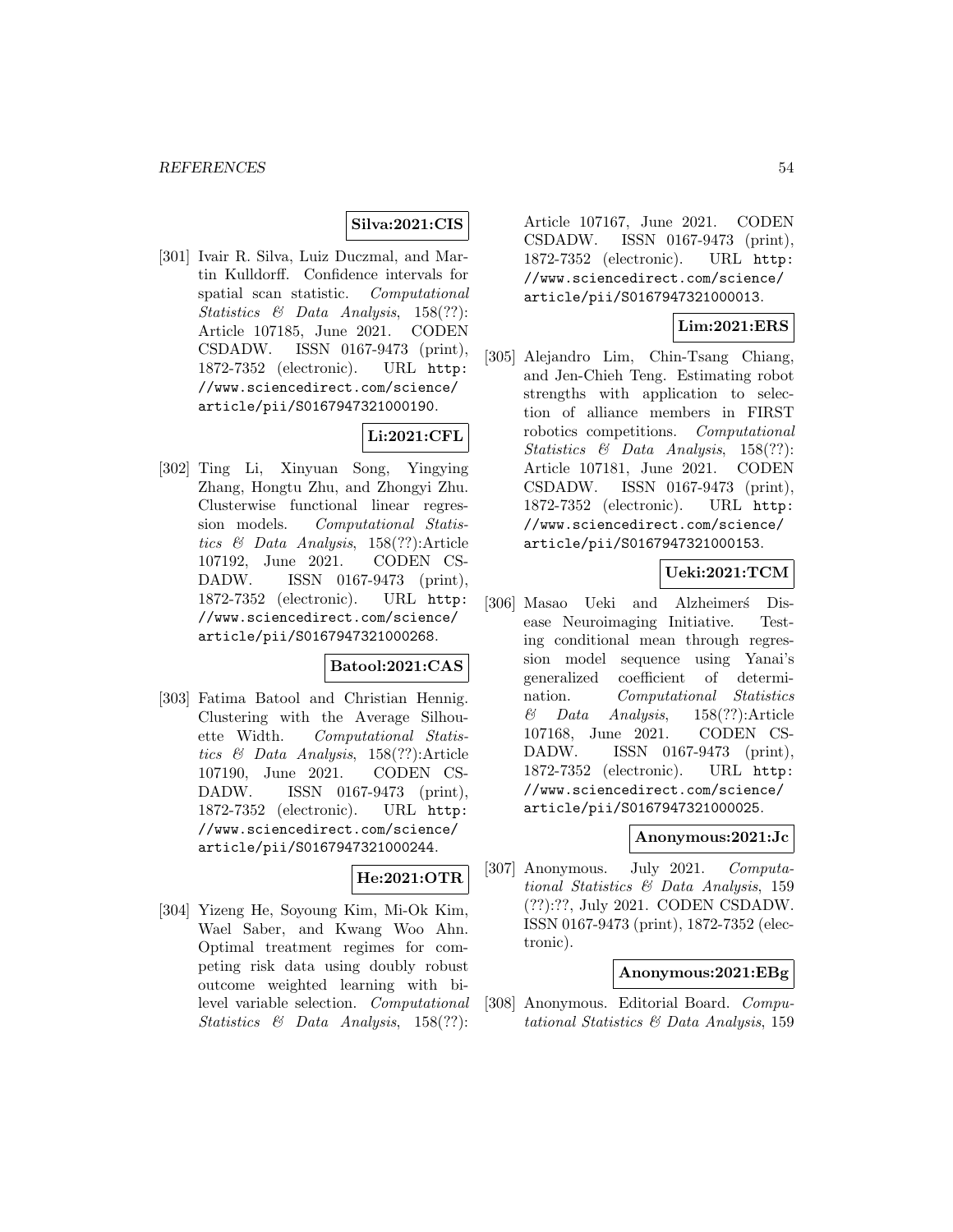(??):Article 107236, July 2021. CODEN CSDADW. ISSN 0167-9473 (print), 1872-7352 (electronic). URL http: //www.sciencedirect.com/science/ article/pii/S0167947321000700.

## **Allassonniere:2021:NCS**

[309] Stéphanie Allassonnière and Juliette Chevallier. A new class of stochastic EM algorithms. Escaping local maxima and handling intractable sampling. Computational Statistics & Data Analysis, 159 (??):Article 107159, July 2021. CODEN CSDADW. ISSN 0167-9473 (print), 1872-7352 (electronic). URL http: //www.sciencedirect.com/science/ article/pii/S0167947320302504.

## **Zhong:2021:CMV**

[310] Wei Zhong, Jiping Wang, and Xiaolin Chen. Censored mean variance sure independence screening for ultrahigh dimensional survival data. Computational Statistics & Data Analysis, 159 (??):Article 107206, July 2021. CODEN CSDADW. ISSN 0167-9473 (print), 1872-7352 (electronic). URL http: //www.sciencedirect.com/science/ article/pii/S0167947321000402.

## **Zhang:2021:SCE**

[311] Yuyang Zhang, Patrick Schnell, Chi Song, Bin Huang, and Bo Lu. Subgroup causal effect identification and estimation via matching tree. Computational Statistics & Data Analysis, 159 (??):Article 107188, July 2021. CODEN CSDADW. ISSN 0167-9473 (print), 1872-7352 (electronic). URL http: //www.sciencedirect.com/science/ article/pii/S0167947321000220.

## **Huang:2021:TFR**

[312] Shih-Ting Huang, Fang Xie, and Johannes Lederer. Tuning-free ridge estimators for high-dimensional generalized linear models. Computational Statistics & Data Analysis, 159(??): Article 107205, July 2021. CODEN CSDADW. ISSN 0167-9473 (print), 1872-7352 (electronic). URL http: //www.sciencedirect.com/science/ article/pii/S0167947321000396.

## **Fuchs:2021:DFR**

[313] Sebastian Fuchs, F. Marta L. Di Lascio, and Fabrizio Durante. Dissimilarity functions for rank-invariant hierarchical clustering of continuous variables. Computational Statistics & Data Analysis, 159(??):Article 107201, July 2021. CODEN CS-DADW. ISSN 0167-9473 (print), 1872-7352 (electronic). URL http: //www.sciencedirect.com/science/ article/pii/S0167947321000359.

## **Zhang:2021:GMG**

[314] Tonglin Zhang and Ge Lin. Generalized k-means in GLMs with applications to the outbreak of COVID-19 in the United States. Computational Statistics & Data Analysis, 159(??): Article 107217, July 2021. CODEN CSDADW. ISSN 0167-9473 (print), 1872-7352 (electronic). URL http: //www.sciencedirect.com/science/ article/pii/S0167947321000517.

## **Zhang:2021:PSC**

[315] Qingzhao Zhang, Shuangge Ma, and Yuan Huang. Promote sign consistency in the joint estimation of precision matrices. Computational Statistics & Data Analysis, 159(??):Article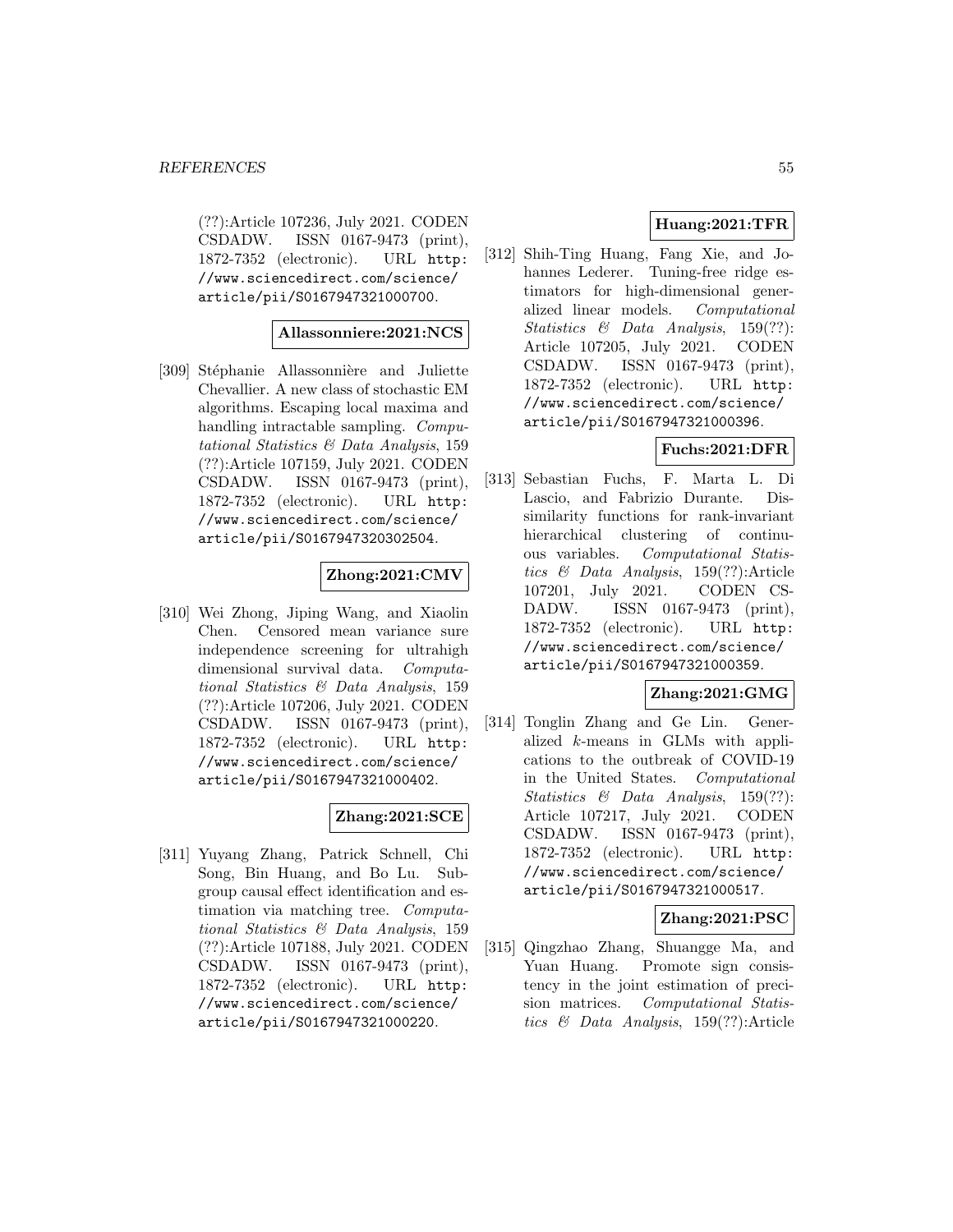107210, July 2021. CODEN CS-DADW. ISSN 0167-9473 (print), 1872-7352 (electronic). URL http: //www.sciencedirect.com/science/ article/pii/S016794732100044X.

## **Maruotti:2021:HSM**

[316] Antonello Maruotti, Lea Petrella, and Luca Sposito. Hidden semi-Markov-switching quantile regression for time series. Computational Statistics & Data Analysis, 159(??):Article 107208, July 2021. CODEN CS-DADW. ISSN 0167-9473 (print), 1872-7352 (electronic). URL http: //www.sciencedirect.com/science/ article/pii/S0167947321000426.

## **Park:2021:HTV**

[317] Seyoung Park and Eun Ryung Lee. Hypothesis testing of varying coefficients for regional quantiles. Computational Statistics & Data Analysis, 159(??): Article 107204, July 2021. CODEN CSDADW. ISSN 0167-9473 (print), 1872-7352 (electronic). URL http: //www.sciencedirect.com/science/ article/pii/S0167947321000384.

## **Kirkby:2021:NDE**

[318] J. Lars Kirkby, Alvaro Leitao, and ´ Duy Nguyen. Nonparametric density estimation and bandwidth selection with B-spline bases: a novel Galerkin method. Computational Statistics & Data Analysis, 159(??):Article 107202, July 2021. CODEN CS-DADW. ISSN 0167-9473 (print), 1872-7352 (electronic). URL http: //www.sciencedirect.com/science/ article/pii/S0167947321000360.

## **Huang:2021:TDG**

[319] Xianzheng Huang and Hongmei Zhang. Tests for differential Gaussian Bayesian networks based on quadratic inference functions. Computational Statistics & Data Analysis, 159(??):Article 107209, July 2021. CODEN CS-DADW. ISSN 0167-9473 (print), 1872-7352 (electronic). URL http: //www.sciencedirect.com/science/ article/pii/S0167947321000438.

## **Kang:2021:ESE**

[320] Xiaoning Kang and Mingqiu Wang. Ensemble sparse estimation of covariance structure for exploring genetic disease data. Computational Statistics & Data Analysis, 159(??):Article 107220, July 2021. CODEN CS-DADW. ISSN 0167-9473 (print), 1872-7352 (electronic). URL http: //www.sciencedirect.com/science/ article/pii/S0167947321000542.

# **Li:2021:DDR**

[321] Rui Li, Brian J. Reich, and Howard D. Bondell. Deep distribution regression. Computational Statistics & Data Analysis, 159(??):Article 107203, July 2021. CODEN CS-DADW. ISSN 0167-9473 (print), 1872-7352 (electronic). URL http: //www.sciencedirect.com/science/ article/pii/S0167947321000372.

#### **Anonymous:2021:Ab**

[322] Anonymous. August 2021. Computational Statistics & Data Analysis, 160 (??):??, August 2021. CODEN CS-DADW. ISSN 0167-9473 (print), 1872- 7352 (electronic).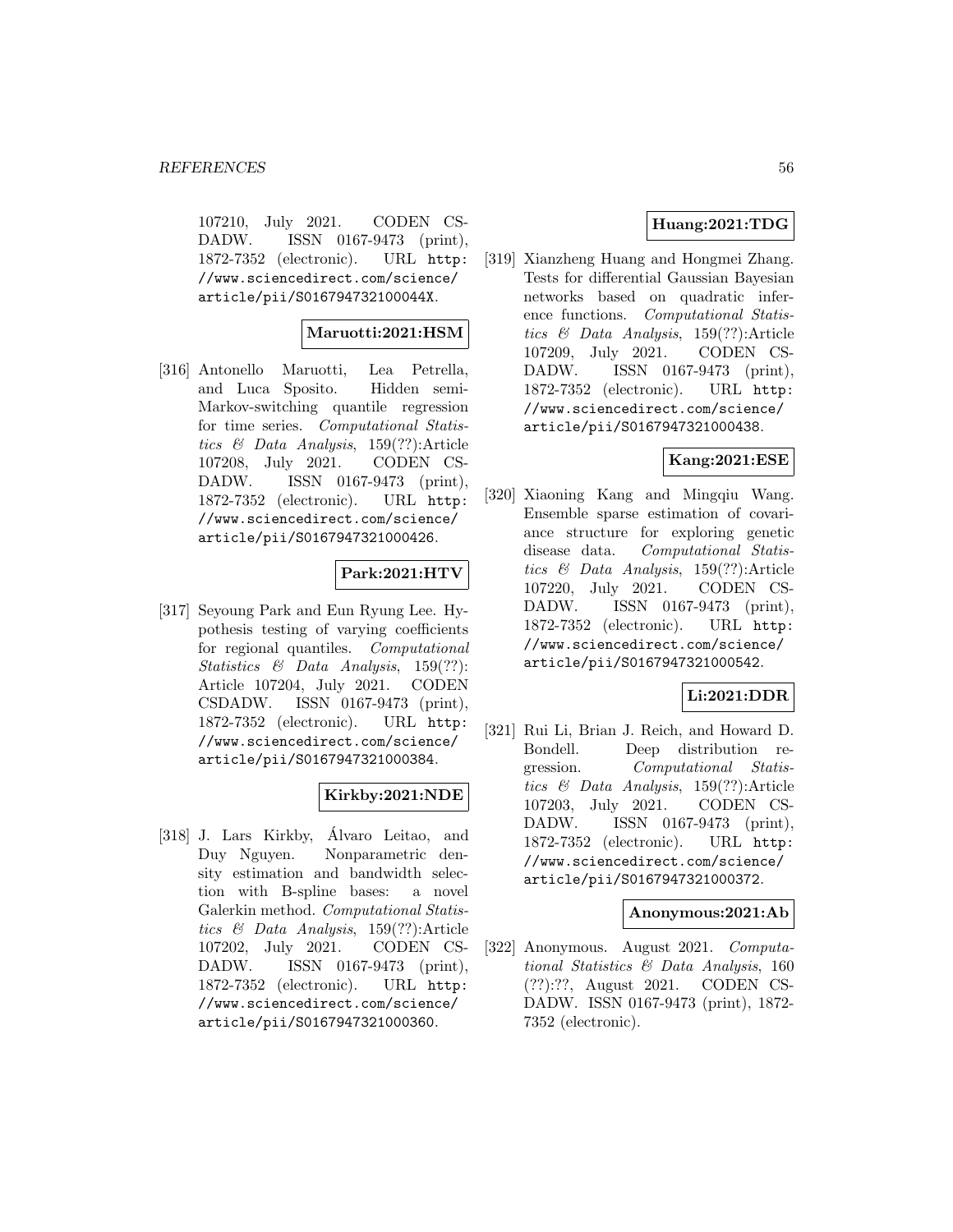### **Anonymous:2021:EBh**

[323] Anonymous. Editorial Board. Computational Statistics & Data Analysis, 160(??):??, August 2021. CODEN CSDADW. ISSN 0167-9473 (print), 1872-7352 (electronic). URL http: //www.sciencedirect.com/science/ article/pii/S0167947321000918.

#### **Guadarrama:2021:TSE**

[324] María Guadarrama, Domingo Morales, and Isabel Molina. Time stable empirical best predictors under a unit-level model. Computational Statistics & Data Analysis, 160(??): ??, August 2021. CODEN CS-DADW. ISSN 0167-9473 (print), 1872-7352 (electronic). URL http: //www.sciencedirect.com/science/ article/pii/S0167947321000608.

#### **Kim:2021:PSN**

[325] Nam-Hwui Kim and Ryan P. Browne. In the pursuit of sparseness: a new rank-preserving penalty for a finite mixture of factor analyzers. Computational Statistics & Data Analysis, 160(??):??, August 2021. CODEN CSDADW. ISSN 0167-9473 (print), 1872-7352 (electronic). URL http: //www.sciencedirect.com/science/ article/pii/S0167947321000785.

## **Reynolds:2021:LAG**

[326] David Reynolds and Luis Carvalho. Latent association graph inference for binary transaction data. Computational Statistics & Data Analysis, 160 (??):??, August 2021. CODEN CS-DADW. ISSN 0167-9473 (print), 1872-7352 (electronic). URL http: //www.sciencedirect.com/science/ article/pii/S0167947321000633.

## **Wang:2021:RDM**

[327] Kangning Wang and Shaomin Li. Robust distributed modal regression for massive data. Computational Statistics & Data Analysis, 160(??): ??, August 2021. CODEN CS-DADW. ISSN 0167-9473 (print), 1872-7352 (electronic). URL http: //www.sciencedirect.com/science/ article/pii/S0167947321000591.

# **Jin:2021:RTT**

[328] Lei Jin. Robust tests for time series comparison based on Laplace periodograms. Computational Statistics & Data Analysis, 160(??):??, August 2021. CODEN CSDADW. ISSN 0167-9473 (print), 1872-7352 (electronic). URL http: //www.sciencedirect.com/science/ article/pii/S0167947321000578.

#### **Zheng:2021:FDV**

[329] Nan Zheng and Noel Cadigan. Frequentist delta-variance approximations with mixed-effects models and TMB. Computational Statistics & Data Analysis, 160(??):??, August 2021. CODEN CSDADW. ISSN 0167-9473 (print), 1872-7352 (electronic). URL http: //www.sciencedirect.com/science/ article/pii/S016794732100061X.

## **Qiu:2021:TSTb**

[330] Tao Qiu, Wangli Xu, and Liping Zhu. Two-sample test in high dimensions through random selection. Computational Statistics & Data Analysis, 160(??):??, August 2021. CODEN CSDADW. ISSN 0167-9473 (print), 1872-7352 (electronic). URL http: //www.sciencedirect.com/science/ article/pii/S0167947321000529.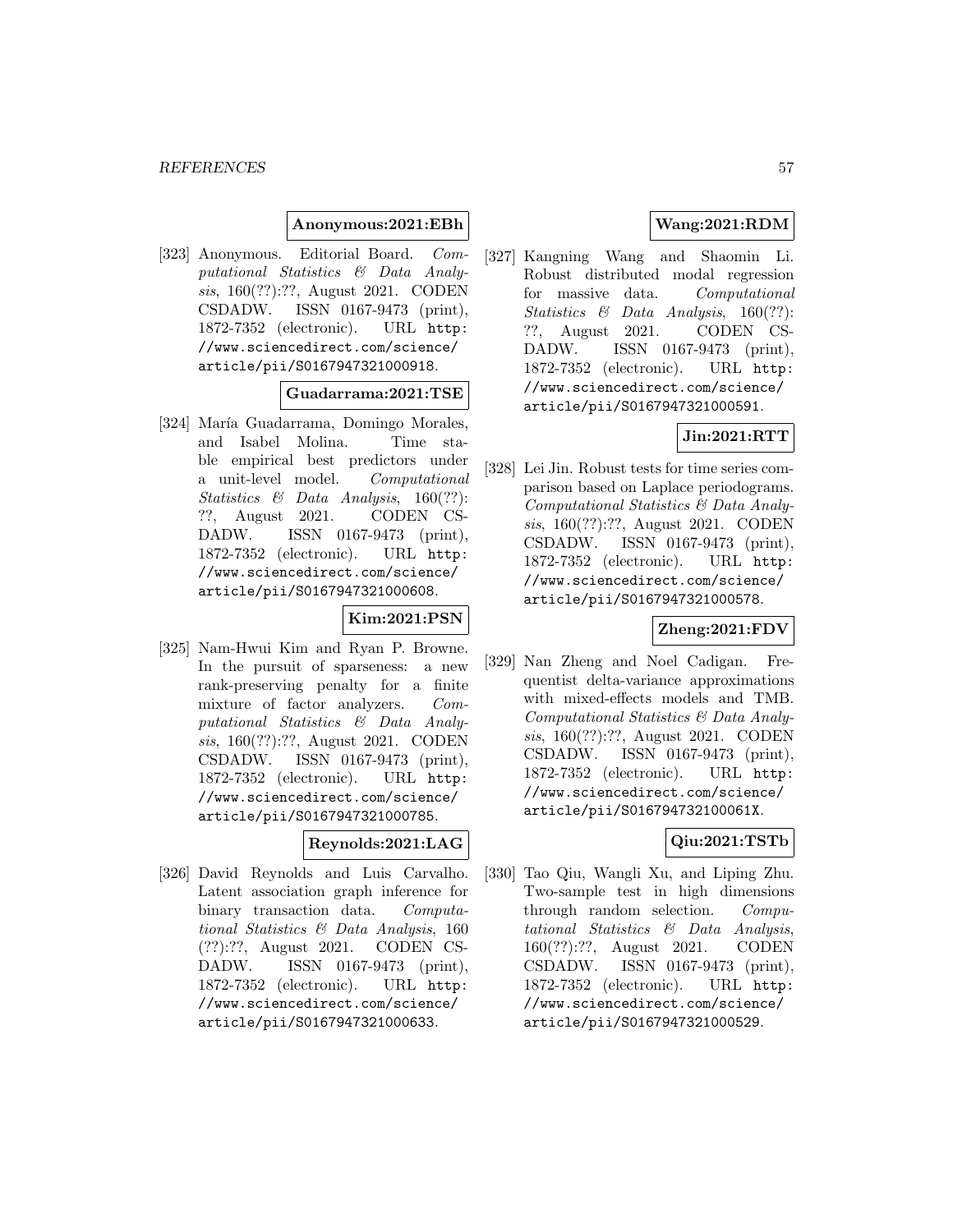## **Guo:2021:CQR**

[331] Chaohui Guo, Jing Lv, and Jibo Wu. Composite quantile regression for ultra-high dimensional semiparametric model averaging. Computational Statistics & Data Analysis, 160 (??):??, August 2021. CODEN CS-DADW. ISSN 0167-9473 (print), 1872-7352 (electronic). URL http: //www.sciencedirect.com/science/ article/pii/S0167947321000657.

## **Wei:2021:BCK**

[332] Yuting Wei, Qihua Wang, Xiaogang Duan, and Jing Qin. Biascorrected Kullback–Leibler distance criterion based model selection with covariables missing at random. Computational Statistics & Data Analysis, 160(??):??, August 2021. CODEN CSDADW. ISSN 0167-9473 (print), 1872-7352 (electronic). URL http: //www.sciencedirect.com/science/ article/pii/S016794732100058X.

## **Dong:2021:PIL**

[333] Ruipeng Dong, Daoji Li, and Zemin Zheng. Parallel integrative learning for large-scale multi-response regression with incomplete outcomes. Computational Statistics & Data Analysis, 160(??):??, August 2021. CODEN CSDADW. ISSN 0167-9473 (print), 1872-7352 (electronic). URL http: //www.sciencedirect.com/science/ article/pii/S0167947321000773.

## **Liang:2021:MFD**

[334] Weijuan Liang, Shuangge Ma, and Cunjie Lin. Marginal false discovery rate for a penalized transformation survival model. Computational Statistics & Data Analysis, 160 (??):??, August 2021. CODEN CS-DADW. ISSN 0167-9473 (print), 1872-7352 (electronic). URL http: //www.sciencedirect.com/science/ article/pii/S0167947321000669.

## **Zhang:2021:RMT**

[335] Jing Zhang, Qin Wang, and D'Arcy Mays. Robust MAVE through nonconvex penalized regression. Computational Statistics & Data Analysis, 160(??):??, August 2021. CODEN CSDADW. ISSN 0167-9473 (print), 1872-7352 (electronic). URL http: //www.sciencedirect.com/science/ article/pii/S0167947321000815.

## **Lai:2021:KBM**

[336] Tingyu Lai, Zhongzhan Zhang, and Yafei Wang. A kernel-based measure for conditional mean dependence. Computational Statistics & Data Analysis, 160(??):??, August 2021. CODEN CSDADW. ISSN 0167-9473 (print), 1872-7352 (electronic). URL http: //www.sciencedirect.com/science/ article/pii/S0167947321000803.

## **Galvani:2021:FNB**

[337] Marta Galvani, Agostino Torti, Alessandra Menafoglio, and Simone Vantini. FunCC: a new bi-clustering algorithm for functional data with misalignment. Computational Statistics & Data Analysis, 160(??):??, August 2021. CODEN CSDADW. ISSN 0167-9473 (print), 1872-7352 (electronic). URL http: //www.sciencedirect.com/science/ article/pii/S0167947321000530.

#### **Anonymous:2021:S**

[338] Anonymous. September 2021. Computational Statistics & Data Analysis, 161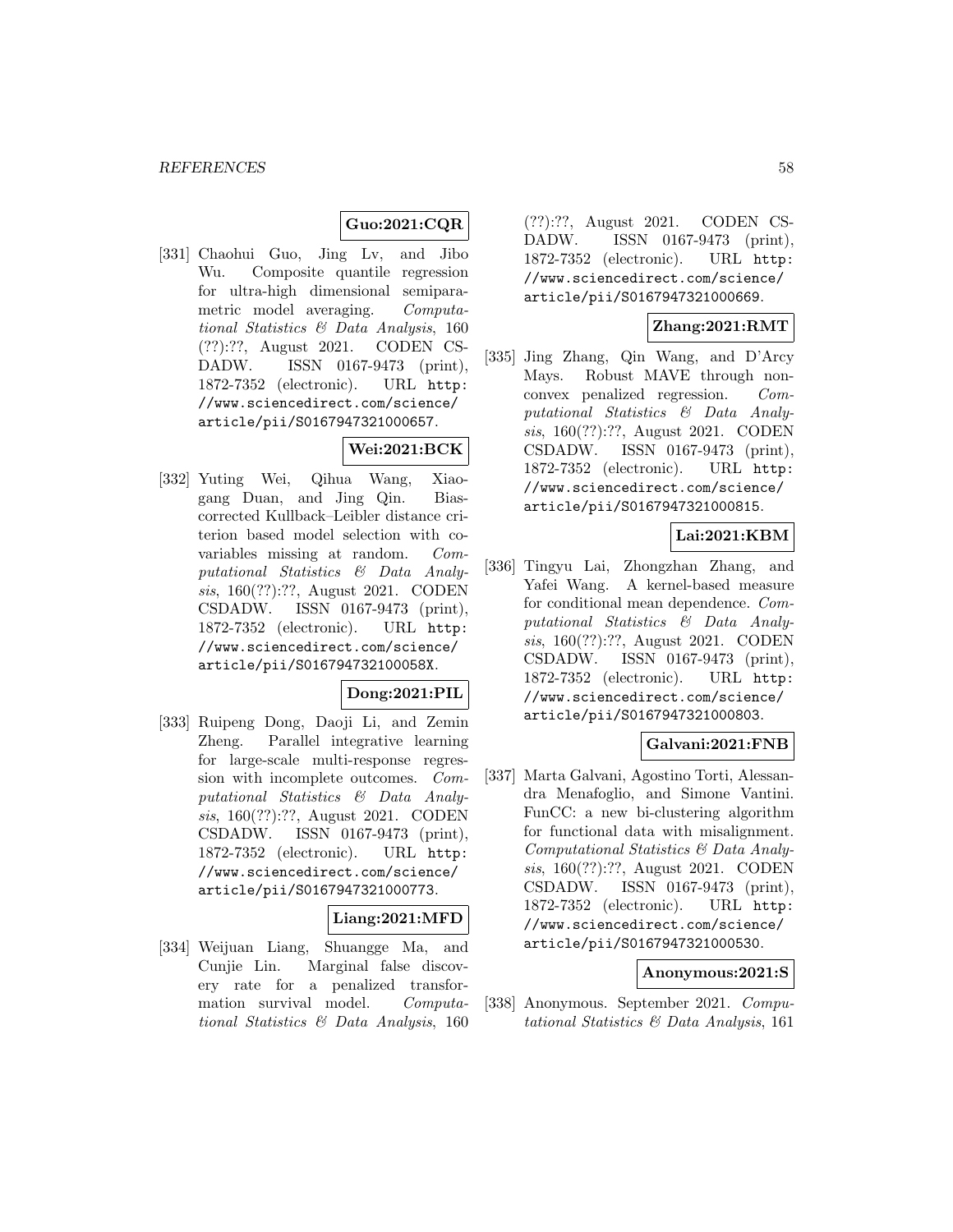(??):??, September 2021. CODEN CS-DADW. ISSN 0167-9473 (print), 1872- 7352 (electronic).

#### **Anonymous:2021:EBi**

[339] Anonymous. Editorial Board. Computational Statistics & Data Analysis, 161(??):??, September 2021. CODEN CSDADW. ISSN 0167-9473 (print), 1872-7352 (electronic). URL http: //www.sciencedirect.com/science/ article/pii/S0167947321001055.

#### **Jones:2021:BLA**

[340] Matthew Jones, Michael Goldstein, David Randell, and Philip Jonathan. Bayes linear analysis for ordinary differential equations. Computational Statistics & Data Analysis, 161(??): ??, September 2021. CODEN CS-DADW. ISSN 0167-9473 (print), 1872-7352 (electronic). URL http: //www.sciencedirect.com/science/ article/pii/S0167947321000621.

#### **Rodriguez:2021:CPF**

[341] Carlos E. Rodríguez and Stephen G. Walker. Copula particle filters. Computational Statistics & Data Analysis, 161(??):??, September 2021. CODEN CSDADW. ISSN 0167-9473 (print), 1872-7352 (electronic). URL http: //www.sciencedirect.com/science/ article/pii/S0167947321000645.

#### **Ghorbani:2021:TFO**

[342] Mohammad Ghorbani, Nafiseh Vafaei, Jiří Dvořák, and Mari Myllymäki. Testing the first-order separability hypothesis for spatio-temporal point patterns. Computational Statistics  $\&$  Data Analysis, 161(??):??, September 2021. CODEN CS-DADW. ISSN 0167-9473 (print), 1872-7352 (electronic). URL http: //www.sciencedirect.com/science/ article/pii/S0167947321000797.

## **Wang:2021:EIM**

[343] Qin Wang and Yuan Xue. An ensemble of inverse moment estimators for sufficient dimension reduction. Computational Statistics & Data Analysis, 161(??):??, September 2021. CODEN CSDADW. ISSN 0167-9473 (print), 1872-7352 (electronic). URL http: //www.sciencedirect.com/science/ article/pii/S016794732100075X.

## **Liu:2021:GAH**

[344] Xiaoyu Liu and Liming Xiang. Generalized accelerated hazards mixture cure models with interval-censored data. Computational Statistics & Data Analysis, 161(??):??, September 2021. CODEN CSDADW. ISSN 0167-9473 (print), 1872-7352 (electronic). URL http://www. sciencedirect.com/science/article/ pii/S0167947321000827.

## **Kakizawa:2021:CBS**

[345] Yoshihide Kakizawa. A class of Birnbaum–Saunders type kernel density estimators for nonnegative data. Computational Statistics & Data Analysis, 161(??):??, September 2021. CODEN CSDADW. ISSN 0167-9473 (print), 1872-7352 (electronic). URL http: //www.sciencedirect.com/science/ article/pii/S0167947321000839.

## **Fan:2021:TEH**

[346] Caiyun Fan, Wenbin Lu, and Yong Zhou. Testing error heterogeneity in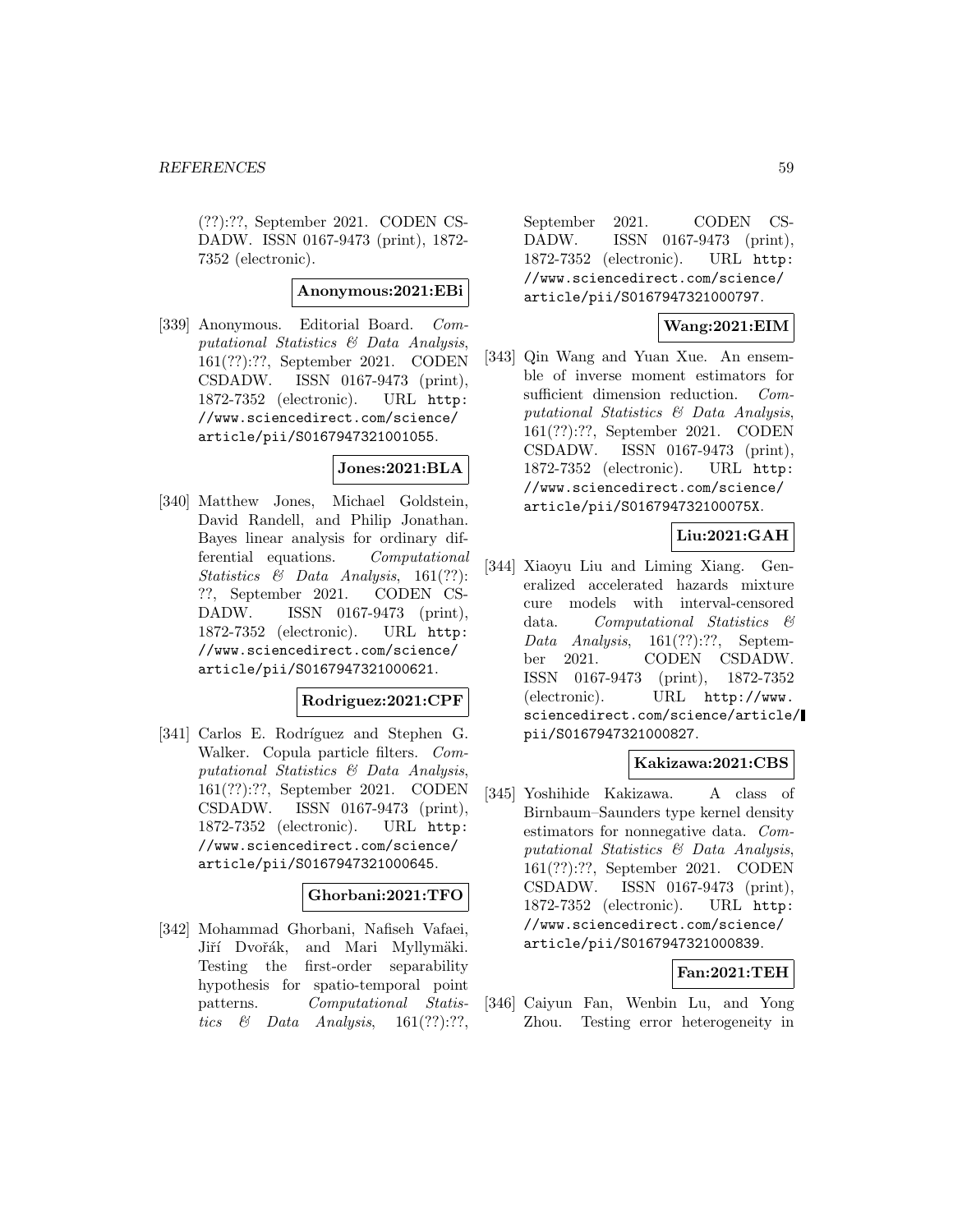censored linear regression. Computational Statistics & Data Analysis, 161 (??):??, September 2021. CODEN CSDADW. ISSN 0167-9473 (print), 1872-7352 (electronic). URL http: //www.sciencedirect.com/science/ article/pii/S0167947321000414.

## **Lambert:2021:FBI**

[347] Philippe Lambert. Fast Bayesian inference using Laplace approximations in nonparametric double additive location-scale models with rightand interval-censored data. Computational Statistics & Data Analysis, 161(??):??, September 2021. CODEN CSDADW. ISSN 0167-9473 (print), 1872-7352 (electronic). URL http: //www.sciencedirect.com/science/ article/pii/S0167947321000840.

## **Wang:2021:CHS**

[348] Craig Wang, Reinhard Furrer, and SNC Study Group. Combining heterogeneous spatial datasets with processbased spatial fusion models: a unifying framework. Computational Statistics & Data Analysis, 161(??): ??, September 2021. CODEN CS-DADW. ISSN 0167-9473 (print), 1872-7352 (electronic). URL http: //www.sciencedirect.com/science/ article/pii/S0167947321000748.

## **Ahfock:2021:HLN**

[349] Daniel Ahfock and Geoffrey J. McLachlan. Harmless label noise and informative soft-labels in supervised classification. Computational Statistics & Data Analysis,  $161(??):??$ , September 2021. CODEN CS-DADW. ISSN 0167-9473 (print), 1872-7352 (electronic). URL http:

//www.sciencedirect.com/science/ article/pii/S0167947321000876.

## **Donelli:2021:BSV**

[350] Nicola Donelli, Stefano Peluso, and Antonietta Mira. A Bayesian semiparametric vector Multiplicative Error Model. Computational Statistics & Data Analysis,  $161(??):??,$ September 2021. CODEN CS-DADW. ISSN 0167-9473 (print), 1872-7352 (electronic). URL http: //www.sciencedirect.com/science/ article/pii/S0167947321000761.

### **Shi:2021:CED**

[351] Jianwei Shi, Guoyou Qin, Huichen Zhu, and Zhongyi Zhu. Communicationefficient distributed M-estimation with missing data. Computational Statistics  $\&$  Data Analysis, 161(??):??, September 2021. CODEN CS-DADW. ISSN 0167-9473 (print), 1872-7352 (electronic). URL http: //www.sciencedirect.com/science/ article/pii/S0167947321000852.

## **Lee:2021:BML**

[352] Jung Wun Lee, Hwan Chung, and Saebom Jeon. Bayesian multivariate latent class profile analysis: Exploring the developmental progression of youth depression and substance use. Computational Statistics & Data Analysis, 161(??):??, September 2021. CODEN CSDADW. ISSN 0167-9473 (print), 1872-7352 (electronic). URL http: //www.sciencedirect.com/science/ article/pii/S0167947321000955.

## **Wang:2021:RCE**

[353] Kangning Wang, Shaomin Li, and Benle Zhang. Robust communication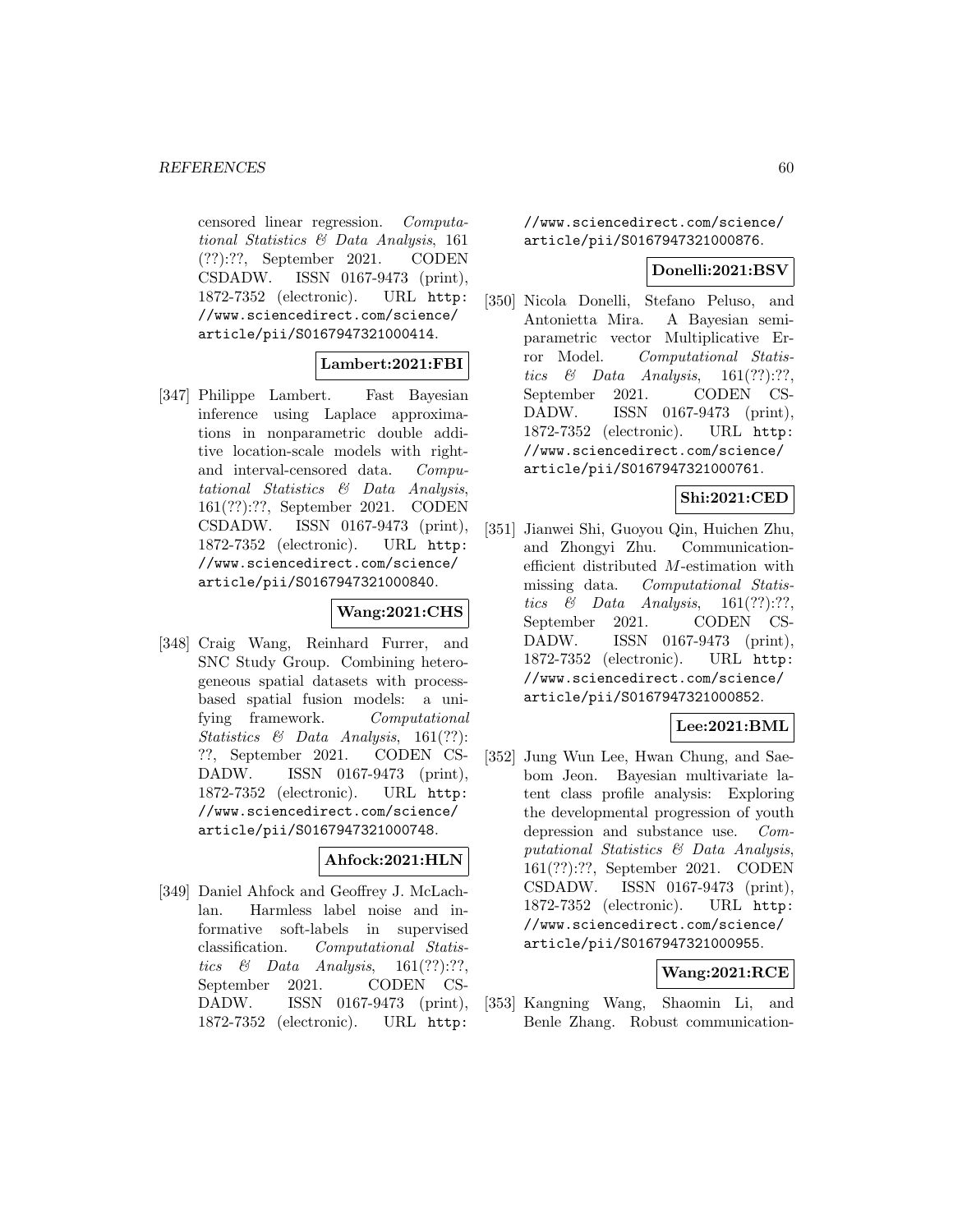efficient distributed composite quantile regression and variable selection for massive data. Computational Statistics & Data Analysis, 161(??): ??, September 2021. CODEN CS-DADW. ISSN 0167-9473 (print), 1872-7352 (electronic). URL http: //www.sciencedirect.com/science/ article/pii/S0167947321000967.

**Anonymous:2021:O**

[354] Anonymous. October 2021. Computational Statistics & Data Analysis, 162 (??):??, October 2021. CODEN CS-DADW. ISSN 0167-9473 (print), 1872- 7352 (electronic).

## **Anonymous:2021:EBj**

[355] Anonymous. Editorial Board. Computational Statistics & Data Analysis, 162(??):??, October 2021. CODEN CSDADW. ISSN 0167-9473 (print), 1872-7352 (electronic). URL http: //www.sciencedirect.com/science/ article/pii/S0167947321001250.

#### **Polansky:2021:MBP**

[356] Alan M. Polansky and Paramahansa Pramanik. A motif building process for simulating random networks. Computational Statistics & Data Analysis, 162(??):??, October 2021. CODEN CSDADW. ISSN 0167-9473 (print), 1872-7352 (electronic). URL http: //www.sciencedirect.com/science/ article/pii/S0167947321000979.

#### **Ferreira:2021:FSC**

[357] Marco A. R. Ferreira, Erica M. Porter, and Christopher T. Franck. Fast and scalable computations for Gaussian hierarchical models with intrinsic conditional autoregressive spatial random effects. Computational Statistics & Data Analysis, 162(??): ??, October 2021. CODEN CS-DADW. ISSN 0167-9473 (print), 1872-7352 (electronic). URL http: //www.sciencedirect.com/science/ article/pii/S0167947321000980.

## **Kang:2021:FJA**

[358] Yicheng Kang, Yueyong Shi, Yuling Jiao, Wendong Li, and Dongdong Xiang. Fitting jump additive models. Computational Statistics & Data Analysis, 162(??):??, October 2021. CODEN CSDADW. ISSN 0167-9473 (print), 1872-7352 (electronic). URL http: //www.sciencedirect.com/science/ article/pii/S0167947321001006.

### **Langrene:2021:FME**

[359] Nicolas Langrené and Xavier Warin. Fast multivariate empirical cumulative distribution function with connection to kernel density estimation. Computational Statistics & Data Analysis, 162(??):??, October 2021. CODEN CSDADW. ISSN 0167-9473 (print), 1872-7352 (electronic). URL http: //www.sciencedirect.com/science/ article/pii/S0167947321001018.

## **Im:2021:BSA**

[360] Yunju Im and Aixin Tan. Bayesian subgroup analysis in regression using mixture models. Computational Statistics & Data Analysis, 162(??): ??, October 2021. CODEN CS-DADW. ISSN 0167-9473 (print), 1872-7352 (electronic). URL http: //www.sciencedirect.com/science/ article/pii/S0167947321000864.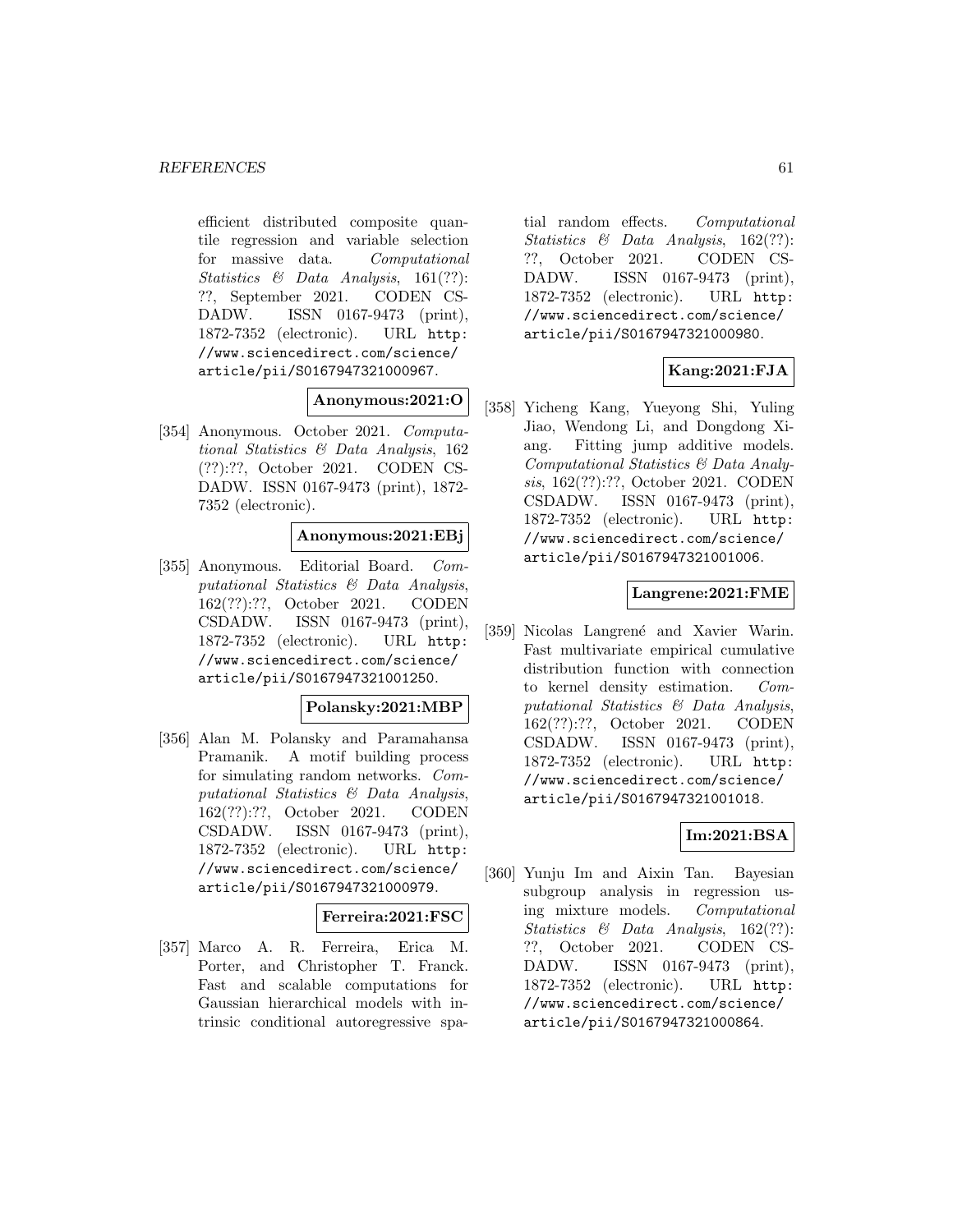## **Wang:2021:DOS**

[361] Feifei Wang, Yingqiu Zhu, Danyang Huang, Haobo Qi, and Hansheng Wang. Distributed one-step upgraded estimation for non-uniformly and nonrandomly distributed data. Computational Statistics & Data Analysis, 162(??):??, October 2021. CODEN CSDADW. ISSN 0167-9473 (print), 1872-7352 (electronic). URL http: //www.sciencedirect.com/science/ article/pii/S0167947321000992.

# **Acosta:2021:AES**

[362] Jonathan Acosta, Alfredo Alegría, Felipe Osorio, and Ronny Vallejos. Assessing the effective sample size for large spatial datasets: a block likelihood approach. Computational Statistics & Data Analysis, 162(??): ??, October 2021. CODEN CS-DADW. ISSN 0167-9473 (print), 1872-7352 (electronic). URL http: //www.sciencedirect.com/science/ article/pii/S016794732100116X.

#### **Anonymous:2021:N**

[363] Anonymous. November 2021. Computational Statistics & Data Analysis, 163 (??):??, November 2021. CODEN CS-DADW. ISSN 0167-9473 (print), 1872- 7352 (electronic).

#### **Anonymous:2021:EBk**

[364] Anonymous. Editorial Board. Computational Statistics & Data Analysis, 163(??):??, November 2021. CODEN CSDADW. ISSN 0167-9473 (print), 1872-7352 (electronic). URL http: //www.sciencedirect.com/science/ article/pii/S0167947321001468.

## **Dumbgen:2021:ASA**

[365] Lutz Dümbgen, Alexandre Mösching, and Christof Strähl. Active set algorithms for estimating shape-constrained density ratios. Computational Statistics  $\&$  Data Analysis, 163(??):??, November 2021. CODEN CS-DADW. ISSN 0167-9473 (print), 1872-7352 (electronic). URL http: //www.sciencedirect.com/science/ article/pii/S0167947321001341.

## **Wang:2021:FFE**

[366] Pei Wang, Xiangrong Yin, Qingcong Yuan, and Richard Kryscio. Feature filter for estimating central mean subspace and its sparse solution. Computational Statistics & Data Analysis, 163(??):??, November 2021. CODEN CSDADW. ISSN 0167-9473 (print), 1872-7352 (electronic). URL http: //www.sciencedirect.com/science/ article/pii/S0167947321001195.

## **Ghosh:2021:TSH**

[367] Santu Ghosh, Deepak Nag Ayyala, and Rafael Hellebuyck. Two-sample high dimensional mean test based on prepivots. Computational Statistics  $\&$  Data Analysis, 163(??):??, November 2021. CODEN CS-DADW. ISSN 0167-9473 (print), 1872-7352 (electronic). URL http: //www.sciencedirect.com/science/ article/pii/S0167947321001183.

## **Tucker:2021:MBR**

[368] J. Derek Tucker, Lyndsay Shand, and Kenny Chowdhary. Multimodal Bayesian registration of noisy functions using Hamiltonian Monte Carlo. Computational Statistics & Data Analysis,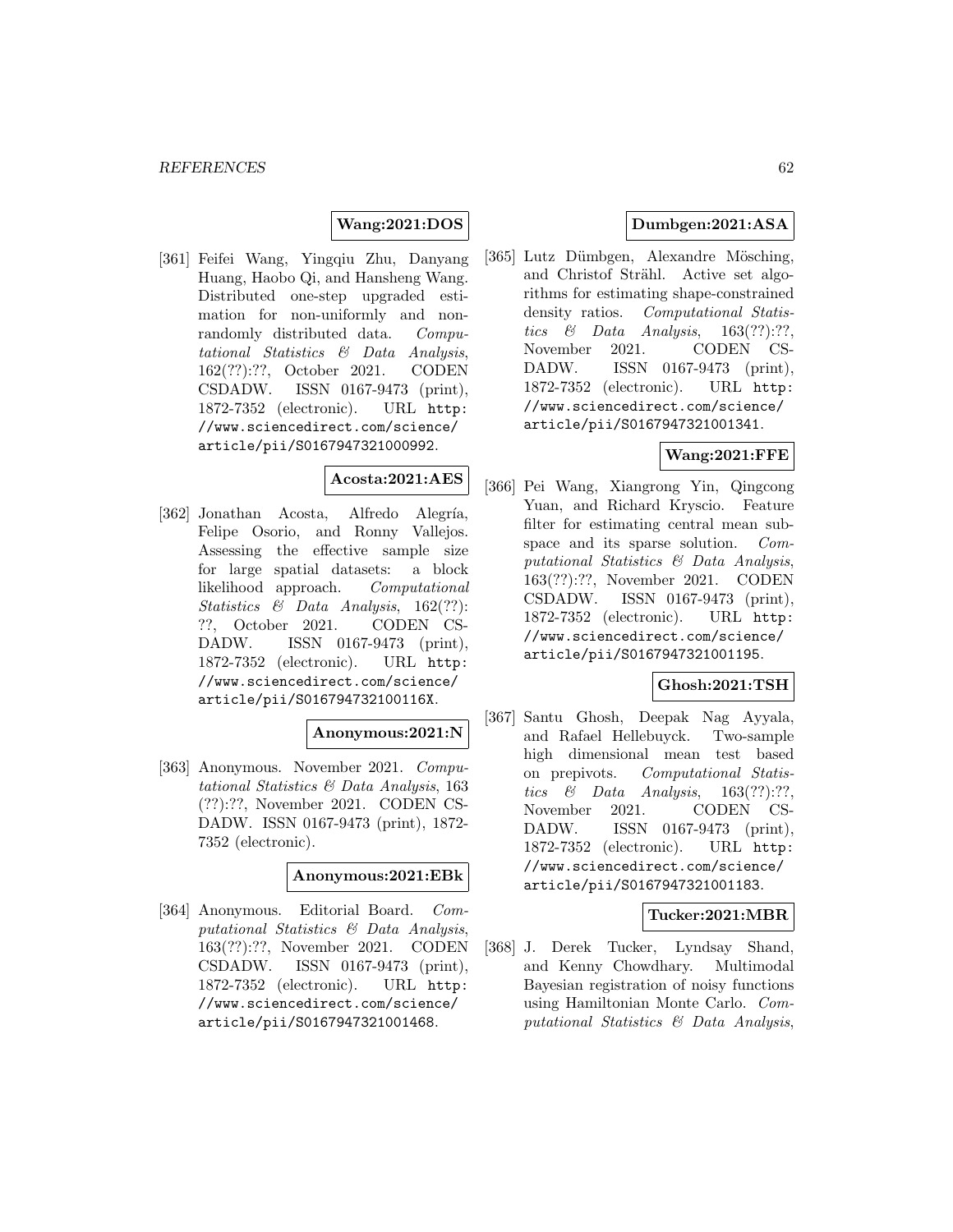163(??):??, November 2021. CODEN CSDADW. ISSN 0167-9473 (print), 1872-7352 (electronic). URL http: //www.sciencedirect.com/science/ article/pii/S0167947321001328.

## **Rodwell:2021:CCB**

[369] D. T. Rodwell, C. J. van der Merwe, and S. Gardner-Lubbe. Categorical CVA biplots. Computational Statistics & Data Analysis, 163(??): ??, November 2021. CODEN CS-DADW. ISSN 0167-9473 (print), 1872-7352 (electronic). URL http: //www.sciencedirect.com/science/ article/pii/S016794732100133X.

## **Zhang:2021:CBF**

[370] Xiaoke Zhang, Wu Xue, and Qiyue Wang. Covariate balancing functional propensity score for functional treatments in cross-sectional observational studies. Computational Statistics & Data Analysis, 163(??): ??, November 2021. CODEN CS-DADW. ISSN 0167-9473 (print), 1872-7352 (electronic). URL http: //www.sciencedirect.com/science/ article/pii/S0167947321001377.

## **Jimenez:2021:ADE**

[371] Johnatan Cardona Jiménez and Carlos A. de B. Pereira. Assessing dynamic effects on a Bayesian matrix-variate dynamic linear model: an application to task-based fMRI data analysis. Computational Statistics & Data Analysis, 163(??):??, November 2021. CODEN CSDADW. ISSN 0167-9473 (print), 1872-7352 (electronic). URL http: //www.sciencedirect.com/science/ article/pii/S0167947321001316.

## **Anonymous:2021:D**

[372] Anonymous. December 2021. Computational Statistics & Data Analysis, 164 (??):??, December 2021. CODEN CS-DADW. ISSN 0167-9473 (print), 1872- 7352 (electronic).

## **Anonymous:2021:EBl**

[373] Anonymous. Editorial Board. Computational Statistics & Data Analysis, 164(??):??, December 2021. CODEN CSDADW. ISSN 0167-9473 (print), 1872-7352 (electronic). URL http: //www.sciencedirect.com/science/ article/pii/S016794732100164X.

## **Mao:2021:CTS**

[374] Shanjun Mao, Xiaodan Fan, and Jie Hu. Correlation for tree-shaped datasets and its Bayesian estimation. Computational Statistics & Data Analysis, 164(??):??, December 2021. CODEN CSDADW. ISSN 0167-9473 (print), 1872-7352 (electronic). URL http: //www.sciencedirect.com/science/ article/pii/S0167947321001419.

#### **Pircalabelu:2021:GIS**

[375] Eugen Pircalabelu and Andreas Artemiou. Graph informed sliced inverse regression. Computational Statistics  $\&$  Data Analysis, 164(??):??, December 2021. CODEN CSDADW. ISSN 0167-9473 (print), 1872-7352 (electronic). URL http://www. sciencedirect.com/science/article/ pii/S0167947321001365.

## **Castelletti:2021:ECS**

[376] Federico Castelletti and Stefano Peluso. Equivalence class selection of categorical graphical models. Computational Statistics & Data Analysis, 164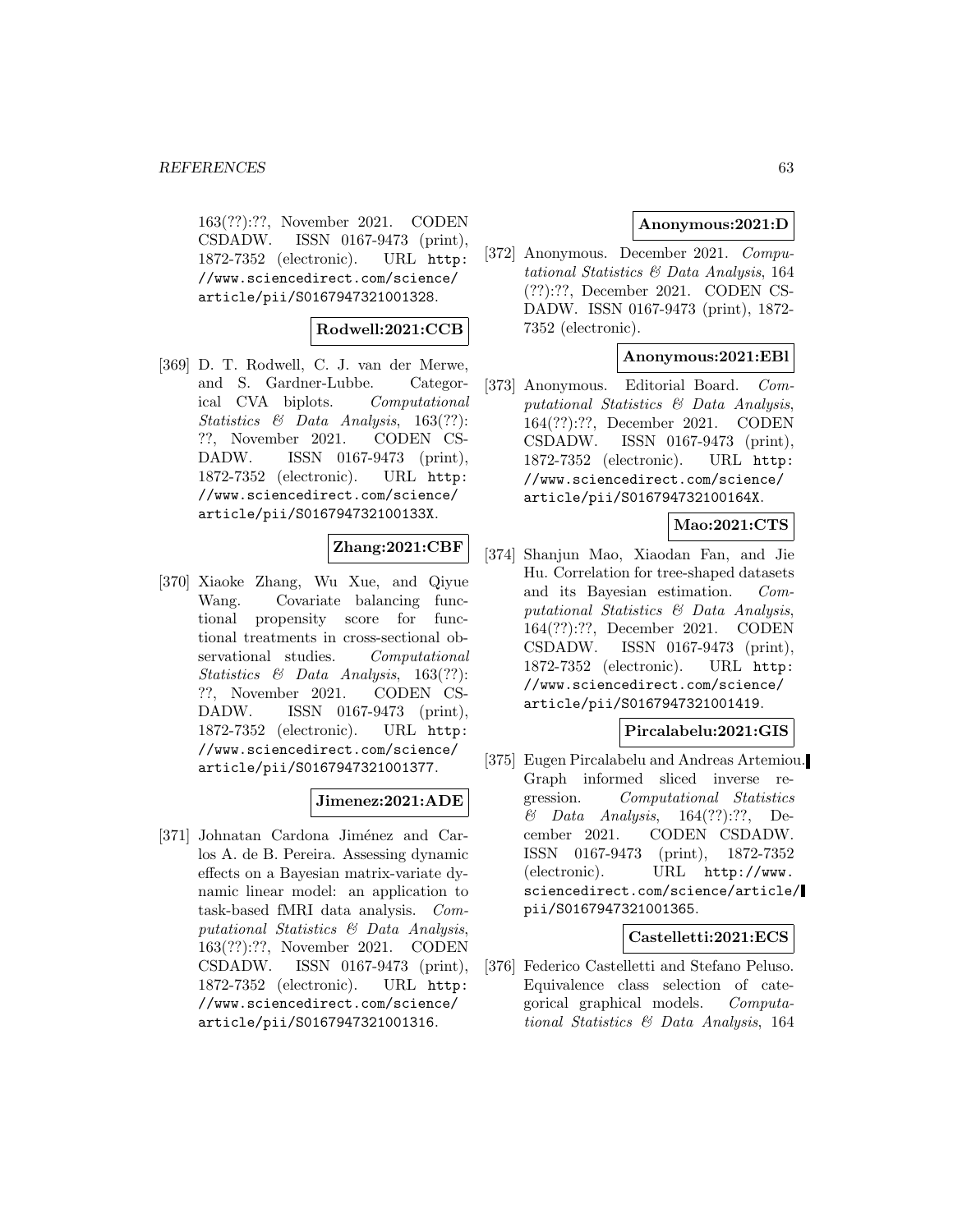#### *REFERENCES* 64

(??):??, December 2021. CODEN CSDADW. ISSN 0167-9473 (print), 1872-7352 (electronic). URL http: //www.sciencedirect.com/science/ article/pii/S0167947321001389.

## **Singh:2021:EEE**

[377] Satya Prakash Singh and Ori Davidov. On efficient exact experimental designs for ordered treatments. Computational Statistics & Data Analysis, 164(??):??, December 2021. CODEN CSDADW. ISSN 0167-9473 (print), 1872-7352 (electronic). URL http: //www.sciencedirect.com/science/ article/pii/S0167947321001390.

## **Choi:2021:SLS**

[378] Taehwa Choi, Arlene K. H. Kim, and Sangbum Choi. Semiparametric least-squares regression with doubly-censored data. Computational Statistics & Data Analysis, 164(??): ??, December 2021. CODEN CS-DADW. ISSN 0167-9473 (print), 1872-7352 (electronic). URL http: //www.sciencedirect.com/science/ article/pii/S0167947321001407.

#### **Gaucher:2021:ODN**

[379] Solenne Gaucher, Olga Klopp, and Geneviève Robin. Outlier detection in networks with missing links. Computational Statistics & Data Analysis, 164(??):??, December 2021. CODEN CSDADW. ISSN 0167-9473 (print), 1872-7352 (electronic). URL http: //www.sciencedirect.com/science/ article/pii/S0167947321001420.

## **Xu:2021:PAB**

[380] Kai Xu and Yeqing Zhou. Projectionaveraging-based cumulative covariance and its use in goodness-of-fit testing for single-index models. Computational Statistics & Data Analysis, 164(??):??, December 2021. CODEN CSDADW. ISSN 0167-9473 (print), 1872-7352 (electronic). URL http: //www.sciencedirect.com/science/ article/pii/S0167947321001353.

## **Narci:2021:IPO**

[381] Romain Narci, Maud Delattre, Catherine Larédo, and Elisabeta Vergu. Inference for partially observed epidemic dynamics guided by Kalman filtering techniques. Computational Statistics & Data Analysis, 164(??): ??, December 2021. CODEN CS-DADW. ISSN 0167-9473 (print), 1872-7352 (electronic). URL http: //www.sciencedirect.com/science/ article/pii/S0167947321001535.

## **Zhang:2021:MPT**

[382] Huaiyu Zhang and Haiyan Wang. A more powerful test of equality of highdimensional two-sample means. Computational Statistics & Data Analysis, 164(??):??, December 2021. CODEN CSDADW. ISSN 0167-9473 (print), 1872-7352 (electronic). URL http: //www.sciencedirect.com/science/ article/pii/S0167947321001523.

#### **Anonymous:2022:Ja**

[383] Anonymous. January 2022. Computational Statistics & Data Analysis, 165 (??):??, January 2022. CODEN CS-DADW. ISSN 0167-9473 (print), 1872- 7352 (electronic).

## **Anonymous:2022:EBa**

[384] Anonymous. Editorial Board. Computational Statistics & Data Analysis,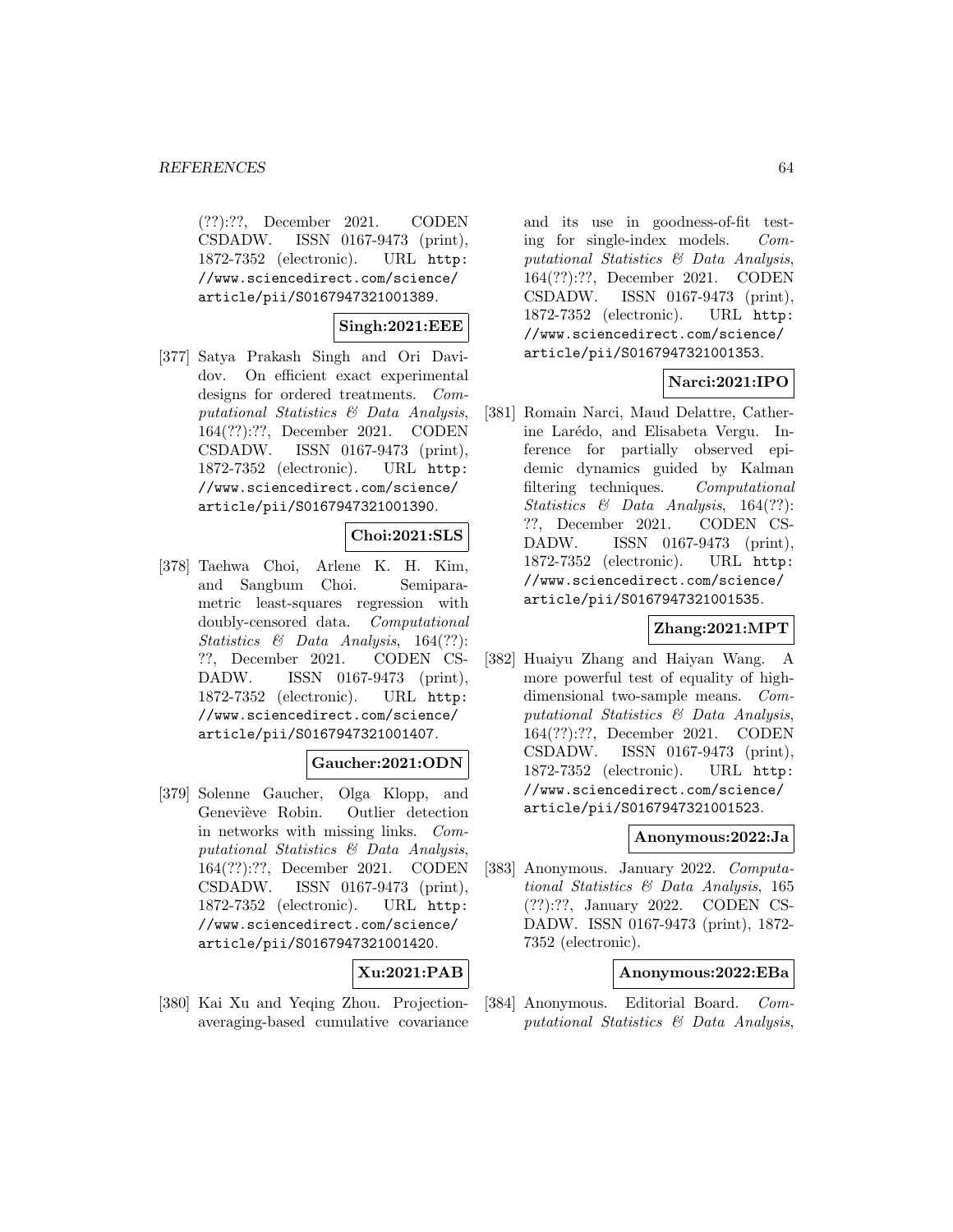165(??):??, January 2022. CODEN CSDADW. ISSN 0167-9473 (print), 1872-7352 (electronic). URL http: //www.sciencedirect.com/science/ article/pii/S0167947321001742.

## **Zhao:2022:ODO**

[385] Yuna Zhao, Dennis K. J. Lin, and Min-Qian Liu. Optimal designs for order-of-addition experiments. Computational Statistics & Data Analysis, 165(??):??, January 2022. CODEN CSDADW. ISSN 0167-9473 (print), 1872-7352 (electronic). URL http: //www.sciencedirect.com/science/ article/pii/S0167947321001547.

## **Park:2022:BMS**

[386] Jaewoo Park, Ick Hoon Jin, and Michael Schweinberger. Bayesian model selection for high-dimensional Ising models, with applications to educational data. Computational Statistics & Data Analysis, 165(??):??, January 2022. CODEN CSDADW. ISSN 0167-9473 (print), 1872-7352 (electronic). URL http: //www.sciencedirect.com/science/ article/pii/S0167947321001596.

## **Kelter:2022:PAT**

[387] Riko Kelter. Power analysis and type I and type II error rates of Bayesian nonparametric two-sample tests for location-shifts based on the Bayes factor under Cauchy priors. Computational Statistics & Data Analysis, 165(??):??, January 2022. CODEN CSDADW. ISSN 0167-9473 (print), 1872-7352 (electronic). URL http: //www.sciencedirect.com/science/ article/pii/S0167947321001602.

## **Mishra:2022:RRC**

[388] Aditya Mishra and Christian L. Müller. Robust regression with compositional covariates. Computational Statistics & Data Analysis, 165(??): ??, January 2022. CODEN CS-DADW. ISSN 0167-9473 (print), 1872-7352 (electronic). URL http: //www.sciencedirect.com/science/ article/pii/S0167947321001493.

# **Kim:2022:NCT**

[389] Ahhyoun Kim and Hyunjoong Kim. A new classification tree method with interaction detection capability. Computational Statistics & Data Analysis, 165(??):??, January 2022. CODEN CSDADW. ISSN 0167-9473 (print), 1872-7352 (electronic). URL http: //www.sciencedirect.com/science/ article/pii/S0167947321001584.

## **Li:2022:BMP**

[390] Muyi Li and Yanfen Zhang. Bootstrapping multivariate portmanteau tests for vector autoregressive models with weak assumptions on errors. Computational Statistics & Data Analysis, 165(??):??, January 2022. CODEN CSDADW. ISSN 0167-9473 (print), 1872-7352 (electronic). URL http: //www.sciencedirect.com/science/ article/pii/S0167947321001559.

## **Jia:2022:DLQ**

[391] Yichen Jia and Jong-Hyeon Jeong. Deep learning for quantile regression under right censoring: DeepQuantreg. Computational Statistics & Data Analysis, 165(??):??, January 2022. CODEN CSDADW. ISSN 0167-9473 (print), 1872-7352 (electronic). URL http: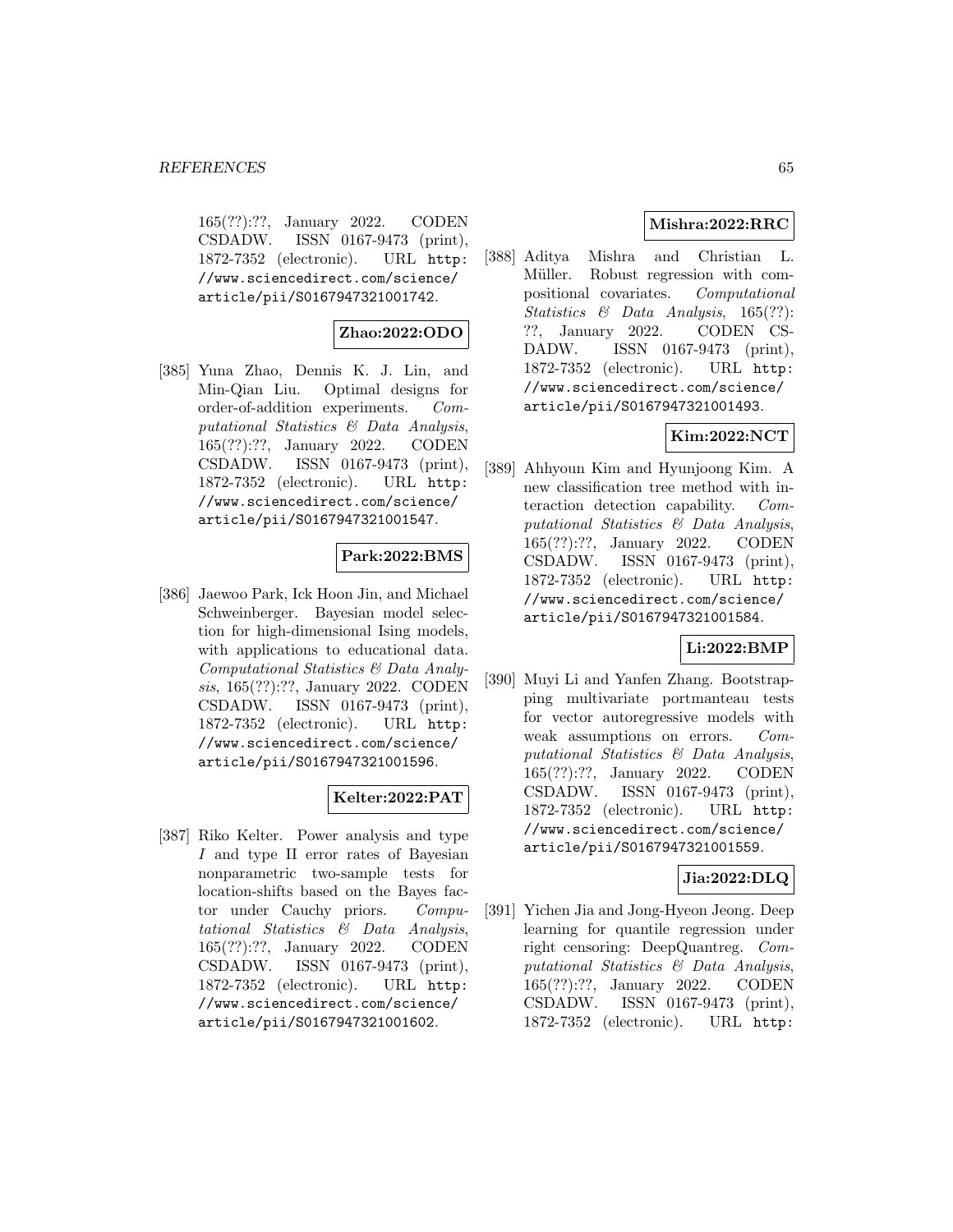//www.sciencedirect.com/science/ article/pii/S0167947321001572.

**Anonymous:2022:F**

[392] Anonymous. February 2022. Computational Statistics & Data Analysis, 166 (??):??, February 2022. CODEN CS-DADW. ISSN 0167-9473 (print), 1872- 7352 (electronic).

#### **Anonymous:2022:EBb**

[393] Anonymous. Editorial Board. Computational Statistics & Data Analysis, 166(??):??, February 2022. CODEN CSDADW. ISSN 0167-9473 (print), 1872-7352 (electronic). URL http: //www.sciencedirect.com/science/ article/pii/S0167947321001900.

## **Ghosal:2022:BIG**

[394] Rahul Ghosal and Sujit K. Ghosh. Bayesian inference for generalized linear model with linear inequality constraints. Computational Statistics & Data Analysis, 166(??):??, February 2022. CODEN CSDADW. ISSN 0167-9473 (print), 1872-7352 (electronic). URL http: //www.sciencedirect.com/science/ article/pii/S0167947321001699.

## **Wang:2022:LLP**

[395] Yijun Wang, Weiwei Wang, and Xiaobing Zhao. Local logarithm partial likelihood estimation of panel count data model with an unknown link function. Computational Statistics & Data Analysis, 166(??):??, February 2022. CODEN CSDADW. ISSN 0167-9473 (print), 1872-7352 (electronic). URL http: //www.sciencedirect.com/science/ article/pii/S0167947321001808.

## **Kim:2022:PGM**

[396] Kyongwon Kim. On principal graphical models with application to gene network. Computational Statistics & Data Analysis, 166(??): ??, February 2022. CODEN CS-DADW. ISSN 0167-9473 (print), 1872-7352 (electronic). URL http: //www.sciencedirect.com/science/ article/pii/S016794732100178X.

## **Shin:2022:JEM**

[397] Yei Eun Shin, Lan Zhou, and Yu Ding. Joint estimation of monotone curves via functional principal component analysis. Computational Statistics & Data Analysis, 166(??):??, February 2022. CODEN CSDADW. ISSN 0167-9473 (print), 1872-7352 (electronic). URL http: //www.sciencedirect.com/science/ article/pii/S0167947321001778.

## **Xing:2022:MBS**

[398] Xin Xing, Rui Xie, and Wenxuan Zhong. Model-based sparse coding beyond Gaussian independent model. Computational Statistics & Data Analysis, 166(??):??, February 2022. CODEN CSDADW. ISSN 0167-9473 (print), 1872-7352 (electronic). URL http: //www.sciencedirect.com/science/ article/pii/S0167947321001705.

#### **Anonymous:2022:Ma**

[399] Anonymous. March 2022. Computational Statistics & Data Analysis, 167 (??):??, March 2022. CODEN CS-DADW. ISSN 0167-9473 (print), 1872- 7352 (electronic).

## **Anonymous:2022:EBc**

[400] Anonymous. Editorial Board. Computational Statistics & Data Analy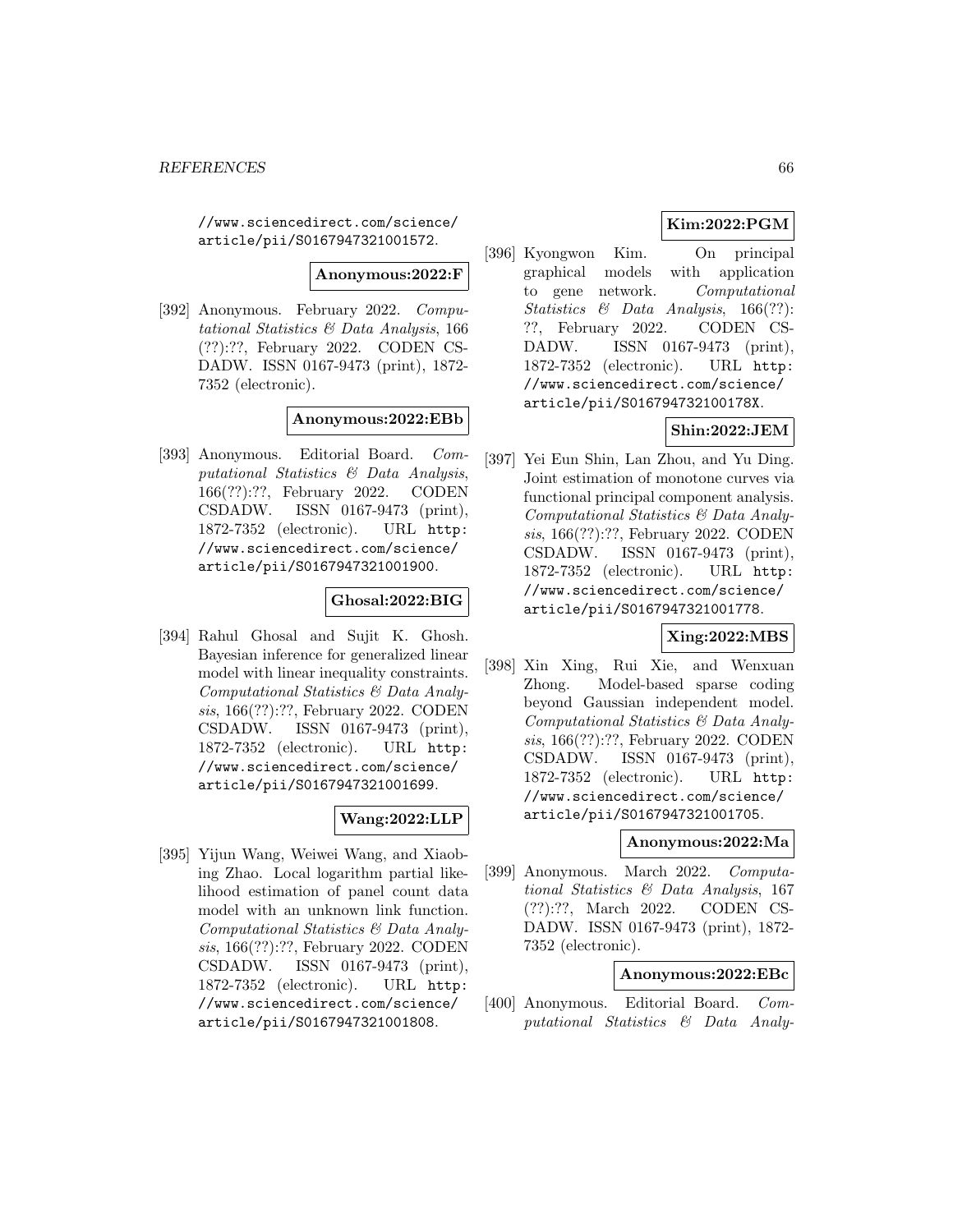sis, 167(??):??, March 2022. CODEN CSDADW. ISSN 0167-9473 (print), 1872-7352 (electronic). URL http: //www.sciencedirect.com/science/ article/pii/S0167947321002280.

## **Rugamer:2022:SIA**

[401] David Rügamer, Philipp F. M. Baumann, and Sonja Greven. Selective inference for additive and linear mixed models. Computational Statistics & Data Analysis, 167(??): ??, March 2022. CODEN CS-DADW. ISSN 0167-9473 (print), 1872-7352 (electronic). URL http: //www.sciencedirect.com/science/ article/pii/S0167947321001845.

## **Kruse:2022:MAL**

[402] René-Marcel Kruse, Alexander Silbersdorff, and Benjamin Säfken. Model averaging for linear mixed models via augmented Lagrangian. Computational Statistics & Data Analysis, 167 (??):??, March 2022. CODEN CS-DADW. ISSN 0167-9473 (print), 1872-7352 (electronic). URL http: //www.sciencedirect.com/science/ article/pii/S0167947321001857.

## **Nattino:2022:PAO**

[403] Giovanni Nattino, Chi Song, and Bo Lu. Polymatching algorithm in observational studies with multiple treatment groups. Computational Statistics & Data Analysis, 167 (??):??, March 2022. CODEN CS-DADW. ISSN 0167-9473 (print), 1872-7352 (electronic). URL http: //www.sciencedirect.com/science/ article/pii/S0167947321001985.

## **Ollier:2022:FSN**

[404] Edouard Ollier. Fast selection of nonlinear mixed effect models using penalized likelihood. Computational Statistics & Data Analysis, 167 (??):??, March 2022. CODEN CS-DADW. ISSN 0167-9473 (print), 1872-7352 (electronic). URL http: //www.sciencedirect.com/science/ article/pii/S0167947321002073.

# **Franke:2022:AQC**

[405] Jürgen Franke, Mario Hefter, André Herzwurm, Klaus Ritter, and Stefanie Schwaar. Adaptive quantile computation for Brownian bridge in change-point analysis. Computational Statistics & Data Analysis, 167 (??):??, March 2022. CODEN CS-DADW. ISSN 0167-9473 (print), 1872-7352 (electronic). URL http: //www.sciencedirect.com/science/ article/pii/S0167947321002097.

## **Smida:2022:WMW**

[406] Zaineb Smida, Lionel Cucala, Ali Gannoun, and Ghislain Durif. A Wilcoxon–Mann–Whitney spatial scan statistic for functional data. Computational Statistics & Data Analysis, 167(??):??, March 2022. CODEN CSDADW. ISSN 0167-9473 (print), 1872-7352 (electronic). URL http: //www.sciencedirect.com/science/ article/pii/S0167947321002127.

### **Heuchenne:2022:IMS**

[407] Cédric Heuchenne and Alexandre Jacquemain. Inference for monotone single-index conditional means: a Lorenz regression approach. Computational Statistics & Data Analysis, 167(??):??, March 2022. CODEN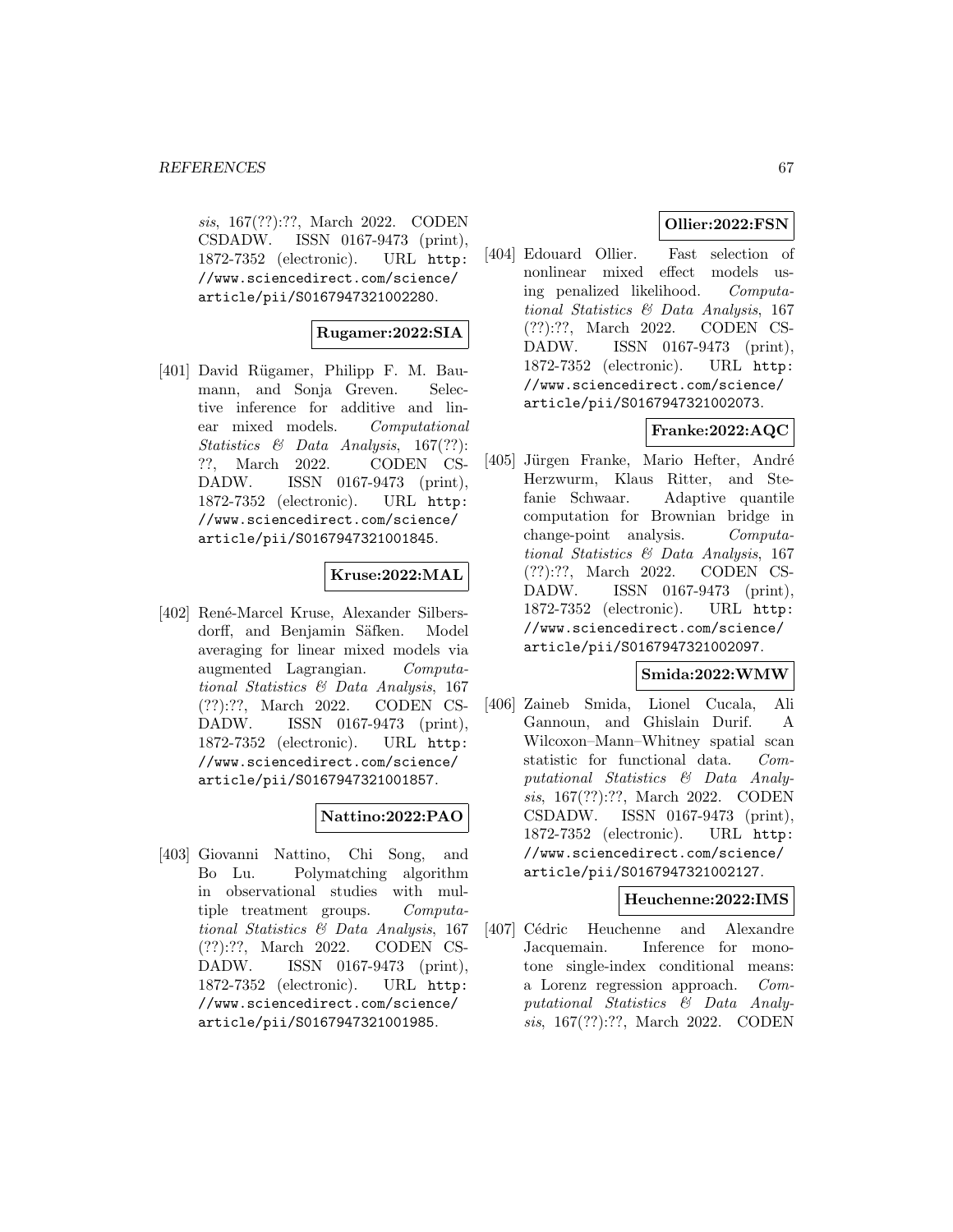CSDADW. ISSN 0167-9473 (print), 1872-7352 (electronic). URL http: //www.sciencedirect.com/science/ article/pii/S016794732100181X.

# **Zhou:2022:BBR**

[408] Haiming Zhou and Xianzheng Huang. Bayesian beta regression for bounded responses with unknown supports. Computational Statistics & Data Analysis, 167(??):??, March 2022. CODEN CSDADW. ISSN 0167-9473 (print), 1872-7352 (electronic). URL http: //www.sciencedirect.com/science/ article/pii/S0167947321001791.

## **Chen:2022:HBM**

[409] Jiaxun Chen, Athanasios C. Micheas, and Scott H. Holan. Hierarchical Bayesian modeling of spatio-temporal area-interaction processes. Computational Statistics & Data Analysis, 167(??):??, March 2022. CODEN CSDADW. ISSN 0167-9473 (print), 1872-7352 (electronic). URL http: //www.sciencedirect.com/science/ article/pii/S0167947321001833.

## **Xiao:2022:DRB**

[410] Zhen Xiao and Qi Zhang. Dimension reduction for block-missing data based on sparse sliced inverse regression. Computational Statistics & Data Analysis, 167(??):??, March 2022. CODEN CSDADW. ISSN 0167-9473 (print), 1872-7352 (electronic). URL http: //www.sciencedirect.com/science/ article/pii/S0167947321001821.

## **Wang:2022:OEE**

[411] Jiangyan Wang, Lijie Gu, and Lijian Yang. Oracle-efficient estimation for functional data error distribution with simultaneous confidence band. Computational Statistics & Data Analysis, 167(??):??, March 2022. CODEN CSDADW. ISSN 0167-9473 (print), 1872-7352 (electronic). URL http: //www.sciencedirect.com/science/ article/pii/S0167947321001973.

## **Conti:2022:EUP**

[412] Pier Luigi Conti, Fulvia Mecatti, and Federica Nicolussi. Efficient unequal probability resampling from finite populations. Computational Statistics & Data Analysis, 167(??): ??, March 2022. CODEN CS-DADW. ISSN 0167-9473 (print), 1872-7352 (electronic). URL http: //www.sciencedirect.com/science/ article/pii/S0167947321002000.

## **Boland:2022:SLT**

[413] Joanna Boland, Donatello Telesca, Catherine Sugar, Shafali Jeste, Cameron Goldbeck, and Damla Senturk. A study of longitudinal trends in timefrequency transformations of EEG data during a learning experiment. Computational Statistics & Data Analysis, 167(??):??, March 2022. CODEN CSDADW. ISSN 0167-9473 (print), 1872-7352 (electronic). URL http: //www.sciencedirect.com/science/ article/pii/S0167947321002012.

# **Yang:2022:MAH**

[414] Qi Yang, Haijin He, Bin Lu, and Xinyuan Song. Mixture additive hazards cure model with latent variables: Application to corporate default data. Computational Statistics & Data Analysis, 167(??):??, March 2022. CODEN CSDADW. ISSN 0167-9473 (print), 1872-7352 (electronic). URL http: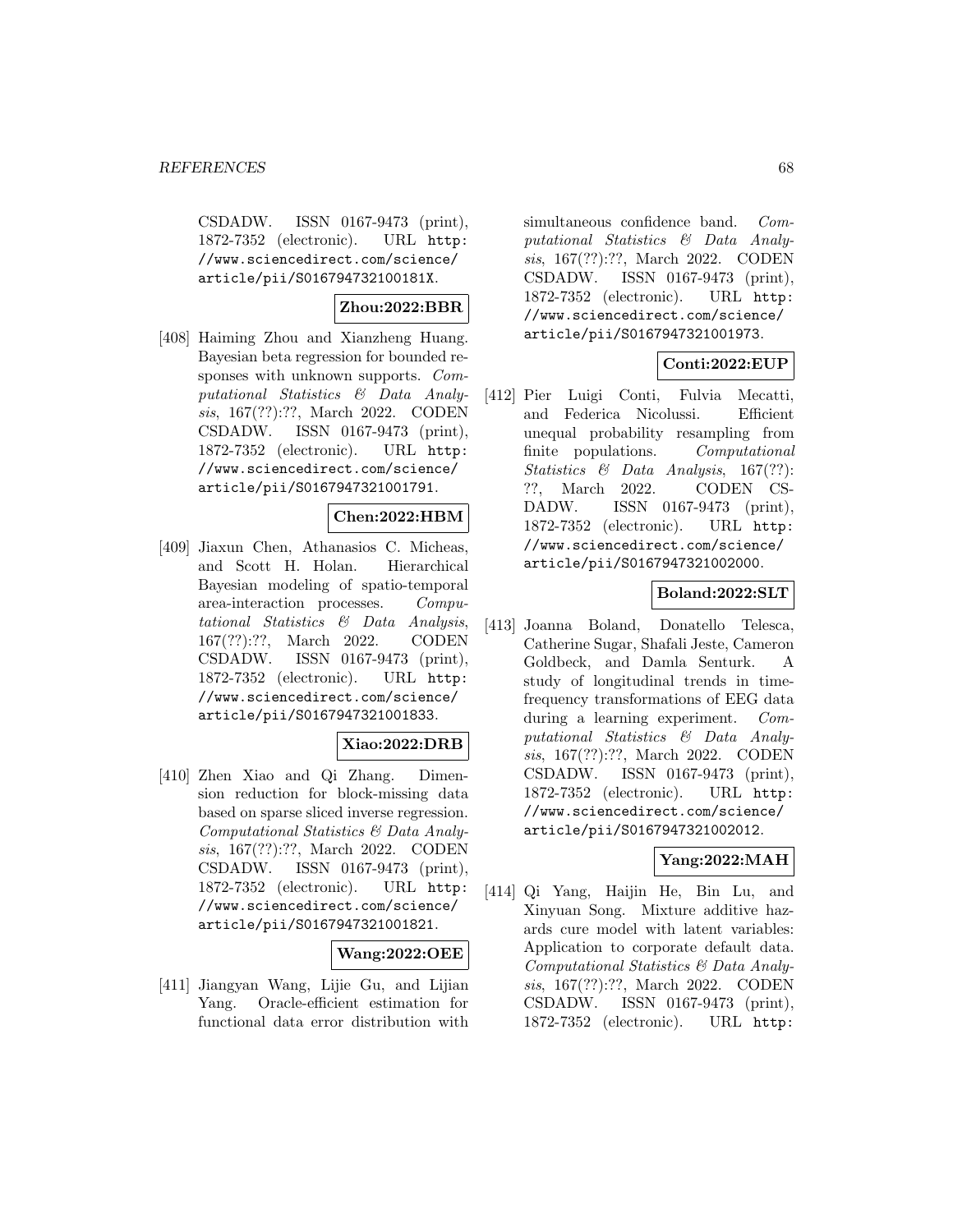//www.sciencedirect.com/science/ article/pii/S0167947321001997.

## **Pavithra:2022:PEC**

[415] Celeste R. Pavithra and T. G. Deepak. Parameter estimation and computation of the Fisher information matrix for functions of phase type random variables. Computational Statistics & Data Analysis, 167 (??):??, March 2022. CODEN CS-DADW. ISSN 0167-9473 (print), 1872-7352 (electronic). URL http: //www.sciencedirect.com/science/ article/pii/S0167947321001961.

# **Brunet-Saumard:2022:KBR**

[416] Camille Brunet-Saumard, Edouard Genetay, and Adrien Saumard. KbMOM: a robust Lloyd-type clustering algorithm based on bootstrap median-of-means. Computational Statistics & Data Analysis, 167 (??):??, March 2022. CODEN CS-DADW. ISSN 0167-9473 (print), 1872-7352 (electronic). URL http: //www.sciencedirect.com/science/ article/pii/S0167947321002048.

## **Liu:2022:PQC**

[417] Jicai Liu, Yuefeng Si, Yong Niu, and Riquan Zhang. Projection quantile correlation and its use in high-dimensional grouped variable screening. Computational Statistics & Data Analysis, 167(??):??, March 2022. CODEN CSDADW. ISSN 0167-9473 (print), 1872-7352 (electronic). URL http: //www.sciencedirect.com/science/ article/pii/S0167947321002036.

## **Wu:2022:UQH**

[418] Suofei Wu, Jan Hannig, and Thomas C. M. Lee. Uncertainty quantification for honest regression trees. Computational Statistics & Data Analysis, 167(??):??, March 2022. CODEN CSDADW. ISSN 0167-9473 (print), 1872-7352 (electronic). URL http: //www.sciencedirect.com/science/ article/pii/S0167947321002115.

# **Zhang:2022:GGF**

[419] Hong Zhang and Zheyang Wu. The general goodness-of-fit tests for correlated data. Computational Statistics  $\&$  Data Analysis, 167(??):??, March 2022. CODEN CSDADW. ISSN 0167-9473 (print), 1872-7352 (electronic). URL http://www. sciencedirect.com/science/article/ pii/S0167947321002139.

### **Samaddar:2022:GCF**

[420] Arunava Samaddar, Brooke S. Jackson, Christopher J. Helms, Nicole A. Lazar, Jennifer E. McDowell, and Cheolwoo Park. A group comparison in fMRI data using a semiparametric model under shape invariance. Computational Statistics & Data Analysis, 167(??):??, March 2022. CODEN CSDADW. ISSN 0167-9473 (print), 1872-7352 (electronic). URL http: //www.sciencedirect.com/science/ article/pii/S016794732100195X.

#### **Anonymous:2022:Aa**

[421] Anonymous. April 2022. Computational Statistics & Data Analysis, 168 (??):??, April 2022. CODEN CSDADW. ISSN 0167-9473 (print), 1872-7352 (electronic).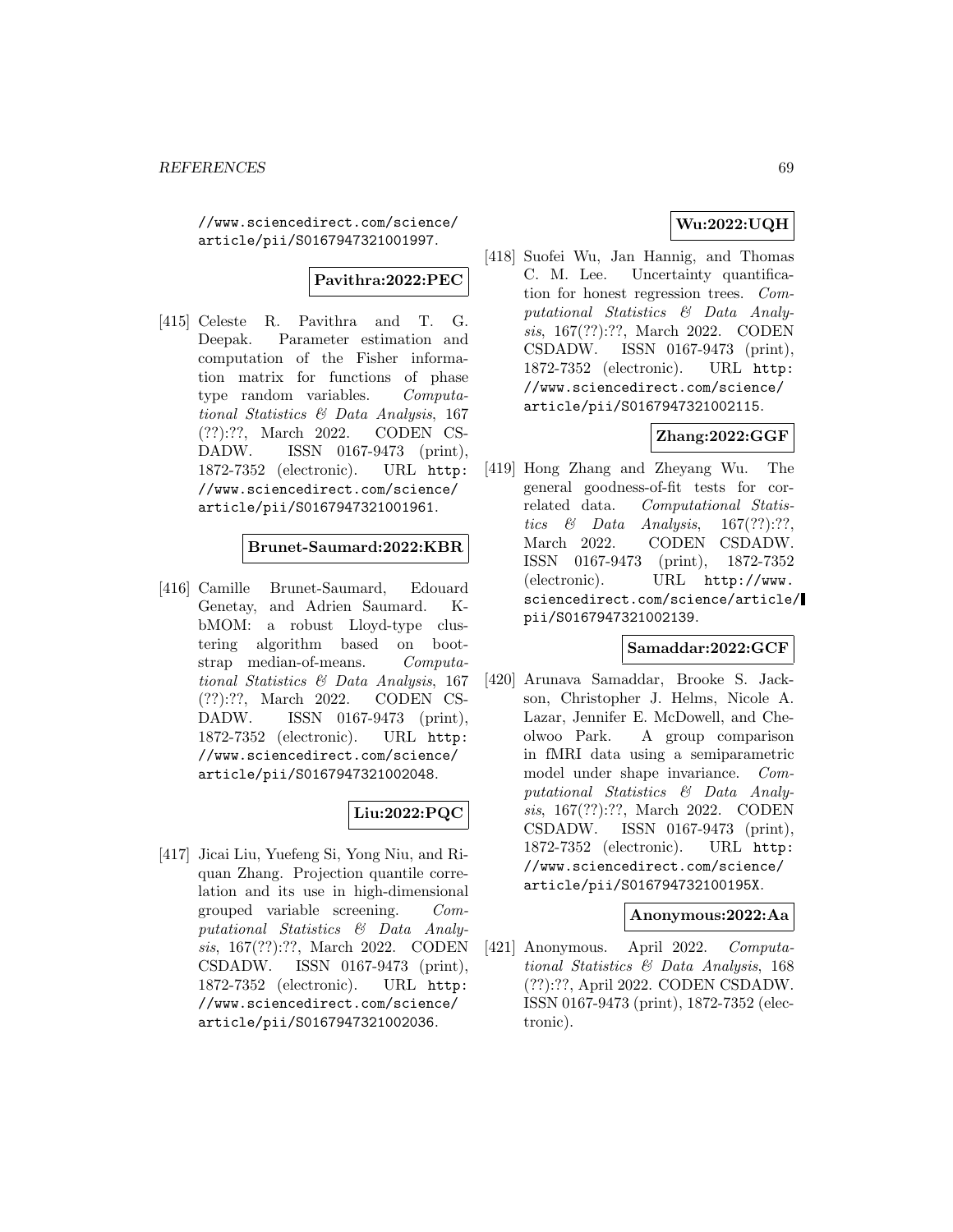#### **Anonymous:2022:EBd**

[422] Anonymous. Editorial Board. Computational Statistics & Data Analysis, 168(??):??, April 2022. CODEN CSDADW. ISSN 0167-9473 (print), 1872-7352 (electronic). URL http: //www.sciencedirect.com/science/ article/pii/S016794732200007X.

#### **Wiemann:2022:CSS**

[423] Paul F. V. Wiemann, Nadja Klein, and Thomas Kneib. Correcting for sample selection bias in Bayesian distributional regression models. Computational Statistics & Data Analysis, 168(??):??, April 2022. CODEN CSDADW. ISSN 0167-9473 (print), 1872-7352 (electronic). URL http: //www.sciencedirect.com/science/ article/pii/S0167947321002164.

## **Rios:2022:AOO**

[424] Nicholas Rios, Peter Winker, and Dennis K. J. Lin. TA algorithms for Doptimal OofA Mixture designs. Computational Statistics & Data Analysis, 168(??):??, April 2022. CODEN CSDADW. ISSN 0167-9473 (print), 1872-7352 (electronic). URL http: //www.sciencedirect.com/science/ article/pii/S0167947321002450.

#### **Battauz:2022:LBB**

[425] Michela Battauz and Paolo Vidoni. A likelihood-based boosting algorithm for factor analysis models with binary data. Computational Statistics & Data Analysis, 168(??):??, April 2022. CODEN CSDADW. ISSN 0167-9473 (print), 1872-7352 (electronic). URL http: //www.sciencedirect.com/science/ article/pii/S0167947321002462.

#### **Coube-Sisqueille:2022:IPM**

[426] Sébastien Coube-Sisqueille and Benoît Liquet. Improving performances of MCMC for Nearest Neighbor Gaussian Process models with full data augmentation. Computational Statistics & Data Analysis, 168(??): ??, April 2022. CODEN CS-DADW. ISSN 0167-9473 (print), 1872-7352 (electronic). URL http: //www.sciencedirect.com/science/ article/pii/S0167947321002024.

## **Weng:2022:FTS**

[427] Jiaying Weng. Fourier transform sparse inverse regression estimators for sufficient variable selection. Computational Statistics & Data Analysis, 168 (??):??, April 2022. CODEN CS-DADW. ISSN 0167-9473 (print), 1872-7352 (electronic). URL http: //www.sciencedirect.com/science/ article/pii/S0167947321002140.

#### **Luo:2022:CGE**

[428] Renwen Luo and Jianxin Pan. Conditional generalized estimating equations of mean-variance-correlation for clustered data. Computational Statistics & Data Analysis,  $168(??):??,$ April 2022. CODEN CSDADW. ISSN 0167-9473 (print), 1872-7352 (electronic). URL http://www. sciencedirect.com/science/article/ pii/S0167947321002206.

## **Zhang:2022:NNR**

[429] Jin-Ting Zhang and Tianming Zhu. A new normal reference test for linear hypothesis testing in high-dimensional heteroscedastic one-way MANOVA. Computational Statistics & Data Analysis, 168(??):??, April 2022. CODEN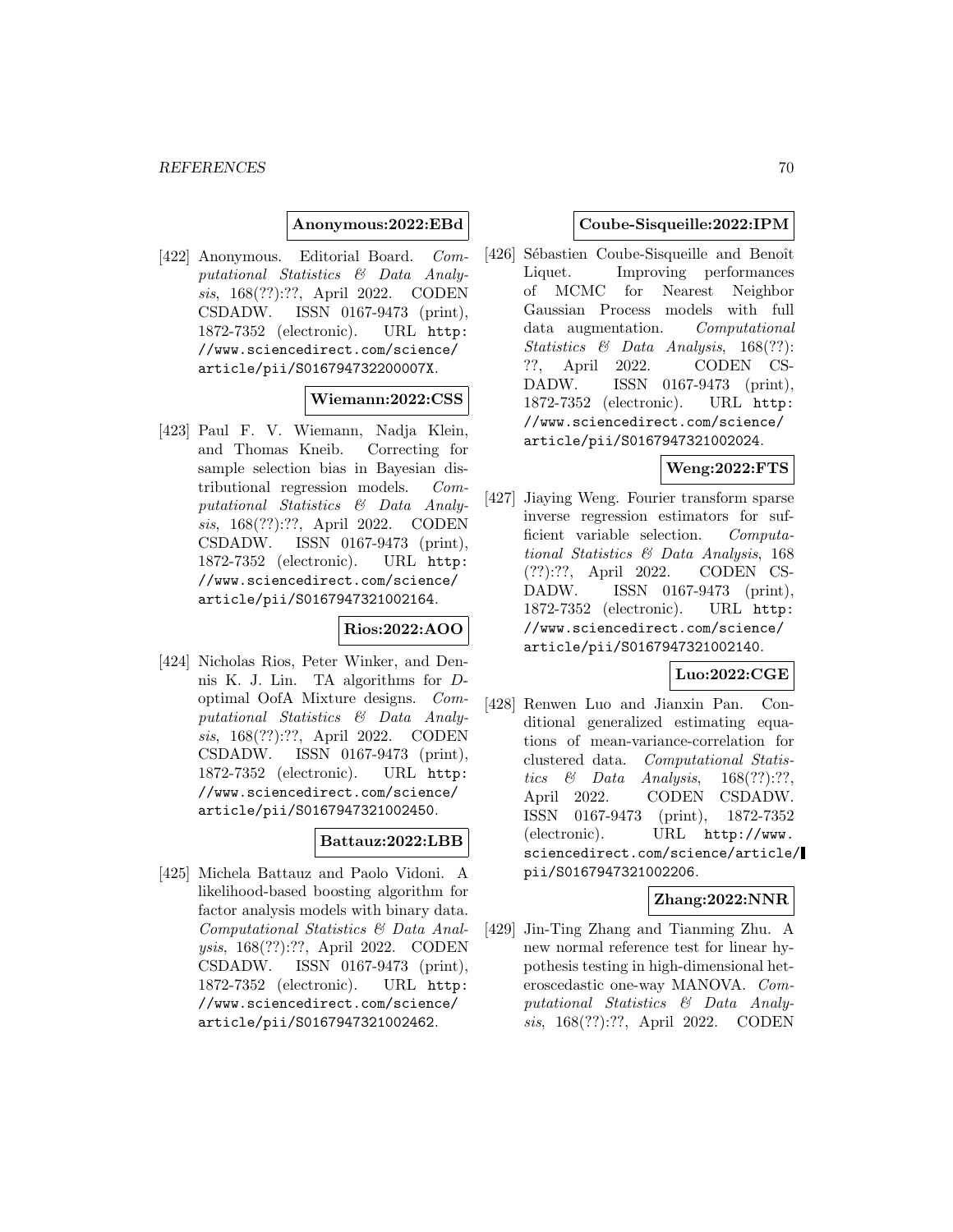CSDADW. ISSN 0167-9473 (print), 1872-7352 (electronic). URL http: //www.sciencedirect.com/science/ article/pii/S016794732100219X.

## **Weiss:2022:NPA**

[430] Christian H. Weiß, Manuel Ruiz Marín, Karsten Keller, and Mariano Matilla-García. Non-parametric analysis of serial dependence in time series using ordinal patterns. Computational Statistics & Data Analysis, 168(??):??, April 2022. CODEN CSDADW. ISSN 0167-9473 (print), 1872-7352 (electronic). URL http: //www.sciencedirect.com/science/ article/pii/S0167947321002152.

## **Golovkine:2022:CMF**

[431] Steven Golovkine, Nicolas Klutchnikoff, and Valentin Patilea. Clustering multivariate functional data using unsupervised binary trees. Computational Statistics & Data Analysis, 168(??):??, April 2022. CODEN CSDADW. ISSN 0167-9473 (print), 1872-7352 (electronic). URL http: //www.sciencedirect.com/science/ article/pii/S0167947321002103.

## **Liu:2022:CMC**

[432] Jie Liu and Huilin Ge. Collaboration mechanisms and community detection of statisticians based on ERGMs and k NN-walktrap. Computational Statistics & Data Analysis, 168(??):??, April 2022. CODEN CSDADW. ISSN 0167-9473 (print), 1872-7352 (electronic). URL http: //www.sciencedirect.com/science/ article/pii/S0167947321002061.

## **Su:2022:CPS**

[433] Miaomiao Su and Qihua Wang. A convex programming solution based debiased estimator for quantile with missing response and high-dimensional covariables. Computational Statistics  $\&$  Data Analysis, 168(??):??, April 2022. CODEN CSDADW. ISSN 0167-9473 (print), 1872-7352 (electronic). URL http://www. sciencedirect.com/science/article/ pii/S016794732100205X.

## **Deng:2022:SSB**

[434] Jianqiu Deng, Xiaojie Yang, and Qihua Wang. Surrogate space based dimension reduction for nonignorable nonresponse. Computational Statistics & Data Analysis, 168(??):??, April 2022. CODEN CSDADW. ISSN 0167-9473 (print), 1872-7352 (electronic). URL http: //www.sciencedirect.com/science/ article/pii/S0167947321002085.

## **Ahfock:2022:SFM**

[435] Daniel Ahfock, Saumyadipta Pyne, and Geoffrey J. McLachlan. Statistical file-matching of non-Gaussian data: a game theoretic approach. Computational Statistics & Data Analysis, 168(??):??, April 2022. CODEN CSDADW. ISSN 0167-9473 (print), 1872-7352 (electronic). URL http: //www.sciencedirect.com/science/ article/pii/S0167947321002218.

## **Wang:2022:SHD**

[436] Yue Wang, Yan Zhou, Rui Li, and Heng Lian. Sparse high-dimensional semi-nonparametric quantile regression in a reproducing kernel Hilbert space. Computational Statistics & Data Analysis, 168(??):??, April 2022. CODEN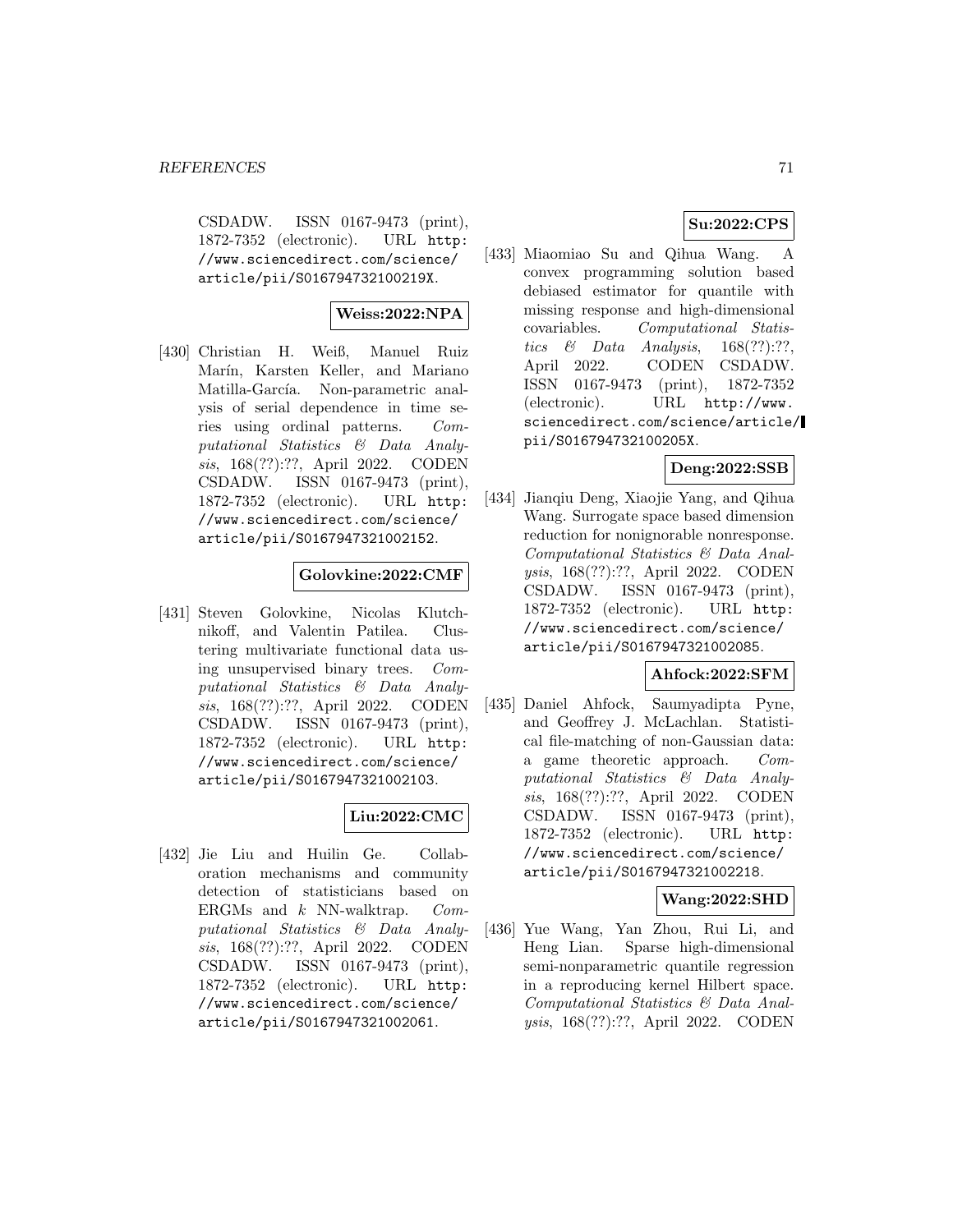CSDADW. ISSN 0167-9473 (print), 1872-7352 (electronic). URL http: //www.sciencedirect.com/science/ article/pii/S016794732100222X.

## **Wei:2022:DRE**

[437] Kecheng Wei, Guoyou Qin, Jiajia Zhang, and Xuemei Sui. Doubly robust estimation in causal inference with missing outcomes: With an application to the Aerobics Center Longitudinal Study. Computational Statistics & Data Analysis, 168(??):??, April 2022. CODEN CSDADW. ISSN 0167-9473 (print), 1872-7352 (electronic). URL http: //www.sciencedirect.com/science/ article/pii/S0167947321002334.

## **Kapla:2022:FSD**

[438] Daniel Kapla, Lukas Fertl, and Efstathia Bura. Fusing sufficient dimension reduction with neural networks. Computational Statistics & Data Analysis, 168(??):??, April 2022. CODEN CSDADW. ISSN 0167-9473 (print), 1872-7352 (electronic). URL http: //www.sciencedirect.com/science/ article/pii/S0167947321002243.

## **Ning:2022:CIT**

[439] Jing Ning, Daewoo Pak, Hong Zhu, and Jing Qin. Conditional independence test of failure and truncation times: Essential tool for method selection. Computational Statistics & Data Analysis, 168(??):??, April 2022. CODEN CSDADW. ISSN 0167-9473 (print), 1872-7352 (electronic). URL http: //www.sciencedirect.com/science/ article/pii/S016794732100236X.

# **Villa:2022:OBF**

[440] Cristiano Villa and Stephen G. Walker. An objective Bayes factor with improper priors. Computational Statistics  $\&$  Data Analysis, 168(??):??, April 2022. CODEN CSDADW. ISSN 0167-9473 (print), 1872-7352 (electronic). URL http://www. sciencedirect.com/science/article/ pii/S0167947321002383.

# **Agarwal:2022:FQC**

[441] Gaurav Agarwal, Wei Tu, Ying Sun, and Linglong Kong. Flexible quantile contour estimation for multivariate functional data: Beyond convexity. Computational Statistics & Data Analysis, 168(??):??, April 2022. CODEN CSDADW. ISSN 0167-9473 (print), 1872-7352 (electronic). URL http: //www.sciencedirect.com/science/ article/pii/S0167947321002346.

## **Ameijeiras-Alonso:2022:FTP**

[442] Jose Ameijeiras-Alonso, Irène Gijbels, and Anneleen Verhasselt. On a family of two-piece circular distributions. Computational Statistics & Data Analysis, 168(??):??, April 2022. CODEN CSDADW. ISSN 0167-9473 (print), 1872-7352 (electronic). URL http: //www.sciencedirect.com/science/ article/pii/S0167947321002371.

## **Szarek:2022:STA**

[443] Dawid Szarek, Katarzyna Maraj-Zygmat, Grzegorz Sikora, Diego Krapf, and Agnieszka Wyłomańska. Statistical test for anomalous diffusion based on empirical anomaly measure for Gaussian processes. Computational Statistics & Data Analysis, 168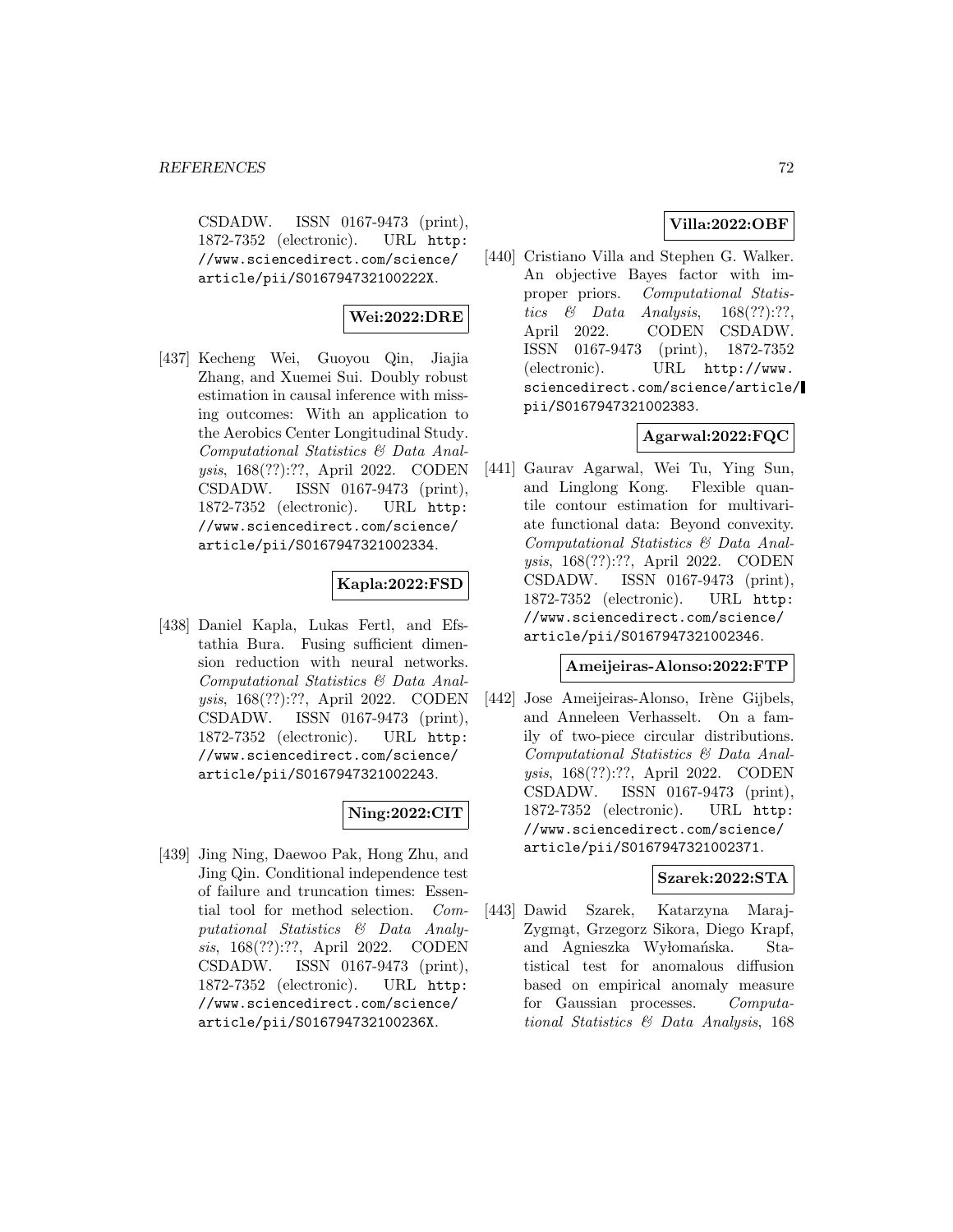(??):??, April 2022. CODEN CS-DADW. ISSN 0167-9473 (print), 1872-7352 (electronic). URL http: //www.sciencedirect.com/science/ article/pii/S0167947321002358.

**Kirkby:2022:MLE**

[444] J. L. Kirkby, Dang H. Nguyen, Duy Nguyen, and Nhu N. Nguyen. Maximum likelihood estimation of diffusions by continuous time Markov chain. Computational Statistics & Data Analysis, 168(??):??, April 2022. CODEN CSDADW. ISSN 0167-9473 (print), 1872-7352 (electronic). URL http: //www.sciencedirect.com/science/ article/pii/S0167947321002425.

# **Zhu:2022:CIP**

[445] Ke Zhu and Hanzhong Liu. Confidence intervals for parameters in high-dimensional sparse vector autoregression. Computational Statistics & Data Analysis,  $168(??):??,$ April 2022. CODEN CSDADW. ISSN 0167-9473 (print), 1872-7352 (electronic). URL http://www. sciencedirect.com/science/article/ $[450]$ pii/S0167947321002176.

### **Anonymous:2022:Mb**

[446] Anonymous. May 2022. Computational Statistics & Data Analysis, 169 (??):??, May 2022. CODEN CSDADW. ISSN 0167-9473 (print), 1872-7352 (electronic).

## **Anonymous:2022:EBe**

[447] Anonymous. Editorial Board. Computational Statistics & Data Analysis, 169(??):??, May 2022. CODEN CSDADW. ISSN 0167-9473 (print), 1872-7352 (electronic). URL http: //www.sciencedirect.com/science/ article/pii/S0167947322000238.

# **Lai:2022:VBI**

[448] Wei-Ting Lai, Ray-Bing Chen, Ying Chen, and Thorsten Koch. Variational Bayesian inference for network autoregression models. Computational Statistics & Data Analysis, 169(??):??, May 2022. CODEN CSDADW. ISSN 0167-9473 (print), 1872-7352 (electronic). URL http: //www.sciencedirect.com/science/ article/pii/S0167947321002401.

## **Thompson:2022:RSS**

[449] Ryan Thompson. Robust subset selection. Computational Statistics  $\&$  Data Analysis, 169(??):??, May 2022. CODEN CSDADW. ISSN 0167-9473 (print), 1872-7352 (electronic). URL http://www. sciencedirect.com/science/article/ pii/S0167947321002498.

## **Hamel:2022:CQS**

Andreas H. Hamel and Daniel Kostner. Computation of quantile sets for bivariate ordered data. Computational Statistics & Data Analysis, 169(??):??, May 2022. CODEN CSDADW. ISSN 0167-9473 (print), 1872-7352 (electronic). URL http: //www.sciencedirect.com/science/ article/pii/S0167947322000020.

## **DeGooijer:2022:KBH**

[451] Jan G. De Gooijer, Gustav Eje Henter, and Ao Yuan. Kernel-based hidden Markov conditional densities. Computational Statistics & Data Analysis, 169(??):??, May 2022. CODEN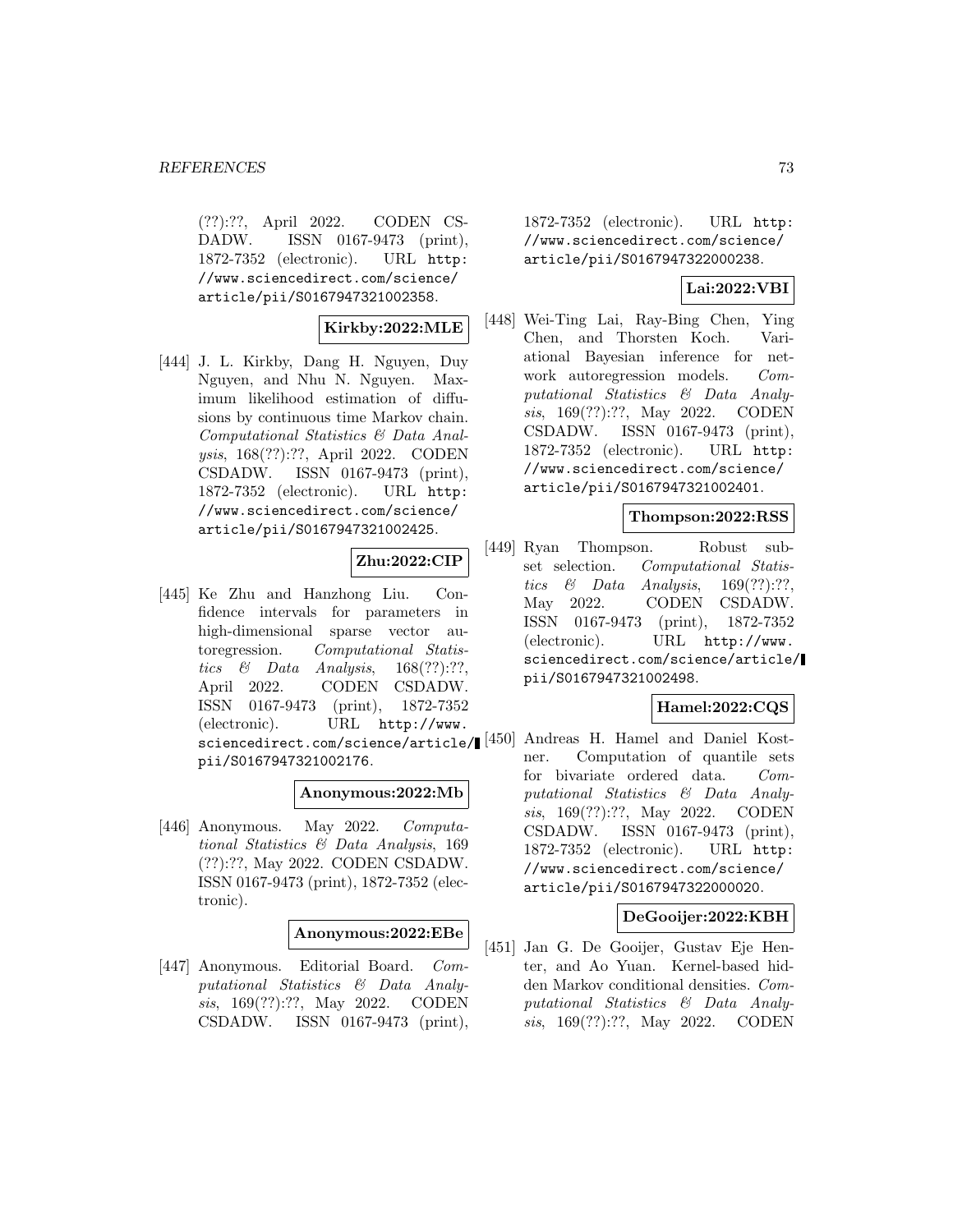CSDADW. ISSN 0167-9473 (print), 1872-7352 (electronic). URL http: //www.sciencedirect.com/science/ article/pii/S0167947322000111.

# **Bigot:2022:LRM**

[452] Jérémie Bigot and Charles Deledalle. Low-rank matrix denoising for count data using unbiased Kullback–Leibler risk estimation. Computational Statistics  $\&$  Data Analysis, 169(??):??, May 2022. CODEN CSDADW. ISSN 0167-9473 (print), 1872-7352 (electronic). URL http://www. sciencedirect.com/science/article/ pii/S0167947322000032.

## **Gamiz:2022:MLS**

[453] María Luz Gámiz, Enno Mammen, María Dolores Martínez-Miranda, and Jens Perch Nielsen. Missing link survival analysis with applications to available pandemic data. Computational Statistics & Data Analysis, 169 (??):??, May 2022. CODEN CS-DADW. ISSN 0167-9473 (print), 1872-7352 (electronic). URL http: //www.sciencedirect.com/science/ article/pii/S0167947321002395.

# **Zhao:2022:ESV**

[454] Yan-Yong Zhao, Jin-Guan Lin, Jian-Qiang Zhao, and Zhang-Xiao Miao. Estimation of semi-varying coefficient models for longitudinal data with irregular error structure. Computational Statistics & Data Analysis, 169 (??):??, May 2022. CODEN CS-DADW. ISSN 0167-9473 (print), 1872-7352 (electronic). URL http: //www.sciencedirect.com/science/ article/pii/S0167947321002231.

# **Nibbering:2022:MPL**

[455] Didier Nibbering and Trevor J. Hastie. Multiclass-penalized logistic regression. Computational Statistics & Data Analysis, 169(??):??, May 2022. CODEN CSDADW. ISSN 0167-9473 (print), 1872-7352 (electronic). URL http: //www.sciencedirect.com/science/ article/pii/S0167947321002486.

# **Yang:2022:MSS**

[456] Kai Yang, Xinyang Yu, Qingqing Zhang, and Xiaogang Dong. On MCMC sampling in self-exciting integer-valued threshold time series models. Computational Statistics & Data Analysis, 169(??):??, May 2022. CODEN CSDADW. ISSN 0167-9473 (print), 1872-7352 (electronic). URL http: //www.sciencedirect.com/science/ article/pii/S0167947321002449.

# **Kim:2022:STS**

[457] Seongho Kim and Weng Kee Wong. Spatial two-stage designs for phase II clinical trials. Computational Statistics & Data Analysis, 169 (??):??, May 2022. CODEN CS-DADW. ISSN 0167-9473 (print), 1872-7352 (electronic). URL http: //www.sciencedirect.com/science/ article/pii/S0167947321002541.

# **Luo:2022:DAH**

[458] Jiyu Luo, Qiang Sun, and Wen-Xin Zhou. Distributed adaptive Huber regression. Computational Statistics & Data Analysis, 169 (??):??, May 2022. CODEN CS-DADW. ISSN 0167-9473 (print), 1872-7352 (electronic). URL http: //www.sciencedirect.com/science/ article/pii/S016794732100253X.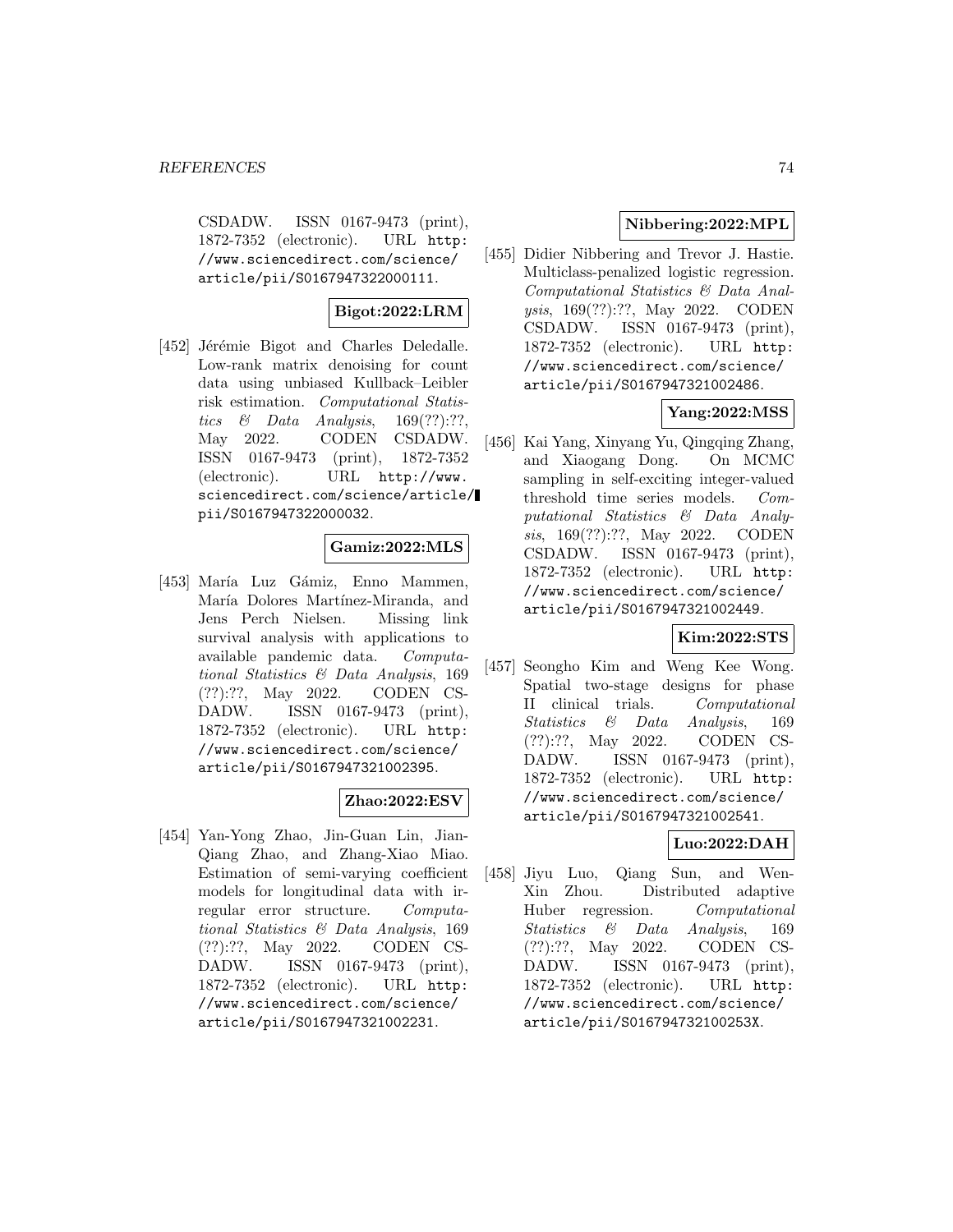## **Liu:2022:SIH**

[459] Yang Liu, Wei Sun, Li Hsu, and Qianchuan He. Statistical inference for high-dimensional pathway analysis with multiple responses. Computational Statistics & Data Analysis, 169(??):??, May 2022. CODEN CSDADW. ISSN 0167-9473 (print), 1872-7352 (electronic). URL http: //www.sciencedirect.com/science/ article/pii/S0167947321002528.

# **Zhu:2022:TIC**

[460] Qiansheng Zhu and Joseph B. Lang. Test-inversion confidence intervals for estimands in contingency tables subject to equality constraints. Computational Statistics & Data Analysis, 169(??):??, May 2022. CODEN CSDADW. ISSN 0167-9473 (print), 1872-7352 (electronic). URL http: //www.sciencedirect.com/science/ article/pii/S0167947321002474.

## **Sosa:2022:LSM**

[461] Juan Sosa and Brenda Betancourt. A latent space model for multilayer network data. Computational Statistics & Data Analysis, 169 (??):??, May 2022. CODEN CS-DADW. ISSN 0167-9473 (print), 1872-7352 (electronic). URL http: //www.sciencedirect.com/science/ article/pii/S0167947322000123.

## **Grazian:2022:ABC**

[462] Clara Grazian, Luciana Dalla Valle, and Brunero Liseo. Approximate Bayesian conditional copulas. Computational Statistics & Data Analysis, 169(??):??, May 2022. CODEN CSDADW. ISSN 0167-9473 (print),

1872-7352 (electronic). URL http: //www.sciencedirect.com/science/ article/pii/S0167947321002516.

## **Liu:2022:TEF**

[463] Xi Liu, Afshin A. Divani, and Alexander Petersen. Truncated estimation in functional generalized linear regression models. Computational Statistics & Data Analysis, 169 (??):??, May 2022. CODEN CS-DADW. ISSN 0167-9473 (print), 1872-7352 (electronic). URL http: //www.sciencedirect.com/science/ article/pii/S0167947322000019.

#### **Anonymous:2022:Jcb**

[464] Anonymous. June 2022. Computational Statistics & Data Analysis, 170 (??):??, June 2022. CODEN CSDADW. ISSN 0167-9473 (print), 1872-7352 (electronic).

#### **Anonymous:2022:EBf**

[465] Anonymous. Editorial Board. Computational Statistics & Data Analysis, 170(??):??, June 2022. CODEN CSDADW. ISSN 0167-9473 (print), 1872-7352 (electronic). URL http: //www.sciencedirect.com/science/ article/pii/S0167947322000457.

## **Cheng:2022:RHD**

[466] Chao Cheng, Xingdong Feng, Jian Huang, Yuling Jiao, and Shuang Zhang.  $\ell_0$ -regularized high-dimensional accelerated failure time model. Computational Statistics & Data Analysis, 170(??):??, June 2022. CODEN CSDADW. ISSN 0167-9473 (print), 1872-7352 (electronic). URL http: //www.sciencedirect.com/science/ article/pii/S016794732200010X.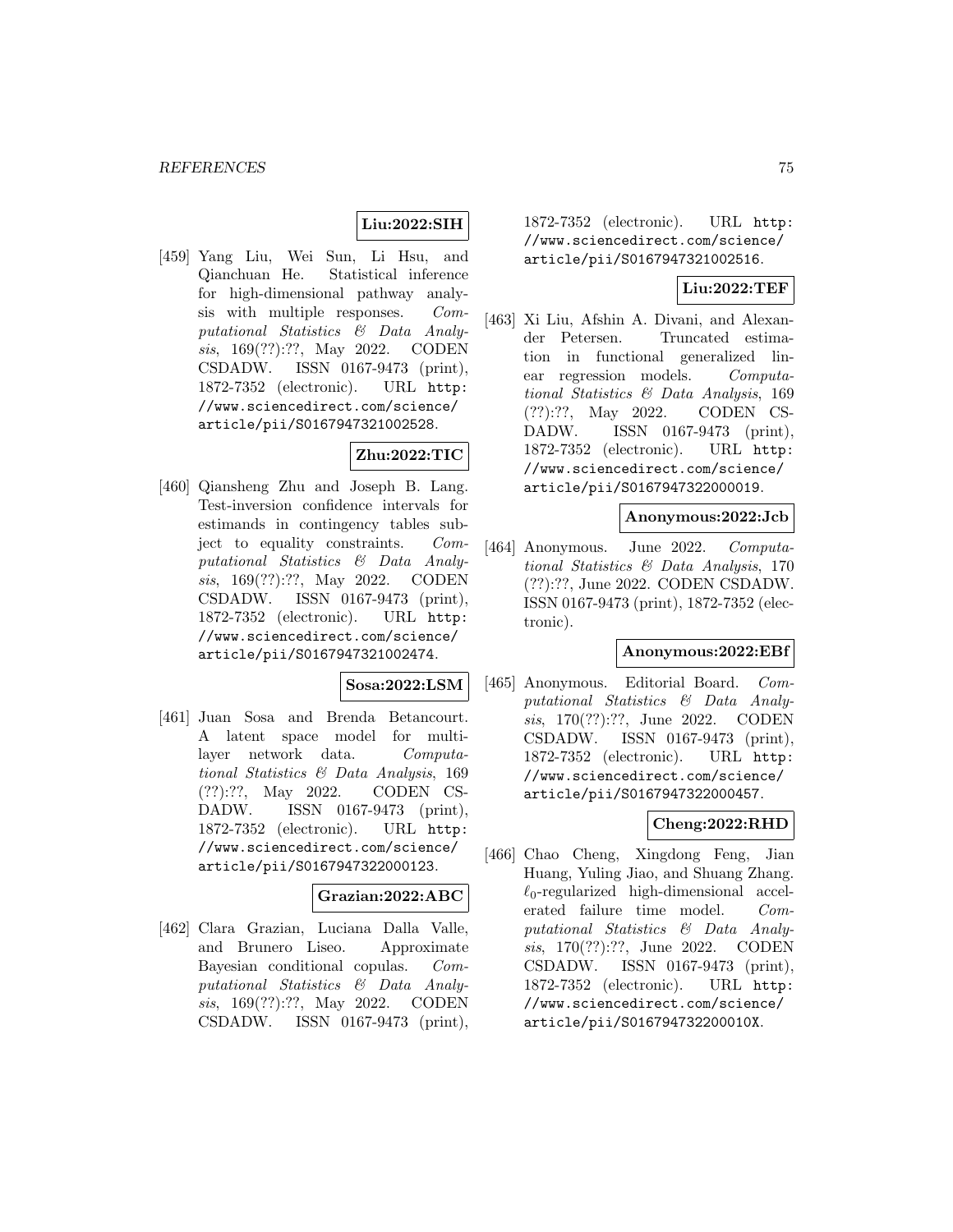## **Murray:2022:FAE**

[467] James Murray and Pete Philipson. A fast approximate EM algorithm for joint models of survival and multivariate longitudinal data. Computational Statistics & Data Analysis, 170 (??):??, June 2022. CODEN CS-DADW. ISSN 0167-9473 (print), 1872-7352 (electronic). URL http: //www.sciencedirect.com/science/ article/pii/S0167947322000184.

## **Hediger:2022:URF**

[468] Simon Hediger, Loris Michel, and Jeffrey Näf. On the use of random forest for two-sample testing. Computational Statistics & Data Analysis, 170(??):??, June 2022. CODEN CSDADW. ISSN 0167-9473 (print), 1872-7352 (electronic). URL http: //www.sciencedirect.com/science/ article/pii/S0167947322000159.

## **Mao:2022:NFS**

[469] Xiaojun Mao, Liuhua Peng, and Zhonglei Wang. Nonparametric feature selection by random forests and deep neural networks. Computational Statistics & Data Analysis, 170 (??):??, June 2022. CODEN CS-DADW. ISSN 0167-9473 (print), 1872-7352 (electronic). URL http: //www.sciencedirect.com/science/ article/pii/S0167947322000160.

## **Corsini:2022:DOM**

[470] Noemi Corsini and Cinzia Viroli. Dealing with overdispersion in multivariate count data. Computational Statistics & Data Analysis, 170 (??):??, June 2022. CODEN CS-DADW. ISSN 0167-9473 (print), 1872-7352 (electronic). URL http: //www.sciencedirect.com/science/ article/pii/S0167947322000275.

## **Rhee:2022:RMM**

[471] Anbin Rhee, Min-Sun Kwak, and Keunbaik Lee. Robust modeling of multivariate longitudinal data using modified Cholesky and hypersphere decompositions. Computational Statistics & Data Analysis, 170 (??):??, June 2022. CODEN CS-DADW. ISSN 0167-9473 (print), 1872-7352 (electronic). URL http: //www.sciencedirect.com/science/ article/pii/S0167947322000196.

## **Shi:2022:CSM**

[472] Xuesheng Shi, Colin Gallagher, Robert Lund, and Rebecca Killick. A comparison of single and multiple changepoint techniques for time series data. Computational Statistics & Data Analysis, 170(??):??, June 2022. CODEN CSDADW. ISSN 0167-9473 (print), 1872-7352 (electronic). URL http: //www.sciencedirect.com/science/ article/pii/S0167947322000135.

## **Santos-Fernandez:2022:BST**

[473] Edgar Santos-Fernandez, Jay M. Ver Hoef, Erin E. Peterson, James Mc-Gree, Daniel J. Isaak, and Kerrie Mengersen. Bayesian spatio-temporal models for stream networks. Computational Statistics & Data Analysis, 170(??):??, June 2022. CODEN CSDADW. ISSN 0167-9473 (print), 1872-7352 (electronic). URL http: //www.sciencedirect.com/science/ article/pii/S0167947322000263.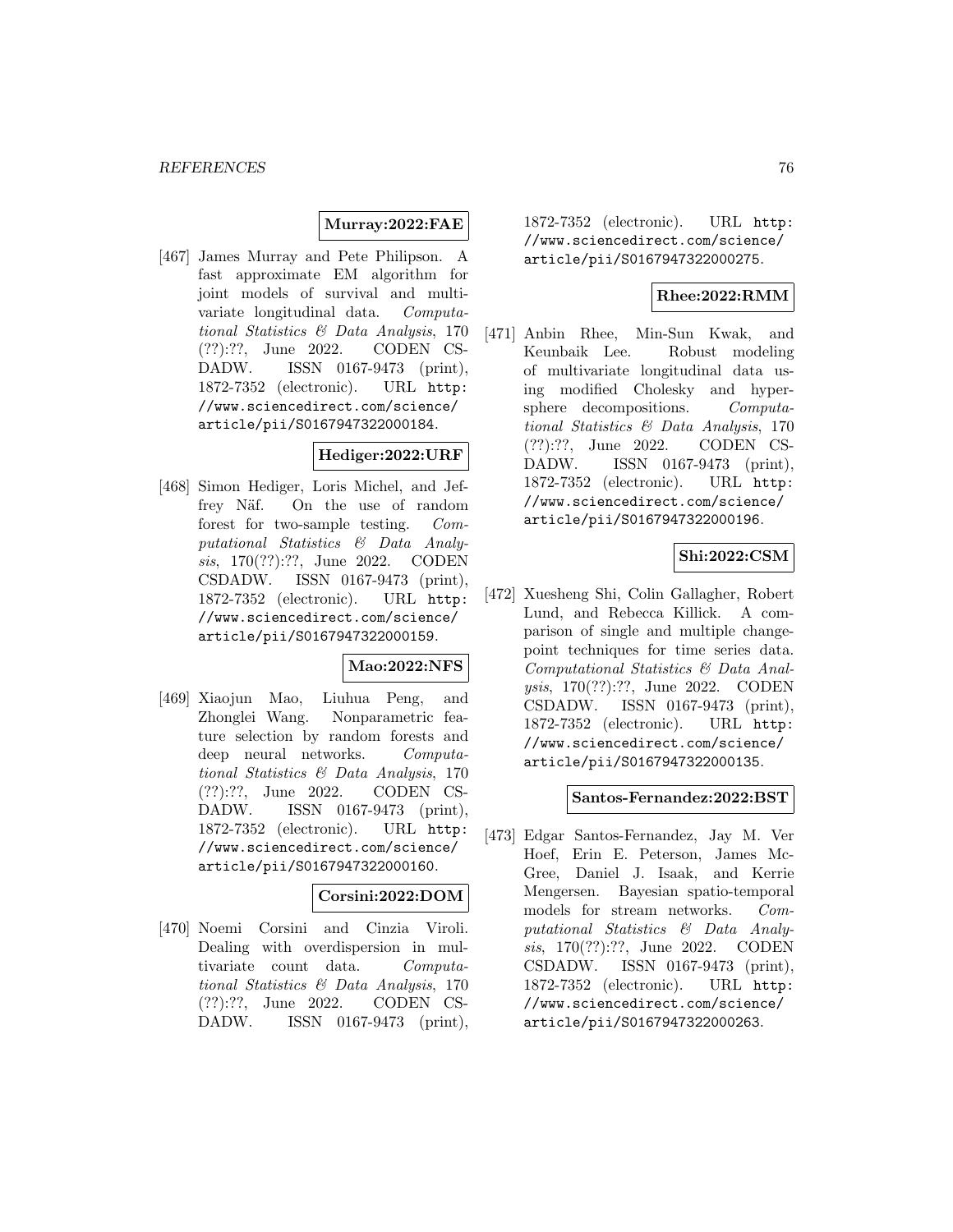### **Anonymous:2022:J**

[474] Anonymous. July 2022. Computational Statistics & Data Analysis, 171 (??):??, July 2022. CODEN CSDADW. ISSN 0167-9473 (print), 1872-7352 (electronic).

### **Anonymous:2022:EBg**

[475] Anonymous. Editorial Board. Computational Statistics & Data Analysis, 171(??):??, July 2022. CODEN CSDADW. ISSN 0167-9473 (print), 1872-7352 (electronic). URL http: //www.sciencedirect.com/science/ article/pii/S0167947322000688.

### **Lai:2022:CSO**

[476] Jianfa Lai, Lin-Chen Weng, Xiaoling Peng, and Kai-Tai Fang. Construction of symmetric orthogonal designs with deep Q-network and orthogonal complementary design. Computational Statistics & Data Analysis, 171(??):??, July 2022. CODEN CSDADW. ISSN 0167-9473 (print), 1872-7352 (electronic). URL http: //www.sciencedirect.com/science/ article/pii/S0167947322000287.

## **Rosa:2022:CMV**

[477] Samuel Rosa and Radoslav Harman. Computing minimum-volume enclosing ellipsoids for large datasets. Computational Statistics & Data Analysis, 171(??):??, July 2022. CODEN CSDADW. ISSN 0167-9473 (print), 1872-7352 (electronic). URL http: //www.sciencedirect.com/science/ article/pii/S0167947322000329.

## **You:2022:PEM**

[478] Kisung You and Changhee Suh. Parameter estimation and model-based clustering with spherical normal distribution on the unit hypersphere. Computational Statistics & Data Analysis, 171(??):??, July 2022. CODEN CSDADW. ISSN 0167-9473 (print), 1872-7352 (electronic). URL http: //www.sciencedirect.com/science/ article/pii/S0167947322000378.

## **Marino:2022:HML**

[479] Maria Francesca Marino and Silvia Pandolfi. Hybrid maximum likelihood inference for stochastic block models. Computational Statistics & Data Analysis, 171(??):??, July 2022. CODEN CSDADW. ISSN 0167-9473 (print), 1872-7352 (electronic). URL http: //www.sciencedirect.com/science/ article/pii/S0167947322000299.

## **Palm:2022:DRA**

[480] Bruna G. Palm, Fábio M. Bayer, and Renato J. Cintra. 2-D Rayleigh autoregressive moving average model for SAR image modeling. Computational Statistics & Data Analysis, 171(??):??, July 2022. CODEN CS-DADW. ISSN 0167-9473 (print), 1872-7352 (electronic). URL http: //www.sciencedirect.com/science/ article/pii/S0167947322000330.

## **Diani:2022:MCW**

[481] Cecilia Diani, Giuliano Galimberti, and Gabriele Soffritti. Multivariate clusterweighted models based on seemingly unrelated linear regression. Computational Statistics & Data Analysis, 171(??):??, July 2022. CODEN CSDADW. ISSN 0167-9473 (print), 1872-7352 (electronic). URL http: //www.sciencedirect.com/science/ article/pii/S0167947322000317.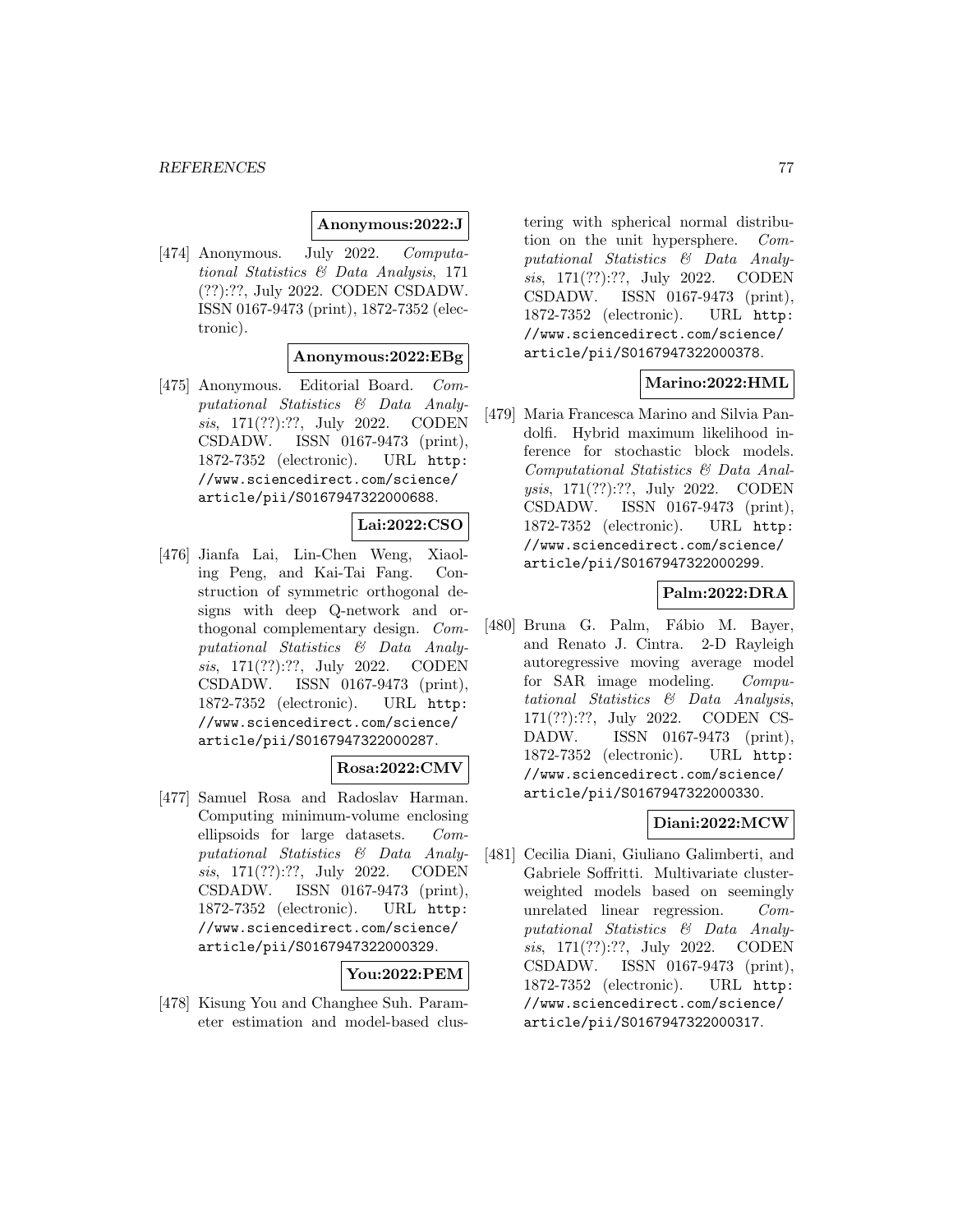## **Zhao:2022:GLN**

[482] Yuxuan Zhao, David S. Matteson, Stewart H. Mostofsky, Mary Beth Nebel, and Benjamin B. Risk. Group linear non-Gaussian component analysis with applications to neuroimaging. Computational Statistics & Data Analysis, 171(??):??, July 2022. CODEN CSDADW. ISSN 0167-9473 (print), 1872-7352 (electronic). URL http: //www.sciencedirect.com/science/ article/pii/S0167947322000342.

#### **Sottile:2022:RER**

[483] Gianluca Sottile and Paolo Frumento. Robust estimation and regression with parametric quantile functions. Computational Statistics & Data Analysis, 171(??):??, July 2022. CODEN CSDADW. ISSN 0167-9473 (print), 1872-7352 (electronic). URL http: //www.sciencedirect.com/science/ article/pii/S0167947322000512.

### **Schnurr:2022:GOP**

[484] Alexander Schnurr and Svenja Fischer. Generalized ordinal patterns allowing for ties and their applications in hydrology. Computational Statistics & Data Analysis, 171 (??):??, July 2022. CODEN CS-DADW. ISSN 0167-9473 (print), 1872-7352 (electronic). URL http: //www.sciencedirect.com/science/ article/pii/S0167947322000524.

## **Zhao:2022:NIT**

[485] Yunpeng Zhao. Network inference from temporally dependent grouped observations. Computational Statistics  $\&$  Data Analysis, 171(??):??, July 2022. CODEN CSDADW.

ISSN 0167-9473 (print), 1872-7352 (electronic). URL http://www. sciencedirect.com/science/article/ pii/S0167947322000500.

# **Liu:2022:GCC**

[486] Sisheng Liu and Xiaoli Kong. A generalized correlated  $C_p$  criterion for derivative estimation with dependent errors. Computational Statistics & Data Analysis, 171(??):??, July 2022. CODEN CSDADW. ISSN 0167-9473 (print), 1872-7352 (electronic). URL http: //www.sciencedirect.com/science/ article/pii/S0167947322000536.

## **Zhou:2022:ACE**

[487] Jing Zhou, Wei Lan, and Hansheng Wang. Asymptotic covariance estimation by Gaussian random perturbation. Computational Statistics & Data Analysis, 171(??):??, July 2022. CODEN CSDADW. ISSN 0167-9473 (print), 1872-7352 (electronic). URL http: //www.sciencedirect.com/science/ article/pii/S0167947322000391.

## **Hornung:2022:IFI**

[488] Roman Hornung and Anne-Laure Boulesteix. Interaction forests: Identifying and exploiting interpretable quantitative and qualitative interaction effects. Computational Statistics & Data Analysis, 171(??):??, July 2022. CODEN CSDADW. ISSN 0167-9473 (print), 1872-7352 (electronic). URL http: //www.sciencedirect.com/science/ article/pii/S0167947322000408.

#### **Anonymous:2022:Ab**

[489] Anonymous. August 2022. Computational Statistics & Data Analysis, 172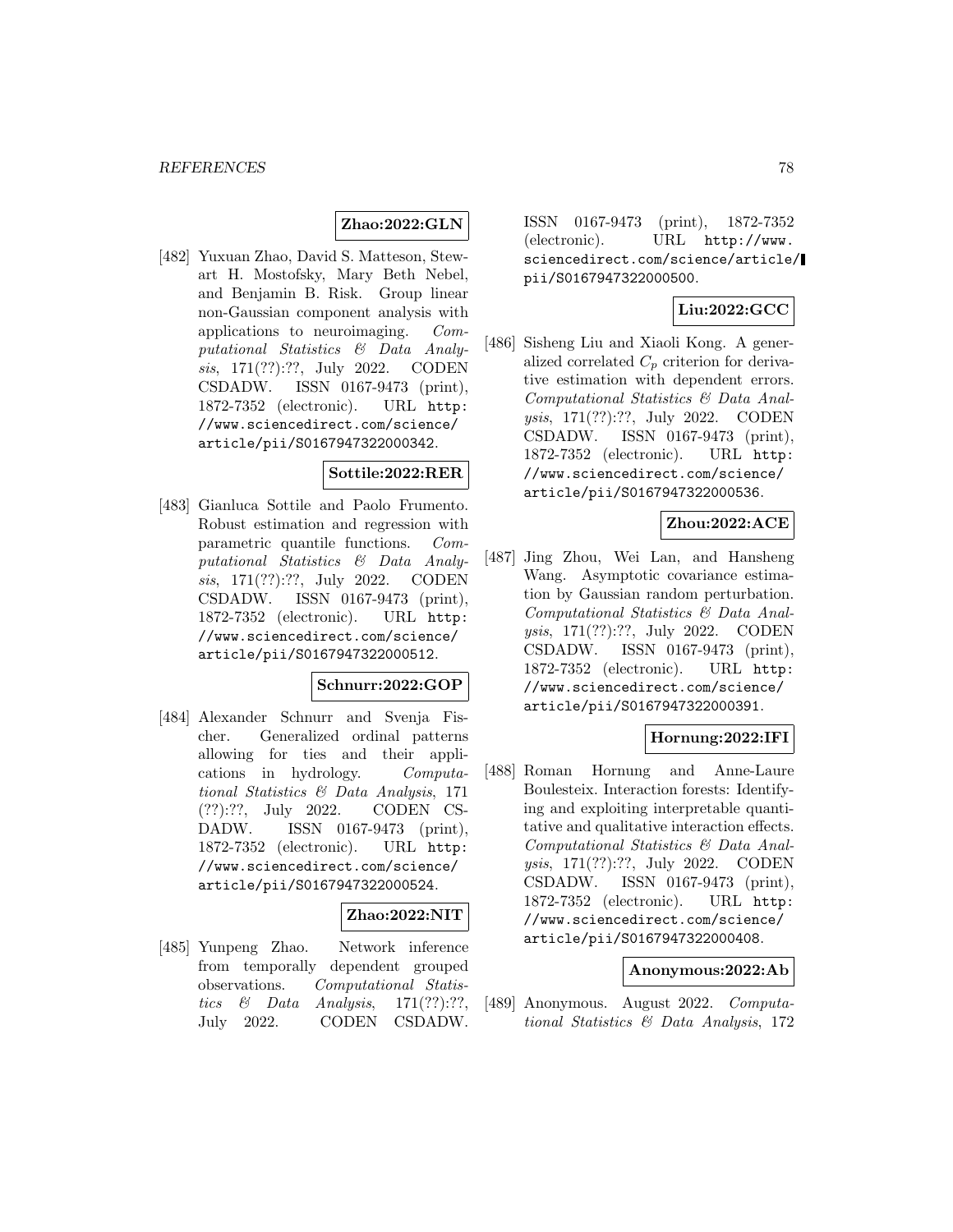(??):??, August 2022. CODEN CS-DADW. ISSN 0167-9473 (print), 1872- 7352 (electronic).

### **Anonymous:2022:EBh**

[490] Anonymous. Editorial Board. Computational Statistics & Data Analysis, 172(??):??, August 2022. CODEN CSDADW. ISSN 0167-9473 (print), 1872-7352 (electronic). URL http: //www.sciencedirect.com/science/ article/pii/S0167947322000925.

# **Zhu:2022:RVS**

[491] Kailun Zhu and Dorota Kurowicka. Regular vines with strongly chordal pattern of (conditional) independence. Computational Statistics & Data Analysis, 172(??):??, August 2022. CODEN CSDADW. ISSN 0167-9473 (print), 1872-7352 (electronic). URL http: //www.sciencedirect.com/science/ article/pii/S016794732200041X.

# **Betancourt:2022:PRL**

[492] Brenda Betancourt, Juan Sosa, and Abel Rodríguez. A prior for record linkage based on allelic partitions. Computational Statistics & Data Analysis, 172(??):??, August 2022. CODEN CSDADW. ISSN 0167-9473 (print), 1872-7352 (electronic). URL http: //www.sciencedirect.com/science/ article/pii/S0167947322000548.

#### **Pokojovy:2022:RDA**

[493] Michael Pokojovy and J. Marcus Jobe. A robust deterministic affineequivariant algorithm for multivariate location and scatter. Computational Statistics & Data Analysis, 172(??):??, August 2022. CODEN CSDADW. ISSN 0167-9473 (print),

1872-7352 (electronic). URL http: //www.sciencedirect.com/science/ article/pii/S016794732200055X.

## **Ayub:2022:EEP**

[494] Kanwal Ayub, Weixing Song, and Jianhong Shi. Extrapolation estimation in parametric regression models with measurement error. Computational Statistics & Data Analysis, 172(??):??, August 2022. CODEN CSDADW. ISSN 0167-9473 (print), 1872-7352 (electronic). URL http: //www.sciencedirect.com/science/ article/pii/S0167947322000585.

### **Hudecova:2022:MRB**

[495] Sárka Hudecová and Miroslav Siman. Multivariate ranks based on randomized lift-interdirections. Computational Statistics & Data Analysis, 172 (??):??, August 2022. CODEN CS-DADW. ISSN 0167-9473 (print), 1872-7352 (electronic). URL http: //www.sciencedirect.com/science/ article/pii/S0167947322000603.

## **Pohle:2022:FES**

[496] Jennifer Pohle, Timo Adam, and Larissa T. Beumer. Flexible estimation of the state dwell-time distribution in hidden semi-Markov models. Computational Statistics & Data Analysis, 172(??):??, August 2022. CODEN CSDADW. ISSN 0167-9473 (print), 1872-7352 (electronic). URL http: //www.sciencedirect.com/science/ article/pii/S0167947322000597.

# **Osei:2022:BLM**

[497] Prince P. Osei and Ori Davidov. Bayesian linear models for cardinal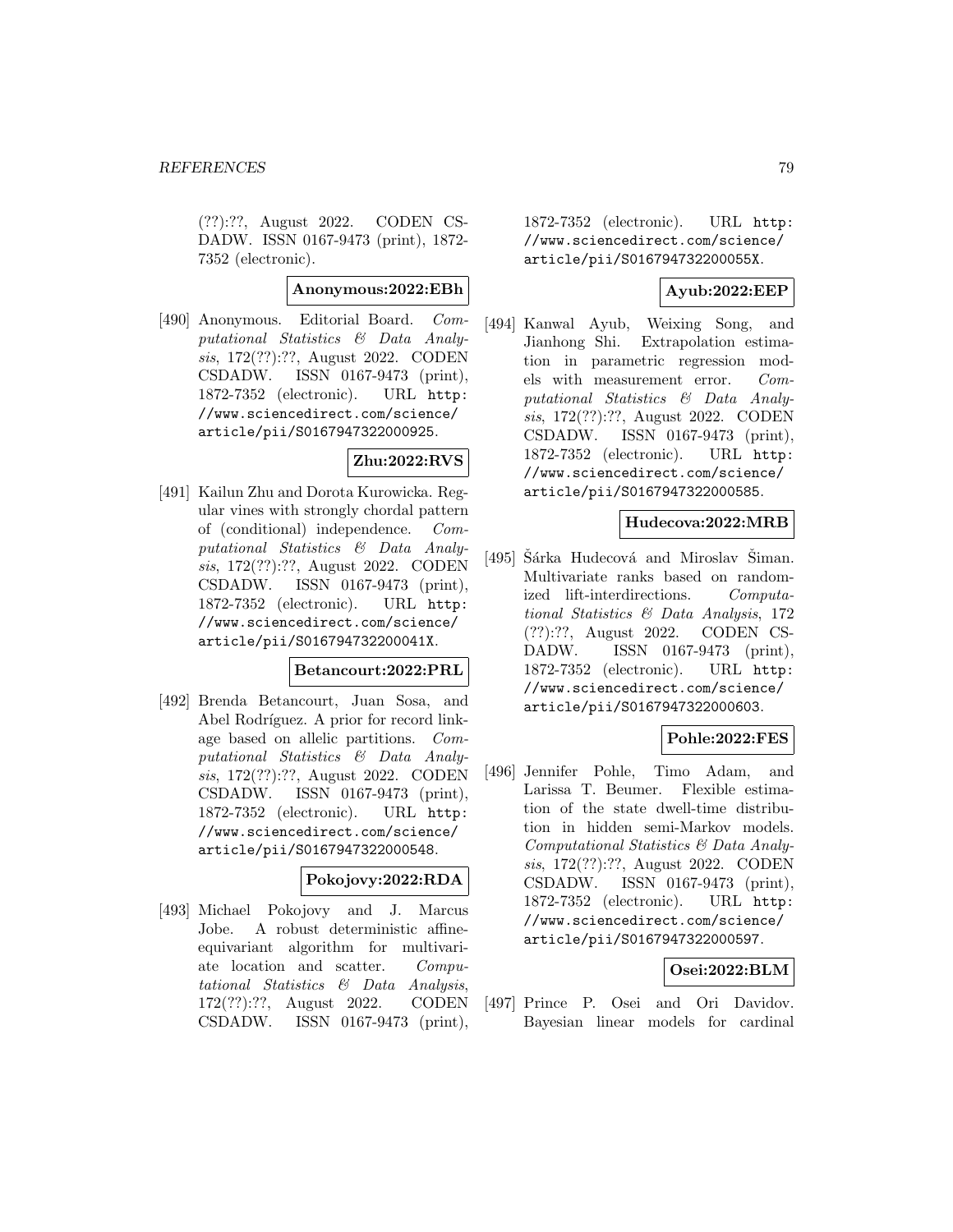paired comparison data. Computational Statistics & Data Analysis, 172 (??):??, August 2022. CODEN CS-DADW. ISSN 0167-9473 (print), 1872-7352 (electronic). URL http: //www.sciencedirect.com/science/ article/pii/S0167947322000615.

# **Du:2022:VSC**

[498] Mingyue Du, Xingqiu Zhao, and Jianguo Sun. Variable selection for case-cohort studies with informatively interval-censored outcomes. Computational Statistics & Data Analysis, 172(??):??, August 2022. CODEN CSDADW. ISSN 0167-9473 (print), 1872-7352 (electronic). URL http: //www.sciencedirect.com/science/ article/pii/S0167947322000640.

# **Florez:2022:EAA**

[499] Alvaro J. Flórez, Geert Molenberghs, Wim Van der Elst, and Ariel Alonso Abad. An efficient algorithm to assess multivariate surrogate endpoints in a causal inference framework. Computational Statistics & Data Analysis, 172(??):??, August 2022. CODEN CSDADW. ISSN 0167-9473 (print), 1872-7352 (electronic). URL http: //www.sciencedirect.com/science/ article/pii/S0167947322000743.

## **Qu:2022:VSV**

[500] Lianqiang Qu, Xiaoyu Wang, and Liuquan Sun. Variable screening for varying coefficient models with ultrahighdimensional survival data. Computational Statistics & Data Analysis, 172(??):??, August 2022. CODEN CSDADW. ISSN 0167-9473 (print), 1872-7352 (electronic). URL http:

//www.sciencedirect.com/science/ article/pii/S0167947322000780.

#### **Anonymous:2022:S**

[501] Anonymous. September 2022. Computational Statistics & Data Analysis, 173 (??):??, September 2022. CODEN CS-DADW. ISSN 0167-9473 (print), 1872- 7352 (electronic).

### **Anonymous:2022:EBi**

[502] Anonymous. Editorial Board. Computational Statistics & Data Analysis, 173(??):??, September 2022. CODEN CSDADW. ISSN 0167-9473 (print), 1872-7352 (electronic). URL http: //www.sciencedirect.com/science/ article/pii/S0167947322001141.

## **Pan:2022:FSF**

[503] Yingli Pan. Feature screening and FDR control with knockoff features for ultrahigh-dimensional rightcensored data. Computational Statistics & Data Analysis,  $173(??):??$ , September 2022. CODEN CS-DADW. ISSN 0167-9473 (print), 1872-7352 (electronic). URL http: //www.sciencedirect.com/science/ article/pii/S0167947322000846.

#### **Blier-Wong:2022:SRF**

[504] Christopher Blier-Wong, Hélène Cossette, and Etienne Marceau. Stochastic representation of FGM copulas using multivariate Bernoulli random variables. Computational Statistics  $\&$  Data Analysis, 173(??):??, September 2022. CODEN CS-DADW. ISSN 0167-9473 (print), 1872-7352 (electronic). URL http: //www.sciencedirect.com/science/ article/pii/S016794732200086X.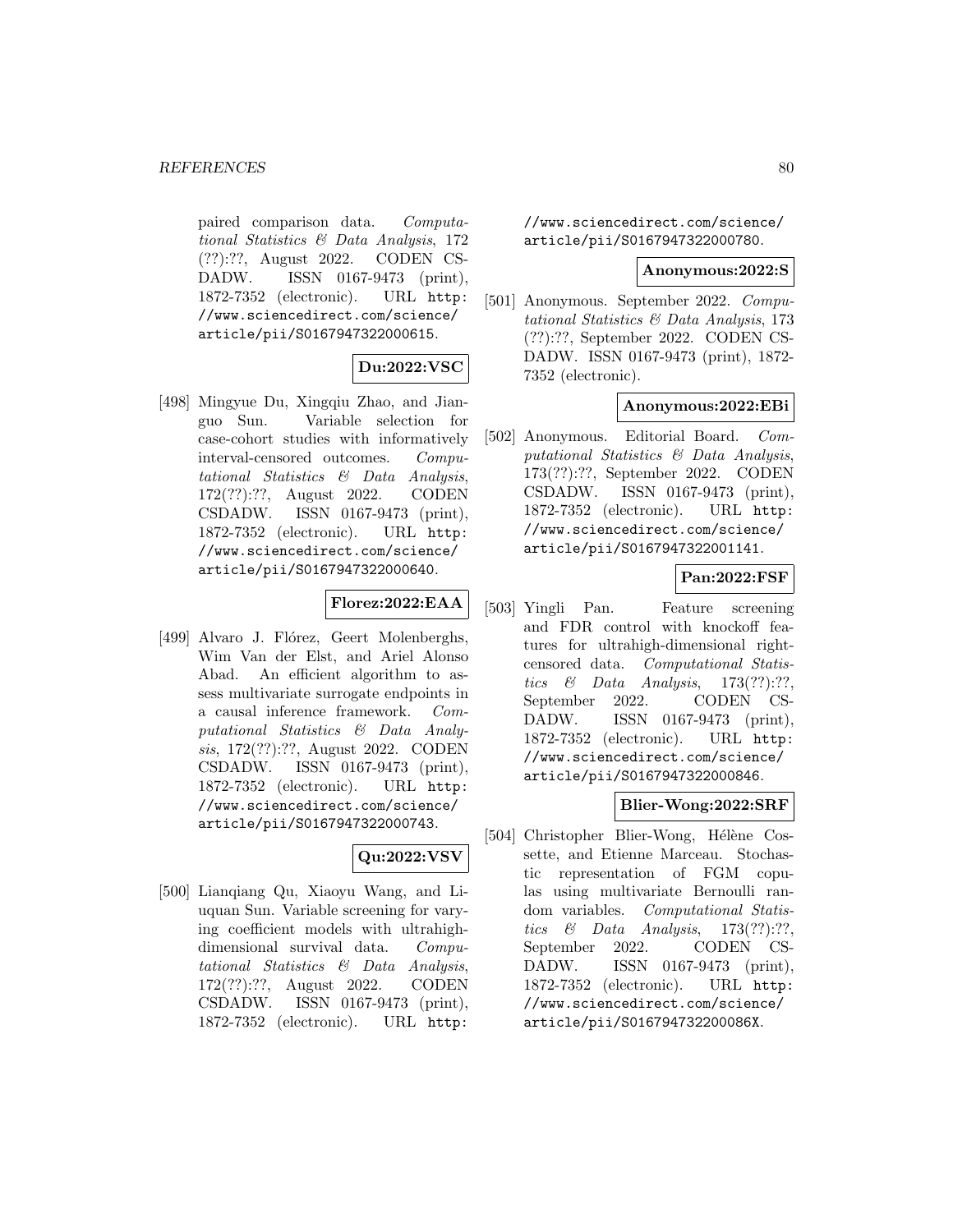## **Fan:2022:SSS**

[505] Yiwei Fan and Junlong Zhao. Safe sample screening rules for multicategory angle-based support vector machines. Computational Statistics  $\&$  Data Analysis, 173(??):??, September 2022. CODEN CS-DADW. ISSN 0167-9473 (print), 1872-7352 (electronic). URL http: //www.sciencedirect.com/science/ article/pii/S0167947322000883.

# **Liu:2022:VCH**

[506] Hefei Liu, Xinyuan Song, and Baoxue Zhang. Varying-coefficient hidden Markov models with zero-effect regions. Computational Statistics & Data Analysis, 173(??):??, September 2022. CODEN CSDADW. ISSN 0167-9473 (print), 1872-7352 (electronic). URL http://www. sciencedirect.com/science/article/ pii/S0167947322000627.

## **Nanshan:2022:DMN**

[507] Muye Nanshan, Nan Zhang, Xiaolei Xun, and Jiguo Cao. Dynamical modeling for non-Gaussian data with high-dimensional sparse ordinary differential equations. Computational Statistics & Data Analysis, 173(??): ??, September 2022. CODEN CS-DADW. ISSN 0167-9473 (print), 1872-7352 (electronic). URL http: //www.sciencedirect.com/science/ article/pii/S0167947322000639.

## **Merlo:2022:MQR**

[508] Luca Merlo, Lea Petrella, Nicola Salvati, and Nikos Tzavidis. Marginal M-quantile regression for multivariate dependent data. Computational Statistics & Data Analysis, 173(??): ??, September 2022. CODEN CS-DADW. ISSN 0167-9473 (print), 1872-7352 (electronic). URL http: //www.sciencedirect.com/science/ article/pii/S0167947322000809.

## **Yuan:2022:MMA**

[509] Chaoxia Yuan, Fang Fang, and Lyu Ni. Mallows model averaging with effective model size in fragmentary data prediction. Computational Statistics & Data Analysis, 173(??): ??, September 2022. CODEN CS-DADW. ISSN 0167-9473 (print), 1872-7352 (electronic). URL http: //www.sciencedirect.com/science/ article/pii/S0167947322000779.

## **Ouyang:2022:RBH**

[510] Yanyan Ouyang, Jiamin Liu, Tiejun Tong, and Wangli Xu. A rankbased high-dimensional test for equality of mean vectors. Computational Statistics & Data Analysis, 173(??): ??, September 2022. CODEN CS-DADW. ISSN 0167-9473 (print), 1872-7352 (electronic). URL http: //www.sciencedirect.com/science/ article/pii/S0167947322000755.

# **Cadirci:2022:EBT**

[511] Mehmet Siddik Cadirci, Dafydd Evans, Nikolai Leonenko, and Vitalii Makogin. Entropy-based test for generalised Gaussian distributions. Computational Statistics & Data Analysis, 173(??):??, September 2022. CODEN CSDADW. ISSN 0167-9473 (print), 1872-7352 (electronic). URL http: //www.sciencedirect.com/science/ article/pii/S0167947322000822.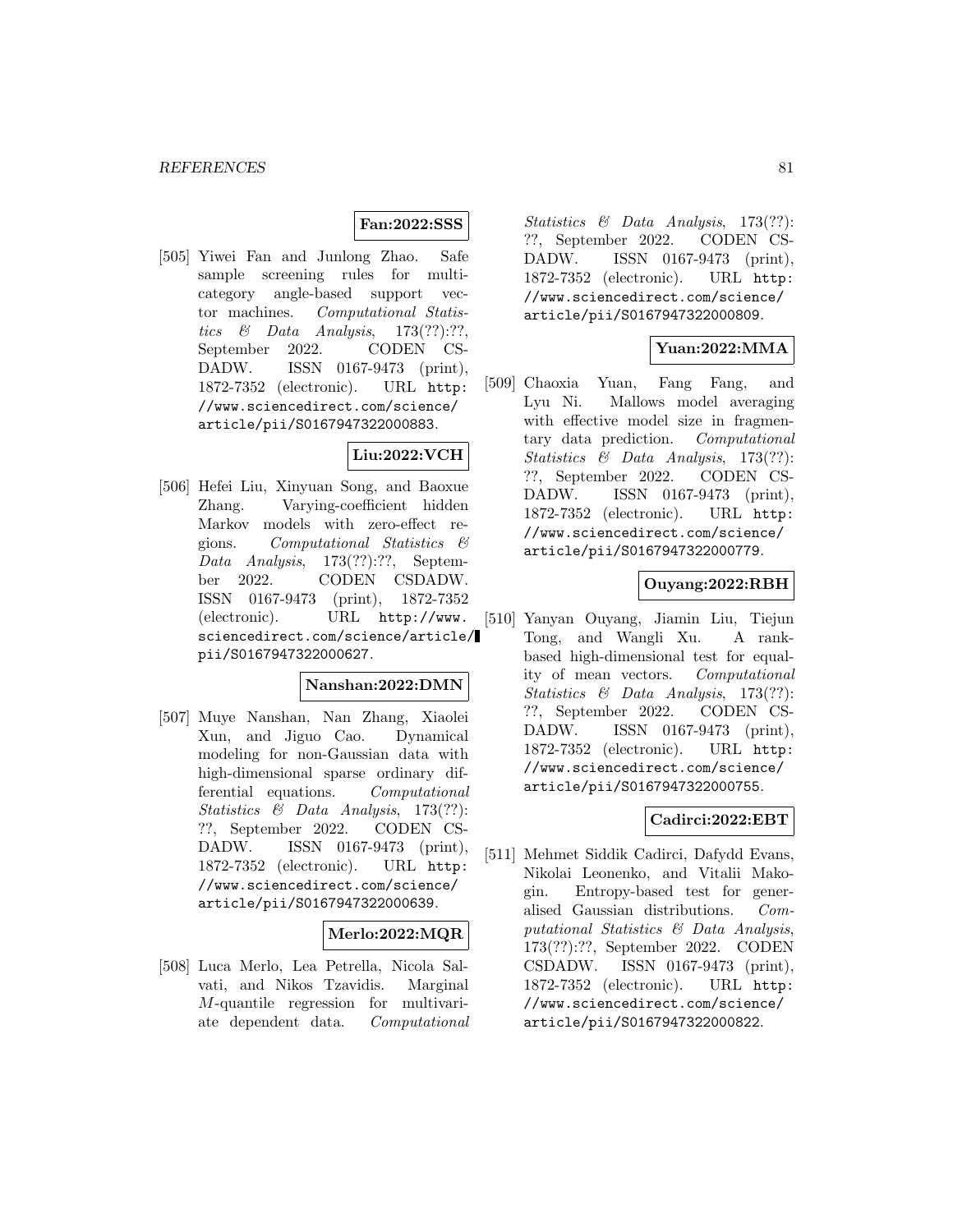## **Wang:2022:LGT**

[512] Jason Wang and Robert E. Weiss. Local and global topics in text modeling of web pages nested in web sites. Computational Statistics & Data Analysis, 173(??):??, September 2022. CODEN CSDADW. ISSN 0167-9473 (print), 1872-7352 (electronic). URL http: //www.sciencedirect.com/science/ article/pii/S0167947322000986.

# **Sardy:2022:TTB**

[513] Sylvain Sardy, Jairo Diaz-Rodriguez, and Caroline Giacobino. Thresholding tests based on affine LASSO to achieve non-asymptotic nominal level and high power under sparse and dense alternatives in high dimension. Computational Statistics & Data Analysis, 173(??):??, September 2022. CODEN CSDADW. ISSN 0167-9473 (print), 1872-7352 (electronic). URL http: //www.sciencedirect.com/science/ article/pii/S0167947322000871.

## **Arcagni:2022:CRA**

[514] Alberto Arcagni, Alessandro Avellone, and Marco Fattore. Complexity reduction and approximation of multidomain systems of partially ordered data. Computational Statistics & Data Analysis, 173(??):??, September 2022. CODEN CSDADW. ISSN 0167-9473 (print), 1872-7352 (electronic). URL http: //www.sciencedirect.com/science/ article/pii/S0167947322001001.

#### **Hamura:2022:LRV**

[515] Yasuyuki Hamura, Kaoru Irie, and Shonosuke Sugasawa. Log-regularly varying scale mixture of normals for robust regression. Computational Statistics & Data Analysis, 173(??): ??, September 2022. CODEN CS-DADW. ISSN 0167-9473 (print), 1872-7352 (electronic). URL http: //www.sciencedirect.com/science/ article/pii/S0167947322000974.

## **Paige:2022:BMM**

[516] John Paige, Geir-Arne Fuglstad, Andrea Riebler, and Jon Wakefield. Bayesian multiresolution modeling of georeferenced data: an extension of 'LatticeKrig'. Computational Statistics  $\&$  Data Analysis, 173(??):??, September 2022. CODEN CS-DADW. ISSN 0167-9473 (print), 1872-7352 (electronic). URL http: //www.sciencedirect.com/science/ article/pii/S0167947322000834.

## **Usefi:2022:CMS**

[517] Hamid Usefi. Clustering, multicollinearity, and singular vectors. Computational Statistics & Data Analysis, 173 (??):??, September 2022. CODEN CSDADW. ISSN 0167-9473 (print), 1872-7352 (electronic). URL http: //www.sciencedirect.com/science/ article/pii/S0167947322001037.

## **Su:2022:TSO**

[518] Miaomiao Su, Ruoyu Wang, and Qihua Wang. A two-stage optimal subsampling estimation for missing data problems with large-scale data. Computational Statistics & Data Analysis, 173(??):??, September 2022. CODEN CSDADW. ISSN 0167-9473 (print), 1872-7352 (electronic). URL http: //www.sciencedirect.com/science/ article/pii/S0167947322000858.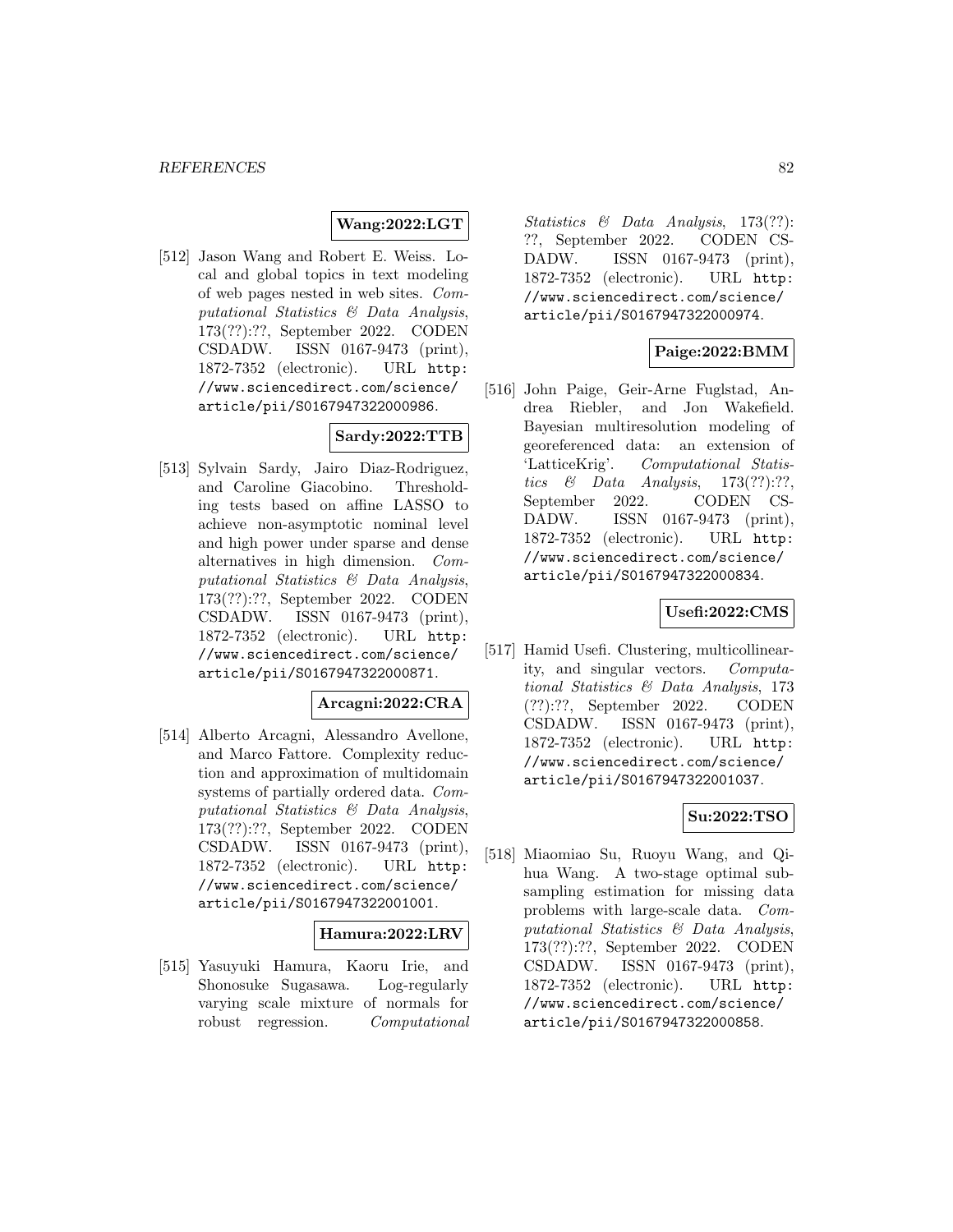## **Wei:2022:SVC**

[519] Honglei Wei, Hongfan Zhang, Hui Jiang, and Lei Huang. On the semi-varying coefficient dynamic panel data model with autocorrelated errors. Computational Statistics & Data Analysis, 173 (??):??, September 2022. CODEN CSDADW. ISSN 0167-9473 (print), 1872-7352 (electronic). URL http: //www.sciencedirect.com/science/ article/pii/S016794732200038X.

### **Krivobokova:2022:JNP**

[520] Tatyana Krivobokova, Paulo Serra, Francisco Rosales, and Karolina Klockmann. Joint non-parametric estimation of mean and auto-covariances for Gaussian processes. Computational Statistics & Data Analysis, 173 (??):??, September 2022. CODEN CSDADW. ISSN 0167-9473 (print), 1872-7352 (electronic). URL http: //www.sciencedirect.com/science/ article/pii/S0167947322000998.

## **Anonymous:2022:O**

[521] Anonymous. October 2022. Computational Statistics & Data Analysis, 174 (??):??, October 2022. CODEN CS-DADW. ISSN 0167-9473 (print), 1872- 7352 (electronic).

### **Anonymous:2022:EBj**

[522] Anonymous. Editorial Board. Computational Statistics & Data Analysis, 174(??):??, October 2022. CODEN CSDADW. ISSN 0167-9473 (print), 1872-7352 (electronic). URL http: //www.sciencedirect.com/science/ article/pii/S0167947322001220.

# **Wang:2022:GAE**

[523] Shikun Wang, Zhao Li, Lan Lan, Jieyi Zhao, W. Jim Zheng, and Liang Li. GPU accelerated estimation of a shared random effect joint model for dynamic prediction. Computational Statistics & Data Analysis, 174 (??):??, October 2022. CODEN CS-DADW. ISSN 0167-9473 (print), 1872-7352 (electronic). URL http: //www.sciencedirect.com/science/ article/pii/S0167947322001086.

## **Li:2022:DDL**

[524] Peili Li, Yuling Jiao, Xiliang Lu, and Lican Kang. A data-driven line search rule for support recovery in highdimensional data analysis. Computational Statistics & Data Analysis, 174(??):??, October 2022. CODEN CSDADW. ISSN 0167-9473 (print), 1872-7352 (electronic). URL http: //www.sciencedirect.com/science/ article/pii/S0167947322001049.

### **Cole:2022:LSL**

[525] D. Austin Cole, Robert B. Gramacy, and Mike Ludkovski. Large-scale local surrogate modeling of stochastic simulation experiments. Computational Statistics & Data Analysis, 174(??):??, October 2022. CODEN CSDADW. ISSN 0167-9473 (print), 1872-7352 (electronic). URL http: //www.sciencedirect.com/science/ article/pii/S0167947322001177.

### **Chau:2022:TVS**

[526] Joris Chau and Rainer von Sachs. Timevarying spectral matrix estimation via intrinsic wavelet regression for surfaces of Hermitian positive definite matrices.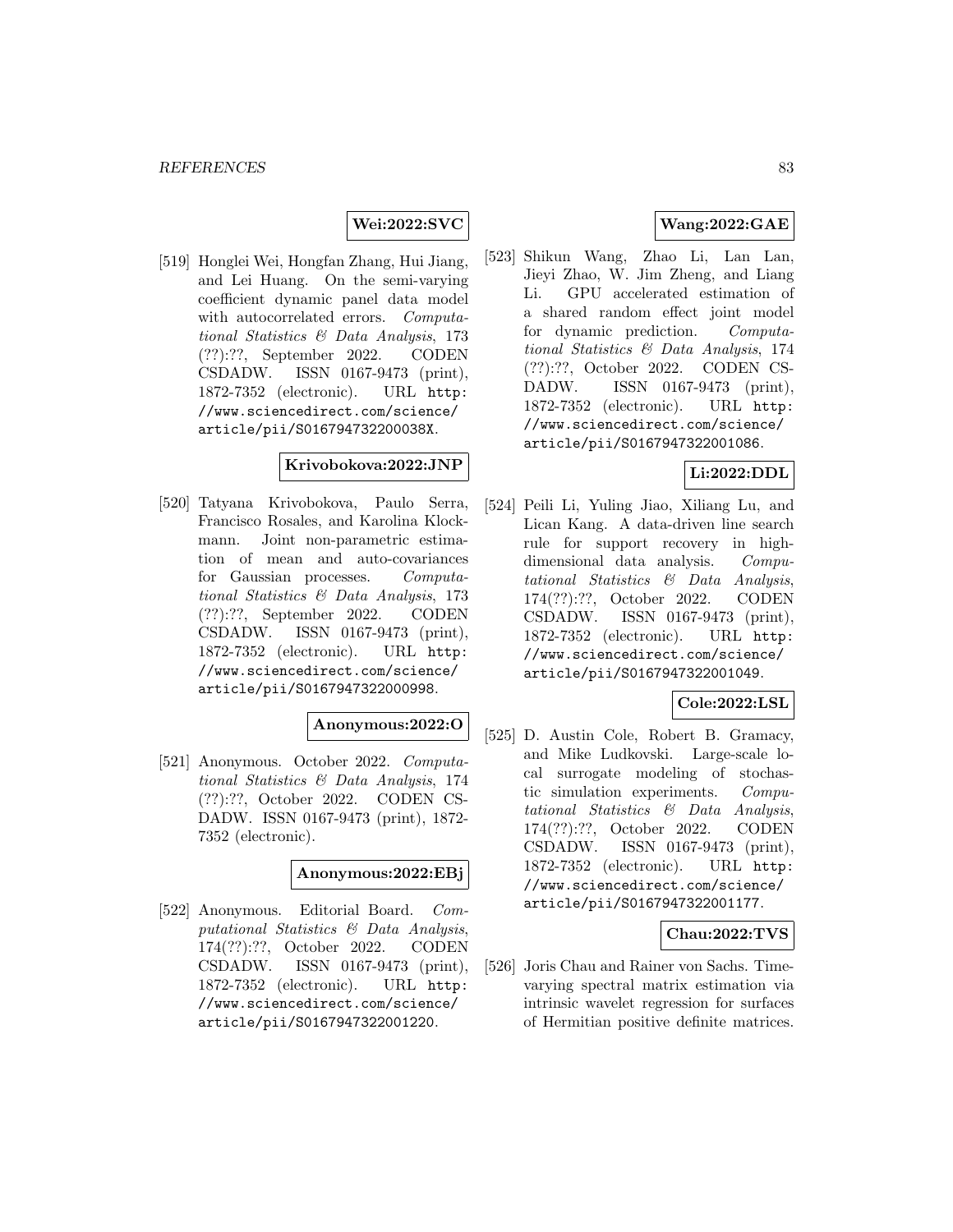Computational Statistics & Data Analysis, 174(??):??, October 2022. CODEN CSDADW. ISSN 0167-9473 (print), 1872-7352 (electronic). URL http: //www.sciencedirect.com/science/ article/pii/S0167947322000573.

## **Uemoto:2022:SVR**

[527] Takumi Uemoto and Kanta Naito. Support vector regression with penalized likelihood. Computational Statistics & Data Analysis, 174(??): ??, October 2022. CODEN CS-DADW. ISSN 0167-9473 (print), 1872-7352 (electronic). URL http: //www.sciencedirect.com/science/ article/pii/S0167947322001025.

# **Aushev:2022:LFI**

[528] Alexander Aushev, Henri Pesonen, Markus Heinonen, Jukka Corander, and Samuel Kaski. Likelihood-free inference with deep Gaussian processes. Computational Statistics & Data Analysis, 174(??):??, October 2022. CODEN CSDADW. ISSN 0167-9473 (print), 1872-7352 (electronic). URL http: //www.sciencedirect.com/science/ article/pii/S0167947322001098.

## **Obst:2022:ILR**

[529] David Obst, Badih Ghattas, Sandra Claudel, Jairo Cugliari, Yannig Goude, and Georges Oppenheim. Improved linear regression prediction by transfer learning. Computational Statistics & Data Analysis, 174(??): ??, October 2022. CODEN CS-DADW. ISSN 0167-9473 (print), 1872-7352 (electronic). URL http: //www.sciencedirect.com/science/ article/pii/S0167947322000792.

### **Sugasawa:2022:RFM**

[530] Shonosuke Sugasawa and Genya Kobayashi. Robust fitting of mixture models using weighted complete estimating equations. Computational Statistics & Data Analysis, 174(??):??, October 2022. CODEN CSDADW. ISSN 0167-9473 (print), 1872-7352 (electronic). URL http: //www.sciencedirect.com/science/ article/pii/S0167947322001062.

# **Yuan:2022:IIS**

[531] Qingcong Yuan, Xianyan Chen, Chenlu Ke, and Xiangrong Yin. Independence index sufficient variable screening for categorical responses. Computational Statistics & Data Analysis, 174(??):??, October 2022. CODEN CSDADW. ISSN 0167-9473 (print), 1872-7352 (electronic). URL http: //www.sciencedirect.com/science/ article/pii/S0167947322001104.

## **Arnone:2022:RPA**

[532] Eleonora Arnone, Federico Ferraccioli, Clara Pigolotti, and Laura M. Sangalli. A roughness penalty approach to estimate densities over twodimensional manifolds. Computational Statistics & Data Analysis, 174(??): ??, October 2022. CODEN CS-DADW. ISSN 0167-9473 (print), 1872-7352 (electronic). URL http: //www.sciencedirect.com/science/ article/pii/S0167947322001074.

## **Li:2022:EEP**

[533] Mengyan Li, Yanyuan Ma, and Jiwei Zhao. Efficient estimation in a partially specified nonignorable propensity score model. Computational Statistics & Data Analysis, 174(??):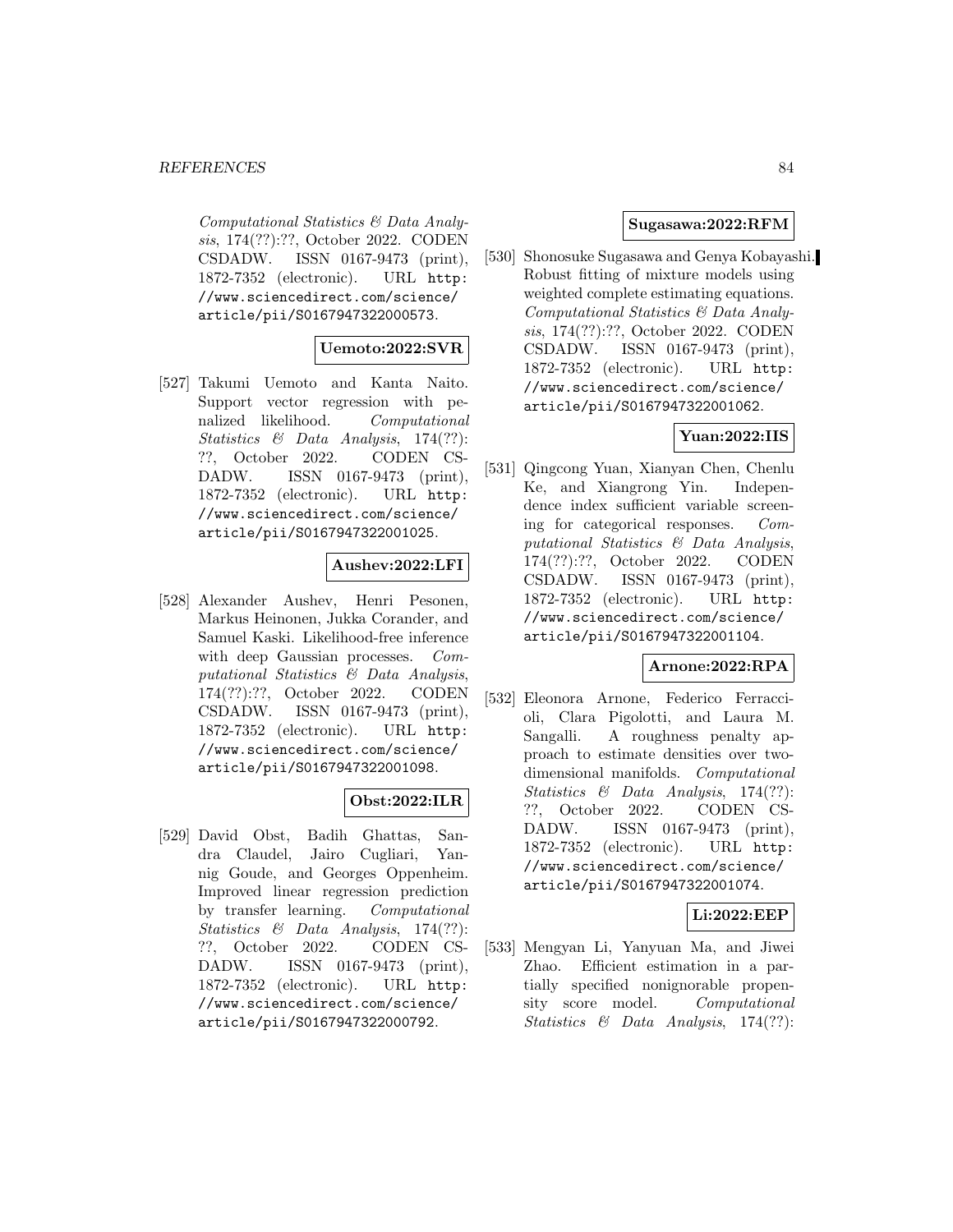??, October 2022. CODEN CS-DADW. ISSN 0167-9473 (print), 1872-7352 (electronic). URL http: //www.sciencedirect.com/science/ article/pii/S0167947321001560.

## **Huang:2022:ART**

[534] Whitney K. Huang, Yu-Min Chung, Yu-Bo Wang, Jeff E. Mandel, and Hau-Tieng Wu. Airflow recovery from thoracic and abdominal movements using synchrosqueezing transform and locally stationary Gaussian process regression. Computational Statistics & Data Analysis, 174(??):??, October 2022. CODEN CSDADW. ISSN 0167-9473 (print), 1872-7352 (electronic). URL http: //www.sciencedirect.com/science/ article/pii/S0167947321002188.

### **Williamson:2022:GBD**

[535] S. Faye Williamson, Peter Jacko, and Thomas Jaki. Generalisations of a Bayesian decision-theoretic randomisation procedure and the impact of delayed responses. Computational Statistics & Data Analysis, 174(??):??, October 2022. CODEN CSDADW. ISSN 0167-9473 (print), 1872-7352 (electronic). URL http: //www.sciencedirect.com/science/ article/pii/S0167947321002413.

**Granados-Garcia:2022:BWA**

[536] Guilllermo Granados-Garcia, Mark Fiecas, Shahbaba Babak, Norbert J. Fortin, and Hernando Ombao. Brain waves analysis via a non-parametric Bayesian mixture of autoregressive kernels. Computational Statistics & Data Analysis, 174(??):??, October 2022. CODEN CSDADW. ISSN 0167-9473 (print), 1872-7352

(electronic). URL http://www. sciencedirect.com/science/article/ pii/S0167947321002437.

# **Codazzi:2022:GGM**

[537] Laura Codazzi, Alessandro Colombi, Matteo Gianella, Raffaele Argiento, Lucia Paci, and Alessia Pini. Gaussian graphical modeling for spectrometric data analysis. Computational Statistics & Data Analysis, 174(??): ??, October 2022. CODEN CS-DADW. ISSN 0167-9473 (print), 1872-7352 (electronic). URL http: //www.sciencedirect.com/science/ article/pii/S0167947321002504.

## **To:2022:EVU**

[538] Duc-Khanh To, Gianfranco Adimari, and Monica Chiogna. Estimation of the volume under a ROC surface in presence of covariates. Computational Statistics & Data Analysis, 174(??):??, October 2022. CODEN CSDADW. ISSN 0167-9473 (print), 1872-7352 (electronic). URL http: //www.sciencedirect.com/science/ article/pii/S0167947322000147.

## **Banerjee:2022:HSM**

[539] Sayantan Banerjee. Horseshoe shrinkage methods for Bayesian fusion estimation. Computational Statistics & Data Analysis, 174(??):??, October 2022. CODEN CSDADW. ISSN 0167-9473 (print), 1872-7352 (electronic). URL http: //www.sciencedirect.com/science/ article/pii/S0167947322000305.

### **Embleton:2022:WTR**

[540] Jonathan Embleton, Marina I. Knight, and Hernando Ombao. Wavelet testing for a replicate-effect within an or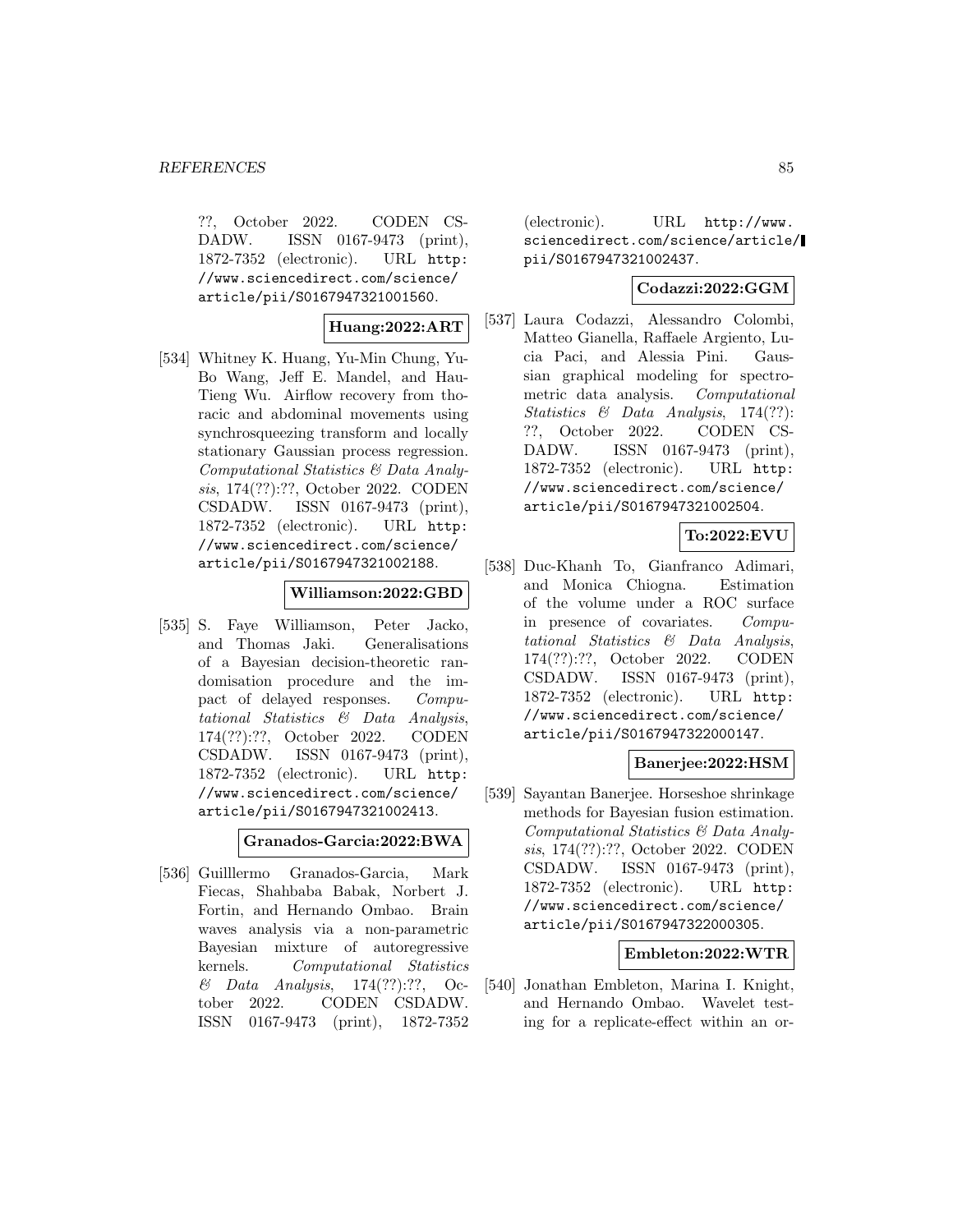dered multiple-trial experiment. Computational Statistics & Data Analysis, 174(??):??, October 2022. CODEN CSDADW. ISSN 0167-9473 (print), 1872-7352 (electronic). URL http: //www.sciencedirect.com/science/ article/pii/S0167947322000366.

## **Cho:2022:NPD**

[541] Youngjoo Cho, Xiang Zhan, and Debashis Ghosh. Nonlinear predictive directions in clinical trials. Computational Statistics & Data Analysis, 174(??):??, October 2022. CODEN CSDADW. ISSN 0167-9473 (print), 1872-7352 (electronic). URL http: //www.sciencedirect.com/science/ article/pii/S0167947322000561.

### **Amovin-Assagba:2022:ODM**

[542] Martial Amovin-Assagba, Irène Gannaz, and Julien Jacques. Outlier detection in multivariate functional data through a contaminated mixture model. Computational Statistics & Data Analysis, 174(??):??, October 2022. CODEN CSDADW. ISSN 0167-9473 (print), 1872-7352 (electronic). URL http: //www.sciencedirect.com/science/ article/pii/S0167947322000767.

# **Cai:2022:HDC**

[543] Xizhen Cai, Yeying Zhu, Yuan Huang, and Debashis Ghosh. High-dimensional causal mediation analysis based on partial linear structural equation models. Computational Statistics & Data Analysis, 174(??):??, October 2022. CODEN CSDADW. ISSN 0167-9473 (print), 1872-7352 (electronic). URL http: //www.sciencedirect.com/science/ article/pii/S0167947322000810.

# **Ghosh:2022:HTP**

[544] Santu Ghosh, Wenge Guo, and Samiran Ghosh. A hierarchical testing procedure for three arm non-inferiority trials. Computational Statistics & Data Analysis, 174(??):??, October 2022. CODEN CSDADW. ISSN 0167-9473 (print), 1872-7352 (electronic). URL http: //www.sciencedirect.com/science/ article/pii/S0167947322001013.

# **Degras:2022:MSS**

[545] David Degras, Chee-Ming Ting, and Hernando Ombao. Markov-switching state-space models with applications to neuroimaging. Computational Statistics & Data Analysis, 174(??): ??, October 2022. CODEN CS-DADW. ISSN 0167-9473 (print), 1872-7352 (electronic). URL http: //www.sciencedirect.com/science/ article/pii/S0167947322001050.

## **Ghaderinezhad:2022:WIM**

[546] Fatemeh Ghaderinezhad, Christophe Ley, and Ben Serrien. The Wasserstein impact measure (WIM): a practical tool for quantifying prior impact in Bayesian statistics. Computational Statistics & Data Analysis, 174(??):??, October 2022. CODEN CSDADW. ISSN 0167-9473 (print), 1872-7352 (electronic). URL http: //www.sciencedirect.com/science/ article/pii/S0167947321001869.

## **Seri:2022:CAD**

[547] Raffaello Seri. Computing the asymptotic distribution of second-order Uand V -statistics. Computational Statistics & Data Analysis, 174(??): ??, October 2022. CODEN CS-DADW. ISSN 0167-9473 (print),